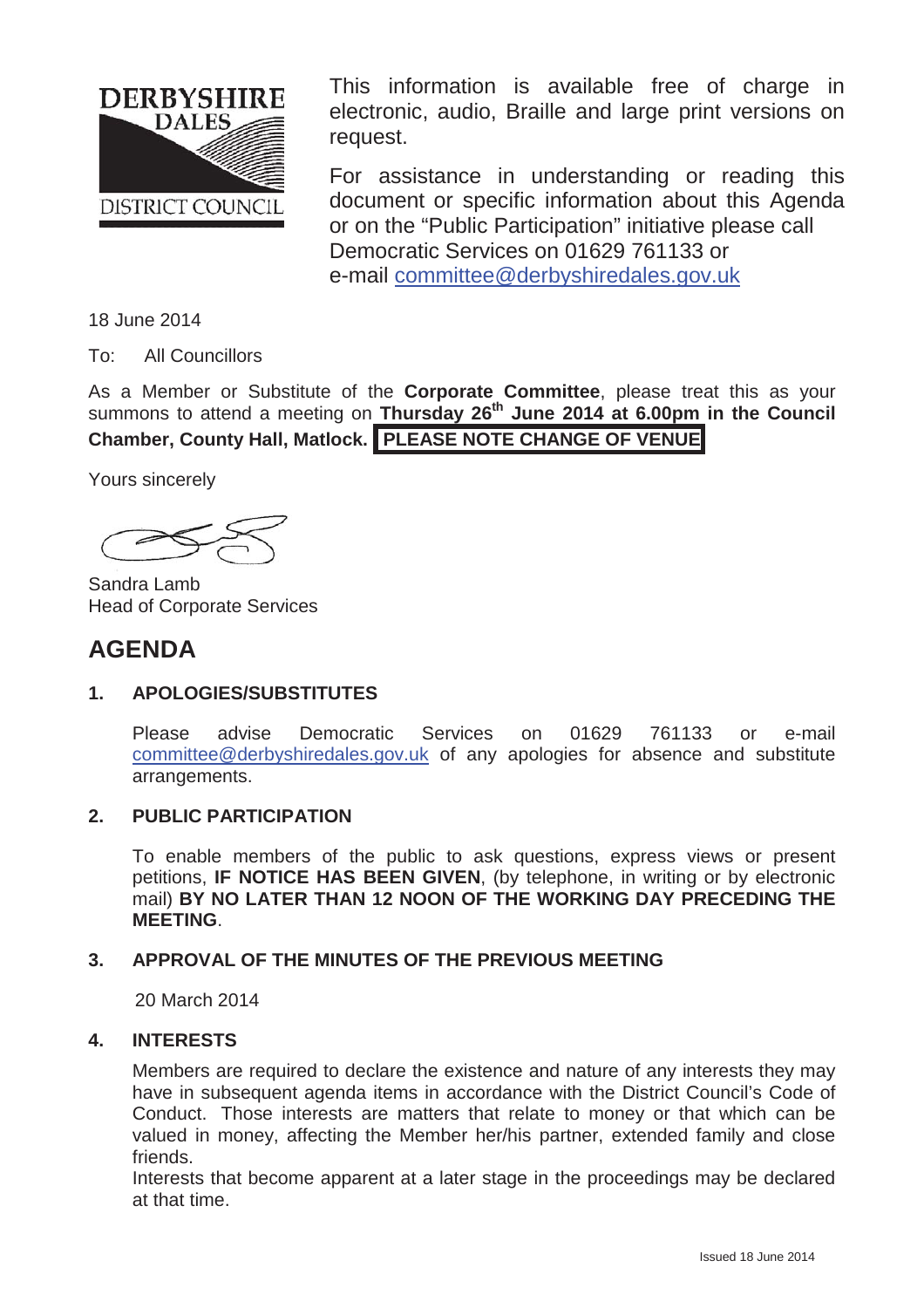#### **5. MATLOCK TOWN CENTRE SUPPLEMENTARY PLANNING DOCUMENT – REDEVELOPEMENT OF BAKEWELL ROAD MATLOCK PROGRESS REPORT 5 - 16**

To note the outcome of the Bakewell Road Community Engagement Workshop held on  $8<sup>th</sup>$  March 2014 and to decide on the most appropriate option to take the project forward. Also to consider whether the Matlock Town Centre Supplementary Planning Document should be revised to take account of the policies of the emerging Derbyshire Dales Local Plan

#### **6. COMMUNITY GOVERNANCE REVIEW – HATHERSAGE AND OUTSEATS 17 - 25**

To consider undertaking a Community Governance Review to dissolve the current parishes of Hathersage and Outseats. To create one new parish council called Hathersage, and to review the electoral arrangements for that new parish council, in response to two petitions received from Hathersage and Outseats Parish Councils.

#### **7. ABC IMPROVEMENTS TO EXTERNAL AUCTION AREA 26 - 29**

To seek agreement in principal to proposals for improvements to the current, temporary external auction areas at the Agricultural Business Centre, Bakewell (ABC), subject to the outcome of public consultations to be carried out by Bagshaws, which will include discussions with Bakewell Town Council and a drop in session at the Agricultural Business Centre.

#### **8. ANNUAL GOVERNANCE STATEMENT 2013/14 30 - 39**

To seek the Committee's approval for the Annual Governance Statement, and to note the significant governance issues identified and actions to address them.

#### **9. LAND AND PROPERTY DISPOSALS – NO'S 5/5a TOWN HALL YARD, ASHBOURNE 40 - 44**

To consider a variation to the previously approved disposal of No's 5/5a Town Hall Yard, Ashbourne to Experience Ashbourne Ltd. (EAL)

### **10. PERFORMANCE REPORT 2013/14**

To consider the improvement in performance in 6 of the 9 Performance Indicators falling under the remit of this Committee in 2013/14, the proposed 2014/15 classification of Performance Indicators, and note the areas of underperformance, as areas for improvement, and the proposed action plans to address these.

**45 - 51**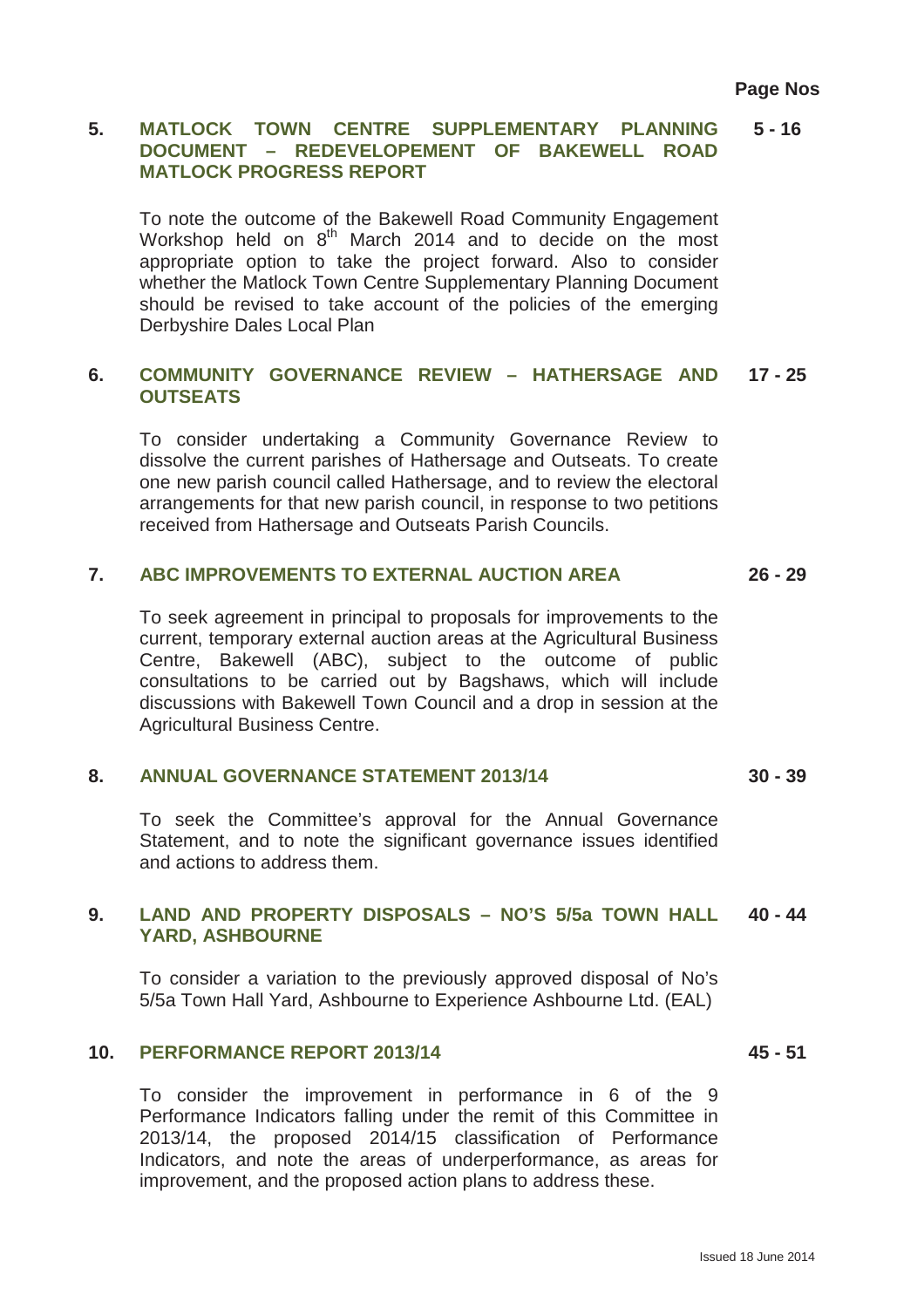# **11. INTERNAL AUDIT ANNUAL REPORT 2013/14**

The consider the internal audit report 2013/14.

#### **12. INTERNAL AUDIT AUDIT REPORTS CONCLUDED TO DATE UNDER THE 2013/14 OPERATIONAL AUDIT PLAN 60 - 62**

To consider the reports produced in accordance with the internal audits undertaken in compliance with the 2013/14 Operational Audit Plan.

#### **13. ANTI-FRAUD, BRIBERY AND CORRUPTION STRATEGY (INCLUDING MONEY LAUNDERING STRATEGY) 63 - 90**

To consider the adoption and publication of the revised Anti-Fraud, Bribery and Corruption Strategy (including Money Laundering Policy) and a proposal that it be reviewed in two years time or earlier if necessary.

## **14. REVIEW OF THE IPAD PILOT**

**91 - 98**

To consider feedback on the iPad pilot scheme and proposals for the future ICT platform for elected members.

### **15. EXCLUSION OF THE PUBLIC AND PRESS**

At this point the Committee will consider excluding the public and press from the meeting for the remaining items of business for the reasons shown in italics. The Chairman will adjourn the meeting briefly to enable members of the public to speak to Councillors.

#### **16. UPDATE ON THE TRADE EFFLUENT DISCHARGE FROM THE AGRICULTURAL BUSINESS CENTRE, BAKEWELL 99 - 103**

To update the Committee on ongoing work in relation to the trade effluent discharge from the Agricultural Business Centre, Bakewell.

(*This report contains information in respect of which a claim to legal professional privilege could be maintained in legal proceedings).*

Members of the Committee - Councillors Stephen Bull, Bob Cartwright, Albert Catt (Chairman), David Chapman, David Fearn, David Frederickson, Richard FitzHerbert, Mike Longden, Mrs Jean Monks, Garry Purdy, Mrs Irene Ratcliffe, Lewis Rose OBE, Geoff Stevens MBE, Mrs Jacquie Stevens (Vice Chair), Barrie Tipping and Mrs Judith Twigg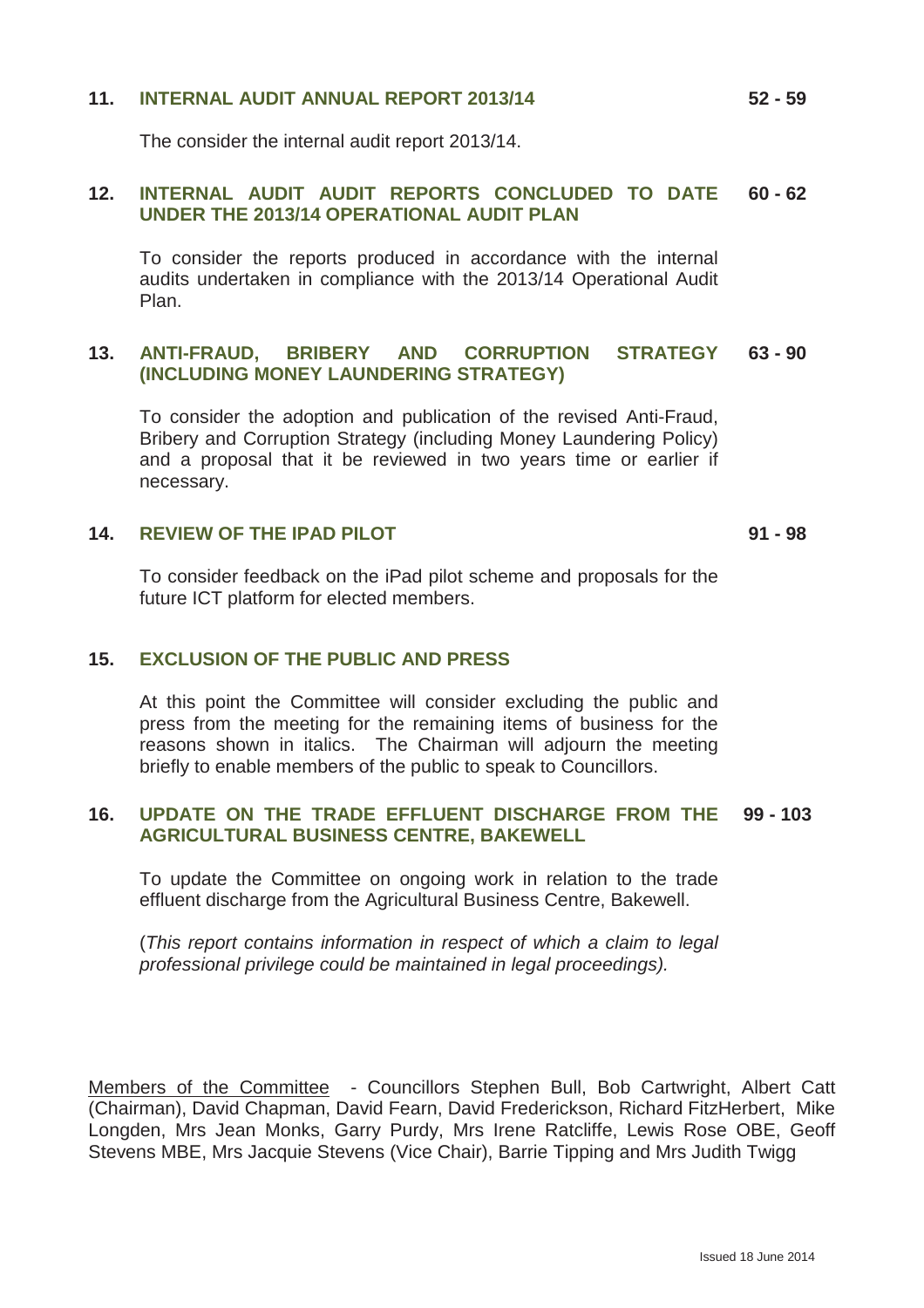Substitutes – Councillors Mrs Jacque Bevan, Mrs Jennifer Bower, Richard Bright, David Burton, Tom Donnelly, Chris Furness, Mrs Ann Elliott, Mrs Cate Hunt, Tony Millward, Mike Ratcliffe, Andrew Statham, Colin Swindell, Mrs Phillipa Tilbrook, Mrs Carol Walker and Ms Jo Wild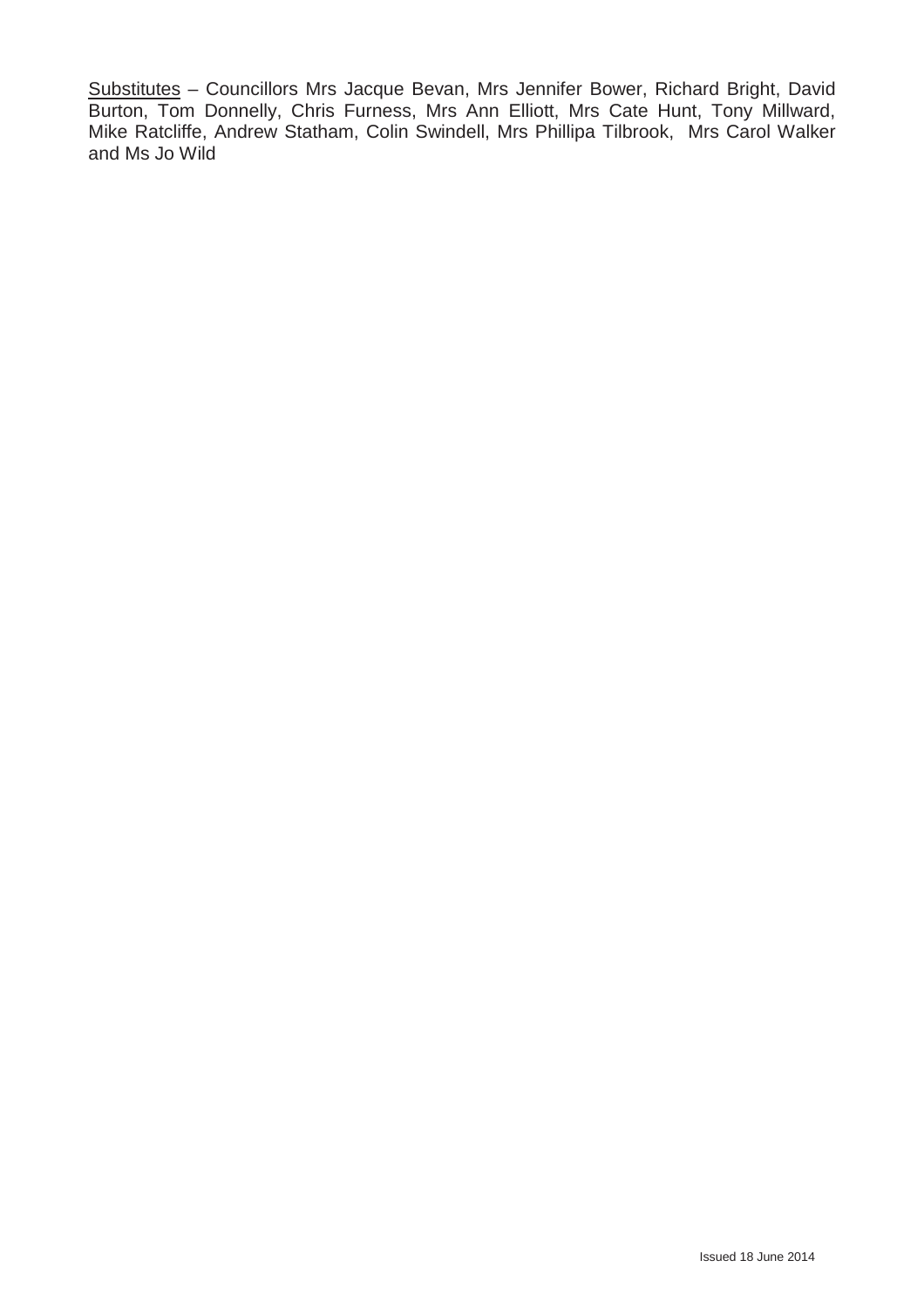# **NOT CONFIDENTIAL – For public release Internal contract in the Item No.5**

CORPORATE COMMITTEE 26TH JUNE 2014

Report of the Head of Regeneration and Policy

# **MATLOCK TOWN CENTRE SUPPLEMENTARY PLANNING DOCUMENT REDEVELOPMENT OF BAKEWELL ROAD, MATLOCK PROGRESS REPORT**

## **SUMMARY**

The report summarises the outcome of the Bakewell Road Community Engagement Workshop held on 8<sup>th</sup> March 2014, and seeks a Member decision on the most appropriate option to take the project forward.

# **RECOMMENDATION**

- 1. That the Committee note the outcomes of the Bakewell Road Workshop held on  $8<sup>th</sup>$ March 2014.
- 2. That the Committee determine whether it wishes to pursue Option 1, Option 2 or Option 3 as outlined in Section 3 of the report.
- 3. That Committee determine whether it wishes to revise the Matlock Town Centre SPD to take account of the policies in the emerging Derbyshire Dales Local Plan.

# **WARDS AFFECTED**

Matlock All Saints and Matlock St Giles

## **STRATEGIC LINK**

The Matlock Town Centre Supplementary Planning Document is of importance to all four of the District Council's priorities as set out in the Corporate Plan namely: Affordable, decent housing; Safe Communities; Street scene; Active, healthy communities. The second corporate priority of the District Council is to increase business growth and job creation. A specific target for 2014/15 is to *Promote key development sites*. Developing the Bakewell Road site would support this priority and positively contribute towards achieving this target.

# **1 BACKGROUND**

**Matlock Town Centre Supplementary Planning Document (SPD)**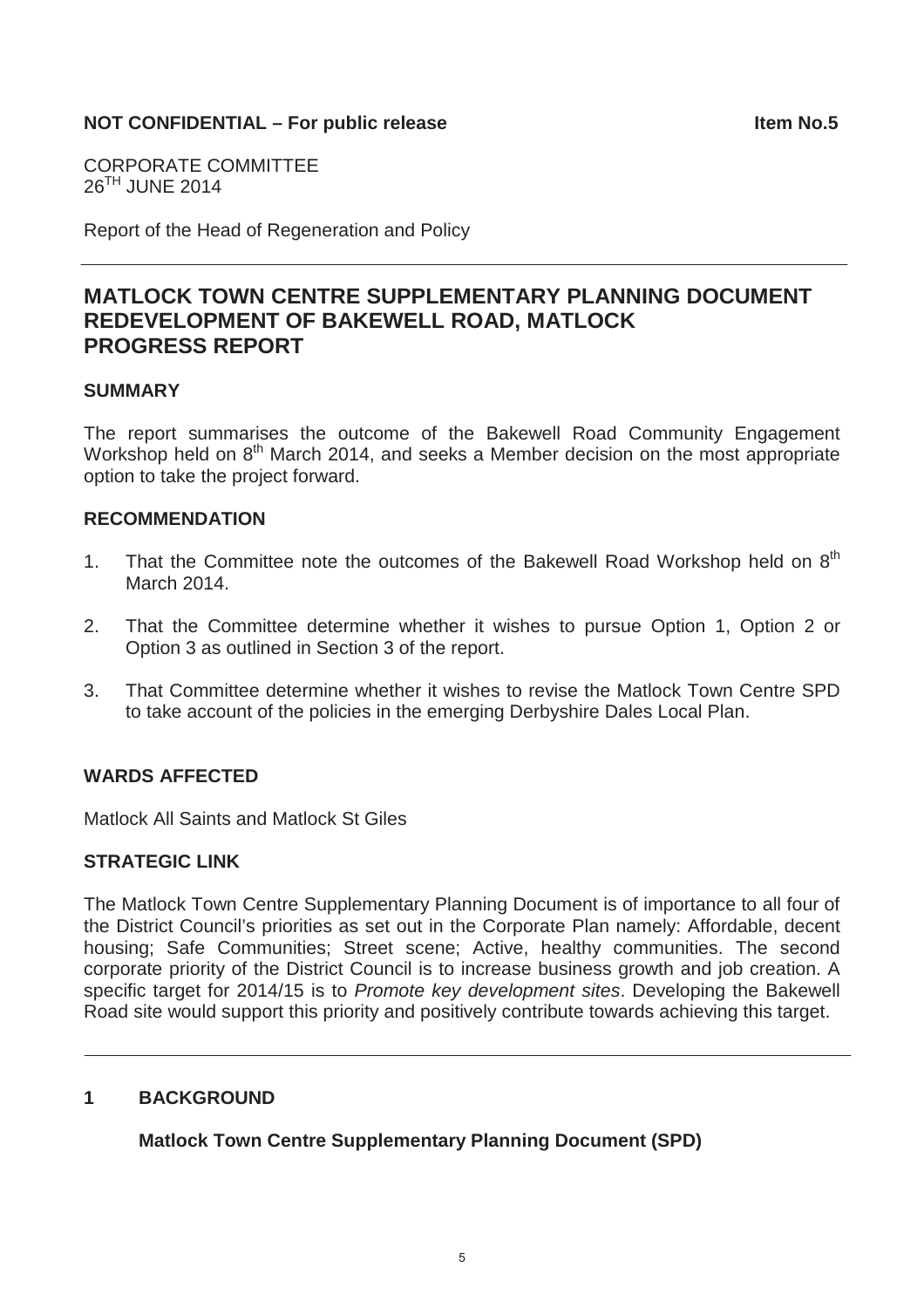- 1.1 The Matlock Town Centre Supplementary Planning Document (SPD) was adopted by the District Council in November 2008. The SPD was drawn up to guide development over the next 10 - 15 years to ensure that Matlock remains an attractive and thriving town centre. A considerable amount of detailed research went into the SPD, including background work by Matlock Town Council by way of a Health Check, some general market research about the demand from national retailers for a Matlock location and a specially commissioned retail capacity survey.
- 1.2 At the meeting of the Partnership and Regeneration Committee held on 3rd September 2009, Members resolved to appoint specialist consultants to advise on the delivery of development opportunities identified in the SPD with the costs to be shared equally with Matlock Town Council (Minute 180/09). Following a detailed selection process, WYG Environmental Planning Transport Ltd were appointed to advise the Council.
- 1.3 In July 2010, WYG submitted their report to the Council, the findings and conclusions of which were considered at the meeting of the Partnership and Regeneration Committee held on 9<sup>th</sup> September 2010.
- 1.4 WYG concluded that, of the sites identified by the Matlock SPD, the single site that offered the greatest potential in the short term was the Bakewell Road Key Development Opportunity site. WYG therefore recommended that the District Council should focus on the redevelopment of this site as a priority, due to it being a commercially viable proposition and due to its likely ability to act as a catalyst for further future development.
- 1.5 The Matlock SPD set out the following guiding principles for the redevelopment of Bakewell Road:
	- To create a high quality 'riverside quarter' with a mix of uses including a major retail scheme and residential development;
	- To create a distinctive gateway into Matlock when arriving by road;
	- To provide an attractive pedestrian route between Bakewell Road and Imperial Road;
	- To increase the number of car parking spaces to serve the town centre;
	- To maximise the potential of the riverside location.
- 1.6 Furthermore, the Matlock SPD also set out the following indicative development options for Bakewell Road:
	- Comprehensive two / three storey redevelopment of both sides of Bakewell Road with potential to be developed for a major retail scheme with commercial and / or residential uses on upper floors;
	- Redevelop the former bus station and adjoining sites with a view to attracting leading 'High Street' stores;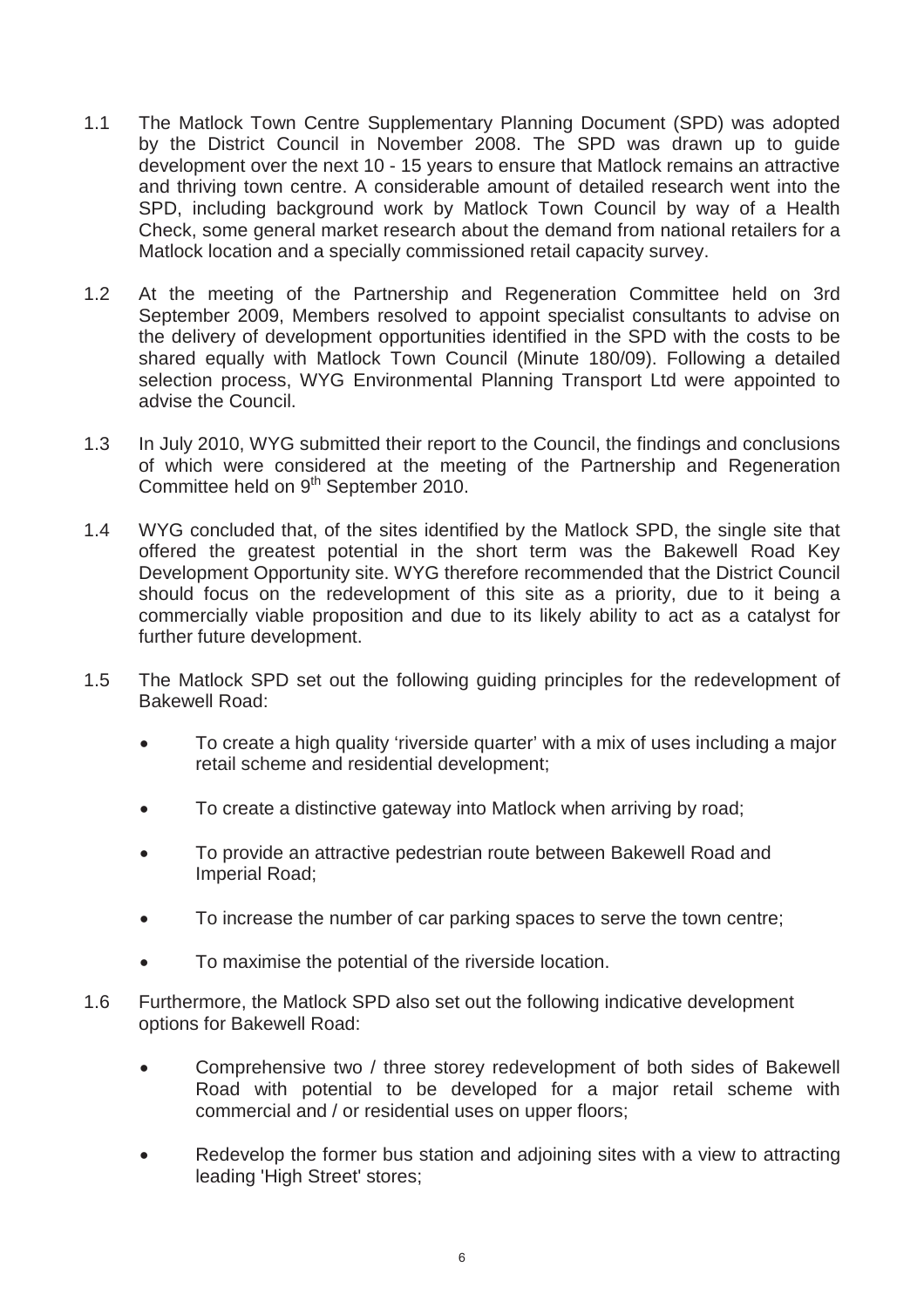- Redevelop the riverside side of Bakewell Road and seek to encourage its redevelopment for retail and commercial uses with residential at upper floors incorporating a pedestrian bridge to higher ground or buildings;
- x Incorporate a sensitively designed extension to the existing supermarket roof top car park;
- Provide additional bus stops along Bakewell Road with bus access retained through the former bus station site in the short to medium term;
- Improve the pedestrian routes between Imperial Road and Bakewell Road.
- 1.7 The District Council has always maintained that the SPD is a significant material consideration that will be taken into account in determining proposals for the redevelopment of land at Bakewell Road. However, it is not, and was never intended to be, a prescriptive 'blueprint' for development. Its purpose is to establish the general design principles for development and in this regard, it will be taken into account in the consideration of any subsequent application for planning permission. However, there are other considerations which must also be taken into consideration, notably market interest, operator requirements, development viability, creating footfall and safeguarding the town centre.
- 1.8 Following an extensive selection process, at the meeting of this Committee on 13<sup>th</sup> September 2012, it was resolved to appoint Henry Davidson Developments as the District Council's preferred developer partner for the redevelopment of the Bakewell Road Key Development Opportunity site. (Minute 157/12).
- 1.9 It was also resolved:
	- That the Planning Policy Manager is authorised to commence discussions with Henry Davidson Developments in regard to the terms of a Draft Development Agreement and that the Council commission external legal advice in regard to the formulation of the Draft Development Agreement.
	- That a further report be presented to a future meeting of this Committee to consider approval and acceptance of the Development Agreement

# **Henry Davidson Developments Limited**

- 1.10 As part of the assessment process, no weight was given to the indicative scheme designs that were submitted by any of the potential developers since such matters must be properly considered through a subsequent planning application which will involve public consultation. The evaluation process that was undertaken focussed exclusively upon the key issues of deliverability and viability.
- 1.11 The indicative proposal submitted by Henry Davidson Developments involved an anchor food store of 38,000sqft, with 5 ancillary retail units totalling 24,500sqft, 6no. duplex apartments and 273 car parking spaces. Indeed, the inclusion of an anchor food store in four of the five original developer submissions, is a clear indication that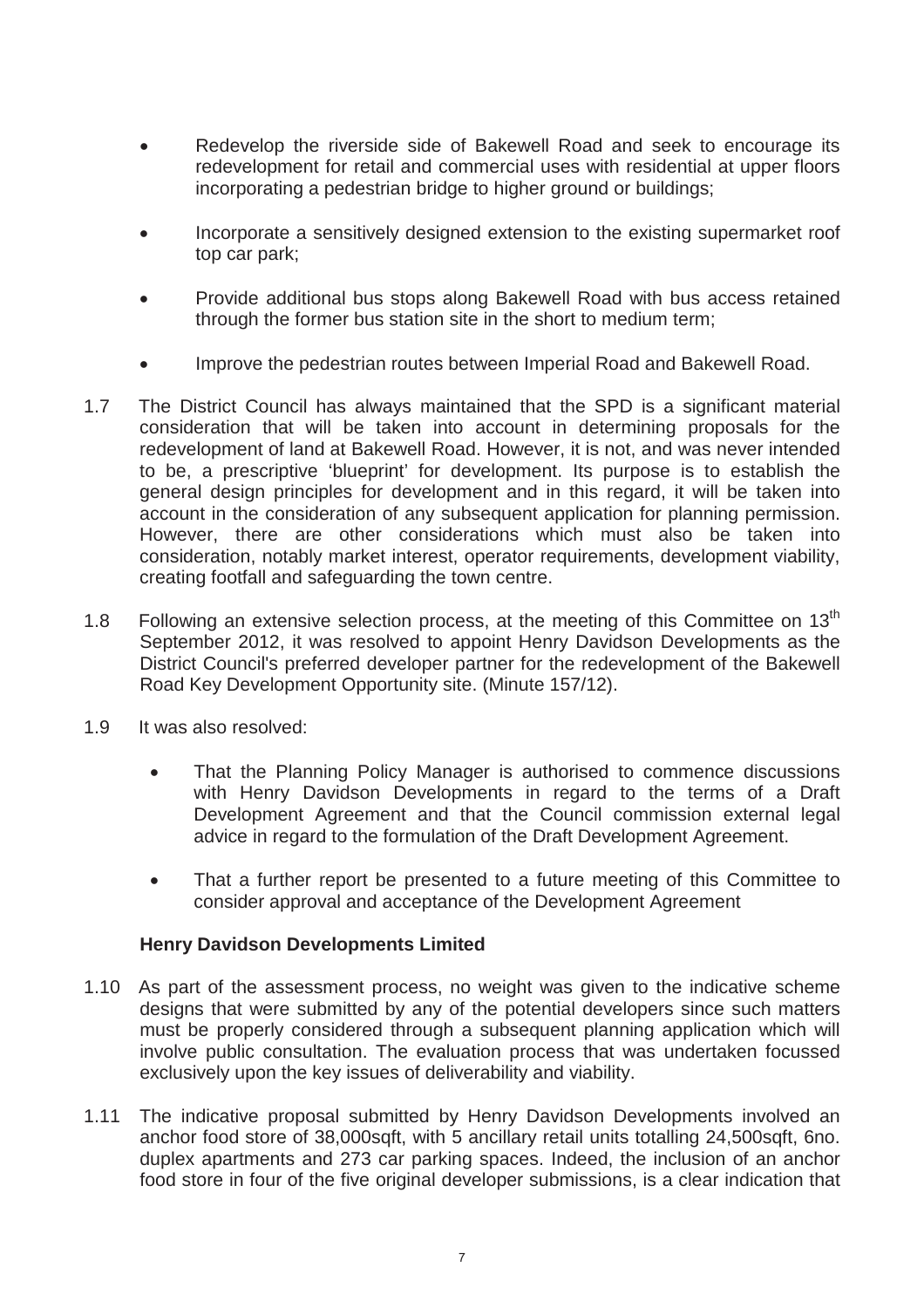the aspirations of the Matlock Town Centre SPD cannot be achieved without a higher value use forming part of overall development package for the site.

- 1.12 On the former Lido site their proposal was for the provision of a hotel and associated restaurant of 25,790 sqft and car parking (58 spaces). They indicated within their submission an expression of interest from Whitbread's who operate the Premier Inn brand<sup>1</sup>. The area on the opposite side of Bakewell Road was excluded from their initial proposals although they made references to it within their bid as a potential longer term development of café and leisure type uses.
- 1.13 At the meeting of this Committee on  $13<sup>th</sup>$  January 2014, Members noted the work that had been undertaken during the preceding 12 months on the Bakewell Road Redevelopment Project. As part of that same report, Members were requested to consider which of two options outlined within the report, they wished to pursue. The options were as follows :

**Option 1** – Acknowledge that at the present time, the redevelopment of the Bakewell Road site cannot be delivered in strict accordance with the objectives of the Matlock Town Centre SPD. Furthermore, redevelopment of the site in the current economic climate will have a considerable impact upon the Council's overall revenue position. Before progressing the scheme any further, undertake a public consultation exercise to establish whether the public wish the District Council to continue to progress a redevelopment scheme for Bakewell Road outside the context of the Matlock SPD, whilst acknowledging that ambitious plans exist for the regeneration of Chesterfield town centre, which are likely to have a further impact upon Matlock's competitiveness in the future.

**Option 2** – Acknowledge the nature and extent of current occupier interest in the site and accept that any redevelopment proposals cannot be delivered in strict accordance with the objectives of the Matlock Town Centre SPD. Any redevelopment scheme is likely to involve the provision of additional foodstore floorspace in excess of the existing Co-op of 11 – 13,000 sqft, the configuration of which will be developed and a further 10,000 – 12,000 sqft of smaller retail units in typical sizes of  $500 -$ 3,000 sqft suitable for smaller retail and restaurants plus enhanced public realm/pedestrian links and rationalised bus station/stops together with options for sheltered housing and new library facilities. On this basis, progress the scheme to the next stage to include the formulation of a detailed masterplan to be published for public consultation and wider community engagement. Review the public response before proceeding any further.

- 1.14 In considering these Options, the Committee deferred making a decision on either option and resolved to undertake a public consultation exercise on both options and any other options arising from the consultation, the outcome of which was to be reported to a future meeting of the Committee. (Minute 270/13)
- 1.15 The purpose of this report is therefore, to provide Members with an update on activities that have taken place since the meeting held on 13<sup>th</sup> January 2014 and to

 $1$  Members will be aware that the District Council has subsequently agreed terms with Premier Inn to acquire an alternative site in Matlock (subject to planning and contract).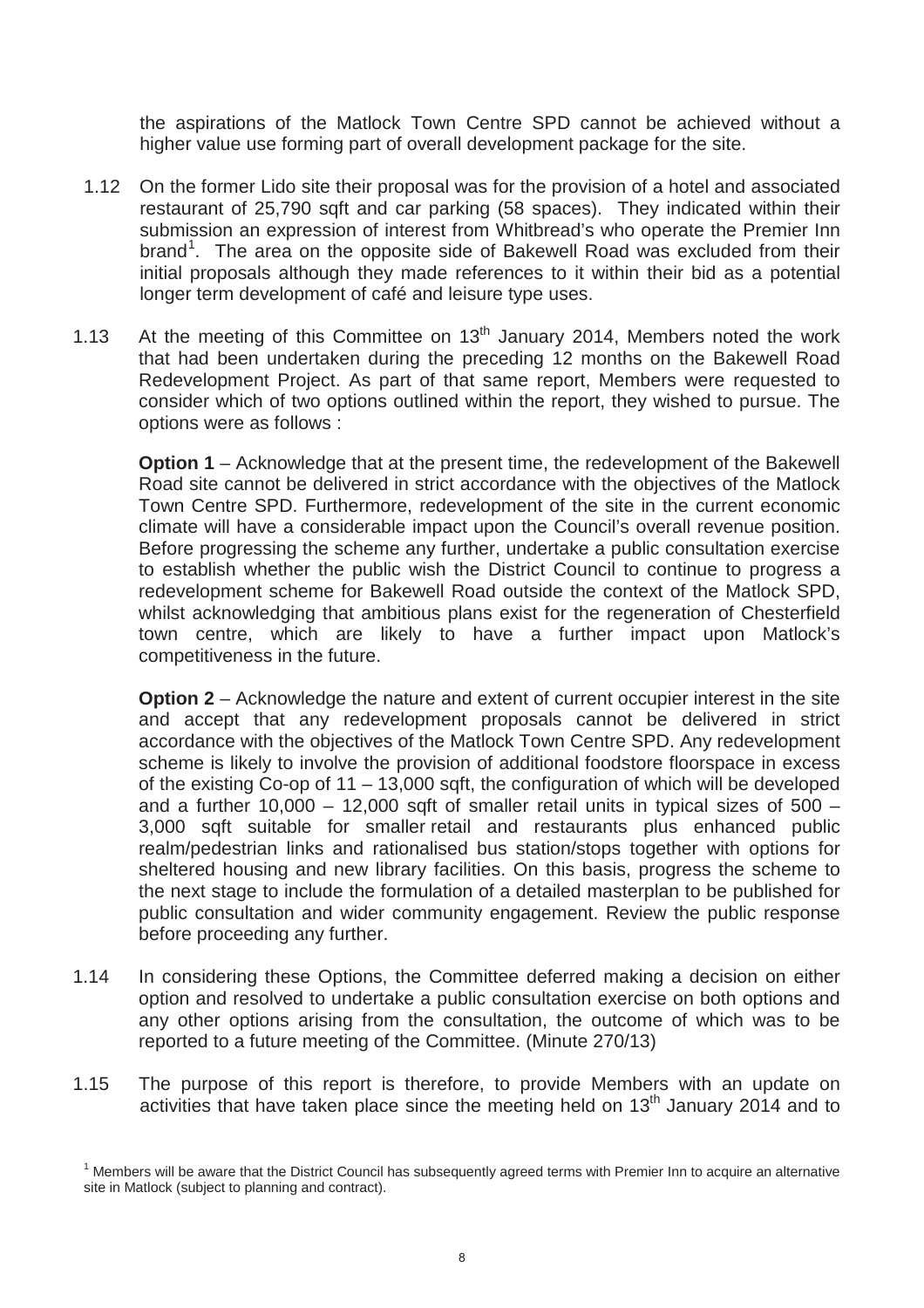seek the views of the Committee on the options that are now considered to be available to the Council.

# **2 COMMUNITY ENGAGEMENT WORKSHOP**

- 2.1 Following the meeting of this Committee on  $13<sup>th</sup>$  January 2014, a workshop was held on 8<sup>th</sup> March 2014, at the Imperial Rooms Matlock, between 9.30am and 1pm. The workshop was attended by approximately 50 local residents – many of whom have already made representations to this Committee in the past, either in writing or in person.
- 2.2 The workshop was facilitated by The Planning Co-operative, (who have previously provided Member training and worked for the District Council before on similar exercises). The purpose of the workshop was to provide another opportunity for members of the public in Matlock to set out their aspirations for Bakewell Road following the consideration and rejection of the two initial options presented to this Committee at its meeting on 13<sup>th</sup> January 2014.
- 2.3 The workshop consisted of an initial presentation, during which the facilitators sought to set out some of the key issues and challenges faced in seeking to deliver a viable redevelopment of the Bakewell Road site. One of the main challenges being that, as with any major redevelopment scheme, in order to deliver a commercially viable scheme, an anchor tenant would be required in order to provide sufficient value and to attract other users.
- 2.4 Details of the presentation and a summary of the outcomes from the workshop can be viewed on the District Council's website at:

http://www.derbyshiredales.gov.uk/images/documents/B/Bakewell\_Road\_Workshop \_8\_March\_2014.pdf

- 2.5 Notwithstanding the market intelligence that was presented regarding development viability, a clear consensus emerged from the workshop that Matlock did not require an additional supermarket and that the public of Matlock (as represented at the workshop) would not support such a development on the site.
- 2.6 After the initial presentation, the workshop undertook two exercises at which those attending were in groups asked the following (a summary of the responses is set out below each question in *italics*):
	- Which elements of the SPD are the priorities that should to be retained?
		- *Retain the distinctive gateway*
		- *Retain the riverside development*
		- *Growing the tourism economy*
		- *Ensure Quality Design*
		- *Improved linkage around the town*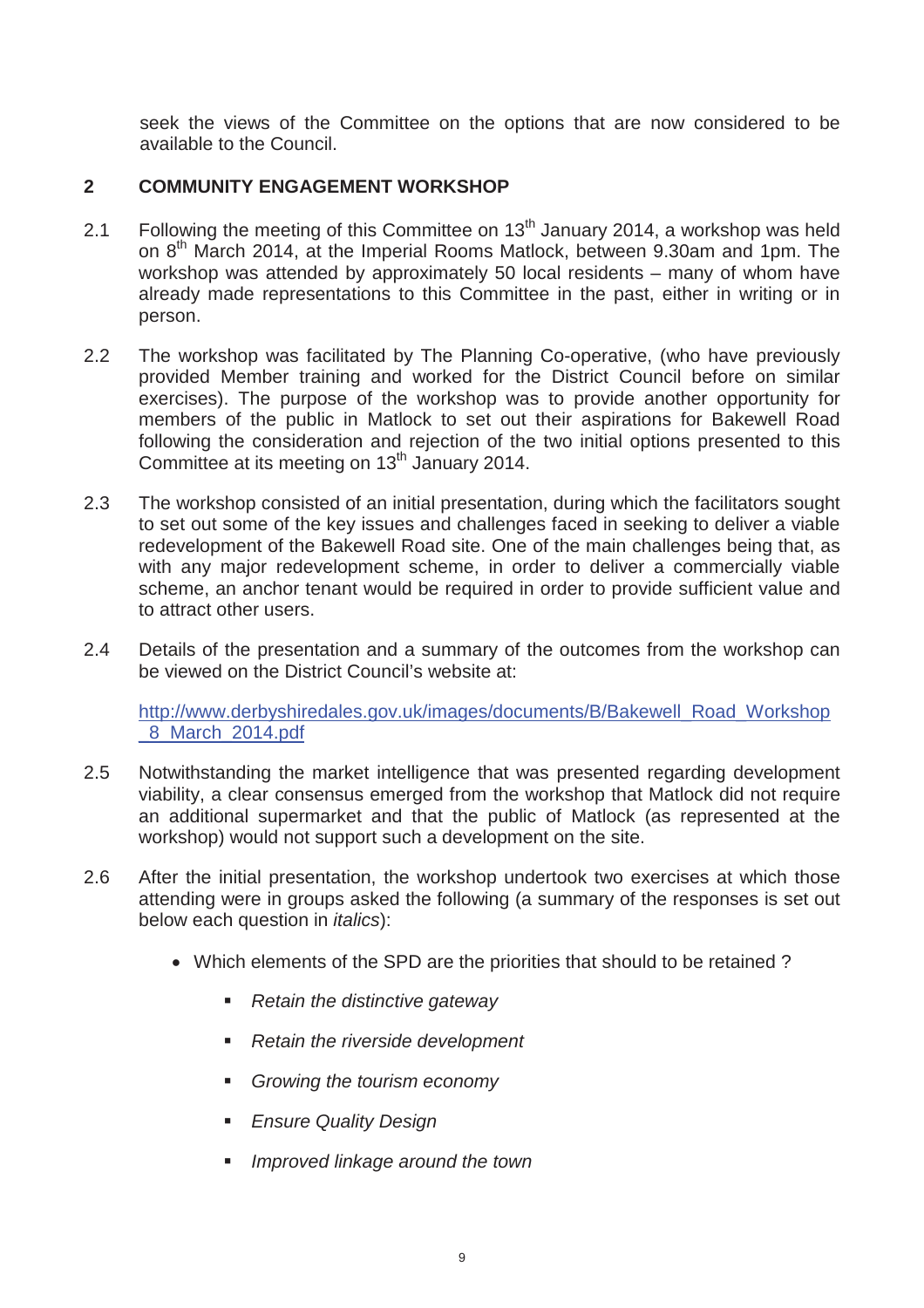- *Re-examination the whole SPD*
- What aspects of a supermarket are of the most concern?
	- *No additional car parking required but better management of existing parking places required.*
	- *Preference for small niche stores not a huge supermarket*
	- **Should not be large supermarket rather it should facilities for smaller** *independent stores*
- Is there agreement on a specification for a revised scheme?
	- *No consensus reached on specification for revised scheme*
- Is now a good time to secure a good scheme?
	- *The economic recovery is only just beginning wait until the recovery is really underway*

# **Status of the Matlock Town Centre SPD**

- 2.7 One of the areas of debate that arose at the workshop was the status and weight that could be attributed to the Matlock Town Centre SPD in the determination of any future planning applications. Some of the attendees at the workshop were concerned that upon the adoption of the revised Derbyshire Dales Local Plan, the Matlock Town Centre SPD could not be afforded sufficient weight in the determination of any relevant planning applications that may be submitted.
- 2.8 Given these concerns it is appropriate to clarify the current and future status of the Matlock Town Centre SPD in the determination of any relevant planning application. As set out above in Paragraph 1.1, the Matlock Town Centre SPD was prepared to guide future development in the town centre over the 10-15 years after its adoption. Furthermore Paragraph 2.7 in the Matlock Town Centre SPD sets out that it was prepared in the context of policies in the Derbyshire Dales Local Plan adopted in 2005.
- 2.9 The Matlock Town Centre SPD was prepared in accordance with the requirements of the Planning & Compulsory Purchase Act 2004, and was subject to a statutory period of public consultation and its preparation was accompanied by a Sustainability Appraisal that assessed the social, economic and environmental effects of the Matlock Town Centre SPD.
- 2.10 Under the provisions of section 38(3) of the Planning and Compulsory Purchase Act 2004, the Matlock Town Centre SPD does not form part of the statutory Development Plan since it was not prepared as a statutory Development Plan Document and hence was not subject to independent examination. This is notwithstanding the fact that it was subject to public consultation and adopted by a resolution of Council. As a Supplementary Planning Document, its purpose is to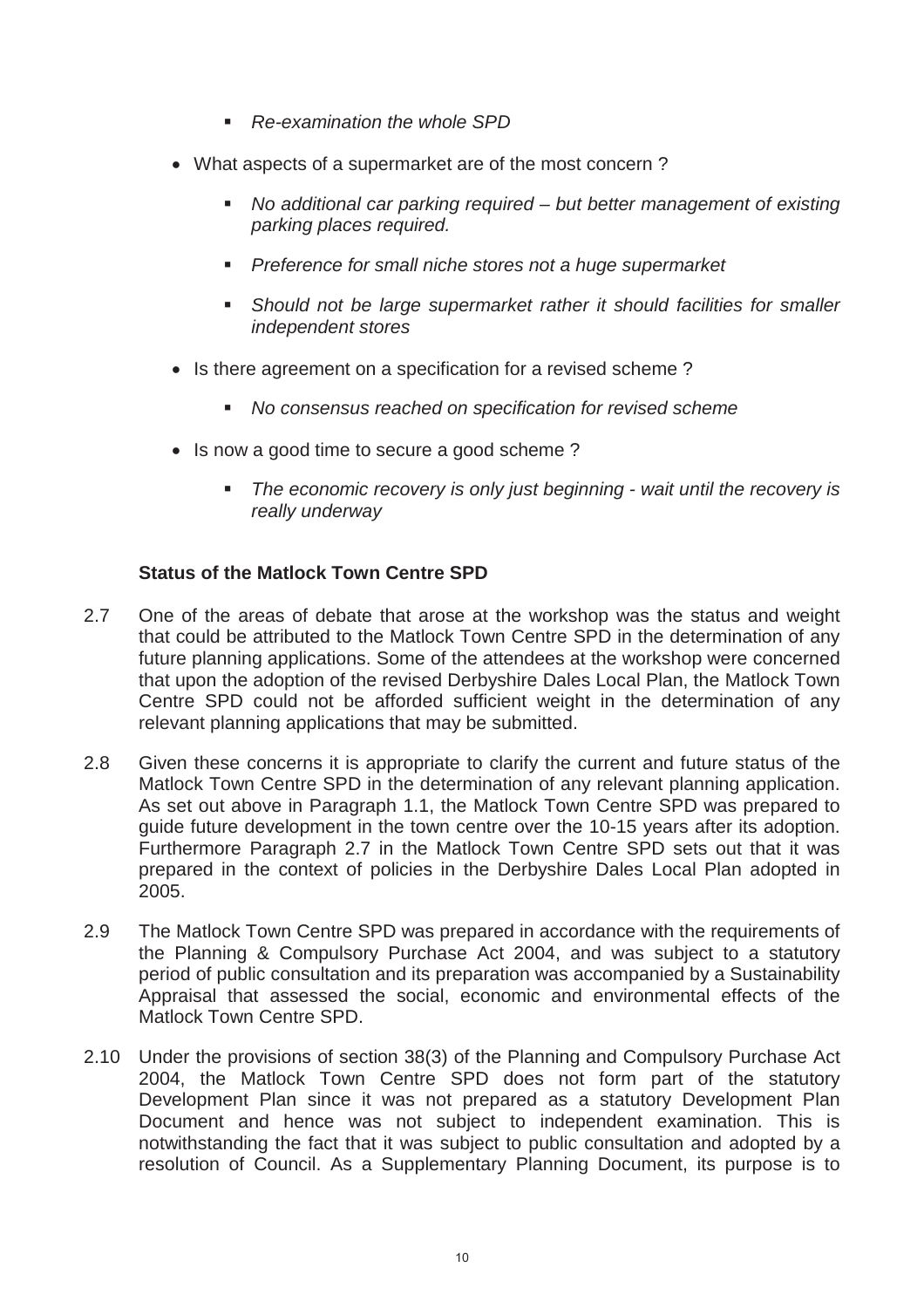provide guidance to supplement the policies and proposals in the Development Plan. The SPD may, therefore, be afforded weight in the determination of planning applications whilst ever it reflects the policies contained within the Development Plan.

- 2.11 As Members will be aware, the District Council has recently submitted a revised Derbyshire Dales Local Plan to the Secretary of State which is due to be considered at an Examination in Public commencing  $22<sup>nd</sup>$  July 2014. The revised plan, once adopted, will replace the policies and proposals in the currently adopted Derbyshire Dales Local Plan which form the basis of the current SPD.
- 2.12 At the time that the revised Derbyshire Dales Local Plan is adopted, the weight that the District Council would be able to place on the SPD will be significantly reduced because it was prepared in the context of policies which will have been superseded.
- 2.13 However in order to maintain the statutory weight of the Matlock Town Centre SPD, without altering the overall tenor of its contents, a technical exercise involving revising the contents of part of the document could be undertaken to ensure that it makes appropriate reference to the newly adopted Derbyshire Dales Local Plan, and subjecting the revisions to appropriate public consultation would be all that would be required.
- 2.14 To undertake such revisions would take approximately 6 months to complete. If Members wish a review of the Matlock Town Centre SPD to be undertaken, to ensure that it has the necessary weight in the determination of any relevant planning application in the future this would have to be programmed to commence after the end of the Local Plan Examination in Public.

# **Co-op Position**

- 2.15 Members may well be aware from the national press that the Co-op Group has been experiencing very difficult conditions across the whole of the group in recent times. In a recent article in Retail Week  $(17<sup>th</sup>$  April 2014) the Co-op indicated that it is reconsidering its position on the future of some of the larger convenience stores that it acquired as a result of the take-over of the Somerfield Group in 2009, as it felt that a significant number of those do not fit with their overall retail strategy in the future. The Co-op store in Matlock is one of its larger stores, having a sales floor area of approx. 24,000 sq feet. As such, it is feasible that regardless of any development on the Bakewell Road that the future of the Co-op could be reviewed.
- 2.16 Given the attractiveness of the low rental payments, it is very possible that the Co-op would transfer the Bakewell Road store to an alternative operator to take on the residual part of the existing lease, under the same terms and the District Council as landowner, could not prevent this. A secondary scenario would be the surrender of the lease back to the District Council with the Council having to make a payment to surrender the lease. Clarification of the Co-op's position is being sought and if available will be reported verbally to Committee.

# **Update on Discussions with Henry Davidson Developments**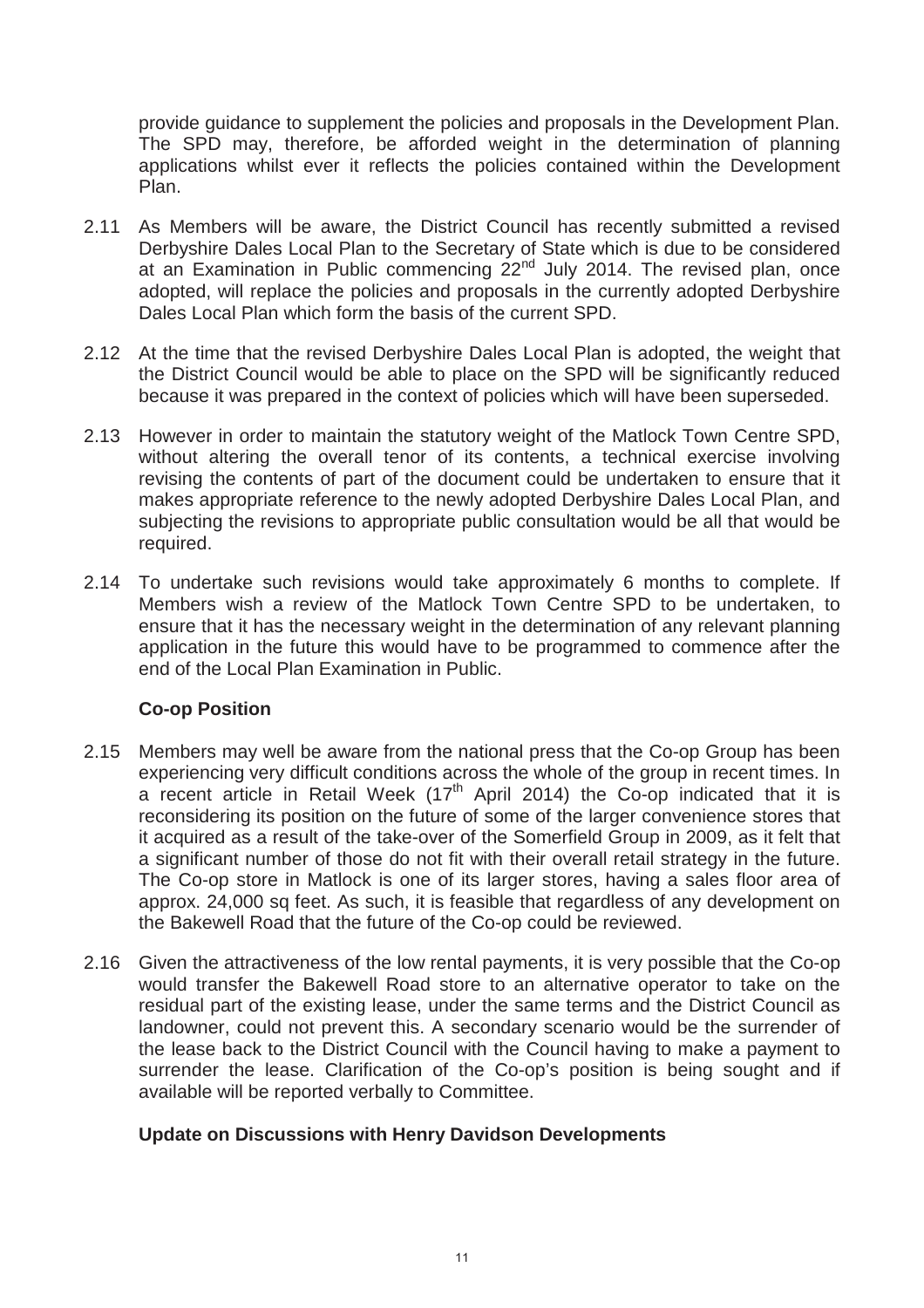2.17 Discussions continue to be held with Henry Davidson Development about the future market prospects for developing the site. They have recently advised that the conditions in the retail market again appeared to have shifted, with a number of the larger operators now being squeezed in terms of their overall profit margins. The consequence of which, is that major operators are now less inclined to bring forward larger developments on sites such as Bakewell Road. They have however, advised that there continues to be interest in the site from at least two retailers, both of whom would only develop on the site if it incorporated "at grade" car parking on the site frontage.

# **Other Matters for Consideration**

- 2.18 It is anticipated that the new development would generate a significant number of jobs in the town centre, the exact amount would, of course, ultimately depend upon the nature and form of the final development. Furthermore there is the potential for a high proportion of any new jobs to come from the local area. These additional jobs will be able to provide additional spend within the local economy.
- 2.19 In addition to this, there would a number of jobs that would result during the construction phase of the development, with opportunities for small local contractors to be employed by the main contractors to provide skilled labour in trades such as bricklaying, carpentry, mechanical and electrical installation, plastering, painting and decorating.

# **Business Rates**

2.20 Any increase in the amount of business floorspace within Matlock would be of benefit to the District Council by way of an uplift in Business Rates. The exact amount would be dependent upon the amount of additional floorspace brought forward, but could be somewhere in the region of £150,000 to £250,000. After taking account of the our actual share at 40%, the amount the District Council could receive by way of uplift, would be somewhere in the region of £60,000 to £100,000.

# **Car Parking**

2.21 As part of any redevelopment scheme, there may be a small increase in the number of town centre car parking spaces. However in order to satisfy retailer requirements, some of the car parking may have to be provided free of charge, usually for a period of 2 hours. Whilst this change in operational arrangements will act as an incentive to the creation of more linked trips to the town centre and its overall competitiveness, it is likely that car parking revenue to the District Council will decrease by approximately £170,000 per annum. There may also be a further displacement effect as any free car park provided as part of any development may be used in preference to other town centre pay and display car parks.

# **Other Financial Considerations**

2.22 The District Council owns approximately 60% of the development site, and has previously placed a notional value on the land holding in the region of £900,000. However given that third party landownerships will have to be acquired, and having regard to the potential costs of development set against the estimated income to be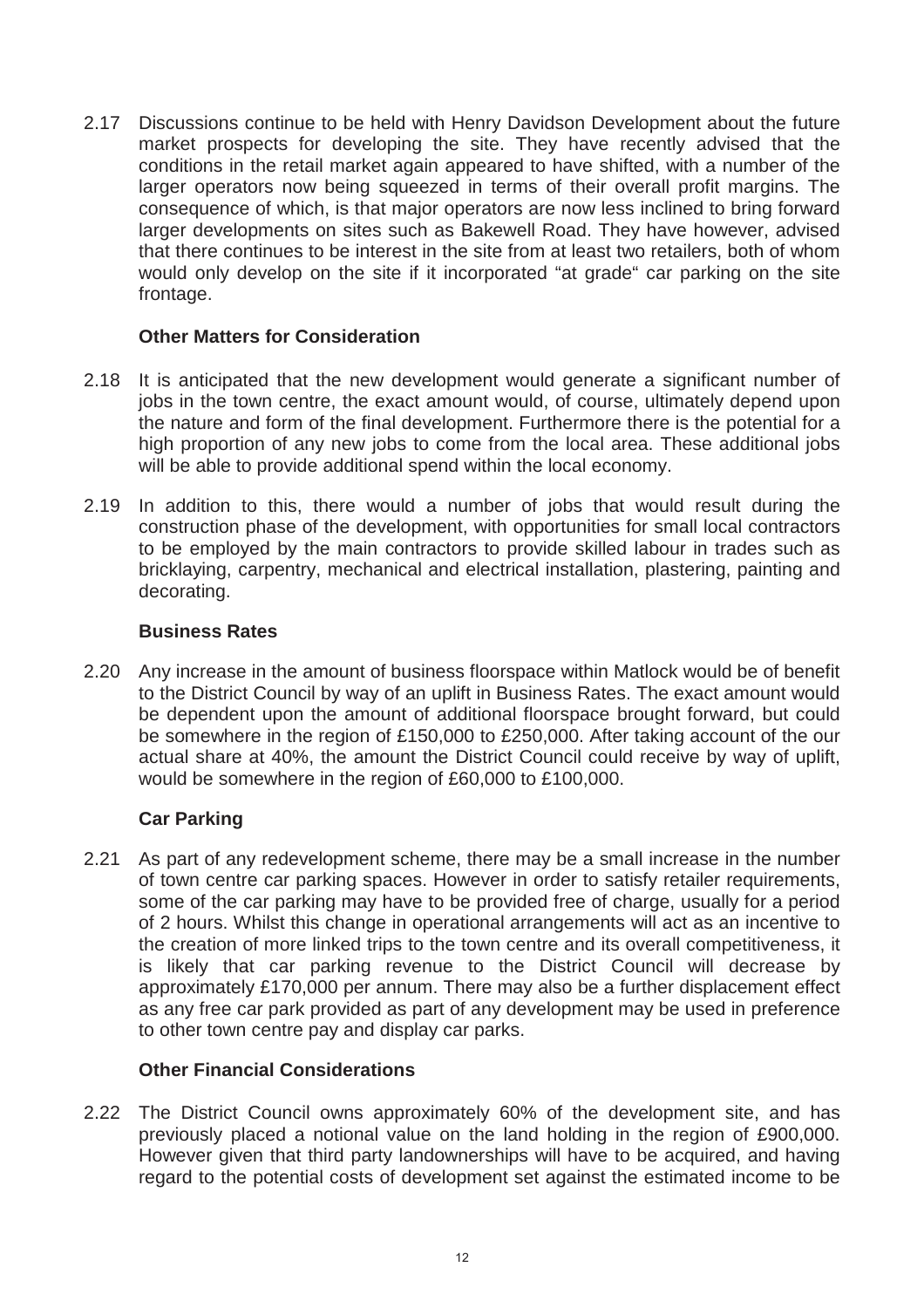derived, it is anticipated that in order to secure a viable development, the District Council would have to forgo any expectations of a capital receipt from its landownership. As landlord to the Co-op, the District Council could also lose its rental income from the building, which is approx. £79,000 per annum.

- 2.23 Furthermore, although preference would be for the acquisition of the third party land ownerships to be undertaken by negotiation, should this not prove possible the District Council may have to consider using its Compulsory Purchase Order (CPO) powers in order to facilitate the development. As such there may be costs that would have to be borne in pursuing compulsory purchase of the third party land interests.
- 2.24 Initial discussions have taken place to establish the potential for scheme funding from Local Enterprise Sources (LEP's). In terms of the Sheffield City Region Investment Fund, based on the economic model used to prioritise projects, retail led schemes don't tend to perform well in terms of GVA uplift (the main measure of value for money). It is however anticipated that the first tranche of funding for approved schemes is not likely to be available until April 2015.
- 2.25 In terms of D2N2's Growing Places Fund, again retail schemes are not a high priority (although can be considered if schemes offer significant economic benefits) and a loan would need to be underwritten by an appropriate partner. Future opportunities to apply will be depend on whether funds remain following the last round of expressions of interest.
- 2.26 Opportunities for Regional Growth Funding have also been discussed. However, advice received indicates that the scheme would not be eligible

# **3 OPTIONS FOR THE FUTURE**

- 3.1 The evidence continues to indicate that there is some capacity for additional retail floorspace in Matlock in the future, which if provided on the Bakewell Road site, would have the potential to increase expenditure across the whole of the town centre. Furthermore investment on this site may act as a catalyst for other forms of inward investment in the wider area, including the Riverside Phase of the Bakewell Road scheme.
- 3.2 There was a general consensus from the workshop that if the aspirations of the SPD cannot be met in the current economic climate that it would be preferable to wait until the economic climate improves sufficiently to allow the aspirations of the SPD to be achieved. This approach does however, given major retail development proposals being brought forward in neighbouring towns, risk Matlock town centre, losing some of its competiveness to these other centres.
- 3.3 The workshop did not, however, come to a consensus view on what form development should take going forward, with each of the schemes suggested by the participants working as groups identifying different solutions to development on the site. There was however, a view from many of the participations that they would like to continue to be involved in the development of schemes for the redevelopment of the site, by way of some sort of Community Action Group.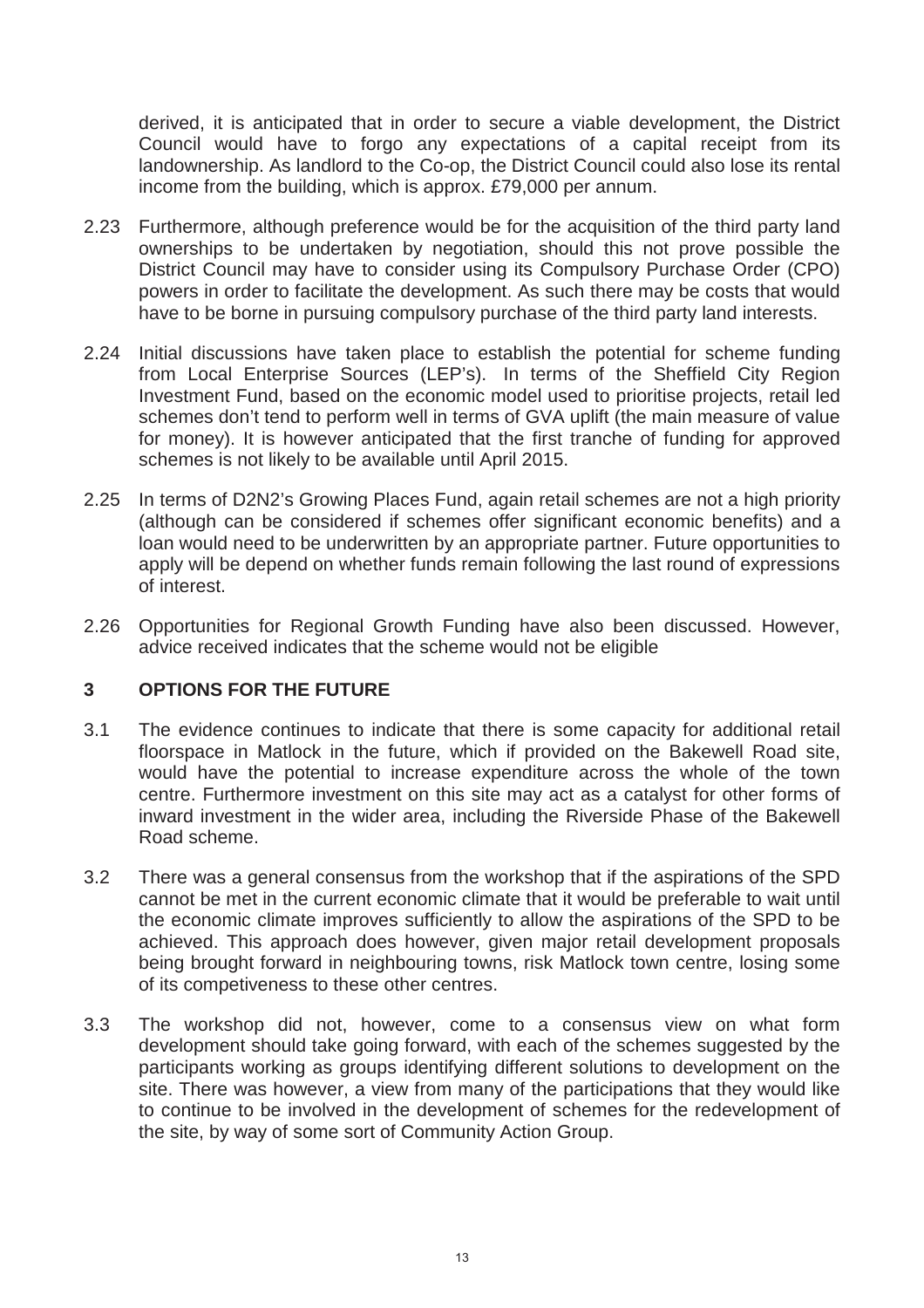- 3.4 There has been a significant change in retailer operations in recent years as a result of the economic downturn, and as such the objectives for the Bakewell Road Matlock Town Centre SPD may actually never be capable of delivering a commercially viable scheme in the form originally envisaged.
- 3.5 In light of current economic circumstances, the District Council needs to review its position with regards to Bakewell Road. In this regard, there are considered to be **three** possible options available to the Council:

**Option 1** – Acknowledge that at the present time, the redevelopment of the Bakewell Road site cannot be delivered in strict accordance with the objectives of the Matlock Town Centre SPD, and do not do any more work on taking forward the Bakewell Road redevelopment until such times as the economic climate improves further.

**Option 2** – Acknowledge the nature and extent of current occupier interest in the site and accept that any redevelopment proposals cannot be delivered in strict accordance with the objectives of the Matlock Town Centre SPD. Any redevelopment scheme is likely to involve the provision of additional foodstore floorspace in addition to the existing Co-op and some smaller retail units suitable for smaller retail and restaurants plus enhanced public realm/pedestrian links and rationalised bus station/stops together with options for sheltered housing. On this basis, progress the scheme to the next stage to include the formulation of a detailed site layout plan to be published for public consultation and wider community engagement. Review the public response before proceeding any further.

**Option 3** – Acknowledge that at the present time, the economic climate is not conducive to delivering a commercially viable scheme which does not involve a major food operator. Due to widespread opposition to a new major food retail development within the town, the District Council facilitate where possible, the development of a community led scheme without any further significant District Council resources being committed at the present time. In the event that a community led scheme evolves, the District Council will subject that scheme to commercial viability assessment and market testing. The current relationship with HDD will be terminated.

3.6 Members are therefore asked to consider, which of the above options they wish to pursue.

# **4 RISK ASSESSMENT**

## **4.1 Legal**

Option 1 protects the integrity of the SPD until such time as the economic factors, which are outside of the District Council's control, can support a more objectively balanced approach. The legal risk in this respect is therefore low to medium.

Option 2 carries medium to high risk in terms of the requirements to enter into detailed negotiations with third parties including the potential for compulsory purchase. Compulsory purchase carries high risk in terms of what can be protracted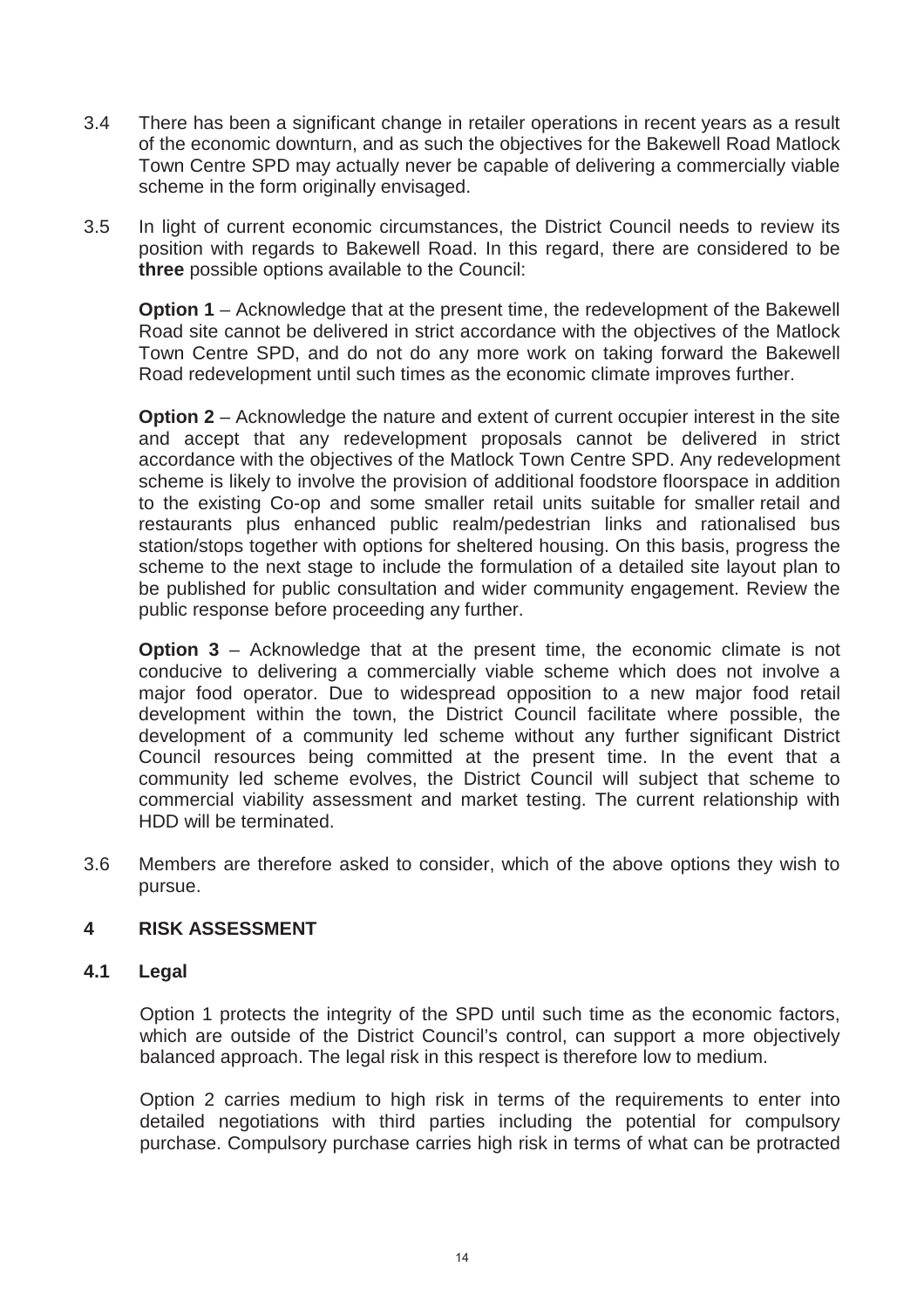and costly negotiations. External legal advice will be required to mitigate and control that element of risk.

Option 3 protects the integrity of the current SPD allowing the District Council to facilitate a community led scheme which will be commercially assessed although loses the provision and input of an experienced developer who has invested time into the current redevelopment proposal. Members will need to consider the potential financial implications of terminating the services of HDD in the absence of a formal Agreement for services. If the community led scheme evolves; Option 3 will also carry medium to high risk in terms of entering into detailed negotiations with third parties, including the potential for compulsory purchase, and external legal advice will be required to mitigate the risk.

Therefore in legal terms, a reasonable decision will balance the competing factors of risk and opportunity and be proportionate to the local benefit and the Councils ability to deliver financially.

It should be noted that any decision taken by this Committee is entirely without prejudice to any future decision by this Council as Planning Authority.

## **4.2 Financial**

The Council has a statutory duty to set a balanced budget. This report suggests a net loss of revenue income in the region of £110,000 p.a. (£170,000 car parking income offset by £60,000 in additional business rates income) which would need to be financed by external funding or by savings from other services. It is however possible that as part of the development agreement with Henry Davidson the District Council could benefit by way of revenue income from any overage that results from the final development scheme. The Council has a statutory duty to set a balanced budget. The financial risk is therefore assessed as high.

# **4.3 Corporate Risk**

Progressing options for the redevelopment of the Bakewell Road site is a key target in the District Council's Corporate Plan 2013/14 and carries a high risk. Any subsequent implications arising from site assembly and procurement will be monitored and reviewed as appropriate. However, the risk of not progressing development at Bakewell Road must also be taken into account. An absence of retail development in Matlock when competitor towns are growing poses issues of town centre sustainability and stagnation as detailed in the report. For these reasons, the risks associated with not progressing development at Bakewell Road are also significant. The District Council will need to balance risks and opportunities.

# **5 OTHER CONSIDERATIONS**

In preparing this report, the relevance of the following factors has also been considered: prevention of crime and disorder, equalities, environmental, climate change, health, human rights, personnel and property.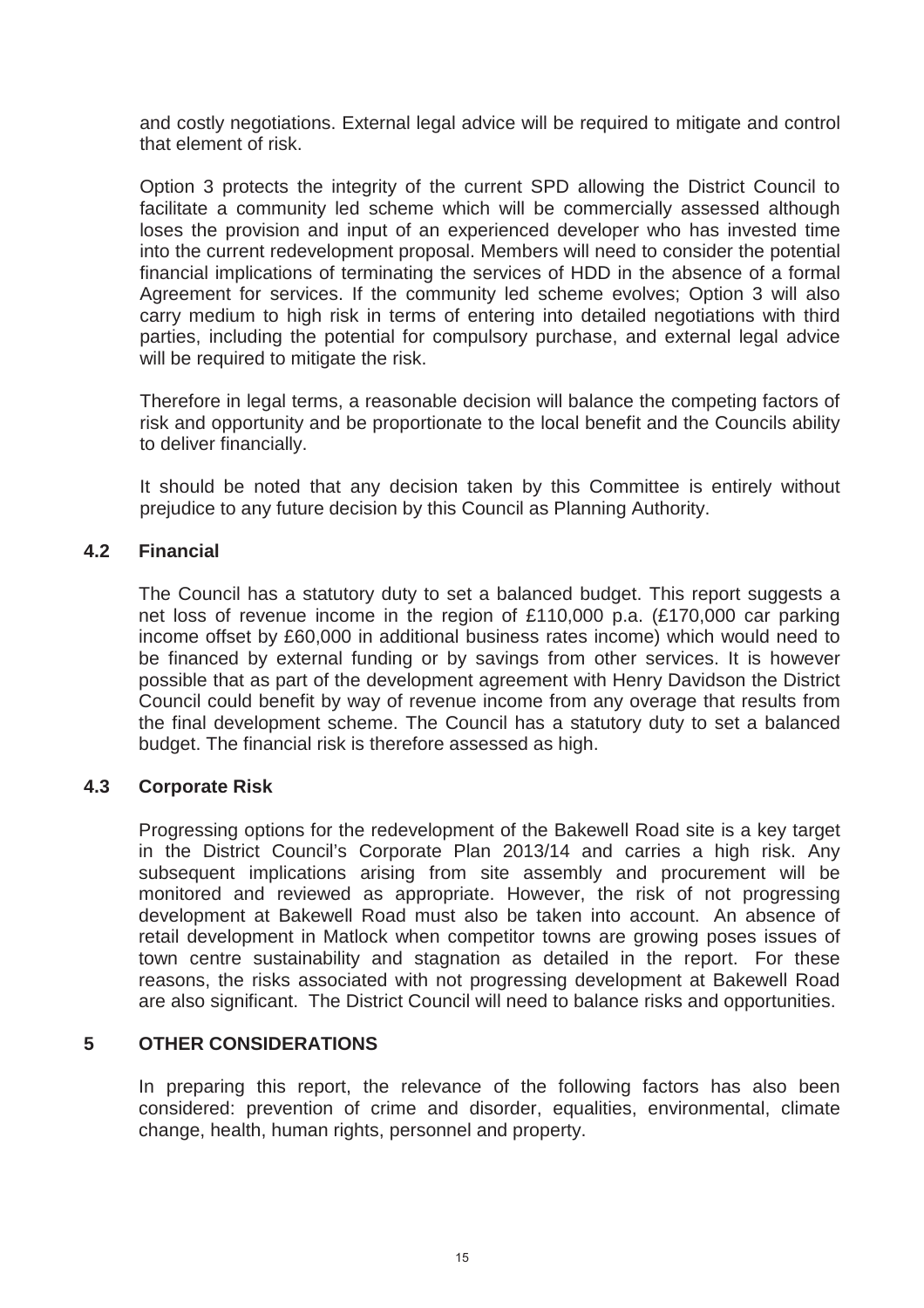# **6 CONTACT INFORMATION**

Mike Hase, Planning Policy Manager Tel: 01629 761251 E-mail: mike.hase@derbyshiredales.gov.uk

# **7 BACKGROUND PAPERS**

Matlock Town Centre SPD November 2008 WYG Consultant's Report and Appendices The Multipulary Consultant's Report and Appendices Submitted Detailed Proposals from Developers November 2011 Lambert Smith Hampton Report **Figure 2012** Lambert Smith Hampton Report March 2012<br>
Community Committee Report 12<sup>th</sup> July 2012 Community Committee Report 12<sup>th</sup> July 2012<br>
Corporate Committee Report 13<sup>th</sup> September 2012 Corporate Committee Report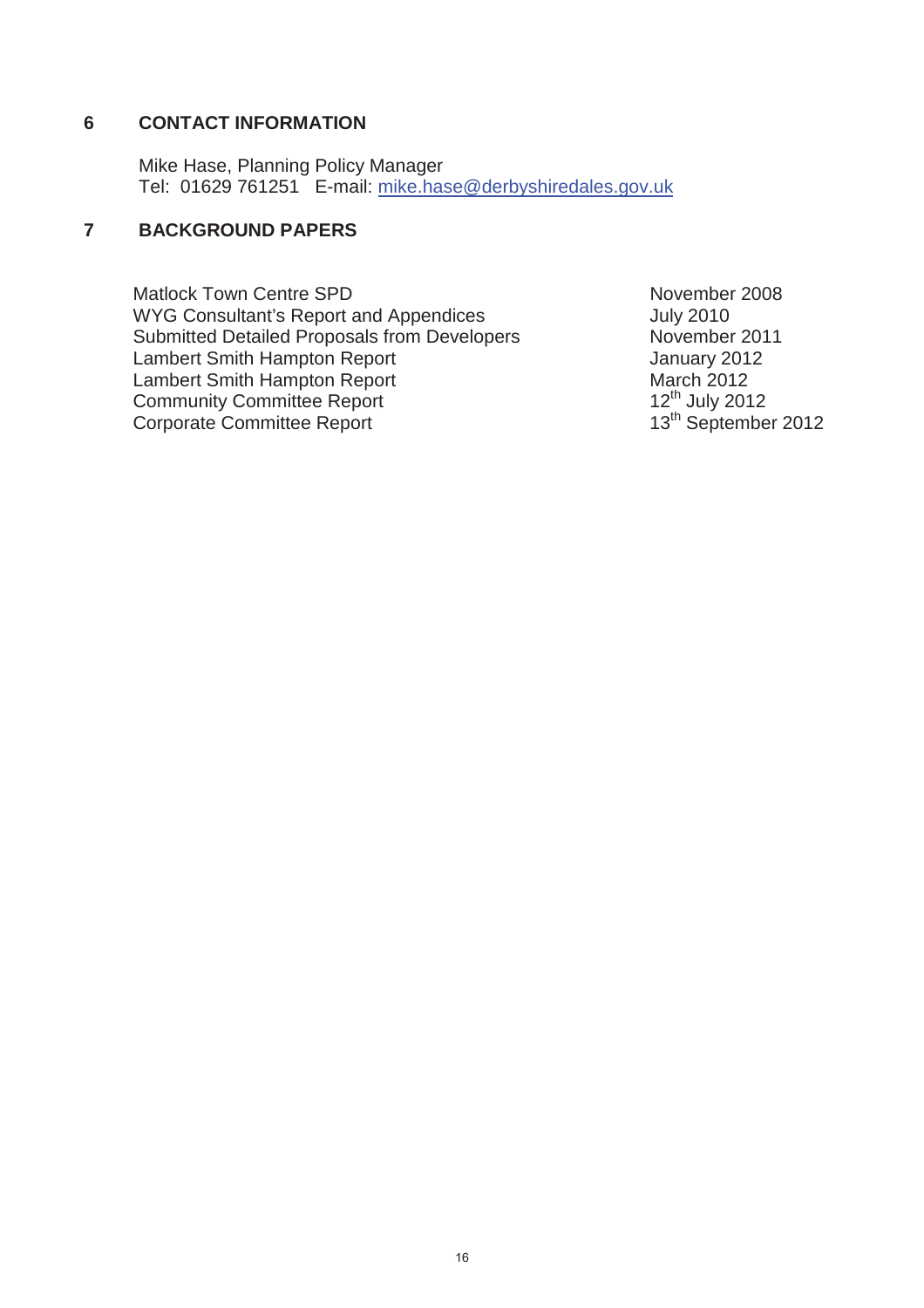CORPORATE COMMITTEE 26 JUNE 2014

Report of the Head of Corporate Services

# **COMMUNITY GOVERNANCE REVIEW – HATHERSAGE AND OUTSEATS**

### **SUMMARY**

This report invites the Committee to consider two petitions calling for the Council to undertake a Community Governance Review to dissolve the current parishes of Hathersage and Outseats; to create one new parish council called Hathersage, and to review the electoral arrangements for that new parish council.

#### **RECOMMENDATION**

- 1. That in response to the two petitions from the parish councils of Hathersage and Outseats, the Council undertakes a Community Governance Review which consults on the proposition to
	- a. dissolve the current parishes of Hathersage and Outseats
	- b. create a new parish called Hathersage with boundaries set out in the Map at appendix 1
	- c. create a parish council of 10 members to serve on the new Parish Council of **Hathersage**
- 2. That the results of the consultation be presented to the September meeting of the **Committee.**

# **WARDS AFFECTED**

Hathersage

### **STRATEGIC LINK**

The proposal links with the Council's aim, of 'Leading the Communities of the Derbyshire Dales'.

# **1. BACKGROUND**

- 1.1 Earlier this year, Hathersage and Outseats Parish Councils sought advice on the procedures to be followed for a Community Governance Review with a view to abolishing the current civil parishes of Hathersage and Outseats and the creation of one new parish with a parish council to govern the combined area.
- 1.2 Advice was given on the procedures which require the submission of a petition signed by 5% of electors from each parish area. The Parish Councils of Outseats and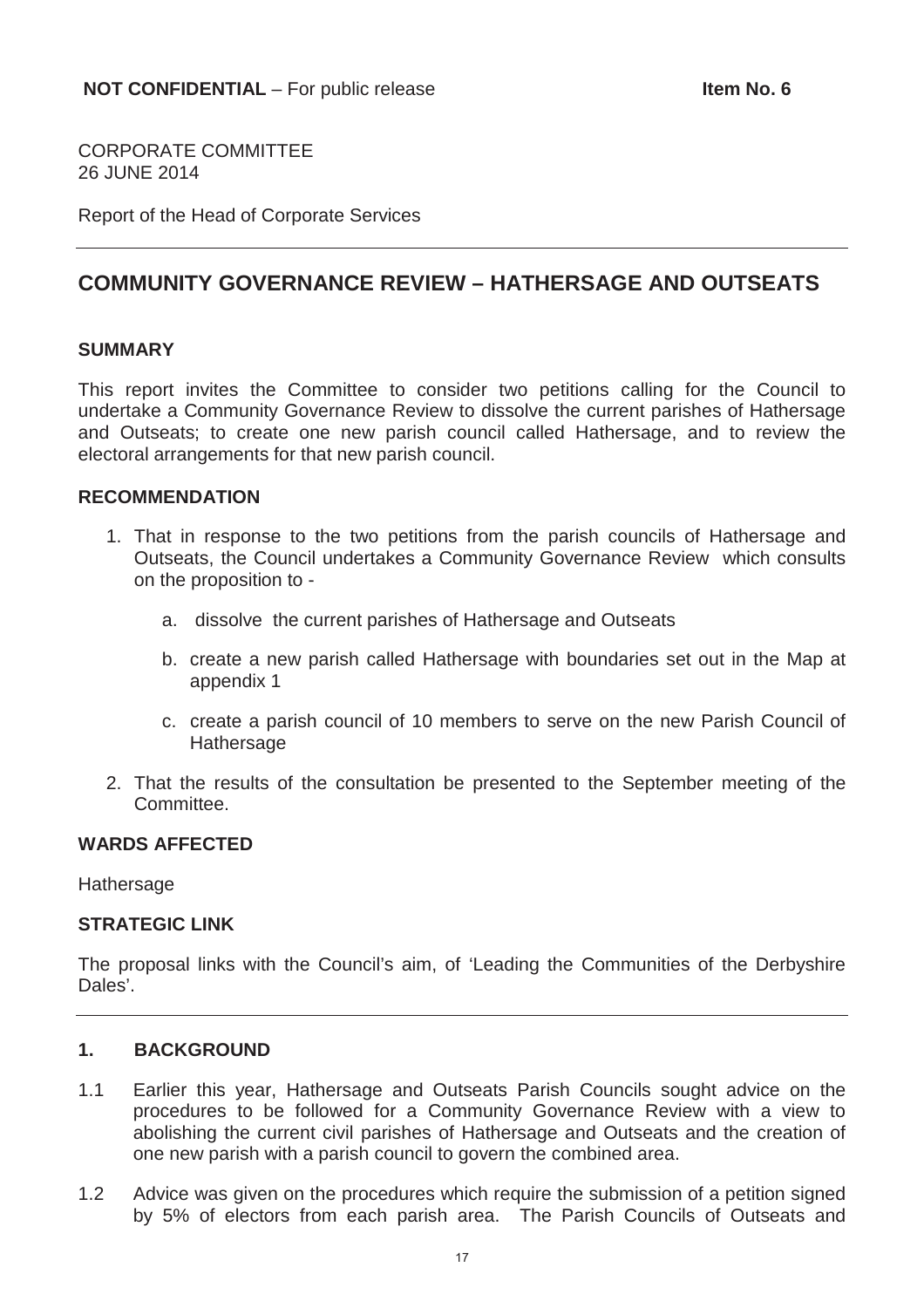Hathersage have formally considered and agreed the wording of a petition as set out below and both petitions have been accurately verified.

- 1.3 "The village of Hathersage is currently divided into 2 civil parishes (1) Hathersage and (2) Outseats. I am on the Electoral Register for the civil parish of Hathersage (Outseats). I recognise that Hathersage village is one community and I wish Derbyshire Dales District Council to conduct a Community Governance Review with a view to abolishing the 2 existing parishes and creating a new Parish. The new parish should be named Hathersage (with boundaries per the attached map), to reflect the real identity of the whole village's electorate – and to represent them through one Parish Council."
- 1.4 The Committee is now required to consider the petition alongside the principles of the Community Governance Review framework, and to determine whether the proposal is considered to be in the interests of the local community and represent convenient local government.

# **2. CURRENT POSITION**

2.1 Hathersage Parish Council has an electorate of 1165, represented by a Parish Council of 10 elected members. Outseats Parish Council has an electorate of 408, represented by a Parish Council of 7 members. The rules governing nomination to serve as an elected member currently enable residents within Outseats to stand for nomination on Hathersage Parish Council as they live within 2 miles of the parish boundary and vice versa for electors in Hathersage wishing to stand for election in Outseats.

# **3. COMMUNITY GOVERNANCE REVIEWS**

- 3.1 From February 2008, principle councils have responsibility for undertaking Community Governance Reviews under the terms of the Local Government and Public Involvement in Health Act 2007. The purpose of such a review is to provide a mechanism where parish boundaries and related electoral arrangements can be amended where appropriate. The power to carry out such a review is devolved to the District Council and does not involve the Electoral Commission or require the consent of the Secretary of State unless related changes are recommended to the Derbyshire Dales ward boundaries.
- 3.2 Under the 2007 Act, local electors can petition their principal councils for a community governance review to be undertaken. The petition must set out at least one recommendation that the petitions want the review to consider. These recommendations can be about a variety of matters including:
	- The creation of a parish
	- The name of a parish
	- The establishment of a separate parish council for an existing parish
	- The alteration of boundaries of existing parishes
	- The abolition of a parish
	- The dissolution of a parish council
	- Changes to the electoral arrangements of a parish council
	- Whether a parish council be grouped under a common parish council, or degrouped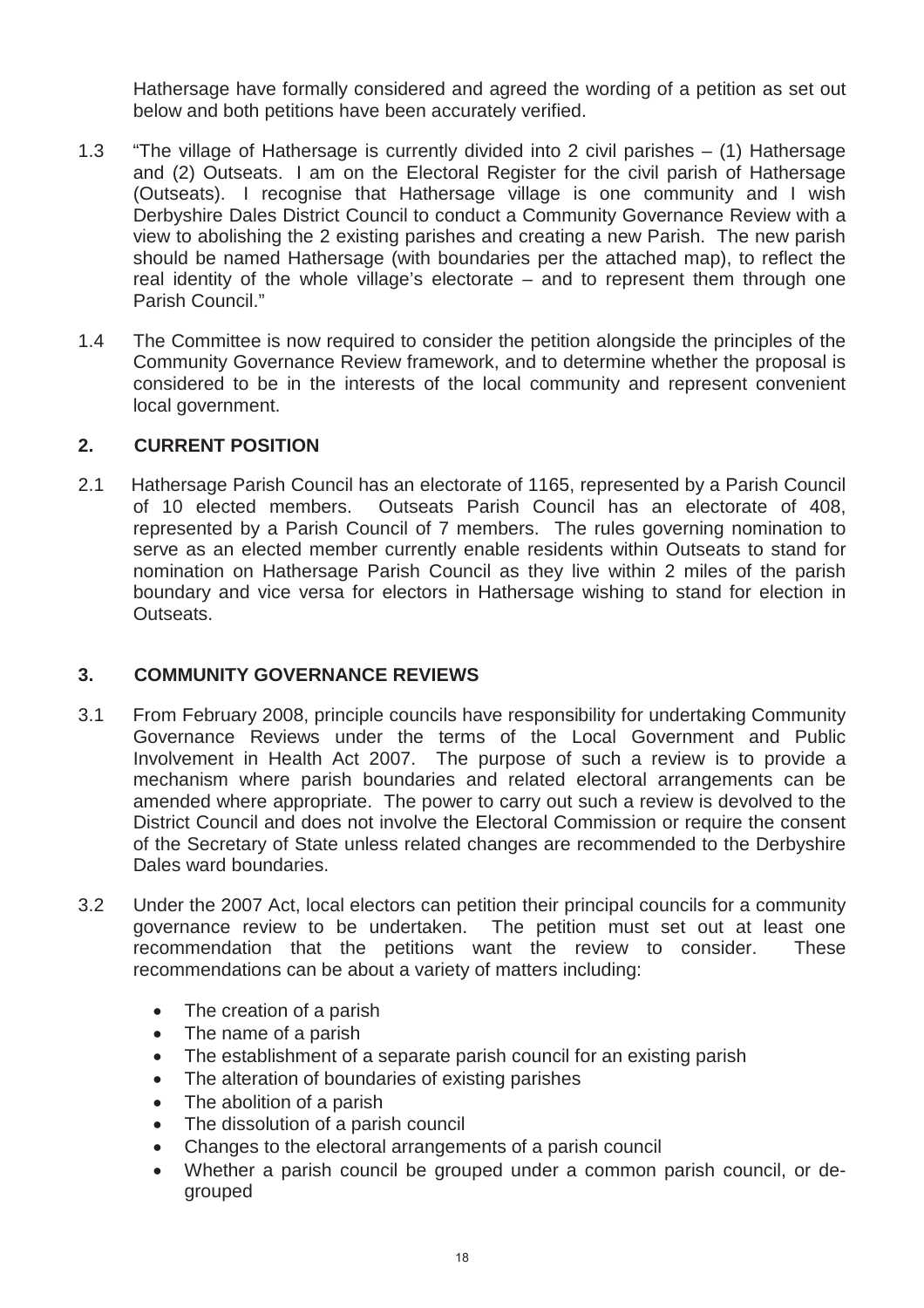- 3.5 In terms of the proposal to create a new Parish of Hathersage, the most appropriate mechanism under the new provisions would appear to involve dissolution of the current parishes of Hathersage and Outseats and the creation of a new parish with its own parish council, with electoral arrangements to suit.
- 3.5 The petition calls for the new parish to be named Hathersage. Whilst there are no specific legal provisions which govern the name of a new parish, the Committee must be mindful of the need to propose a name which is most likely to gain widespread support.

# 4 RELEVANT CONSIDERATIONS

- 4.1 Principal councils are required to have regard to the guidance produced by the Secretary of State and the Electoral Commission. Such guidance was issued in April 2008 and requires principal councils to ensure that community governance within the area under review will be
	- Reflective of the identities and interests of the community in that area, and be
	- Effective and convenient
- 4.2 Account should also be taken of
	- The impact of community governance arrangements on community cohesion, and
	- The size, population and boundaries of a local community or parish
- 4.3 Should the Committee decide to undertake a review it must prepare draft recommendations, consult with local people and take account of any representations made in connection with the Review before the final recommendations are made. The overall aim of the Review must ensure that the proposed community governance reflects the identities and interests of the community and that the arrangements are effective and convenient.
- 3.7 The Council will be required to consult:
	- Local government electors
	- The County Council
	- Local businesses
	- Local public and voluntary organisations

# **4. PRELIMINARY CONSULTATION**

- 4.1 The two Ward Members for Hathersage and Eyam have been consulted on the petition and their preliminary views are set out below.
- 4.2 Councillor Mrs J N Bevan

"This will be an extremely good move for the village.

Most of us regard ourselves as from Hathersage, not Outseats, and this is reflected in tourism and postal correspondence. If you look at the history of Hathersage, Outseats was formed several hundred years ago as an expedient when people were restrained from moving from one parish to another. That was probably the only good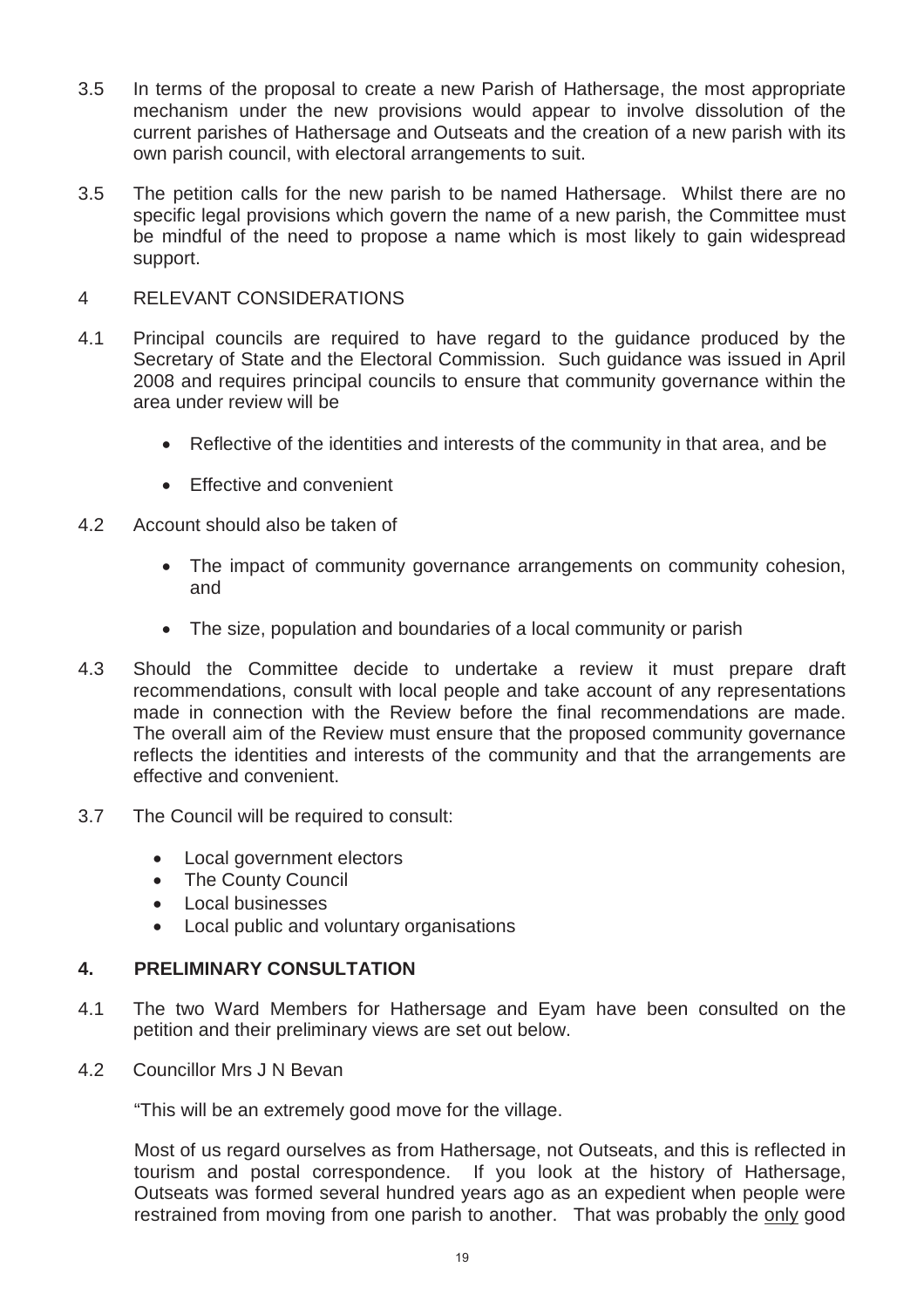reason for separating parishes. Since that time there have been many attempts to join the two parishes together, which have fizzled out for one reason or another, but still the need was obviously great enough in the  $20<sup>th</sup>$  century to try many times.

I have often said, during my 25+ years as Councillor for both parishes, that we lose out by being two parishes, especially in the region of grants, etc., mostly because people look at population figures and only see Hathersage, disregarding Outseats altogether. It is not always understood that Hathersage (with Outseats) is fractionally bigger than Tideswell, probably the largest village in Derbyshire Dales area, and is the amenity village for the Hope Valley. All this identity is lost because the two parishes are not recorded together, even though, on the ground, it is impossible to see where one parish starts and the other ends.

I have not yet heard anyone in the village, including Outseats, say that they do not want the two parish councils joined together, and I believe, very strongly, that the village is losing out considerably by being split. As far as I can see, only good can come from joining the two councils.

With regard to operating a joint council, I have for many years attended both council meetings and again, I can only see that good can come from joining these together. When matters concerning Hathersage village centre, pool, recreation grounds etc., come up on the Hathersage agenda, those people who live in Outseats and who use the facilities as much as Hathersage residents, have no say whatsoever in the deliberations of the parish council. Similarly, when matters concerning Stanage edge or the Outseats area (where people from Hathersage walk and have recreation) the Hathersage residents have no say in the meetings. Joint sub committees have grown up because of the need for Outseats and Hathersage residents to both have a say in some procedures – e.g. Traffic Management, and an agreement is in place where a representative from one parish can sit in at the other parishes meeting. This is unwieldy and cumbersome and definitely needs changing. I expect that if the two parishes did merge there would be fewer councillors in total and very little extra on the agenda.

I hope that the above answers your various questions and I hope that my absolute enthusiasm for agreement is clear."

4.3 Councillor Mrs J Monks

"To better reflect identities and interests.

Pro

When saying where we live, even those of us in Outseats claim to live in Hathersage. If we said we lived in Outseats , apart from local residents, most people wouldn't know where this was.

We in Outseats all use the facilities of Hathersage and contribute to their upkeep.

Conversely those in Hathersage use the wonderful countryside of Outseats for recreation.

A holistic approach should reduce misunderstandings.

Con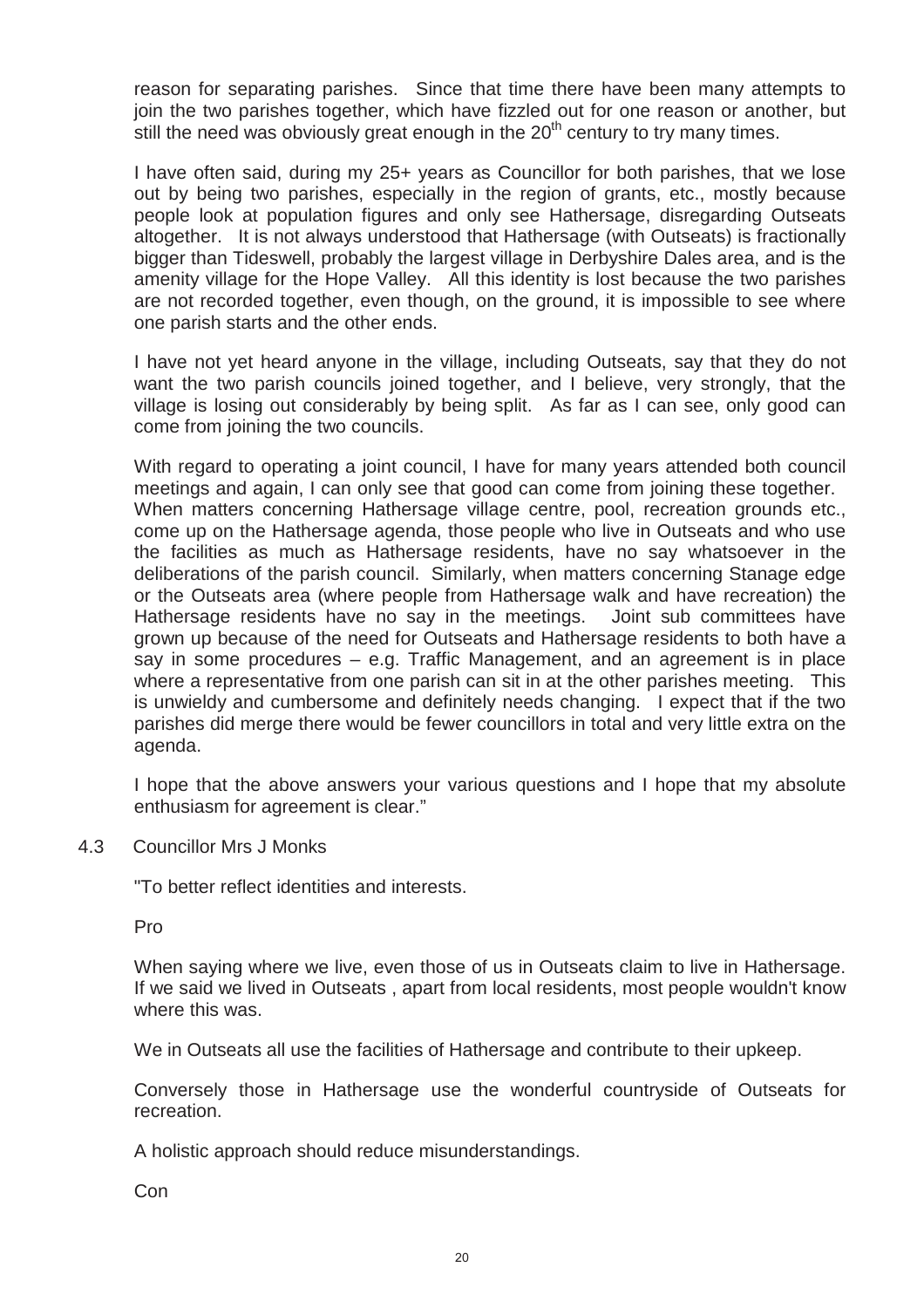It will be a shame that the ancient parish of Outseats will no longer exist.

Outseats is more rural and there may be conflicts of approach. E.g. the Outseats PC organise their own grit etc. for the winter

It may not be possible to have a fair representation of the two areas. I'm not sure of the division of the population and the number of places that would be available on a combined council.

" Be effective and convenient"

Pro

There are already Councillors who live in Hathersage on Outseats Parish Council and vice versa.

There are already joint initiatives between the two councils such as , Joint Traffic Committee and the web site.

Many of the issues discussed at meetings are repeated at the two councils.

There should be a reduction in costs with only one set of accounts etc

The larger population statistic may be useful when applying for financial grants and awards.

Con

Council meetings are already lengthy and there will inevitably be longer agendas. (I'm sure there will be more use of sub-committees and even co-opted members for some of these).

More sub-committees will lessen the cost reduction .

In conclusion, it seems a sensible plan to amalgamate the two councils. However I'm concerned by the above ,"cons" , how the detail will be worked out and how a fair representation will be achieved.

4.4 Representatives from Hathersage and Outseats Parish Councils have been invited to attend the meeting, to outline the reasons for the petition and the benefits in terms of community governance. A joint written submission from both parish councils is attached at Appendix 2.

# **5. OFFICER COMMENT**

- 5.1 The petition specifically calls for the dissolution of the two current parishes and the respective parish councils. The proposal is not a merger or for the two current parish councils to operate jointly. Any new parish council would govern the combined area as one body. Nominations to serve on the new council could come from any elector in the area or within 2 miles of the boundary. (Other qualifications apply)
- 5.2 The impact on community cohesion is linked specifically to the identities and interests of local communities. Size, population and boundaries are linked to both but perhaps more specifically to community governance being effective and convenient. This element can be tested through consultation to judge the electorates 'sense of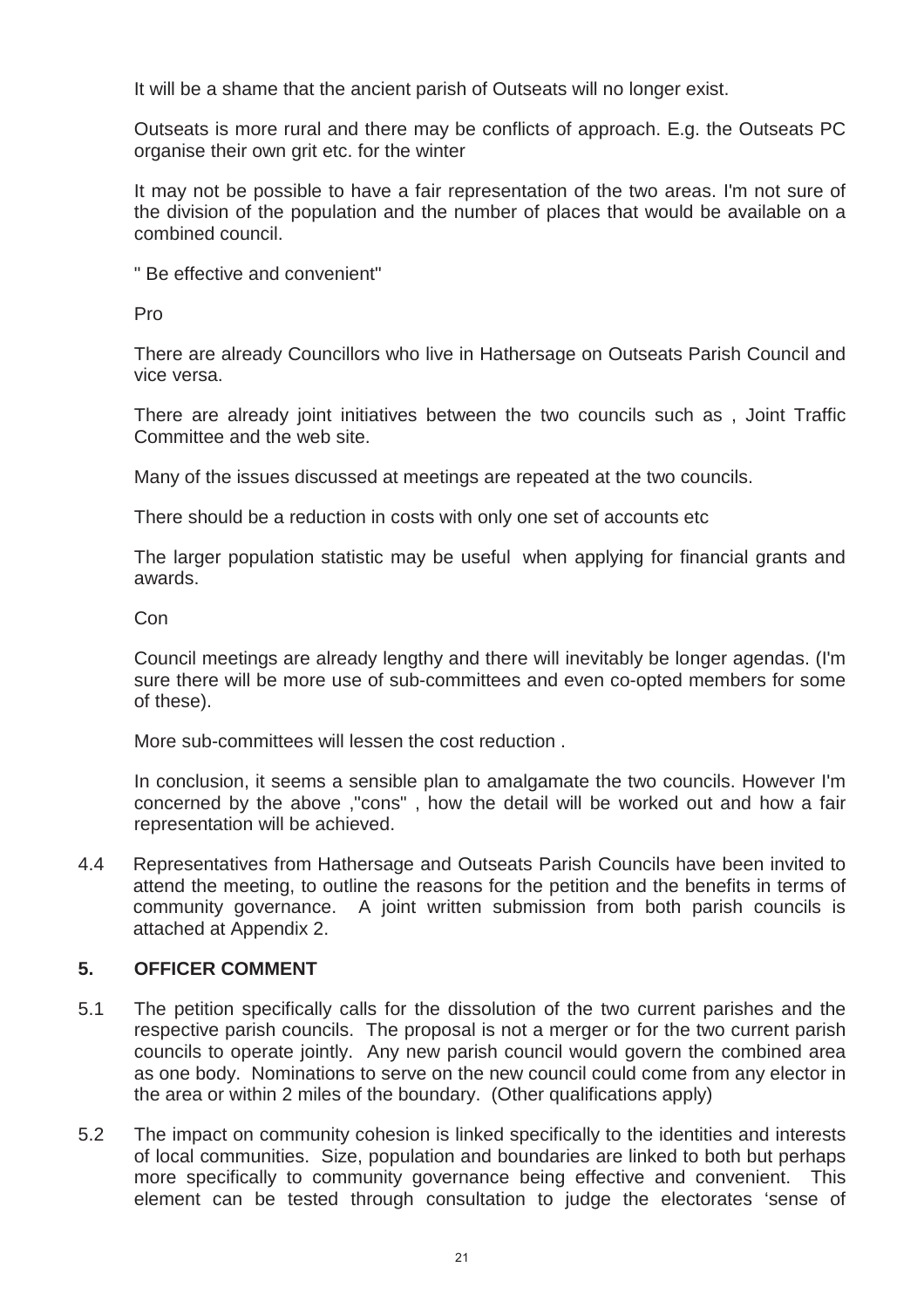belonging' and whether a line on a map alone creates that community identify. 10% of the current electorate of the two parish councils have already subscribed to the proposition. It would therefore seem reasonable to assume an element of local support for the proposition and the next step would be to test it through widespread consultation as outlined in paragraph 3.7 prior to a final decision being made.

- 5.3 Whilst both Outseats and Hathersage parish councils appear to operate convenient local government, the creation of a new parish council with a single aim and purpose may offer the opportunity to strengthen community engagement ahead of the 2015 elections and generate a positive impact on community cohesion. One parish council to serve the two former areas could also offer potential savings in the cost of democracy and would seem on the face of it to offer a convenient form of local government.
- 5.4 In terms of electoral arrangements, the Committee is asked to determine the number of elected members to represent the new parish council, if indeed the proposal comes to fruition. The member to elector ratio throughout the Derbyshire Dales ranges from 1:18 to 1:704. Taking the mid-range of 1:150 as a guide, would provide for a parish council of 10 elected members. Comparable Councils of this size include Tideswell and Cromford, each with a membership of 10.

# **6. RISK ASSESSMENT**

7.1 Legal

The legal provisions are outlined in the report. The risk is therefore low.

7.2 Financial

Financial resources are in Officer time and the cost of mail to the electorate of Hathersage and Outseats. The latter is estimated to be £400. The financial risk is therefore low.

# **7. OTHER CONSIDERATIONS**

In preparing this report the relevance of the following factors has also been considered: prevention of crime and disorder, equality of opportunity, environmental, health, legal and human rights, financial, personnel and property considerations.

### **8. CONTACT INFORMATION**

Sandra Lamb, Head of Corporate Services, Tel. 01629 761281 or email sandra.lamb@derbyshiredales.gov.uk

### **9. BACKGROUND PAPERS**

None

### **10. ATTACHMENTS**

Appendix 1 – Map of proposed new boundary

Appendix 2 – Submission from Hathersage and Outseats Parish Councils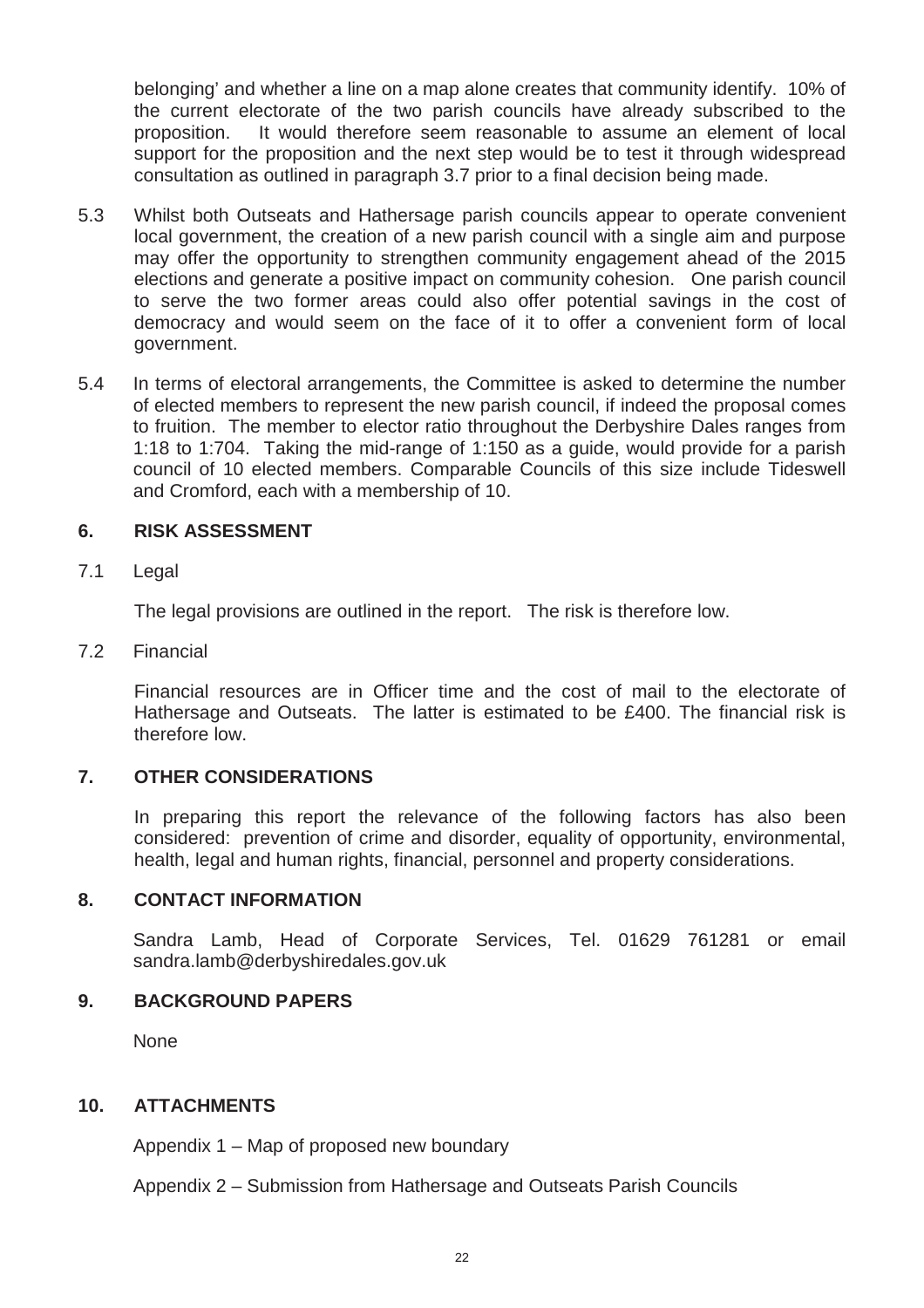

© Crown Copyright and database rights (2014) Ordnance Survey (100019785)

Derbyshire Dales District Council, Town Hall, Bank Road,<br>Matlock, Derbyshire, DE4 3NN.<br>Telephone: (01629) 761100.

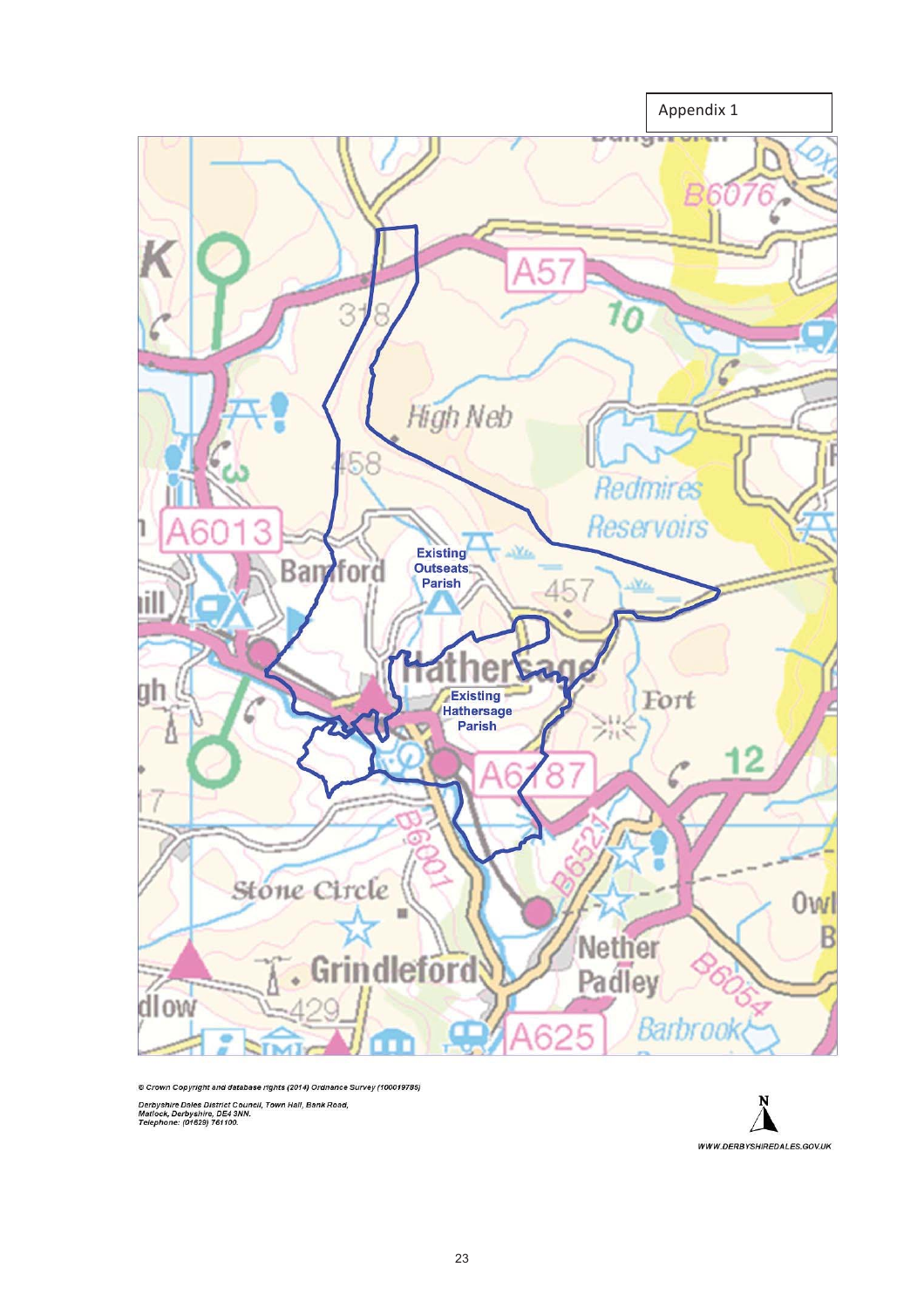# **HATHERSAGE PARISH COUNCIL and OUTSEATS PARISH COUNCIL**

Attn: Sandra Lamb Derbyshire Dales District Council Town Hall Bank Road MATLOCK DE4 3NN 27 May 2014

Dear Sandra

### **Hathersage/Outseats Community Governance Review**

In response to your letter of 22 April, seeking our input to your report to the Corporate Committee, this letter sets out the reasons why it is important for our village for DDDC to conduct a Community Governance Review.

We ask that the Committee considers the following points:

- 1. Hathersage is a geographically well-defined village, delineated by being surrounded on all sides by open countryside. It is, in all practical respects, a single community - yet it unhelpfully consists of 2 civil parishes, Hathersage and Outseats, which create an arbitrary boundary through the village which has little apparent logic today.
- 2. Apart from being the name of a parish council, the name 'Outseats' is never used locally – it is not a recognised location. A resident of Outseats parish will describe themselves as living "in Hathersage", and no road sign anywhere mentions the word Outseats – it could be said to be a non-place.
- 3. Some Outseats residents sit on Hathersage PC, and vice versa and the two councils, though meeting on different days, often find themselves talking about the same village issues. Effort is therefore being wasted on doing things twice – and it can sometimes happen that the 2 PCs can reach opposing views on the same issue, which is unhelpful.
- 4. Outseats parish has no amenities whatsoever the amenities which Hathersage village has are, without exception, located within Hathersage parish. This potentially creates an unfair situation of Hathersage parishioners bearing the costs of those amenities even though Outseats parishioners use them just as often.
- 5. In the 1930s, a Sheffield businessman, George Lawrence, who had moved out to live in Outseats parish, made a gift to Hathersage village of a substantial amount of land, to be used for public recreation. Although this land is located in Hathersage parish, Lawrence's deed explicitly stated that it was to be for the benefit of the residents of both Hathersage and Outseats parishes. This land today is still used for the purposes which Lawrence intended, including a swimming pool, bowling green, playing fields and part of the Memorial Hall.
- 6. Some years ago, some major expenditure was required on the Lawrence-gifted lands, and Hathersage PC sought a financial contribution to this from Outseats PC – given the use made of the facilities by Outseats parishioners. This led to an arrangement, which still exists today, whereby Outseats PC raises annually, through its precept, an appreciable sum (typically around 50% of the total Outseats precept) which is paid to Hathersage PC as a contribution for services provided by the latter for the benefit of the whole village.
- 7. However this funding arrangement is entirely voluntary, not wholly satisfactory and a potential source of friction. Hathersage PC believes that it must make all the decisions on expenditure in its own parish, and Outseats PC can therefore feel frustrated about providing ongoing funding for matters over which it has no voting rights - a situation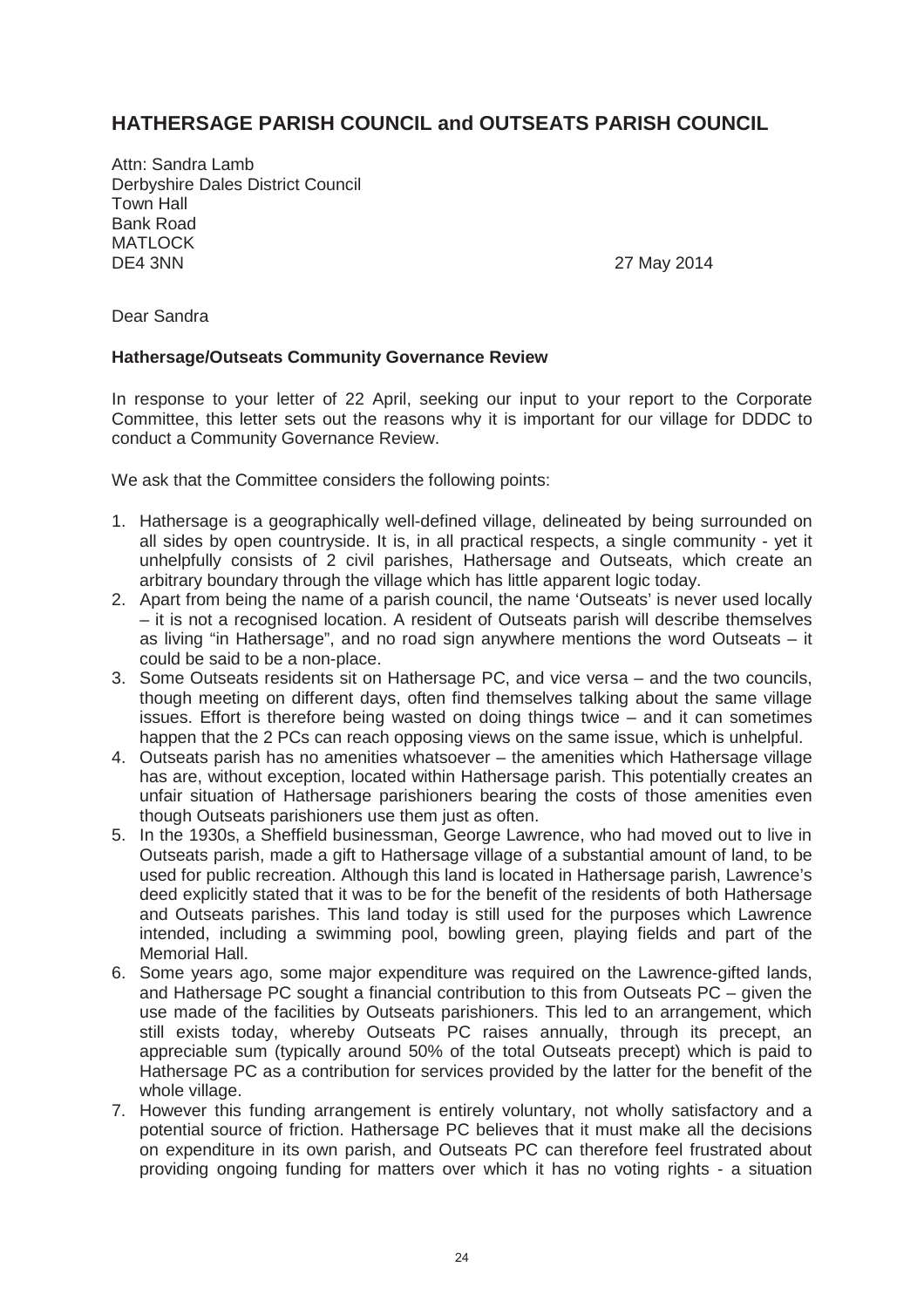which could be said to echo arguments in the 1700s about "taxation without representation". (It has been the practice for many years for each of the 2 PCs to be represented at each other's meetings – at both full council and the various committees but only in a non-voting capacity. The result, almost all the time, is a spirit of cooperation (illustrated, for example, by the 2 Councils having a joint website www.hathersageoutseats.org.uk), but the underlying funding-structure problem does cause difficulties on occasion.)

8. There seems to be some evidence that larger parishes can be more successful at attracting grant funding. Hathersage village has several potentially expensive projects under development, so parish size may become a relevant consideration.

Therefore, It seems very clear to us that:

- a. It would be for the good of the whole village of Hathersage to have, instead of the current arrangement, one cohesive local council representing the whole community and giving the whole village a right to determine how the village's assets are managed and its funds spent. We believe that this will be best achieved by abolishing both the existing parishes, and creating one new parish, covering the geography of the two previous parishes.
- b. Although it might be that DDDC is tempted to perpetuate separate representation by creating an Outseats Ward and a Hathersage Ward within the new single parish, this would not be helpful. Not only would it perpetuate a boundary which has little intrinsic sense, but it also would unhelpfully water-down the one-village ethos which we wish to create within the new PC. We therefore strongly urge that DDDC should decide that the new parish will be unwarded.
- c. For similar 'one village' reasons, the new parish needs to be simply called Hathersage because that is the name of our village. To call it "Hathersage & Outseats" or "Hathersage with Outseats" would be to perpetuate a meaningless distinction.
- d. There will need to be, we believe, 14 seats on the new Council, because of the amount of activity for which it will be responsible. There will be a need to resource attendance at the following committees: Planning, Swimming Pool, Recreation, Transport, Memorial Hall, Graveyard, and Village Centre. (The latter not only needs to steer the substantial changes planned for the layout of the village centre but is also very probably going to have to take over the village toilets from DDDC - there have been discussions on this with Peter Foley.) In addition, the Council has significant staff-management responsibilities – having c.18 employees in total (the majority being for the swimming pool).
- e. Servicing only one parish council instead of two will yield useful efficiency savings.

Both existing PCs are firmly of the belief that achieving this change to our PC structure is important for community cohesion in our village – a village of which we are very proud, and for which we want to be able to do the very best we can.

The views expressed in this letter are also supported by both our District Councillors.

Councillors from both parishes would be pleased to attend the Committee to discuss.

Yours sincerely,

Councillor Peter Mander Councillor Jane Marsden Chairman, Hathersage Parish Council Chairman, Outseats Parish Council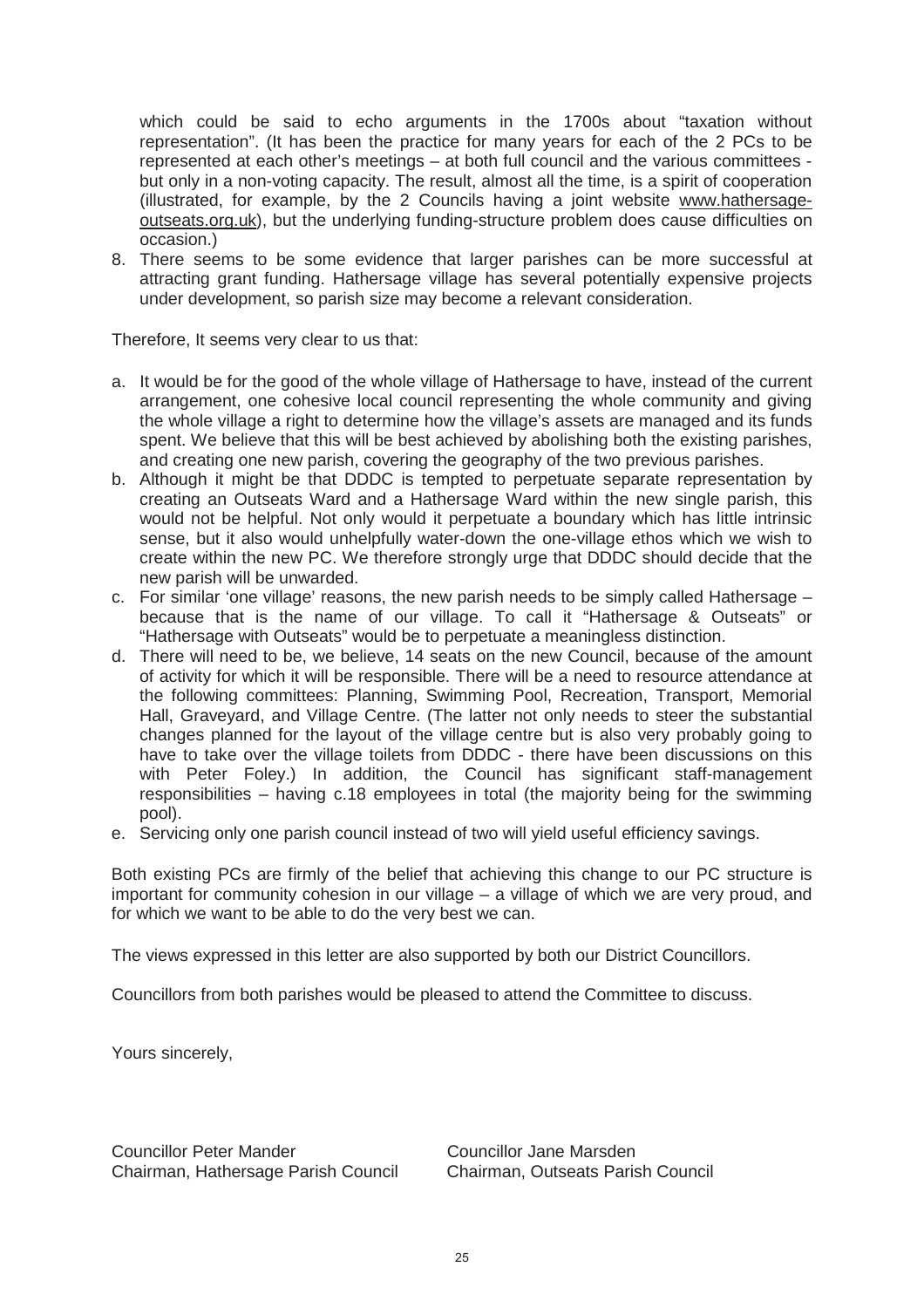CORPORATE COMMITTEE 26 JUNE 2014

Report of the Corporate Director

# **ABC IMPROVEMENTS TO EXTERNAL AUCTION AREA**

# **SUMMARY**

This report updates the Committee on proposals to improve the current temporary external auction areas to provide a permanent sheltered / covered lairage for the sale of sheep and which, in line with the noise management plan considered by the Environment Committee, seeks to reduce noise associated with livestock that are kept at the market overnight to a reasonably practicable level.

# **RECOMMENDATION**

- 1. That the proposals for the improvements to the ABC as outlined in the report be agreed in principal subject to Bagshaws carrying out a wide public consultation exercise as part of the planning application.
- 2. That such public consultation include discussion with the Town Council and that a drop in session is held at the ABC where the proposals can be fully explained to local residents and other interested parties

# **WARDS AFFECTED**

Bakewell

# **STRATEGIC LINK**

The ABC hosts a highly successful livestock market and conference centre which compliments the District Council's Corporate Plan Aim to provide Excellent Services and to protect the environment. The measures proposed also align with the priority and target area to maintain safe and healthy communities.

# **1 BACKGROUND**

- 1.1 Since the start of the market, temporary penning has been used both on the apron of the ABC at the rear of the sheep shed and in the triangular area between the sheep and cattle pens.
- 1.2 These pens are used for the auction of sheep with the sales taking place outside and in the open air. This means the auctions are subject to the vagaries of the weather with sales often having to take place during wet weather.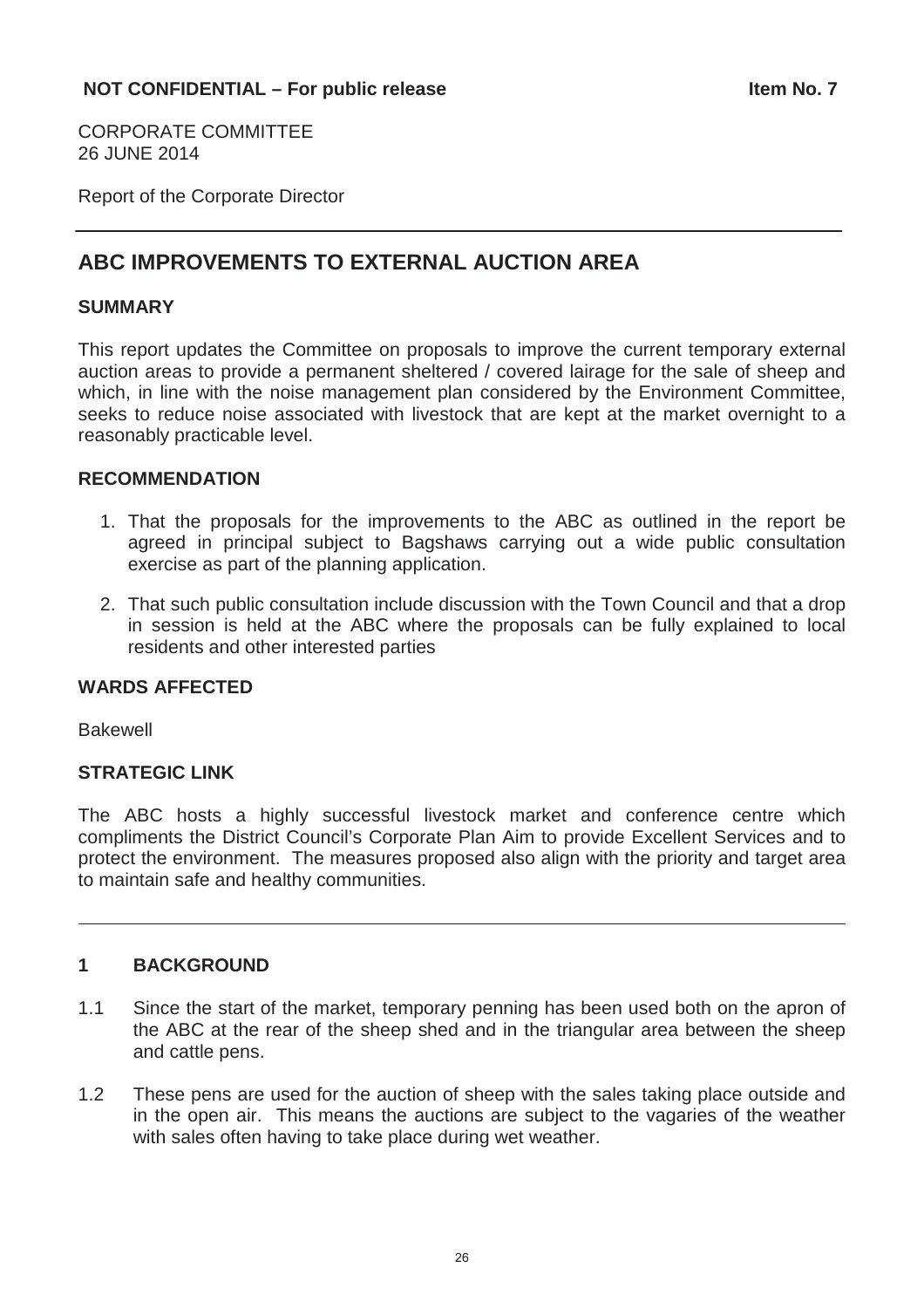- 1.3 The Food Standards Agency, have recently introduced new guidelines for livestock producers detailing the cleanliness requirements of sheep at slaughter. Dirty or wet sheep increase the risk of carcase contamination by food poisoning organisms, such as e-coli and clostridium during the dressing process. The wet fleeces of sheep increase the spread of these bacteria.
- 1.4 Some slaughterhouses have kept animals for up to two days in their lairage in order for wet sheep to dry off before slaughter. As the costs for this are passed back to the farmer it can present quite a deterrent to buying from an uncovered market where the sheep may or may not be wet.
- 1.5 In view of this Bagshaws have come forward with a proposal for a new building at the ABC Bakewell to be constructed to cover that area between the calf/sheep shed and the cattle shed.
- 1.6 From a noise point of view the outdoor sales presently take place without any screening at all from the noise during the selling, sorting and loading activities. The Environment Committee held on 15th May 2014 approved a noise management plan which aimed to reduce noise associated with the operation of the livestock market at the ABC. One element of this was to consider an extension to the ABC to form an acoustic enclosure to provide to reduce the noise from any animals kept in the lairage overnight and to give more protection from the noise of sales activities during the day.

# **2 REPORT**

- 2.1 Bagshaws have at their own expense commissioned Architects to draw up proposals for how such a cover to the outside sale area could be achieved. This involves providing solid walls and roof to the area between cattle and sheep pens. This will provide permanent penning/lairage to replace the existing outdoor temporary pens.
- 2.2 The proposals involve the construction of two new exterior walls in concrete block providing a solid barrier which will assist with controlling potential noise nuisance.
- 2.3 It is intended that the internal arrangements will permit the lairage of cattle in the event of a need to keep them for collection the next day after a sale. At present the cattle are on occasion left overnight in their pens, which are washed down and bedded for that purpose. The current arrangements are open towards the Combs Road direction. If such cattle were housed in these new sheep pens they would be surrounded by solid on all sides with the subsequent containment of noise.
- 2.4 As livestock will be protected from bad weather new shed will have obvious benefits to the vendors, purchasers and the auctioneers and their staff. The proposal will also include a much needed storage facility for District Council use to provide for the storage of vehicles, plant and equipment.
- 2.5 Whilst there have never been any security issues in the past, housing stock overnight in the new building would permit greater levels of security. With appropriate steel doors/gates it will be possible to prevent unauthorised persons from gaining access and thereby make the premises safer and more secure.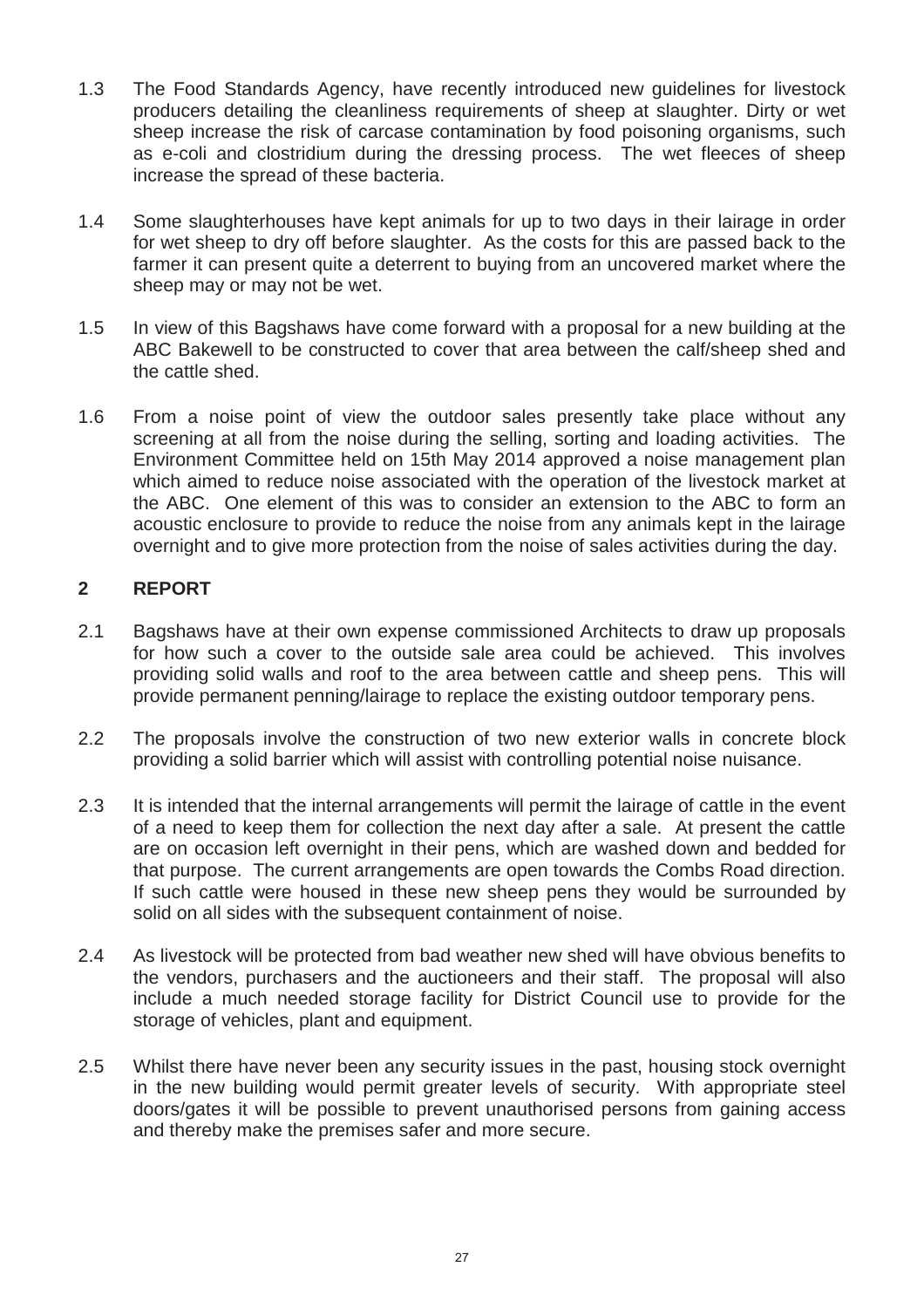- 2.6 It is not intended to extend or increase the number of animals sold at the market or to increase the overall capacity but, merely to ensure that the existing temporary penning will be covered and so be protected from adverse weather.
- 2.7 In order for the scheme to be taken further it will be necessary for planning permission to be sought. Bagshaws are willing to do this and initial discussions have taken place with the Peak District National Park Authority.
- 2.8 As part of the planning process, Bagshaws will need to consult with nearby residents and owners of adjoining properties. In line with other recent public consultation events relating to issues at the ABC the Committee may wish to require Bagshaws to widen the extent of this public consultation to include other interested parties.
- 2.9 This could include the group of people recently invited to the residents meetings in relation to the noise attenuation works. In addition it could be possible for there to be a drop in session held at the ABC so that neighbours and local residents may come and discuss the proposals in detail. It is also considered important to involve Bakewell Town Council and to offer the opportunity for Bagshaws to visit them to explain the proposals in detail.
- 2.10 The total cost of delivering the proposals are not yet known but Bagshaws are currently investigating whether there may be any grants in the Agricultural sector that could be accessed for this purpose.

# **2.0 RISK ASSESSMENT**

# **2.1 Legal**

The proposal set out in the report is in accordance with the agreed Noise Management Plan, which aims to mitigate risk. The legal risk cannot be ruled out entirely, and therefore is gauged at low to medium.

# **2.2 Financial**

There are no financial risks arising from the report at this stage. Any costs in delivering the proposals will have to be met by Bagshaws, albeit they may wish to negotiate a contribution from the District Council in respect of the provision of a storage facility. However, before committing to such an investment, it is likely that Bagshaws will require more security of tenure in the form of a longer lease agreement, and the financial risks will have to be reassessed as and when the lease is renegotiated.

# **2.3 Corporate Risk**

The proposed improvements would have a beneficial effect in terms of helping the market comply with Hygiene Regulations.

The proposal would also assist in reducing noise from activities at the ABC both from auction activities during the sales and from any animal which by necessity have to kept in the lairage overnight.

In view of this the corporate risk to the District Council's reputation is low.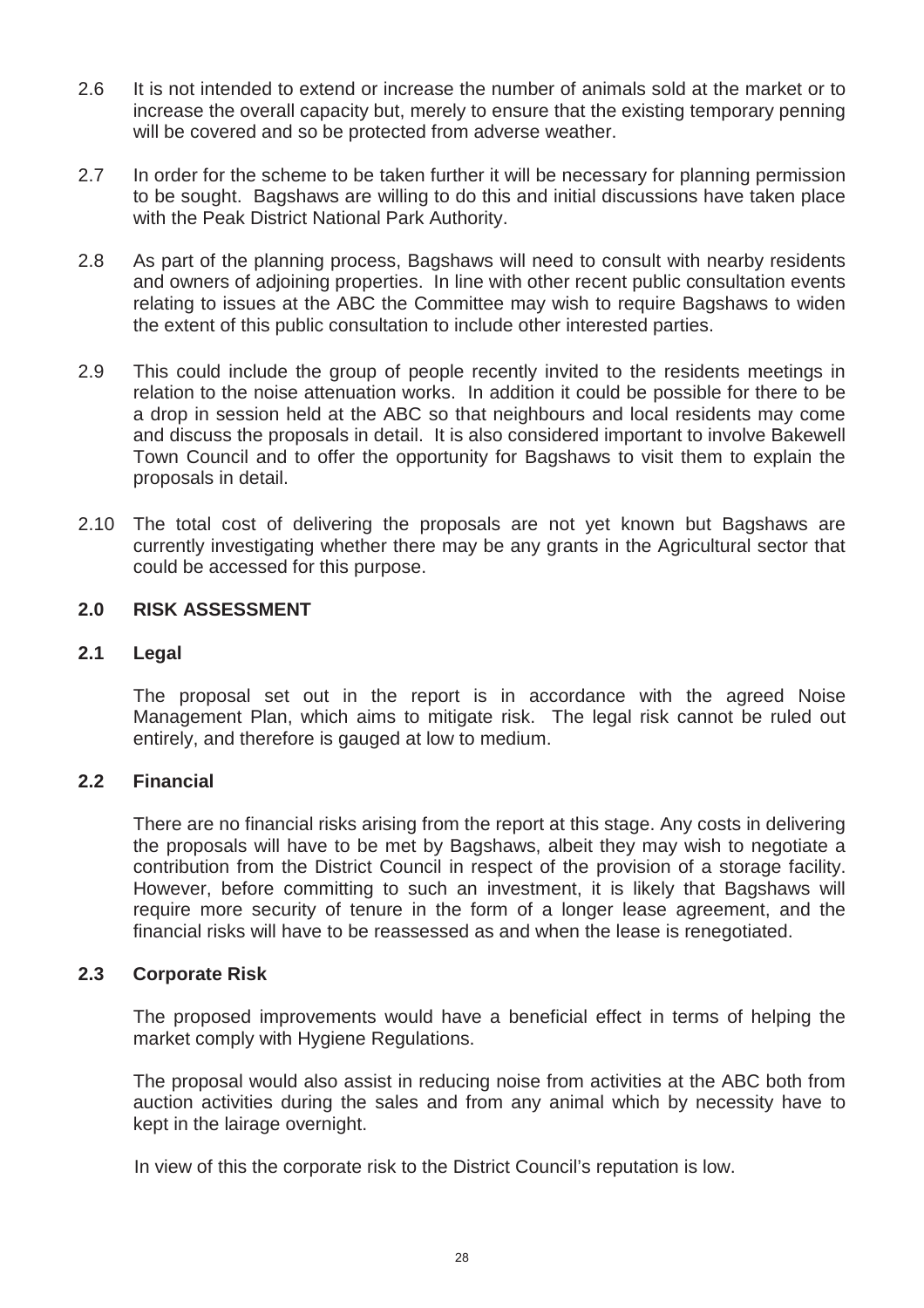# **4 OTHER CONSIDERATIONS**

In preparing this report, the relevance of the following factors has also been considered: prevention of crime and disorder, equalities, environmental, climate change, health, human rights, personnel and property.

# **5 CONTACT INFORMATION**

Peter Foley, Corporate Director Tel: 01629 761370 E-mail: peter.foley@derbyshiredales.gov.uk

## **6 BACKGROUND PAPERS**

**Date**

# **Description**

None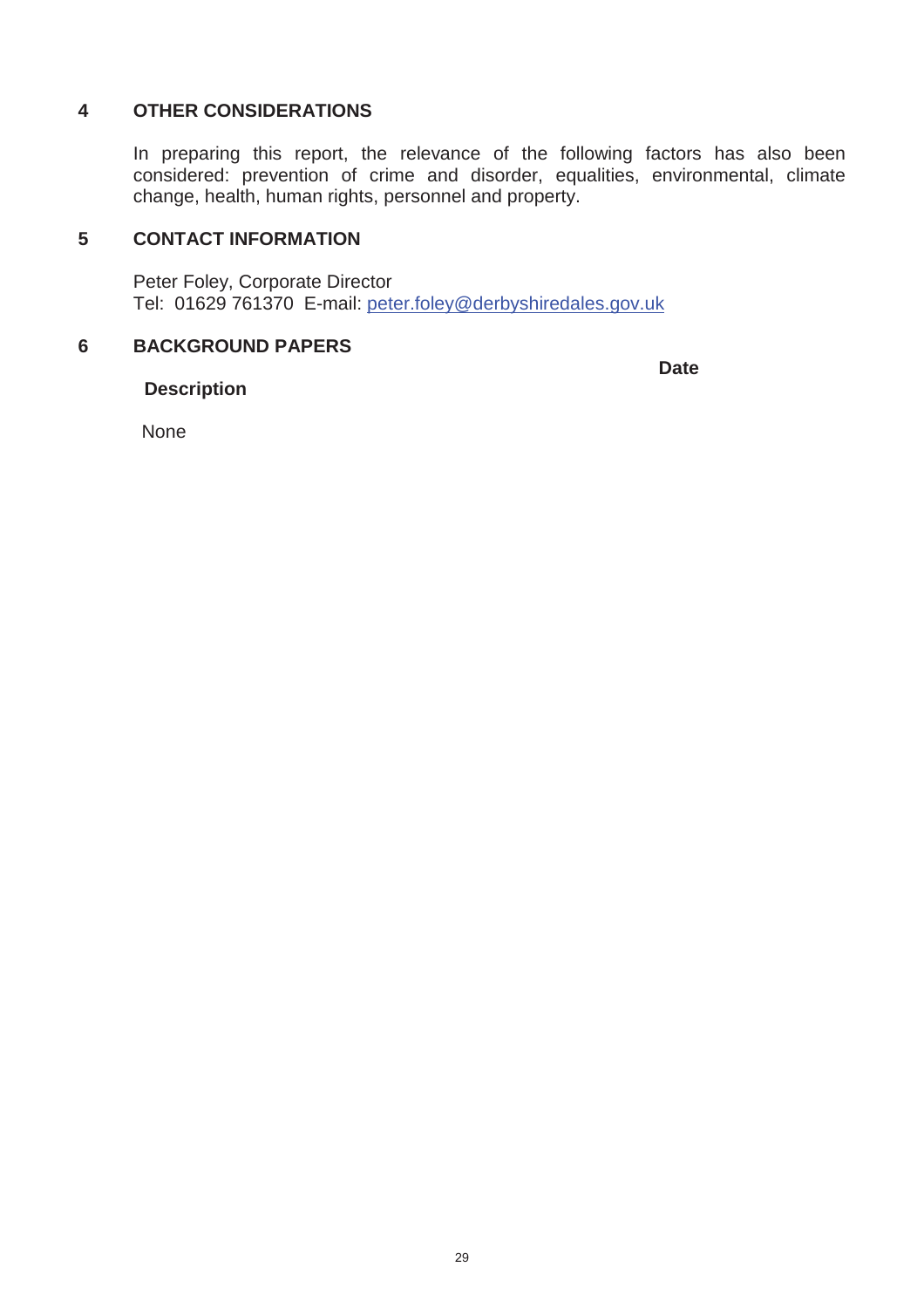CORPORATE COMMITTEE  $26^{th}$  JUNF  $2014$ 

Report of the Head of Resources

# **ANNUAL GOVERNANCE STATEMENT 2013-14**

## **SUMMARY**

This report seeks Members' approval for the Annual Governance Statement, which is consistent with the CIPFA/SOLACE Framework "Delivering Good Governance in Local Government", and meets the requirements of the Accounts and Audit Regulations 2011.

## **RECOMMENDATION**

- 1. That approval be given to the Annual Governance Statement 2013-14.
- 2. That the significant governance issues, and the actions to address them, be noted.

# **WARDS AFFECTED**

None

# **STRATEGIC LINK**

Preparation of an Annual Governance Statement helps to identify principal risks to the achievement of the Council's objectives.

# **1 REPORT**

The purpose of the Annual Governance Statement is to provide a continuous review of the effectiveness of an organisation's governance arrangements, in order to give assurance on their effectiveness and to produce a management plan to address identified weaknesses.

# **2 BACKGROUND**

The Accounts and Audit Regulations 2011 require local authorities to conduct a review of its system of internal control at least once a year, and, following that review, to publish an annual governance statement prepared in accordance with proper practices in relation to internal control. The Annual Governance Statement is attached at Appendix 1. It is consistent with the 2007 CIPFA/SOLACE publication "Delivering Good Governance in Local Government", and an addendum published in December 2012.

In accordance with proper practice, the Annual Governance Statement is to be signed by the Leader of the Council and by the Chief Executive, who must be satisfied that the document is supported by reliable evidence and accurately reflects the Council's governance arrangements. Consideration by the Corporate Committee helps to provide that assurance.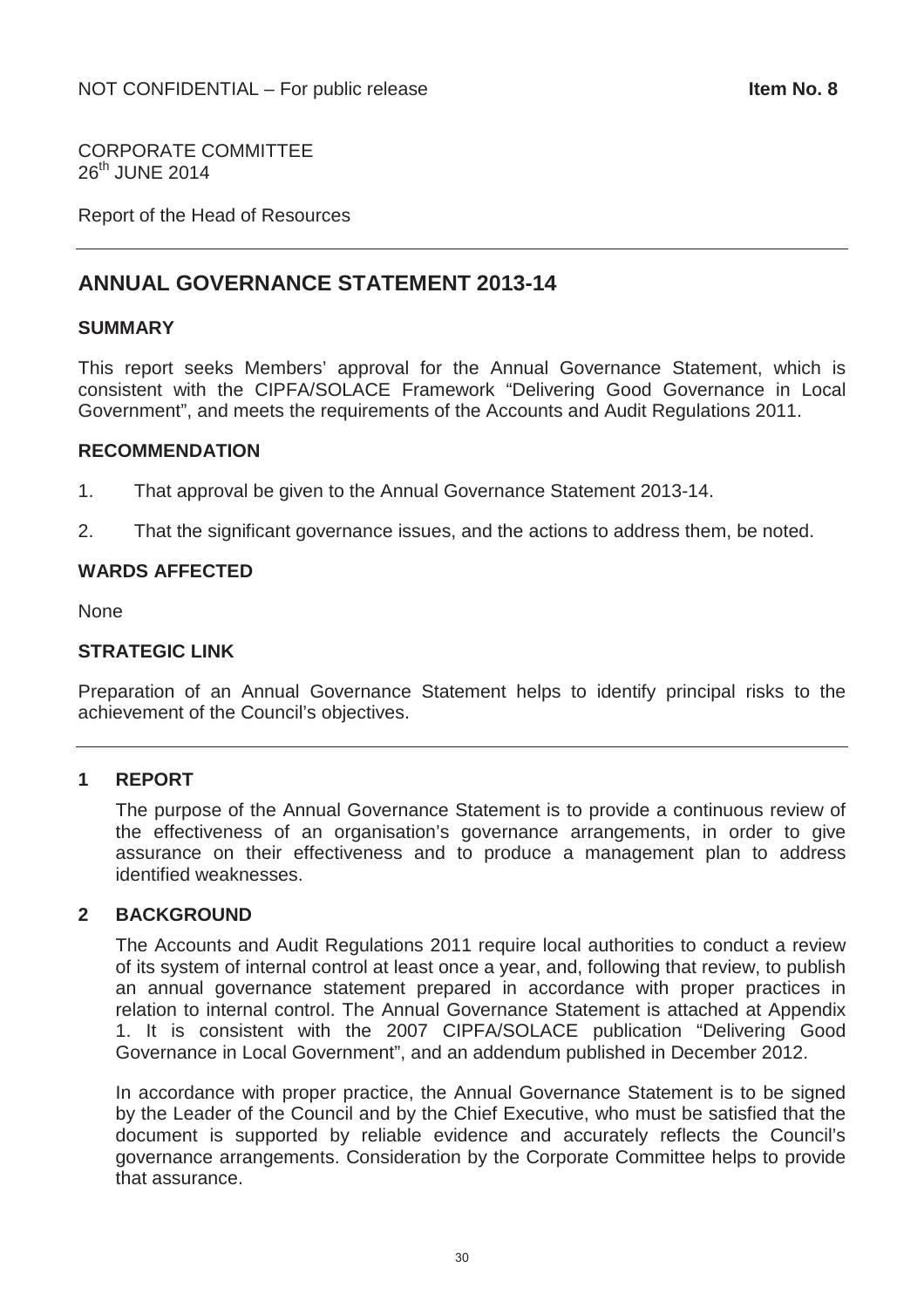The Statement describes the key elements of the governance framework and the process that has been applied in maintaining and reviewing the effectiveness of the governance framework. Section 5 of the Annual Governance Statement identifies any significant governance issues.

# **3 RISK ASSESSMENT**

# **3.1 Legal**

The legal risk has been assessed as low. The Council's Framework for Corporate Governance requires the Council to put in place effective arrangements for an objective review of risk management and internal control. This Statement helps to satisfy that requirement.

# **3.2 Financial**

The financial risk arising from this report is low.

# **4 OTHER CONSIDERATIONS**

In preparing this report the relevance of the following factors has also been considered: prevention of crime and disorder, equalities, environmental, climate change, health, human rights, personnel and property.

# **5 CONTACT INFORMATION**

Phil Colledge, Head of Resources Telephone: 01629 761203; Email: phil.colledge@derbyshiredales.gov.uk

Sandra Lamb, Head of Corporate Services Telephone: 01629 761281; Email: sandra.lamb@derbyshiredales.gov.uk

# **6 BACKGROUND PAPERS**

# **Description**

Accounts and Audit Regulations 2011 CIPFA Finance Advisory Network Rough Guide for Practitioners on the Annual Governance Statement CIPFA/SOLACE Statement "Delivering Good Governance in Local Government: Framework – Addendum December 2012"

# **7 ATTACHMENTS**

Annual Governance Statement 2013-14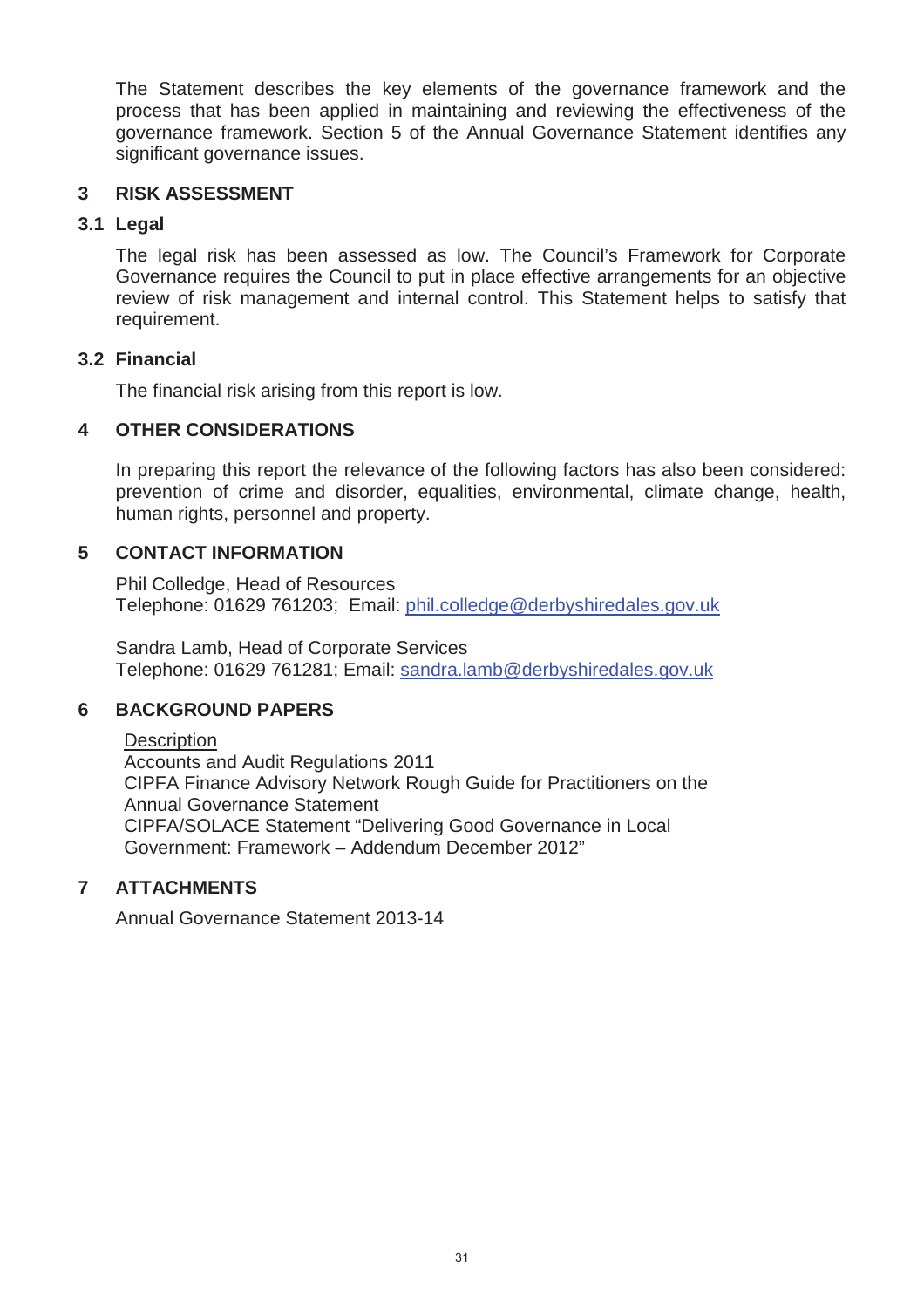Appendix 1



# **ANNUAL GOVERNANCE STATEMENT 2013-14**

# **1. SCOPE OF RESPONSIBILITY**

Derbyshire Dales District Council is responsible for ensuring that its business is conducted in accordance with the law and proper standards, and that public money is safeguarded and properly accounted for, and used economically, efficiently and effectively. The District Council also has a duty under the Local Government Act 1999 to make arrangements to secure continuous improvement in a way in which its functions are exercised, having regard to a combination of economy, efficiency and effectiveness.

In discharging this overall responsibility, Derbyshire Dales District Council is responsible for putting in place proper arrangements for the governance of its affairs, facilitating the effective exercise of its functions, and which includes arrangements for the management of risk.

Derbyshire Dales District Council has approved and adopted a code of corporate governance, which is consistent with the principles of the CIPFA/SOLACE Framework *"Delivering Good Governance in Local Government"*. A copy of the code is on our website www.derbyshiredales.gov.uk, or can be obtained from the Head of Corporate Services, Town Hall, Matlock, DE4 3NN. This statement explains how Derbyshire Dales District Council has complied with the code, and also meets the requirements of regulation 4(3) of the Accounts and Audit Regulations 2011, which requires all relevant bodies to prepare an Annual Governance Statement.

# **2. THE PURPOSE OF THE GOVERNANCE FRAMEWORK**

The governance framework comprises the systems and processes, culture and values, by which the District Council is directed and controlled and its activities through which it accounts to, engages with, and leads the community. It enables the authority to monitor the achievement of its strategic objectives and to consider whether those objectives have led to the delivery of appropriate services and value for money.

The system of internal control is a significant part of that framework and is designed to manage risk to a reasonable level. It cannot eliminate all risk of failure to achieve policies, aims and objectives and therefore can only provide reasonable and not absolute assurance of effectiveness The system of internal control is based on an ongoing process designed to identify and prioritise the risks to the achievement of Derbyshire Dales District Council policies, aims and objectives, to evaluate the likelihood and potential impact of those risks being realised, and to manage them efficiently, effectively and economically.

The governance framework has been in place at Derbyshire Dales District Council for the year ended 31<sup>st</sup> March 2014 and up to the date of approval of the Statement of Accounts.

# **3. THE GOVERNANCE FRAMEWORK**

The key elements of the systems and processes that comprise the District Council's governance arrangements are as follows:

#### **Identifying and communicating the District Council's vision of its purpose and intended outcomes for citizens and service users:**

The Derbyshire Dales and High Peak Sustainable Community Strategy outlines the vision and priority challenges for the area. It was produced by the Peak District Partnership which brings together all the relevant stakeholders, including those that deliver services in the area. The District Council is a lead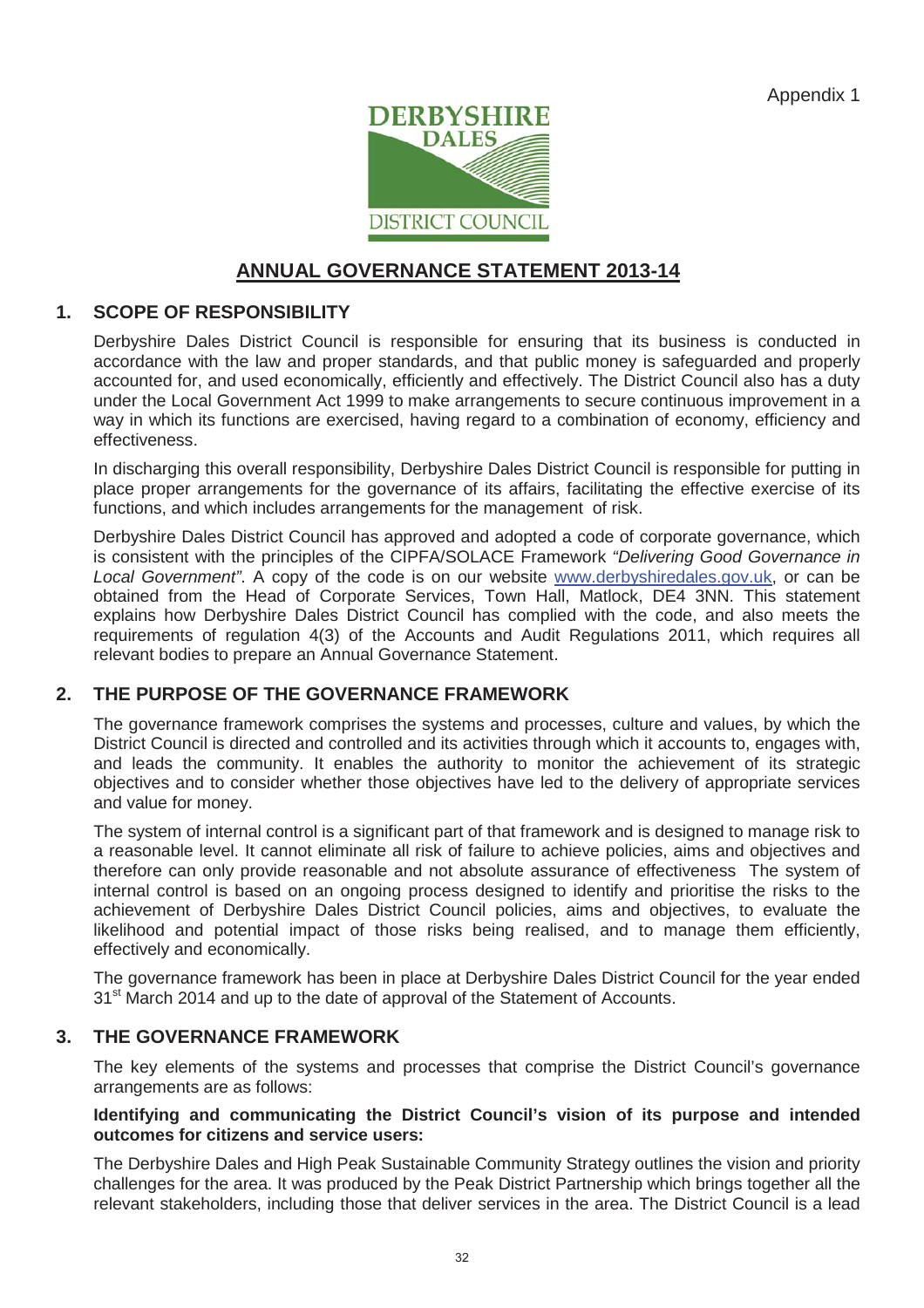member. Priorities have been identified through consultation with local people and a wide range of stakeholders.

#### **Reviewing the District Council's vision and its implications for the authority's governance arrangements:**

The Council's aims and objectives are set out in the annually-updated Corporate Plan. The Corporate Plan contains a statement of priorities which describes the areas where we are focusing our activities over a four-year period. These priorities reflect the Sustainable Community Strategy, which was developed following consultation with residents, businesses and voluntary organisations. The Corporate Plan also identifies targets for the coming year and reports on progress against last year's targets.

#### **Measuring the quality of services for users, for ensuring they are delivered in accordance with the authority's objectives and for ensuring they represent the best use of resources:**

The Council's annual Performance Plan contains information about the Council's services and finances, sets out what we do, targets for the year and planned improvements. It includes key performance indicators to show how well we performed in previous years.

Through reviews by external auditors, Internal Audit, and the Corporate Improvement Team, the District Council constantly seeks ways of ensuring the economical, effective and efficient use of resources, and for securing continuous improvement in the way in which its functions are exercised

Services are delivered by trained and experienced people. All posts have a detailed job description and person specification. Training needs are identified through the Personal Development Scheme.

The Council has achieved accreditation under the Investors in People Standard, which is a quality framework to ensure that the Council's employees have the right knowledge, skills and motivation to work effectively.

The Council has an effective performance management framework as set down in its document "Managing Performance at Derbyshire Dales District Council: A Practical Handbook". The system is driven by the Corporate Plan which focuses attention on corporate priorities. This is cascaded through departmental service plans, individual employee personal development objectives and action plans. It is clearly laid out in the annual service and financial planning and performance management cycle. The Council's policy committees monitor and scrutinise progress against targets and performance in priority areas affecting relevant service areas, and consider and approve corrective action where necessary, biannually.

The quality of performance data is assured through a corporate verification and quality assurance process, and further guaranteed through the involvement of Internal Audit. Data quality guidance is circulated to appropriate employees and reviewed each year using a risk-based approach. Control checks are incorporated at all stages of the process.

#### **Defining and documenting the roles and responsibilities of the executive, non-executive, scrutiny and officer functions, with clear delegation arrangements and protocols for effective communication:**

The District Council has adopted a constitution which sets out how the Council operates, how decisions are made and the procedures which are followed to ensure that these are efficient, transparent and accountable to local people.

Most day-to-day decisions are made by policy committees. In 2013/14, the Council had three policy committees – 'Corporate Committee', 'Community Committee' and 'Environment Committee'. Meetings are open to the public except where personal or confidential matters are being disclosed.

Policy improvement and review is undertaken by sub-committees as may be required from time to time.

To allow the policy committees to concentrate their time and effort on policy and strategic matters, the Council has a Scheme of Officer Delegation, whereby routine decision-making is delegated to officers. The scheme sets out the relevant subject areas and the responsible officers.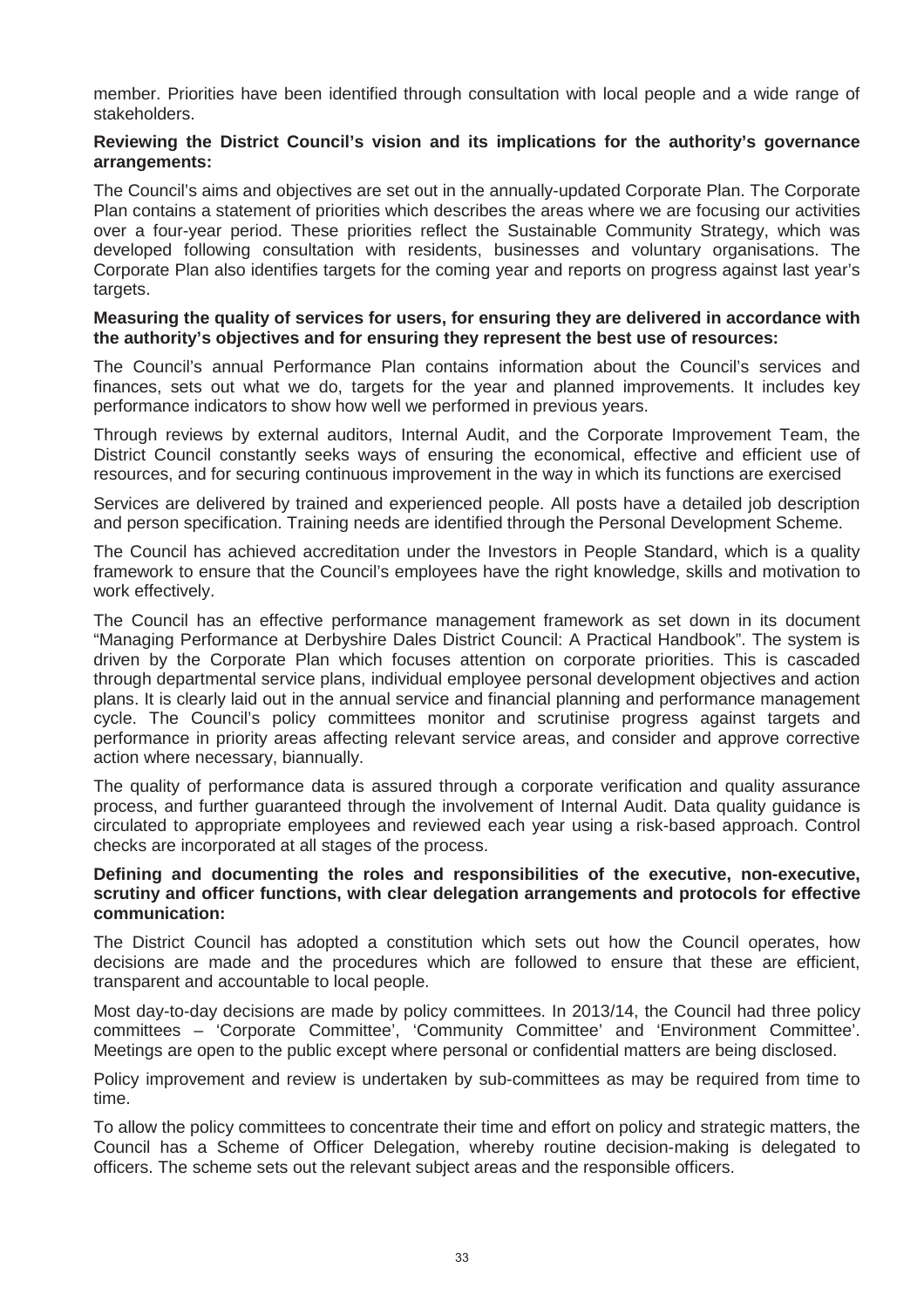#### **Developing, communicating and embedding codes of conduct, defining the standards of behaviour for Members and staff:**

All governance and probity issues are under the remit of the Corporate Committee.

Members have been required to attend training on the application of the Council's Code of Conduct for Members. Training was also provided to senior officers of the Council so that they could appreciate the issues surrounding the ethical framework and the Member/officer relationship.

The Employee Code of Conduct, based on the underlying principles of the Member code, was adopted in January 2008. Copies of the Code have been distributed to all employees.

The Council has a protocol governing Member/Officer relations.

The District Council adopted a new Code of Conduct as required by the Localism Act, on 21 June 2012. Training was provided for all Councillors on the new provisions of the Code as part of the mandatory training element of the Member Development Scheme. All Councillors have subsequently completed their Register of Disclosable Pecuniary Interests as required and copies are available for members of the public to view via the District Council's website.

#### **Reviewing and updating standing orders, standing financial instructions, a scheme of delegation and supporting procedure notes/manuals, which clearly define how decisions are taken and the processes and controls required to manage risks:**

The District Council has robust systems for identifying and evaluating all significant risks, developed and maintained with the pro-active participation of all those associated with planning and delivering services. The Council has approved a Risk Management Policy Statement and Strategy which provides a comprehensive framework for the management of risk throughout the Council. A crossdepartmental Risk Continuity Group has defined Terms of Reference to develop a comprehensive performance framework for risk management and to embed risk management across the authority. A Risk Register is in place and appropriate staff have been trained in the assessment, management and monitoring of risks.

All reports which require decisions to be taken by the Council or its Committees contain a section which outlines legal, financial and corporate risks in order to inform the decision making process.

The Council's Constitution, including the Scheme of Delegation, Standing Orders and Financial Regulations, is reviewed annually by the Council.

#### **Ensuring the District Council's financial management arrangements conform with the governance requirements of the CIPFA Statement on the Role of the Chief Financial Officer in Local Government (2010).**

The Council has designated the Head of Resources as chief financial officer in accordance with Section 151 of the Local Government Act 1972. Examples of how the role of the Head of Resources & the District Council's financial management arrangements conform with the governance requirements of the CIPFA Statement on "The Role of the Chief Financial Officer in Local Government (2010)" are as follows:

- x The Head of Resources is a member of the Chartered Institute of Public Finance & Accountancy (CIPFA), reports directly to the Chief Executive and is a member of the Corporate Management Team.
- The District Council's governance arrangements ensure that the Head of Resources has direct access to the Chief Executive, all other members of the Corporate Management Team, the Corporate Committee, and external audit.
- The Council's Financial Regulations ensure that the Head of Resources is able to influence all material business decisions, as no item can be placed before the Council or its Committees without obtaining the Head of Resources's assessment of its financial implications and financial risk.
- Financial Regulations require the Head of Resources to prepare, and review on an annual basis, a financial strategy which includes a five-year financial plan, a five-year capital strategy, and a policy in respect of reserves and provisions.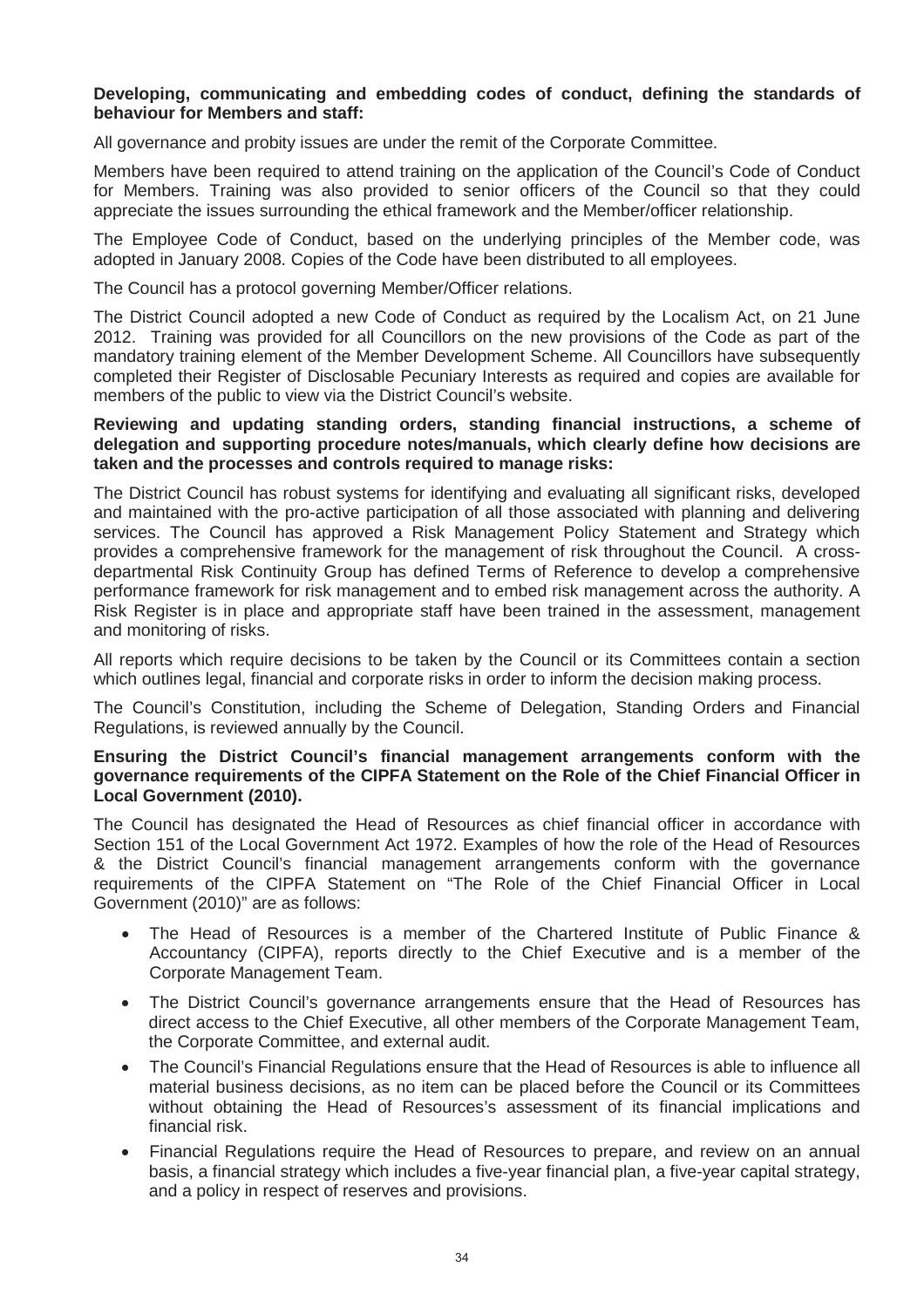- x The Head of Resources ensures compliance with CIPFA's Code on a Prudential Framework for Local Authority Capital Finance and CIPFA's Treasury Management Code.
- Article 12 of the Council's Constitution sets out the functions of the chief finance officer, including ensuring lawfulness and financial prudence of decision making, administration of financial affairs, contributing to corporate management, providing advice and giving financial information, and requires the Council to provide whatever resources are require to allow these duties to be performed.
- There is a line of professional accountability to the Head of Resources for the District Council's finance staff.

### **Undertaking the core functions of an audit committee, as identified in CIPFA's** *"Audit Committees – Practical Guidance for Local Authorities"***:**

In the financial year 2013/14, the core functions of an audit committee were undertaken by the Corporate Committee. It is a key source of assurance to the Council's arrangements for managing risk, maintaining an effective control environment. Its Terms of Reference relating to audit are in accordance with the above CIPFA guidance.

#### **Ensuring compliance with relevant laws and regulations, internal policies and procedures, and that expenditure is lawful:**

The Council has designated the Head of Corporate Services as Monitoring Officer. It is the function of the Monitoring Officer to ensure compliance with established policies, procedures, laws and regulations. After consulting with the Chief Executive (head of paid service) and the Head of Resources (chief finance officer), the Monitoring Officer will report to the full Council if she considers that any proposal, decision or omission would give rise to unlawfulness or maladministration. Such a report will have the effect of stopping the proposal or decision being implemented until the report has been considered.

The Council maintains an Internal Audit Section, which operates to the standards set out in the 'Code of Practice for Internal Audit in Local Government in the UK'. Whilst the District Council maintains an in-house Internal Audit function, Internal Audit management is provided through membership of an Internal Audit Consortium which also provides Internal Audit services for Chesterfield Borough Council, Bolsover District Council and North East Derbyshire District Council. This arrangement has enabled the District Council to address concerns about Internal Audit capacity and to ensure that the Internal Audit Manager is professionally qualified.

The Council has an objective and professional relationship with external auditors and statutory inspectors, as evidenced by the Annual Audit Letter.

The Council has Committees which carry out a number of regularity functions, including:

- two Planning Committees to determine planning applications and related matters;
- a Local Plan Advisory Committee to assist in the formulation of planning policy;
- a Licensing and Appeals Committee, which monitors and reviews the effectiveness of the council's licensing policy and procedures.

#### **Whistle-blowing and for receiving and investigating complaints from the public:**

The Council's Whistle-blowing policy demonstrates the Council's commitment to providing support for whistleblowers. It is available to all staff on the Council's Intranet, and is included in procurement advice to suppliers.

The Council has an adopted complaints procedure that enables members of the public to raise concerns in respect of the Council's services. Any member of the public who is dissatisfied with the initial response to their complaint has the opportunity to request an independent review of that decision by the Council's Chief Executive. The relevant policy committee has a role in monitoring the complaints framework and any complaints dealt with by the Local Government Ombudsman. Any critical findings from the Local Government Ombudsman are reported to one of the Council's Policy Committees or Council as appropriate.

Details of how to make a complaint are on the Council's website www.derbyshiredales.gov.uk.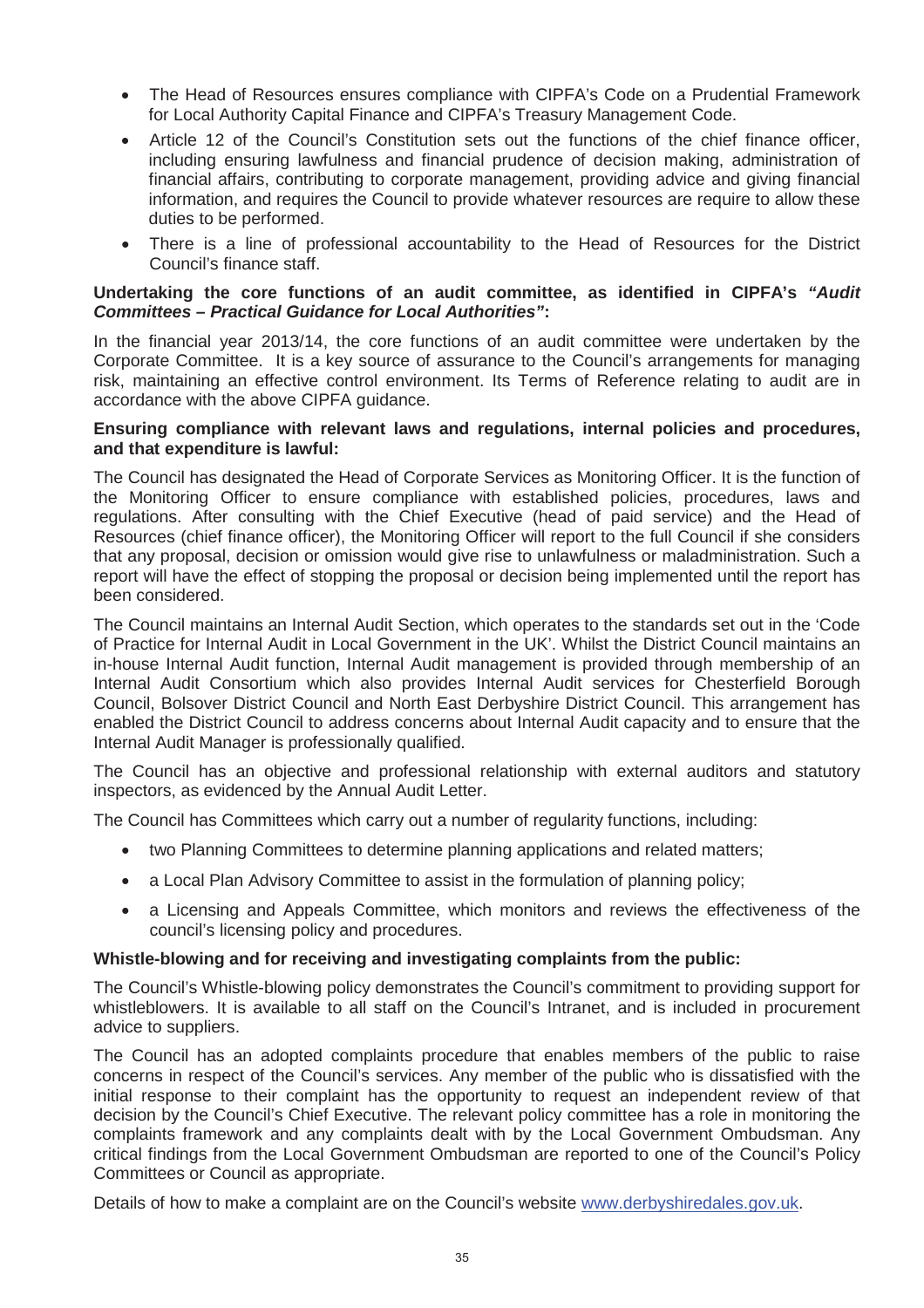#### **Identifying the development needs of Members and senior officers in relation to their strategic roles, supported by appropriate training:**

The aim of the Council's employee Personal Development Scheme is to jointly agree objectives, identify training and development needs, and formulate specific and realistic action plans which contribute towards achieving the Council's aims and objectives. The scheme also reviews past performance.

A Member Development Working Group, consisting of Members and officers, has day-to-day responsibility for shaping and developing the Council's Member Development Scheme. The scheme enables individual Members to discuss their training and development needs within a set framework that included mandatory training on key topics.

#### **Establishing clear channels of communication with all sections of the community and other stakeholders, ensuring accountability and encouraging open consultation:**

The Council has three Area Community Forums covering the North, Central & Southern Areas of the District, which are intended to act as a focal point for mutual communication and consultation between the local community, stakeholders and Councillors. Community Forums contribute towards development of the Community Strategy, and can examine the effectiveness of strategic implementation of Council Policy at a local level and report findings to the relevant Committee.

The Council has a Citizens Panel of 1000 residents who are consulted regularly on a variety of issues, including the establishment of aims and objectives.

The Council has a variety of other means of communicating with all sections of the community, including the Council's website, the use of social media, and the publication of DalesMatters twice a year.

#### **Incorporating good governance arrangements in respect of partnerships and other group working as identified by the Audit Commission's report** *"Governing Partnerships: Bridging the Accountability Gap"***, and reflecting these in the authority's overall governance arrangements.**

The Council has delegated to its policy committees a requirement to work jointly and in partnership with others to help deliver the Council's aims and objectives. Financial Regulations require the Head of Corporate Services to ensure that significant partnerships are defined by a written agreement which covers:

- The aims and objectives of the partnership.
- The accountability arrangements, including pooled budgets, scheme of delegation, reporting structures.
- The funding arrangements.
- The success criteria for the partnership, including financial performance.
- Governance arrangements including audit review.
- Arrangements for dissolving the partnership.

The Council maintains a register of all significant partnerships covering the above criteria. Risks arising from significant partnerships are identified in the Council's Risk Register.

# **4. REVIEW OF EFFECTIVENESS**

Derbyshire Dales District Council has responsibility for conducting, at least annually, a review of the effectiveness of its governance framework including the system of internal control. The review of the effectiveness is informed by the work of the senior managers within the authority who have responsibility for the development and maintenance of the governance environment, the Chief Internal Auditor's annual report, and also by comments made by the external auditors and other review agencies and inspectorates.

The process that has been applied in maintaining and reviewing the effectiveness of the system the Governance Framework includes: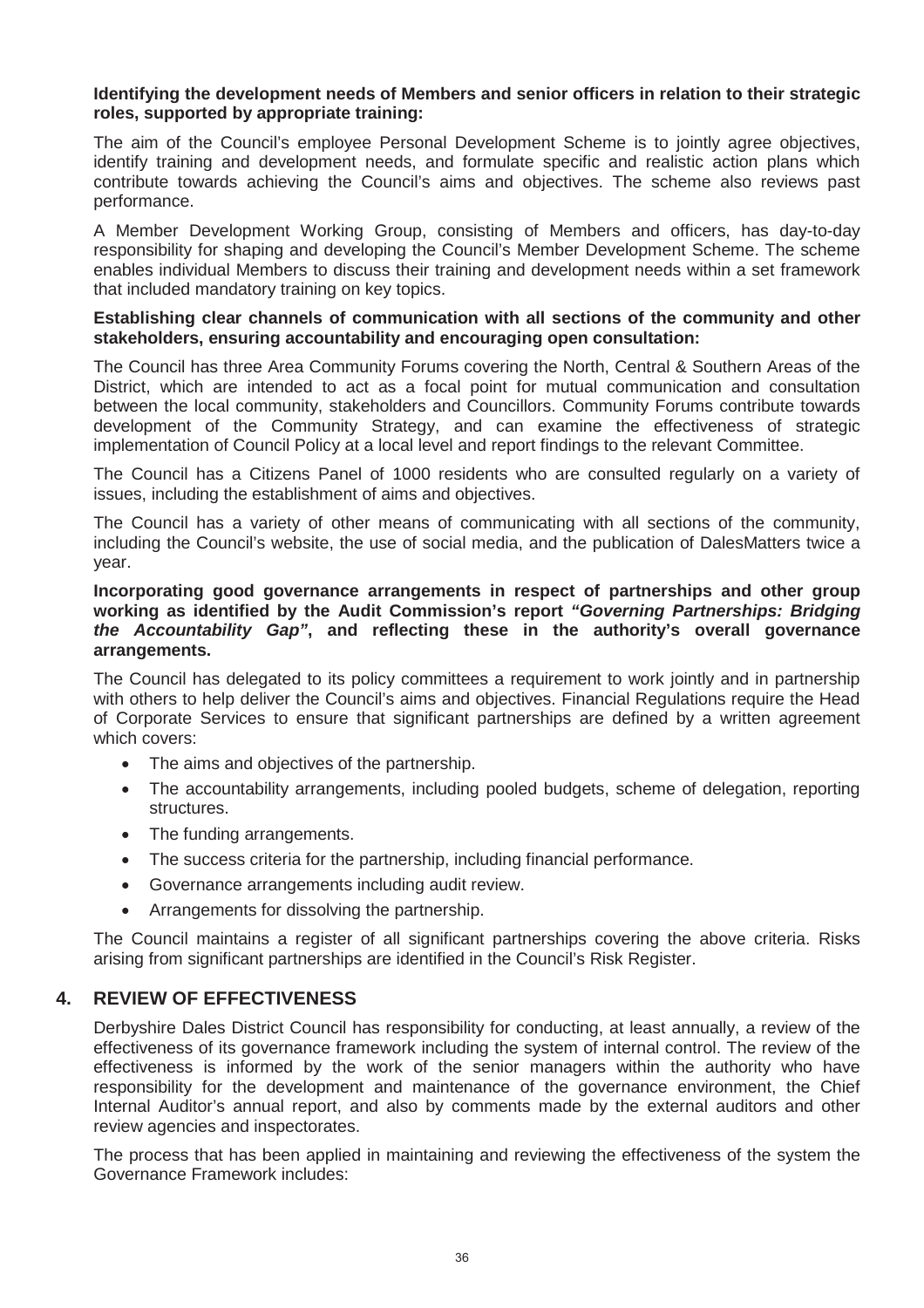The Head of Corporate Services (the 'Monitoring Officer') has a duty to monitor and review the operation of the Constitution to ensure its aims and principles are given full effect. The Council reviews the Constitution each year at its Annual Meeting.

The Corporate Committee reviews the local Code of Corporate Governance on an annual basis, including Dimension 4 relating to risk management and internal control, adopts an Action Plan to deal with any issues, and makes appropriate recommendations to Council on potential improvements.

The Council's Corporate Committee has Terms of Reference which include:

- x To undertake the role of Audit Committee and provide assurance of the adequacy of the risk management framework and associated control environment;
- To consider the reports produced in accordance with the Audit Plan and responses to the recommendations made therein;
- x To consider the External Auditor's report on issues arising from the audit of accounts;

The Council has designated the Head of Resources as chief finance officer in accordance with Section 151 of the Local Government Act 1972. The role of the Head of Resources & the District Council's financial management arrangements conform with the governance requirements of the CIPFA Statement on "The Role of the Chief Financial Officer in Local Government (2010)".The financial management of the authority is conducted in accordance with the financial rules set out in Part 4 of the Constitution and with Financial Regulations. The Council has in place a five-year Financial Strategy, updated annually, to support the medium-term aims of the Corporate Plan.

The Internal Audit Section is responsible for monitoring the quality and effectiveness of systems of internal control. A risk model is used to formulate a three-year plan which is approved by Corporate Committee, and from which the annual workload is identified. The reporting process for Internal Audit requires a report of each audit to be submitted to the relevant Chief Officer and service manager. The report includes recommendations for improvements that are included within an action plan and require agreement or rejection by service managers. The process includes quarterly reviews of recommendations to ensure that they are acted upon. All Internal Audit reports include a report on the quality and effectiveness of internal control within the Council's systems, and an assessment in accordance with quantification and classification of internal control level definitions. These definitions are:

| Good           | A few minor recommendations (if any)                                      |
|----------------|---------------------------------------------------------------------------|
| Satisfactory   | Minimal risk; a few areas identified where changes would be<br>beneficial |
| Marginal       | A number of areas have been identified for improvement                    |
| Unsatisfactory | Unacceptable risks identified; changes should be made                     |
| Unsound        | Major risk identified; fundamental improvements are required              |

The Internal Audit Section is subject to regular inspection by the Council's external auditors who place reliance on the work carried out by the section.

A review of the effectiveness of the system of internal control and the effectiveness of internal audit is undertaken on a regular basis. No significant issues have been identified which needed to be brought to the attention of the Corporate Committee or required action to be taken.

The Council's Corporate Management Team of Chief Officers and senior managers meets on a twoweekly basis to develop policy issues commensurate with the Council's aims, objectives and priorities. The Corporate Management Team also considers other internal control issues, including risk management, performance management, compliance, efficiency and value for money, and financial management.

Each year, the Corporate Management Team reviews the Risk Management Policy Statement and Strategy to ensure their continued relevance to the Council. The annual review also assesses performance against the aims and objectives of the Risk Management Strategy. In the Annual Audit Report, the Internal Audit Manager provides an opinion to the Corporate Committee on the adequacy of the Council's risk management systems and the internal control environment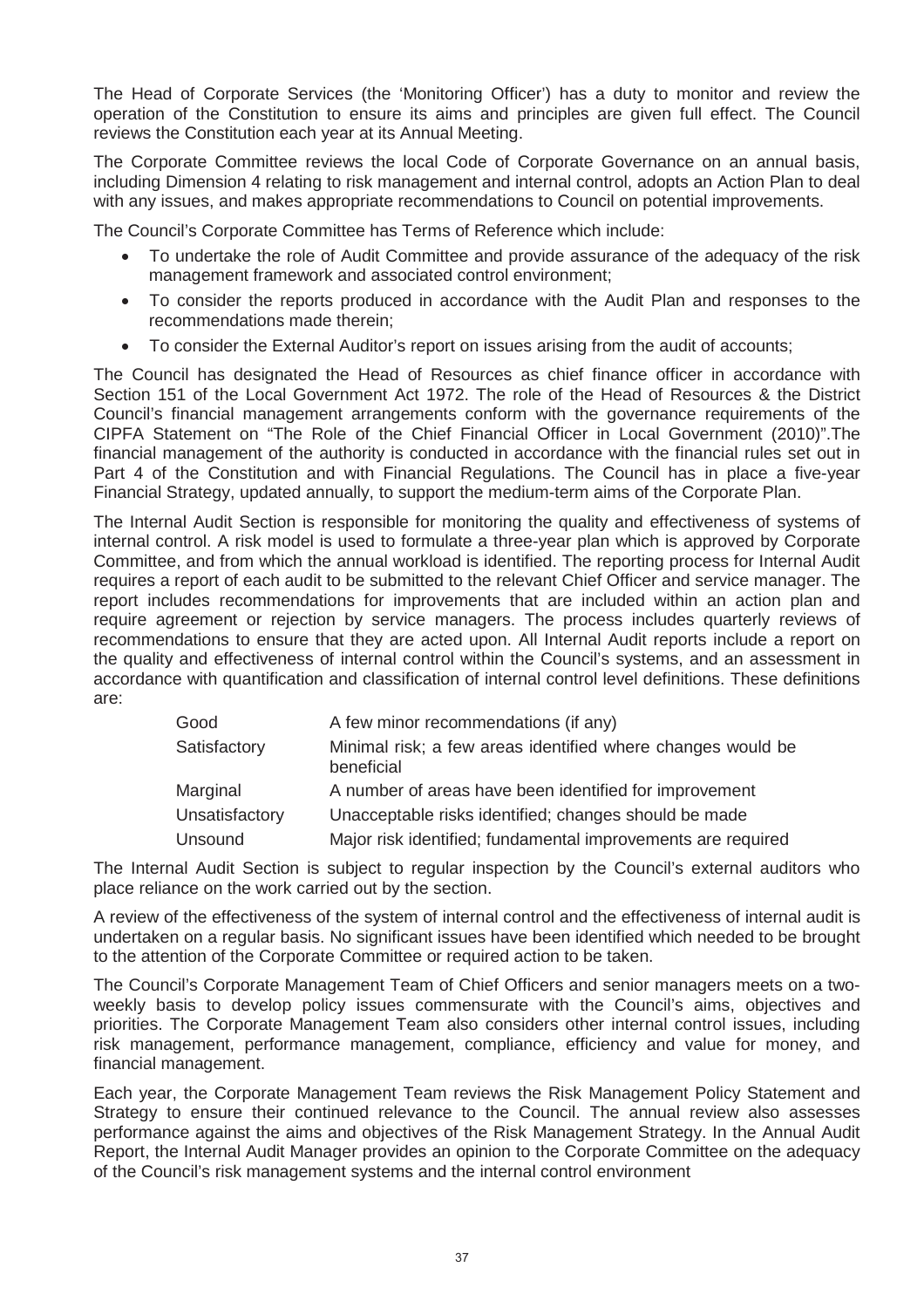The Risk Continuity Group provides progress reports to the Corporate Management Team, bringing their attention to significant risks. The Risk Continuity Group also:

- Reviews the Council's strategic risk register and associated action plans;
- Ensures that the appropriate management action is taken to minimise/eliminate risk;
- Reviews the results of investigations into untoward incidents.

For performance management, a traffic light monitoring and reporting system is in place. This risk assessment determines the frequency of reporting to chief officers and councillors, with corrective action plans put in place for any under-performing services.

In the Audit Commission's Audit Letter issued in October 2013, the External Auditor commented that

- x *We issued an unqualified opinion on your financial statements on 23rd September 2013.*
- x *We issued an unqualified value for money (VFM) conclusion for 2012/13 on 23rd September 2013. This means we are satisfied that you have proper arrangements for securing financial resilience and challenging how you secure economy, efficiency and effectiveness".*

The Council's Corporate Management Team and Corporate Committee have reviewed this Annual Governance Statement and the evidence supporting it.

We have been advised on the implications of the review of the effectiveness of the governance framework by the Corporate Committee, and that the arrangements continue to be regarded as fit for purpose in accordance with the governance framework. The areas already addressed and those to be specifically addressed with new actions planned are outlined below.

# **5. SIGNIFICANT GOVERNANCE ISSUES**

The following significant governance issues have been identified.

|    | Issue                                                                                                                                                                                                                                                                                                          | Action                                                                                                                                                                                                                                                                                                                                                           |  |  |
|----|----------------------------------------------------------------------------------------------------------------------------------------------------------------------------------------------------------------------------------------------------------------------------------------------------------------|------------------------------------------------------------------------------------------------------------------------------------------------------------------------------------------------------------------------------------------------------------------------------------------------------------------------------------------------------------------|--|--|
| 1. | The Council continues to face significant<br>financial pressures. Although savings and<br>efficiency gains have been achieved each<br>year in order to set a balanced budget,<br>the latest projection has identified that<br>further savings of around £1.9 million are<br>required over the next five years. | Continue to plan and monitor the achievement of<br>efficiency savings.<br>Update medium-term financial plan during October<br>2014, or as and when further information becomes<br>available, e.g. previous year's outturn.<br>Monitor future announcements in respect of funding<br>levels and incorporate in to the medium-term<br>financial plan as necessary. |  |  |
| 2. | The Council has arrears of Housing<br>Benefit overpayments, totalling<br>approximately £570,000. However, a bad<br>debt provision of £102,000 is considered<br>to be adequate at this stage.                                                                                                                   | Take the necessary recovery action in order to<br>actively pursue outstanding debts. Produce regular<br>monitoring reports in order to review progress.<br>Assess the adequacy of the bad debt provision as<br>and when further information is available in respect<br>of the success of recovery action.                                                        |  |  |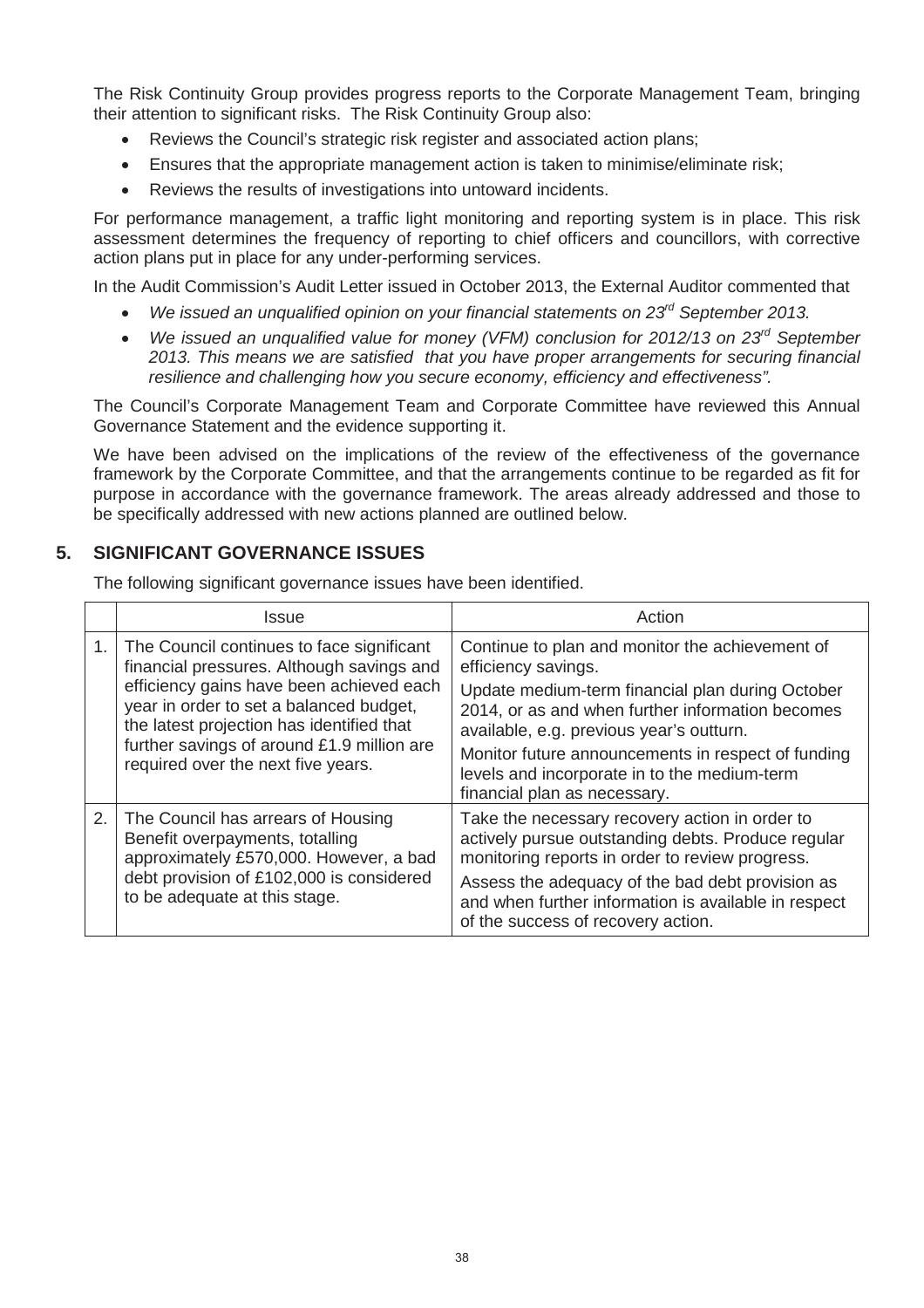We propose over the coming year to take steps to address the above matters to further enhance our governance arrangements. We are satisfied that these steps will address the need for improvements that were identified in our review of effectiveness and will monitor their implementation and operation as part of our next annual review.

Signed

Councillor Lewis Rose O.B.E. Dorcas Bunton Leader of the Council Chief Executive Date: - 26<sup>th</sup> June 2014 Date: - 26<sup>th</sup> June 2014

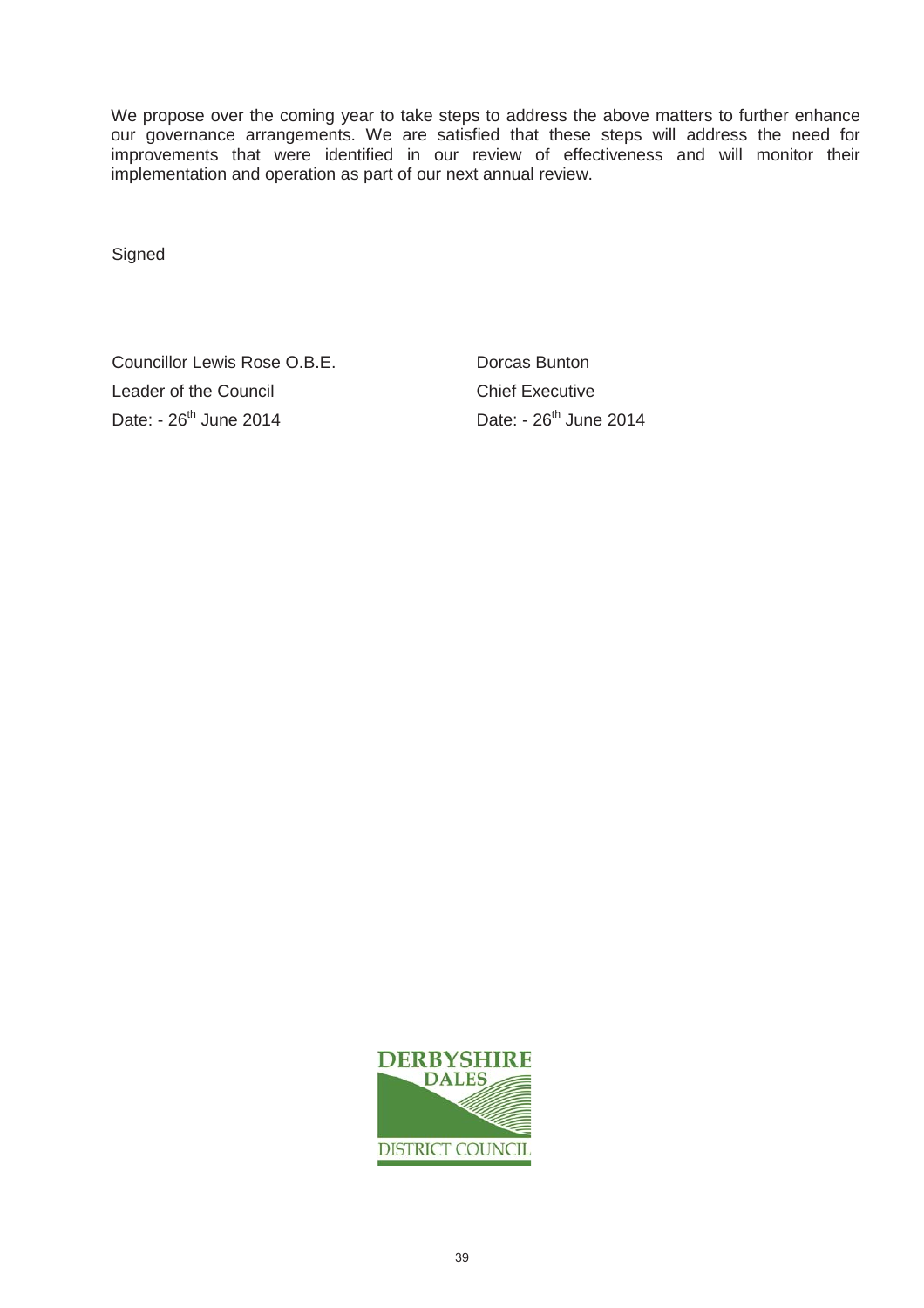CORPORATE COMMITTEE 26 June 2014

Report of the Head of Resources

# **LAND AND PROPERTY DISPOSALS – NOS 5/5a TOWN HALL YARD, ASHBOURNE**

#### **SUMMARY**

The report recommends a variation to the previously approved disposal of Nos 5/5a Town Hall Yard, Ashbourne to Experience Ashbourne Ltd. (EAL)

#### **RECOMMENDATION**

- 1. That the offer of £60,000 from Experience Ashbourne Ltd as described in section 2.3 of the report for the freehold purchase of Nos 5/5a Town Hall Yard, Ashbourne shown edged in heavy black in Appendix 1 by a Community Interest Company be accepted provided that the sale has completed by 30 June 2015.
- 2. That each party be responsible for their own legal costs.
- 3. That Members note that the disposal in 1 above constitutes an undervalue transaction permitted under the General Disposal Consent 2003.
- 4. That a legal notice is served by 01 July 2015 bringing EAL's existing tenancy to an end on 30 June 2015
- 5. That, should the sale not be completed by 30 June 2015, the freehold of the property be offered for sale with vacant possession on the open market by public auction by an estate agent experienced in the sale of such properties with the guide and reserve prices being set by the Council's Valuer in consultation with the Auctioneers.

# **WARDS AFFECTED**

Ashbourne North.

# **STRATEGIC LINK**

The disposal of the property to Experience Ashbourne Ltd accords with the core value of 'Working with Partners' as expressed in the Corporate Plan.

# **1 BACKGROUND**

The property known as No 5/5a Town Hall Yard is shown in heavy black on the plan at Appendix 1. comprises a 2 storey brick built back to back property.

The ground floor of the property (No 5 Town Hall Yard) is occupied by EAL on a non-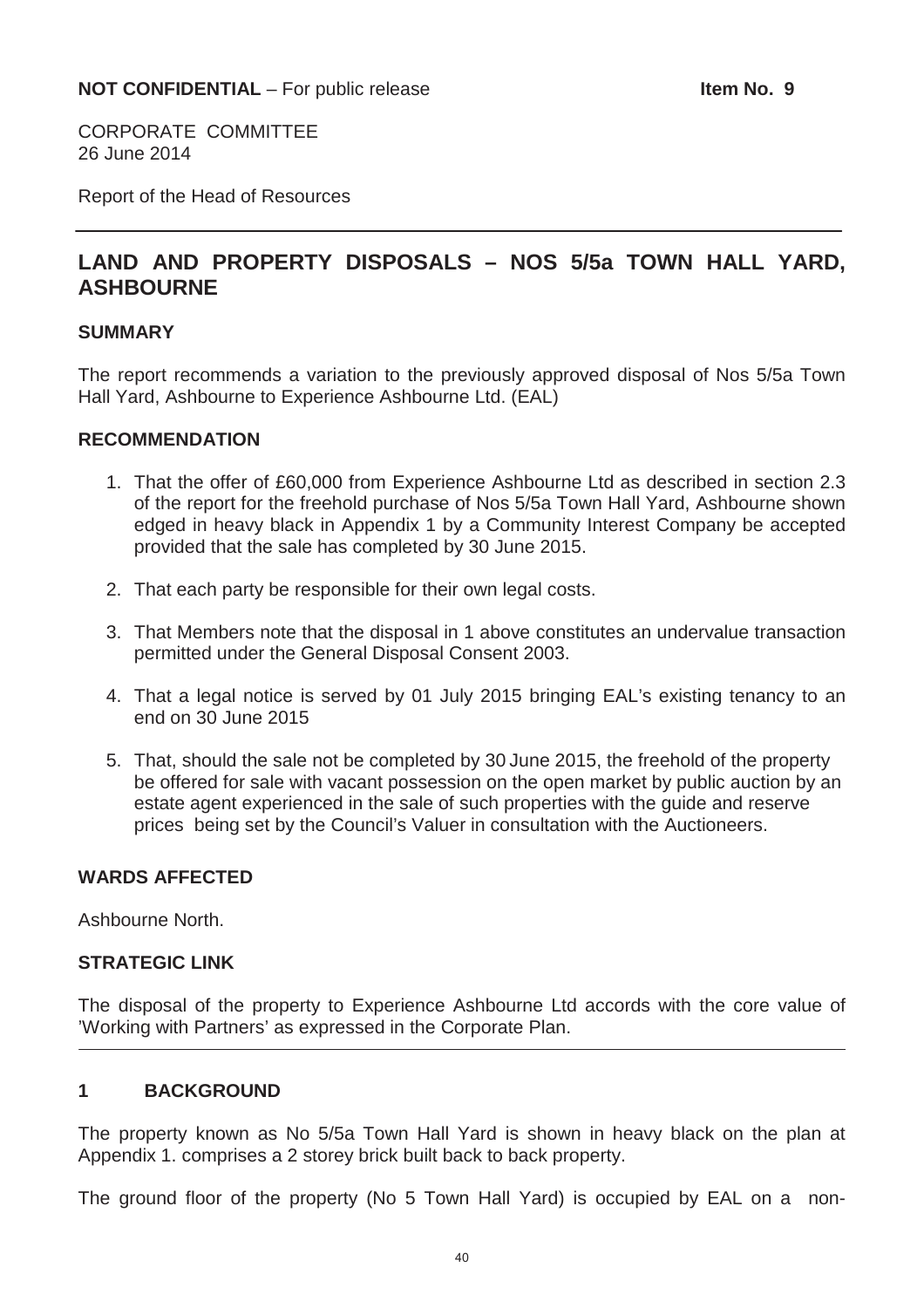business lease at a peppercorn rent which expired on 31 March 2010 and on the terms of which EAL are holding over. The first floor of the premises is vacant and unused.

A structural and condition survey was undertaken in 2009 which indicated that in the order of £24,000 of repairs were required to No 5/5a Town Hall Yard to bring the property up to a good standard.

At the 17 February 2011 meeting of Partnership and Regeneration Committee, an offer from Experience Ashbourne Ltd for the freehold purchase of Nos 5/5a Town Hall Yard, Ashbourne was considered. It was acknowledged at the time that the offer of £60,000 was less than the market value of the property but in view of its present condition and taking account of the voluntary status of EAL and value to the local community the offer was accepted.

Over the intervening time the sale of the property has stalled for various reasons including EAL being unable to secure the necessary mortgage finance to complete the sale.

# **2 REPORT**

# 2.1 Revised Offer Received from Experience Ashbourne Ltd.

EAL have confirmed that they would like to set up a Community Interest Company (CIC) with the aim of purchasing the property from the District Council at the previously agreed price of £60,000. Should the sale proceed, it would be their intention to refurbish, relocate and subsequently sell on the property for redevelopment with any profits realised from this venture being retained by the CIC for use within the local community.

# 2.2 Valuation

The District Council's Valuer considers that the current market value of the building, taking account of its present condition and existing tenancies, is in the order of £75,000.

The disposal of the property at the price of £60,000 to a single party without advertising on the open market would constitute an undervalue transaction. It is considered that the disposal as proposed would contribute to the promotion or improvement of the economic, social or environmental well-being of the area and therefore the District Council can dispose of the property at an undervalue under the terms of the General Disposal Consent 2003.

# 2.3 Proposed Terms

It is acknowledged that the formation of a CIC, the raising of sufficient funds and the purchase of the property will take some time. It is considered that a time limit of 12 months from 01 July 2014 would allow sufficient time for this process. It is therefore recommended that the offer of £60,000 is accepted subject to completion by 30 June 2015 with each party bearing their own legal costs.

It is therefore proposed to extend the current held over lease under which EAL occupy the property to cover this timescale by the service of the relevant legal notice bringing the current agreement to an end on 30 June 2015.

If the sale does not complete by this date, it is recommended that the freehold of the property be offered for sale with vacant possession on the open market by public auction by an estate agent experienced in the sale of such properties with the guide and reserve prices being set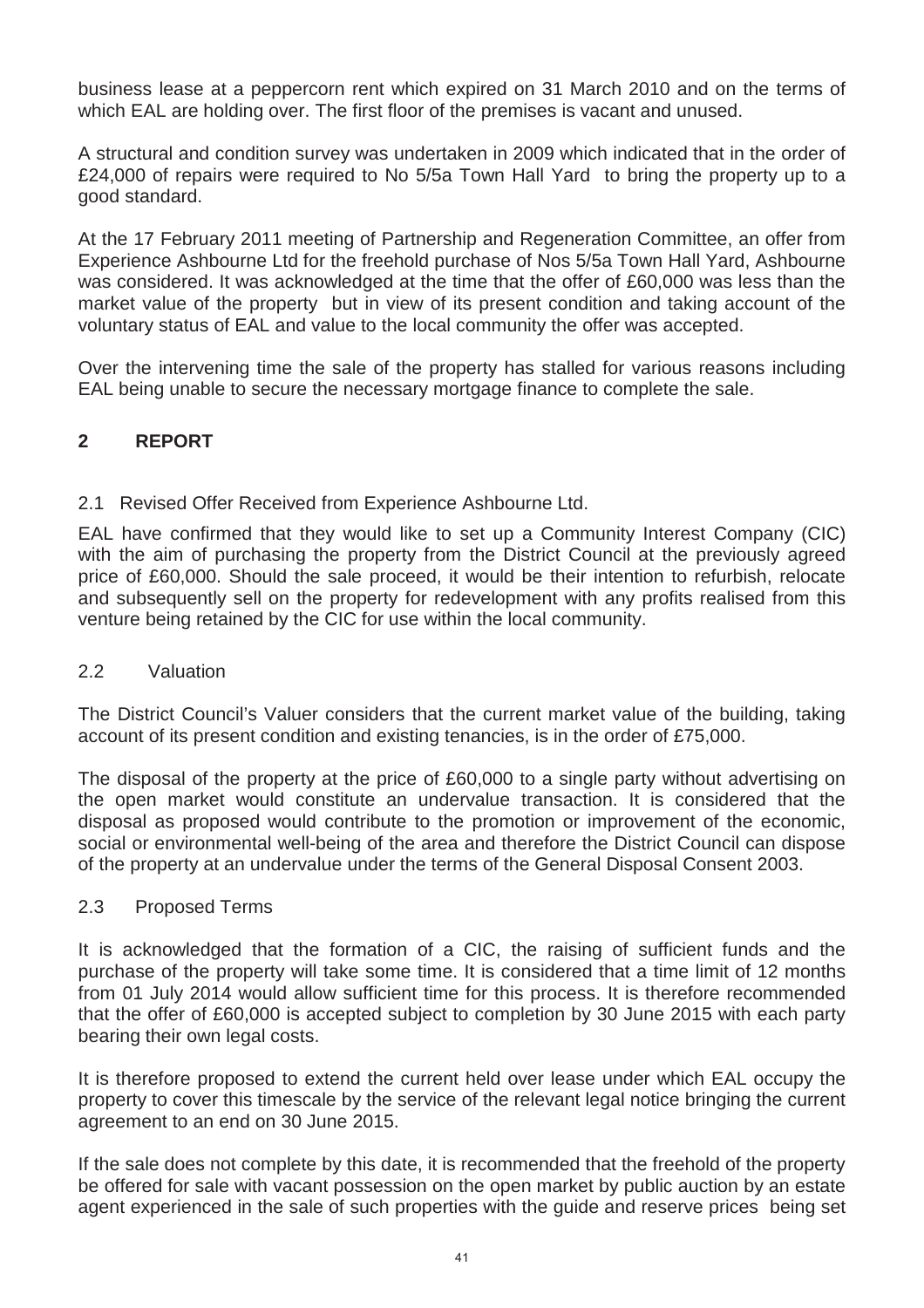by the Council's Valuer in consultation with the Auctioneers.

# 2.4 Planning Situation

Town Hall Yard is situated within a Conservation Area. It would be the responsibility of the purchasers to make enquiries of the District Council in its role as Local Planning Authority regarding potential works and uses.

The decision of this Committee is entirely without prejudice to any future decisions by the District Council as Planning Authority.

#### 2.5 Consultation

The Ward Members and the Town Council have been made aware of the proposed sale to Experience Ashbourne Ltd and any comments received will be reported verbally at the meeting.

# 2.6 Other Expressions of Interest

There have been various general expressions of interest in development sites/opportunities across the District.

# **3. RISK ASSESSMENT**

# 3.1 Legal.

The Council has a duty under S123 of the Local Government Act 1972 to dispose of assets for the best price reasonably obtainable. However, if it is considered that the disposal will contribute to the promotion or improvement of the economic, social or environmental wellbeing of the area the Council can dispose at an undervalue under the terms of the General Disposal Consent 2003.

#### 3.2 Financial

The disposal of this site will generate a capital receipt, which can be utilised for new capital investment. The financial risk is assessed as "low".

# 3.3 Corporate Risk

The disposal of the property to The Ashbourne Partnership accords with the core value of 'Working with Partners' as expressed in the Corporate Plan . The recommended disposal also relates to an ageing non-operational property and will gain capital receipts.

# **4 OTHER CONSIDERATIONS**

In preparing this report, the relevance of the following factors has also been considered: prevention of crime and disorder, equalities, environmental, climate change, health, human rights, personnel and property.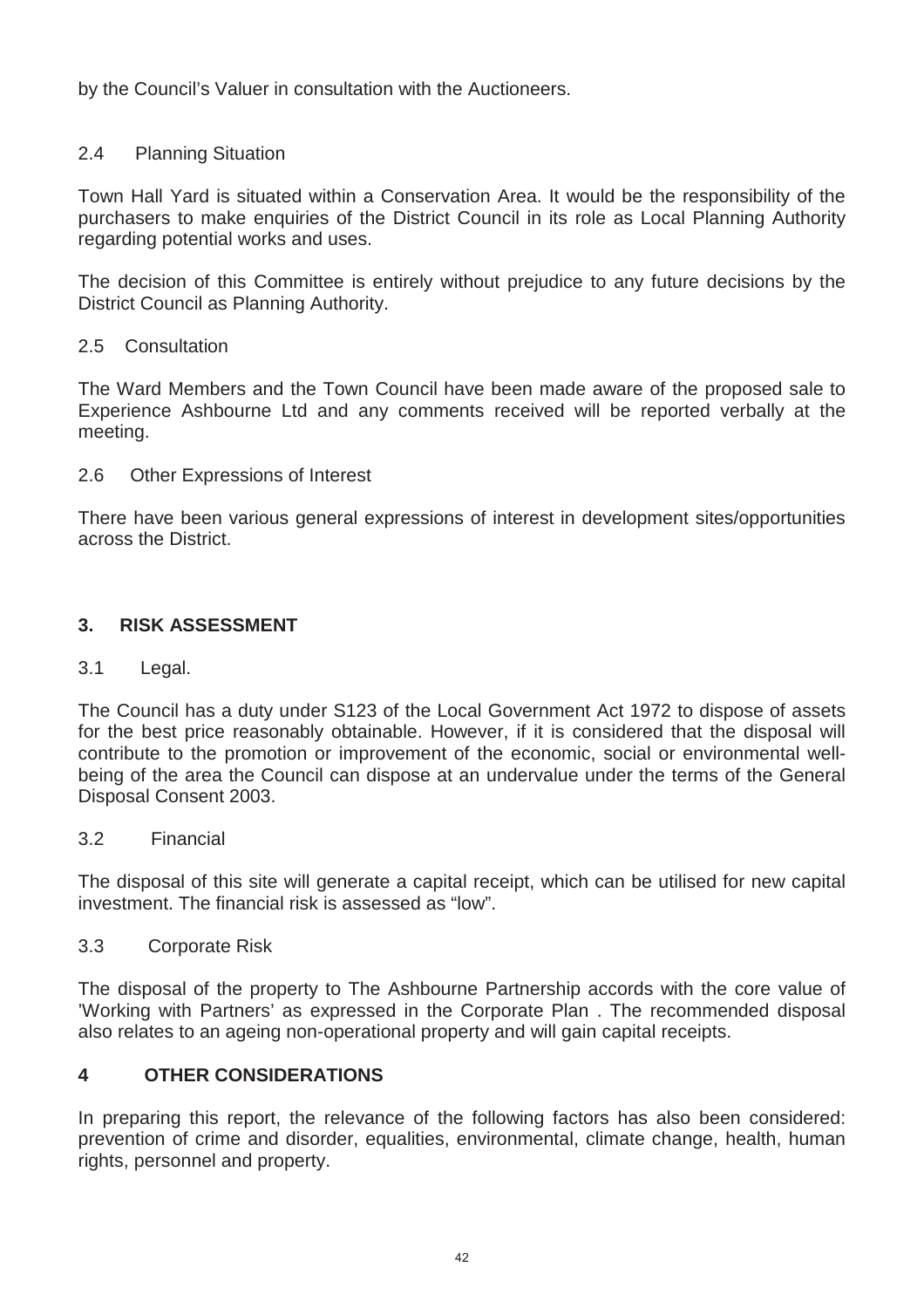# **5 CONTACT INFORMATION**

Mike Galsworthy, Estates Manager Tel: 01629 761362 E-mail: mike.galsworthy@derbyshiredales.gov.uk

# **6 BACKGROUND PAPERS**

None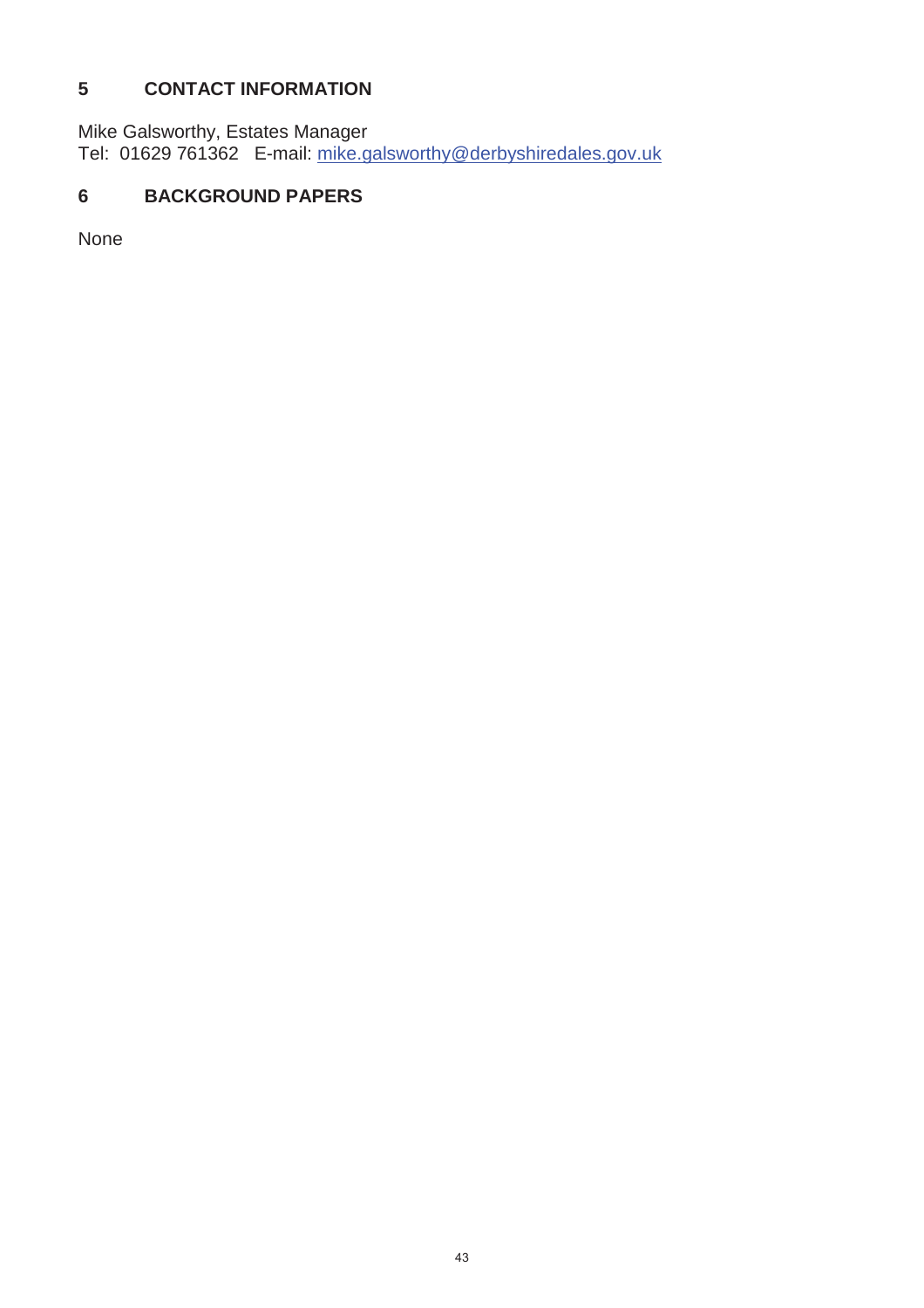

Derbyshire Dales District Council, Town Hall, Bank Road,<br>Matlock, Derbyshire, DE4 3NN.<br>Telephone: (01629) 761100.

**Scale 1: 500**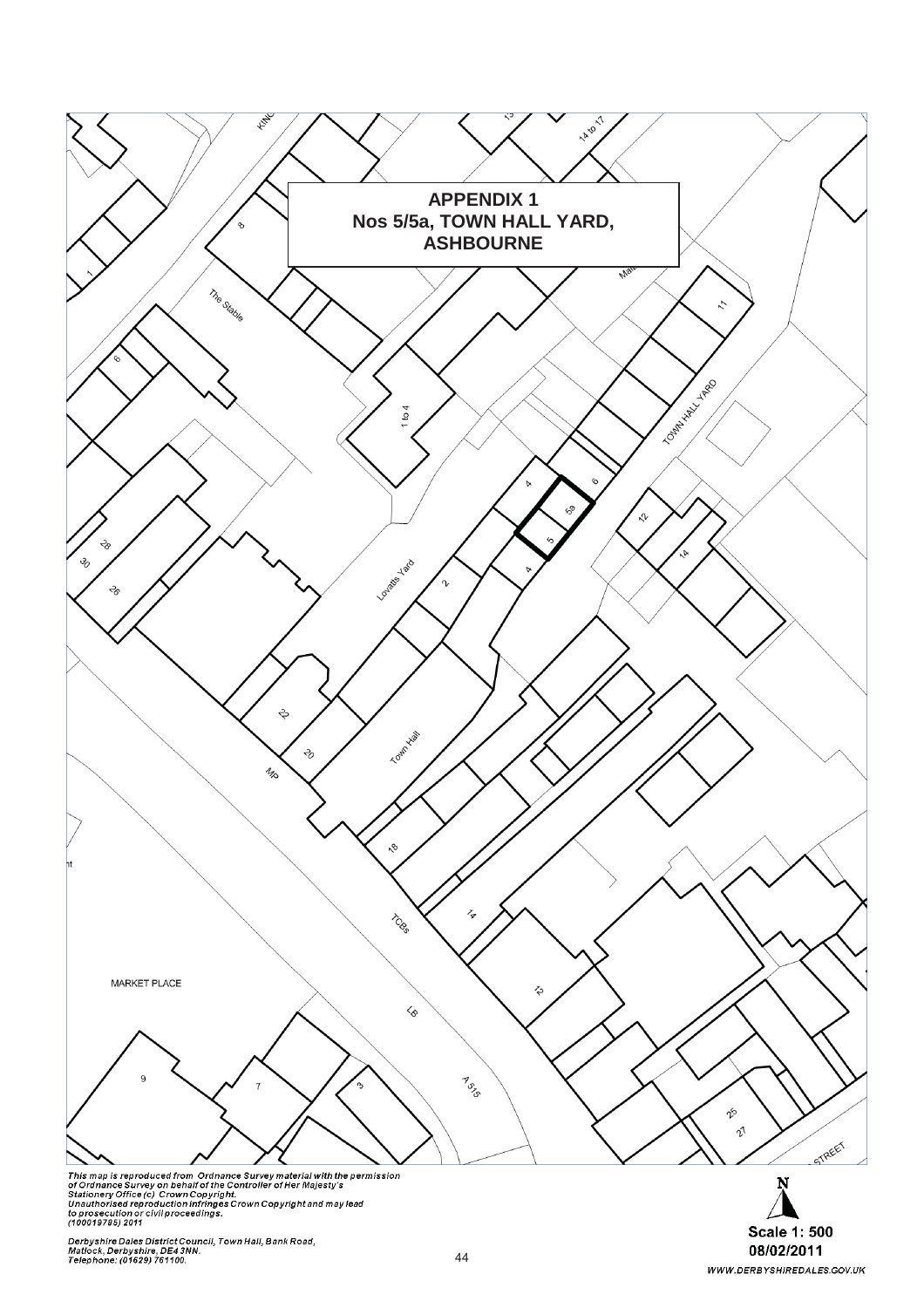CORPORATE COMMITTEE

26 JUNE 2014

Report of the Chief Executive

# **PERFORMANCE REPORT 2013/14**

# **SUMMARY**

In 2013/14, the District Council improved its performance in 63% of its Priority Indicators. With regard to the 9 Priority Indicators for services that fall under the remit of this Committee, 7 out of 9 targets were achieved and performance improved in 6 indicators.

Regarding monitoring this year, 2 indicators have been classified as Red and 1 as Amber at the start of 2014/15 to ensure adequate monitoring and corrective action is implemented to help improve or sustain performance during the year. The remaining 6 have been classified as Green.

# **RECOMMENDATION**

- 1. That the Committee notes the improvement in performance in 6 of the 9 Performance Indicators falling under the remit of this Committee in 2013/14
- 2. That the Committee agrees the 2014/15 classification of Performance Indicators
- 3. That the Committee notes the areas of under performance as areas for improvement and approves the proposed action plans for the Red and Amber indicators.

# **WARDS AFFECTED**

All

# **STRATEGIC LINK**

Performance management and improvement directly supports the District Council's aim to 'provide excellent services'.

# **1. BACKGROUND**

The District Council manages its services throughout the year using Priority Performance Indicators and a 'traffic light' system.

There are 9 Priority Indicators under the remit of this Committee as set out in Appendix 1. These represent a balanced set of local measures spread across our services.

To ensure sufficient scrutiny is given to each of the indicators they are risk classified as either Green, Amber or Red. This classification is made using outturn data, information on past performance and factors affecting the service in the current year. This 'traffic light' system is explained below: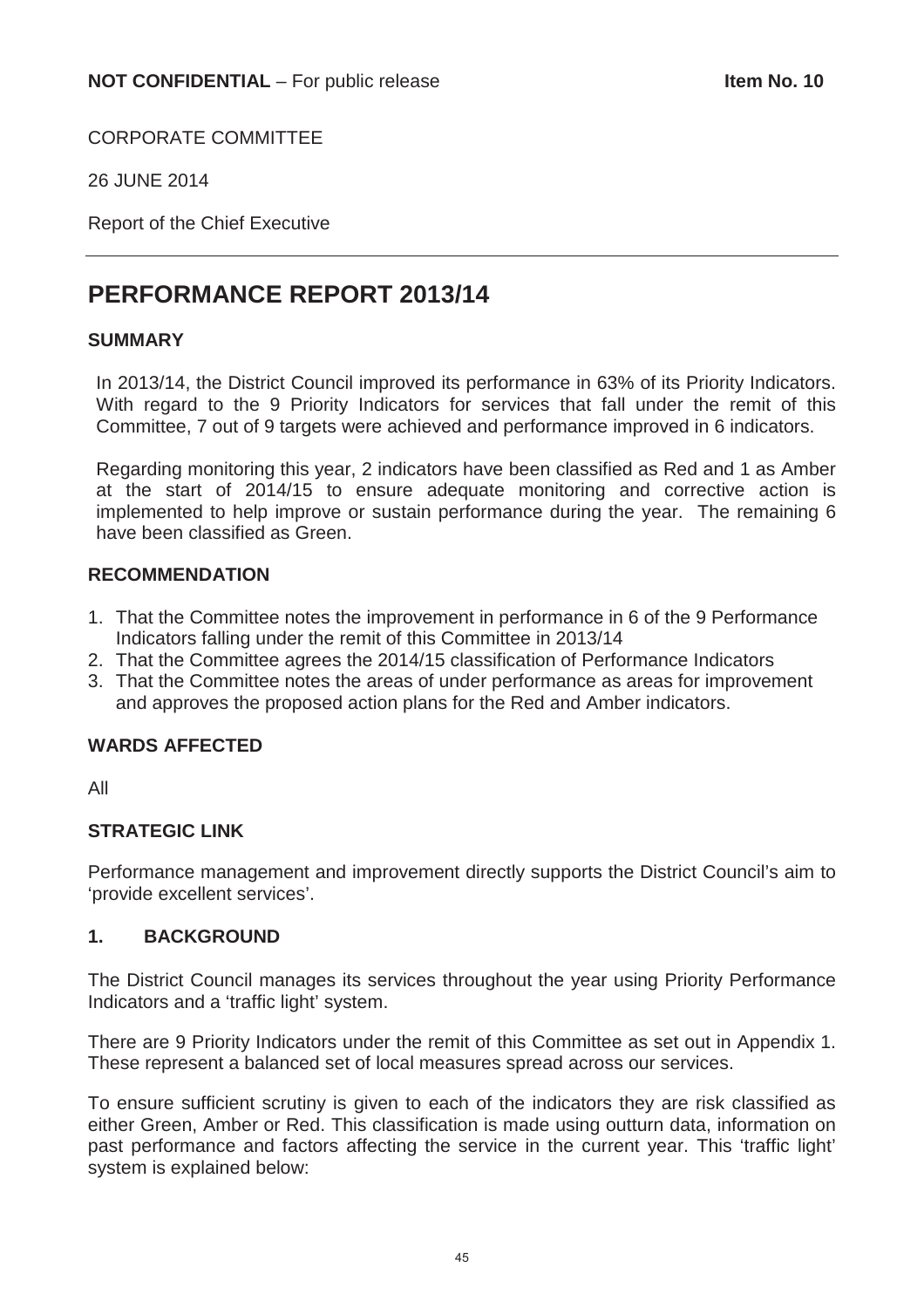Performance Indicators are classified according to:-

- 1. Direction of travel i.e. is performance improving, stable or worsening compared to the previous year?
- 2. Performance relative to the target i.e. is it on track to achieve target or at risk of not achieving target?

**Green** = If an indicator is improving and has achieved target for the past year, or is on track to achieve the current year's target.

**Red** = If an indicator is worsening and has not achieved target for the past year, or is at risk of not achieving the current year's target.

**Amber** = If an indicator is (i) stable or improving but it has not achieved target or is not on track to achieve target **or** (ii) worsening but has met or is on track to meet the target (i.e. does not meet the criteria for Green or Red).

Progress on all priority Performance Indicators is considered by Corporate Management Team quarterly and their risk reviewed to ensure timely corrective action wherever possible. Red and Amber Indicators are monitored monthly by managers against their corrective action plans to improve performance during the year.

All Priority Performance Indicators will be reported to Committee twice a year as follows:

- $\bullet$  June (this report) covering the previous year's performance, the current year's targets, risk classification and the proposed action plans for the Red and Amber indicators. The proposed classification for the start of 2014/15 is shown in the final column of Appendix 1.
- December Half year progress against targets and progress against the action plans.

Two further measures are also included which summarise annual performance for all of the District Council's Priority Indicators (POL 4.1) and Corporate Plan targets (POL 4ii).

# **2. REVIEW OF 2013/14 PERFORMANCE – PRIORITY INDICATORS**

Appendix 1 gives a summary of performance against the indicators in 2013/14 and sets out the targets for 2014/15.

7 out of 9 targets were achieved with performance for 6 indicators improving since 2012/13. Performance fell in 2 indicators and was stable in the final indicator.

# **IMPROVED PERFORMANCE / TARGETS ACHIEVED – SIX INDICATORS**

# **BV 10 – Percentage of Non Domestic Rates collected within the year**

Arvato collected 97.6% of business rates during 2013/14 against a target of 97.3%, up 0.1% on 2012/13. This is the highest level we have achieved since 2006/07.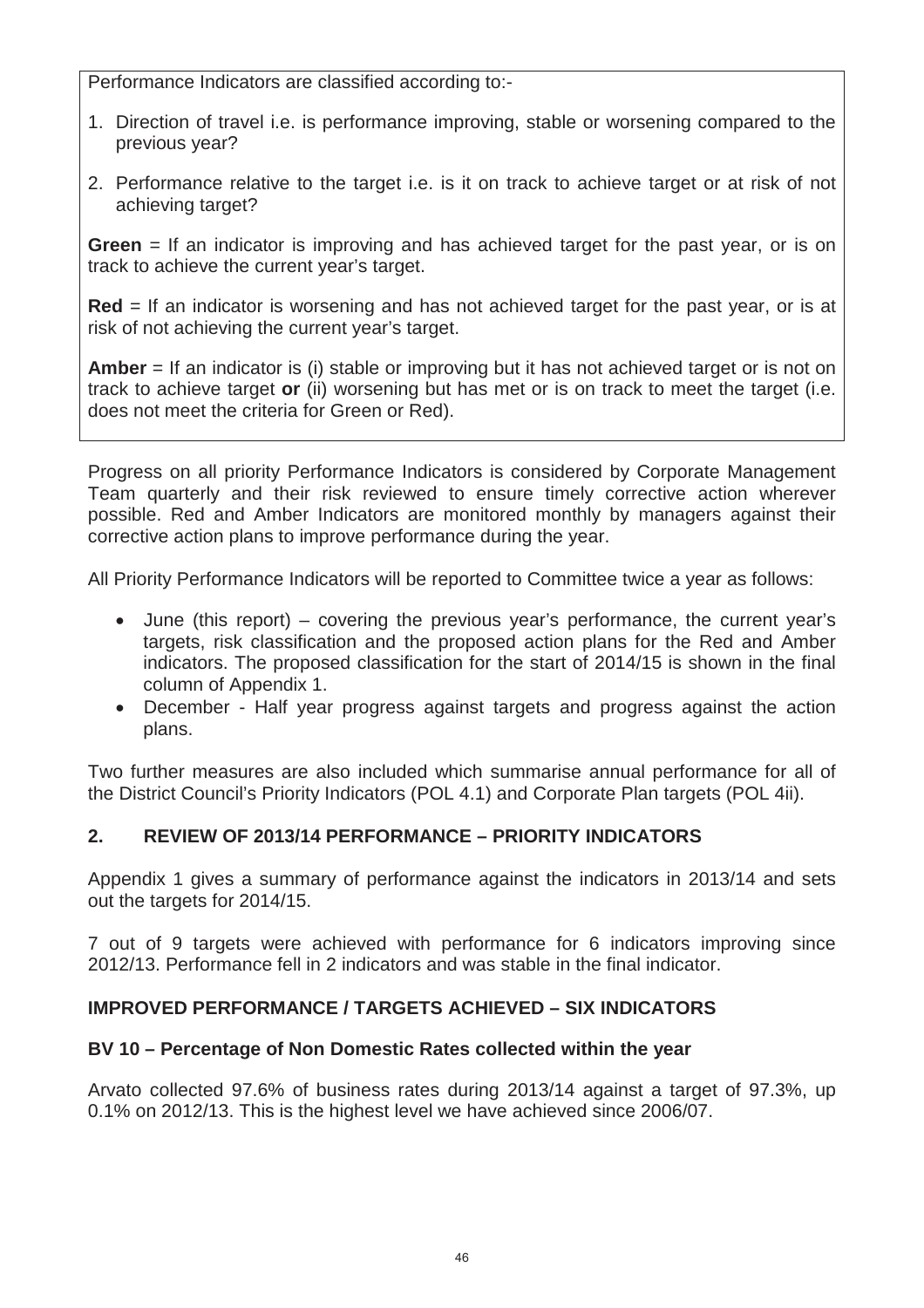# **BV 8 – Percentage of undisputed invoices paid on time**

The District Council remains committed to supporting local businesses as demonstrated by its prompt payment of invoices for goods and services. In 2013/14, 99.2% of undisputed invoices were paid within 30 days against a target of 99%, up from 98.6% in 2012/13.

71.2% of invoices were paid within 10 days, up from 55.3% in 2012/13. This (significant) improvement in performance was enabled by the introduction of new systems for invoice processing, ending the need for services based outside Matlock to bring invoices to the Town Hall for payment.

The average time taken to pay an invoice was 8.8 days compared with 11.3 days in 2012/13.

# **NI 157i - Major planning applications determined in 13 weeks**

The small number of major applications submitted each year makes the performance of this indicator volatile. Of the 16 applications submitted last year (excluding applications subject to Planning Performance Agreements), 14 were determined within the target time of 13 weeks, resulting in performance of 87.5% against a target of 60%. This compares with 66.6% in 2012/13.

# **NI 157ii - Minor planning applications determined in 8 weeks**

The Council determined 82.4% of minor planning applications within 8 weeks in 2013/14 against a target of 75%. This is up from 80.5% in 2012/13 and improves on the Council's previous high of 81.7% achieved in 2011/12.

# **NI 157iii – Other planning applications determined in 8 weeks**

In 2013/14 the Council determined 95% of 'other' planning applications within 8 weeks (other planning applications are advertisements, changes of use and householder applications). This is up from 92% in 2012/13 and again improves on the Council's previous high of 94.1% in 2011/12.

# **NI 185 – CO2 reduction from local authority operations**

Taking a proportionate approach, the District Council monitors  $CO<sub>2</sub>$  emissions from its estate i.e. buildings but not transport e.g. employee commuting, business travel etc. Information drawn from energy bills is used to calculate emissions.

From a baseline position of 2,420 tonnes  $CO<sub>2</sub>$  emitted in 2011/12, the District Council reduced this to 1,889 tonnes in 2012/13 and to 1,286 tonnes in 2013/14. The most significant reduction has been in the use of gas due in part due to a mild winter compared with 2012/13 and the introduction of a more accurate and efficient heating system in the Town Hall. Other reasons include the closure of some energy inefficient buildings.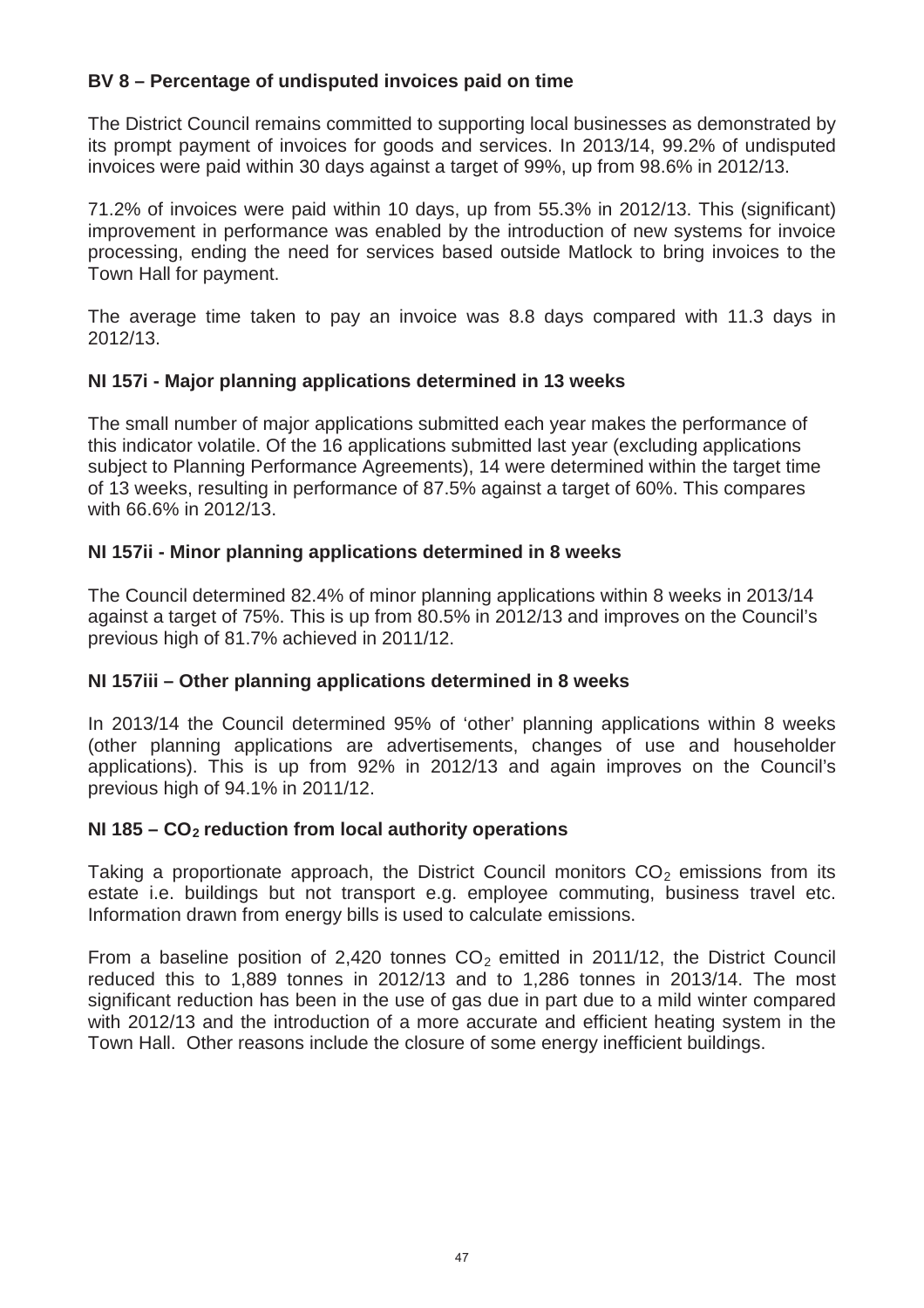# **TARGET ACHIEVED / SLIGHT FALL IN PERFORMANCE – ONE INDICATOR**

# **BV 9 – Percentage of Council Tax Collected within the year**

Arvato collected 98.3% of Council Tax during 2013/14 against a target of 98.2%. This compared with 98.4% the previous year. Whilst the target has been achieved, the potential to improve on last year is likely to have been affected by changes to Council Tax Support.



Action Plan 2014/15: A target of 98.2% has been retained to take account of the impact of Welfare Reform on some households. The regular recovery cycle (which ran effectively in 2013/14) will continue in 2014/15.

# **FALL IN PERFORMANCE / TARGET NOT ACHIEVED – TWO INDICATORS**

# **BV 204 – Percentage of appeals allowed against the local authority's decision to refuse a planning application**

The percentage of appeals allowed increased to 28% in 2013/14 against a target of 20%. This is up from 18% in 2012/13.



Action Plan 2014/15: The majority of appeals lost in 2013/14 were housing applications. The service anticipates a reduction in appeals during 2014/15 once the revised Local Plan is adopted.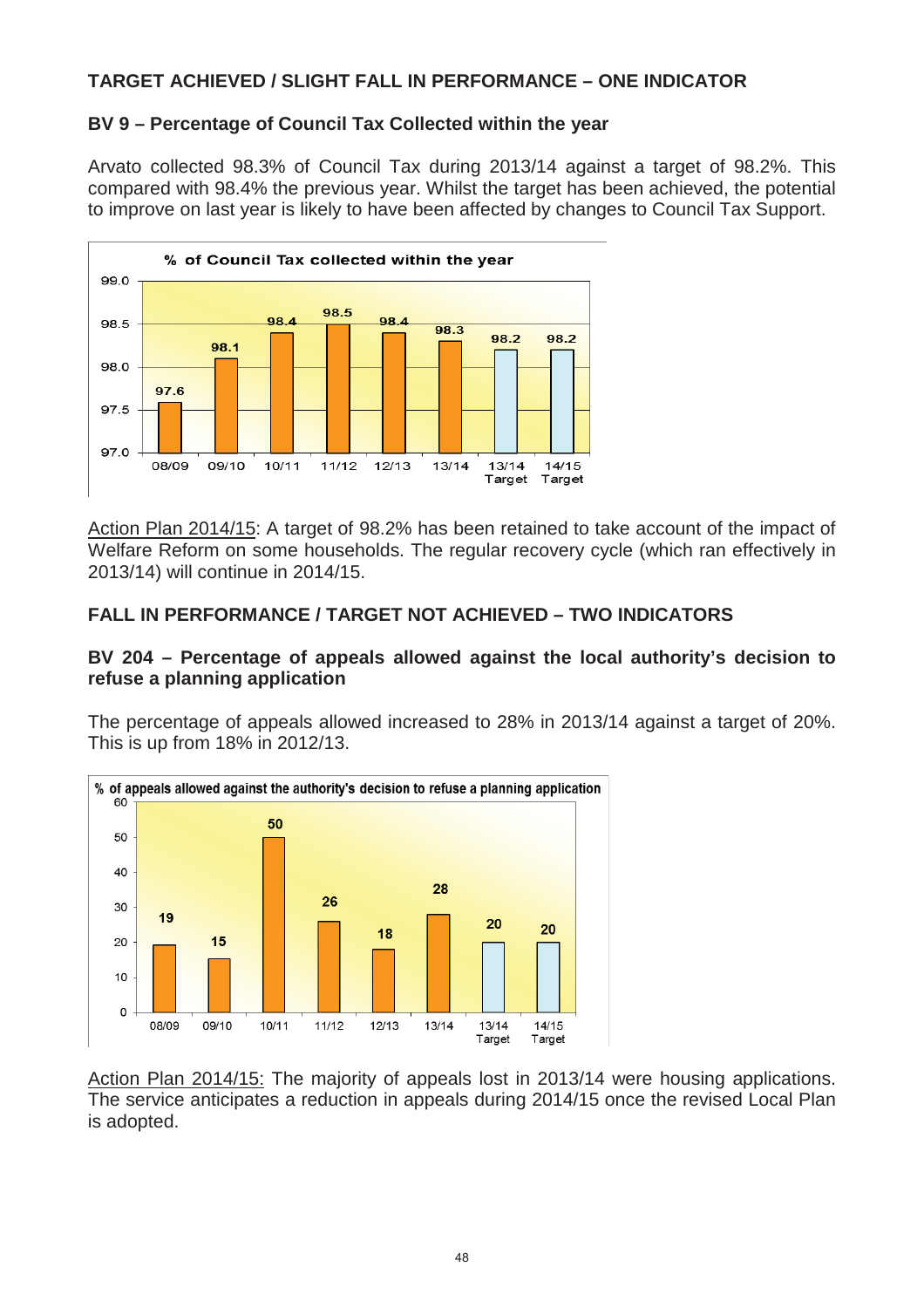# **BV 12 – Working days lost due to sickness per member of staff**

The year-end sickness absence position was below target. Against a target of 7 days, sickness absence per employee increased from an average of 8.2 days in 2012/13 to 10.8 days in 2013/14. The increase in sickness levels remains a concern. Throughout the year a small number of long term absences for significant health issues have impacted on the overall performance figure.



Action Plan 2014/15: Improvement actions include setting the target at an average of 8 days given this is more realistic based on performance trends in recent years. The proposed new Absence Management Policy, supported by manager training, will assist managers to support staff who are unable to work through ill health and to better manage both short and long term absences. Regular reports to Joint Consultative Group on sickness and actions proposed to reduce sickness levels will also continue.

# **Corporate Indicators**

# **POL 4i - % of the District Council's Priority Indicators that improved or remained stable compared to the previous year**

In 2013/14, performance improved in 10 out of 16 or 63% of Priority Performance Indicators.

# **POL 4ii - % of Corporate Plan targets achieved on time**

Five out of 9 or 56% of 2013/14 Corporate Plan targets were achieved. Of those that weren't achieved in full, the difference in performance against target was marginal in 3 out of 4 cases. Details of achievements during the year are summarised in the Corporate Plan 2014/15, available on the District Council's website.

# **3. PUBLICATION OF THE 2014/15 PERFORMANCE PLAN AND SUMMARY BUDGET**

The Performance Plan and Summary Budget will be published at the end of June. This reports on the progress the Council has made in 2013/14 against the targets for all the key actions and indicators set within the Council's service plans. It also sets out the Council's key actions and targets for 2014/15 which feed into the Corporate Plan.

# **4. PERFORMANCE INDICATOR CLASSIFICATION FOR 2014/15**

It is proposed to monitor indicators in 2014/15 as set out below: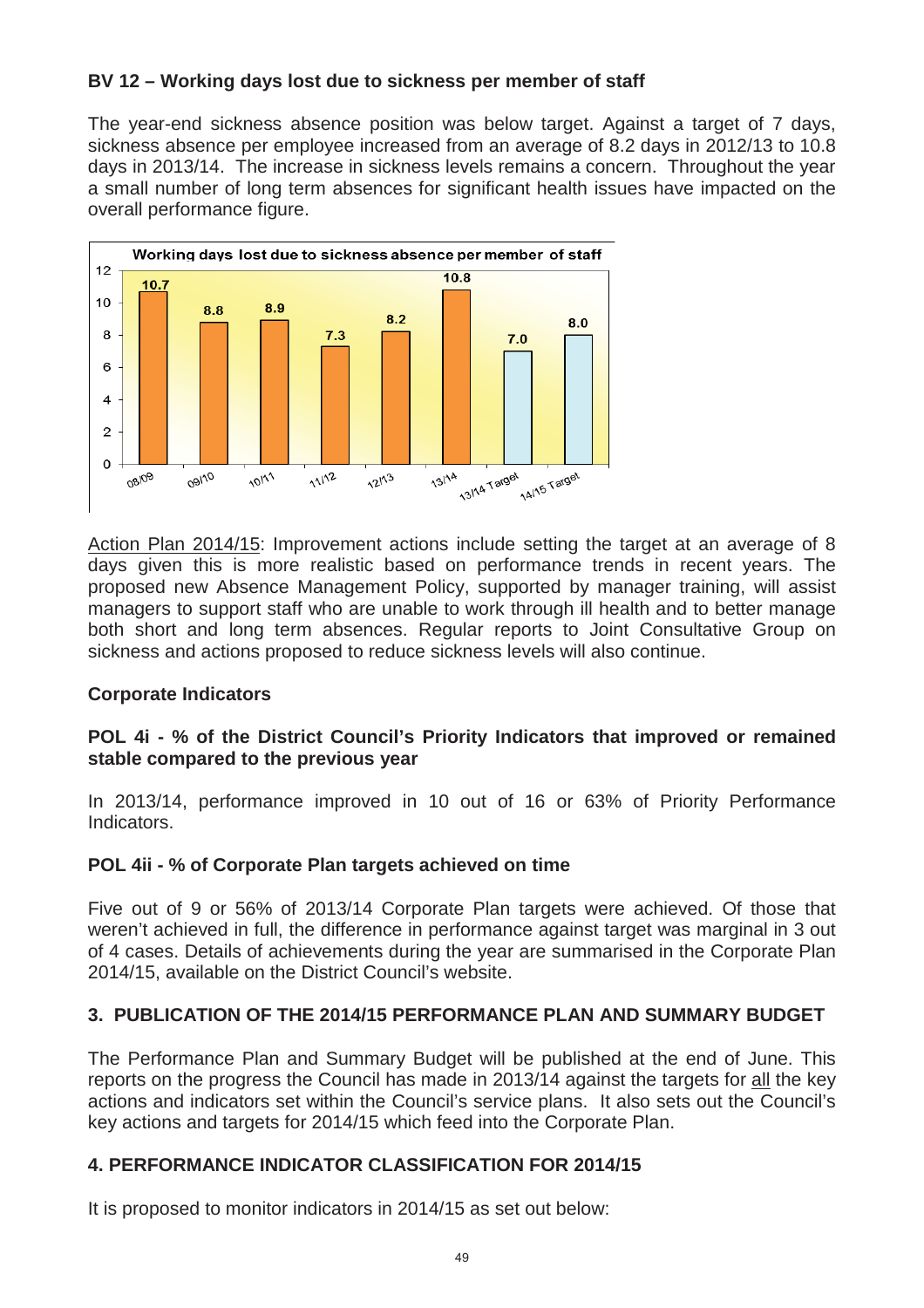**Red** (2013/14 target not achieved, fall in performance since 2012/13)

- $\bullet$  BV 12 Working days lost due to sickness absence per employee
- $\bullet$  BV 204 Percentage of appeals allowed against LA's decision to refuse planning application

**Amber** (2013/14 target achieved but (slight) fall in performance since 2012/13)

• BV9 Percentage of Council Tax collected within the year

Action plans will ensure every effort is made to sustain or improve performance during the year.

**Green** (2013/14 target achieved and performance improvement since 2012/13)

- $\bullet$  BV 10 Percentage of Non Domestic rates collected within the year
- $\bullet$  BV 8 Percentage of undisputed invoices paid on time
- $\bullet$  NI 157i Percentage of major planning applications determined in 13 weeks
- $\bullet$  NI 157 ii Percentage of minor planning applications determined in 8 weeks
- NI 157 iii Percentage of other planning applications determined in 8 weeks
- $\bullet$  NI 185  $CO<sub>2</sub>$  reduction from local authority operations

Progress on all of the Priority Indicators will be reported at the next Committee meeting in December 2014.

# **5. RISK ASSESSMENT**

# **5.1 Legal**

Effective performance management is a means of mitigating risk to service delivery. The legal risk is therefore low.

# **5.2 Financial**

There are no financial considerations arising from the Performance Management report. Where improvement plans have resource implications, these have been accounted for in existing budgets. Should any further financial implications arise, these will be brought to Committee at a future date.

# **5.3 Corporate Risk**

Poor performance would represent poor service to the public and runs contrary to our corporate values of providing 'quality of service' and 'value for money' and our corporate aim to 'provide excellent services'.

# **5.4 Other considerations**

In preparing this report, the relevance of the following factors has also been considered: prevention of crime and disorder, equalities, environmental, health, climate change, human rights, personnel and property.

# **6. CONTACT INFORMATION**

Giles Dann, Policy & Economic Development Manager ext.1211 giles.dann@derbyshiredales.gov.uk

# **BACKGROUND PAPERS**

Performance Plan and Summary Budget 2013/14 www.derbyshiredales.gov.uk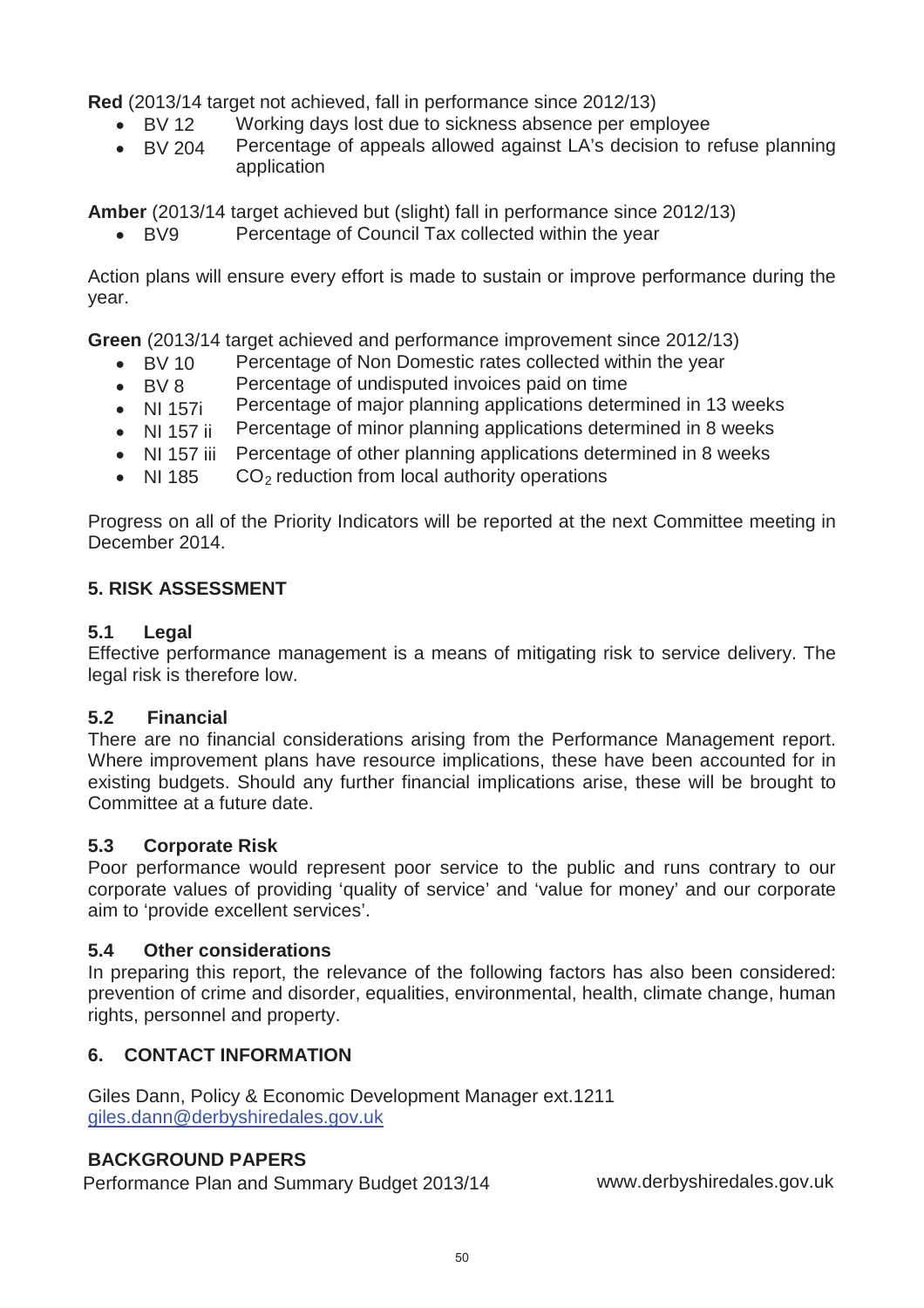|                                                    |                                                                 |         |                                          |                                                                      | 2014/15<br>Risk at<br>$\overline{a}$         | Green                                                                         | Amber                                                 | Red                                                           | Green                                                                                     | Green                                                                                               | Green                                                                                             | Red                                                                          | Green                                             | Green                                                |
|----------------------------------------------------|-----------------------------------------------------------------|---------|------------------------------------------|----------------------------------------------------------------------|----------------------------------------------|-------------------------------------------------------------------------------|-------------------------------------------------------|---------------------------------------------------------------|-------------------------------------------------------------------------------------------|-----------------------------------------------------------------------------------------------------|---------------------------------------------------------------------------------------------------|------------------------------------------------------------------------------|---------------------------------------------------|------------------------------------------------------|
|                                                    |                                                                 |         |                                          |                                                                      | 2014/15<br><b>Target</b>                     | 99.0                                                                          | 98.2                                                  | $\overline{8}.0$                                              | 60.0                                                                                      | 75.0                                                                                                | 90.0                                                                                              | $\overline{20}$                                                              | 97.3                                              | 1,222                                                |
|                                                    | roposed traffic light status for monitoring at start of 2014/15 |         |                                          |                                                                      | Comment                                      | Average time to pay invoices was 8.8 days<br>compared to 11.3 days in 2012/13 | Potential impact of changes to Council Tax<br>Support | New Absence Management Policy being<br>prepared               | 14 out of 16 applications deternined in target<br>time compared to 8 out of 12 in 2012/13 | target time compared with 178 out of 221 in<br>196 out of 238 applications determined in<br>2012/13 | 407 out of 428 applications determined in<br>target time compared to 334 out of 363 in<br>2012/13 | 25 appeals determined - 18 dismissed and 7<br>allowed                        | Highest level since 2006/07                       | Includes buildings only                              |
|                                                    |                                                                 |         |                                          |                                                                      | Target<br>Achieved<br>2013/14                | ↘                                                                             | ↘                                                     | $\times$                                                      | ↘                                                                                         | ↘                                                                                                   | ↘                                                                                                 | $\pmb{\times}$                                                               | ↘                                                 |                                                      |
|                                                    |                                                                 |         |                                          |                                                                      | Improvement<br><b>Trend since</b><br>2012/13 | $\leftarrow$                                                                  | →                                                     | →                                                             | $\leftarrow$                                                                              | $\leftarrow$                                                                                        | $\leftarrow$                                                                                      | →                                                                            | $\leftarrow$                                      | $\leftarrow$                                         |
|                                                    |                                                                 |         | 67%                                      | 33%<br>78%                                                           | 2013/14<br>Outturn                           | 99.2                                                                          | 98.3                                                  | 10.8                                                          | 87.5                                                                                      | 82.4                                                                                                | 95.0                                                                                              | 28                                                                           | 97.6                                              | 1,286                                                |
|                                                    |                                                                 |         |                                          | $\frac{1}{2}$                                                        | 2013/14<br><b>Target</b>                     | 99.0                                                                          | 98.2                                                  | 7.00                                                          | 60.0                                                                                      | 75.0                                                                                                | 90.0                                                                                              | 20                                                                           | 97.3                                              | 1,870                                                |
|                                                    |                                                                 |         |                                          |                                                                      | 2012/13<br><b>Outturn</b>                    | 98.6                                                                          | 98.4                                                  | 8.2                                                           | 66.6                                                                                      | 80.5                                                                                                | 92.0                                                                                              | $\frac{8}{3}$                                                                | 97.5                                              | 1,889                                                |
| <b>Priority Indicators for Corporate Committee</b> | Performance 2012/13 to 2013/14 with p                           |         | Number of indicators improved in 2013/14 | Number of indicators worsened in 2013/14<br>2013/14 Targets achieved | <b>Description</b>                           | % of undisputed invoices paid on time                                         | % of Council Tax collected within the year            | Working days lost due to sickness absence per member of staff | NI 157 i Major planning applications determined in 13 weeks                               | NI 157ii   Minor planning applications determined in 8 weeks                                        | Other planning applications determined in 8 weeks                                                 | % of appeals allowed against LA's decision to refuse planning<br>application | % of Non Domestic rates collected within the year | CO2 reduction from local authority operations (tomes |
|                                                    |                                                                 | Summary |                                          |                                                                      | Ref                                          | (BV 8)<br>AE 15                                                               | REV <sub>9</sub><br>(BV9)                             | BV 12                                                         |                                                                                           |                                                                                                     | NI 157iii                                                                                         | BV 204                                                                       | <b>REV 10</b><br>(BV 10)                          | NI 185                                               |

51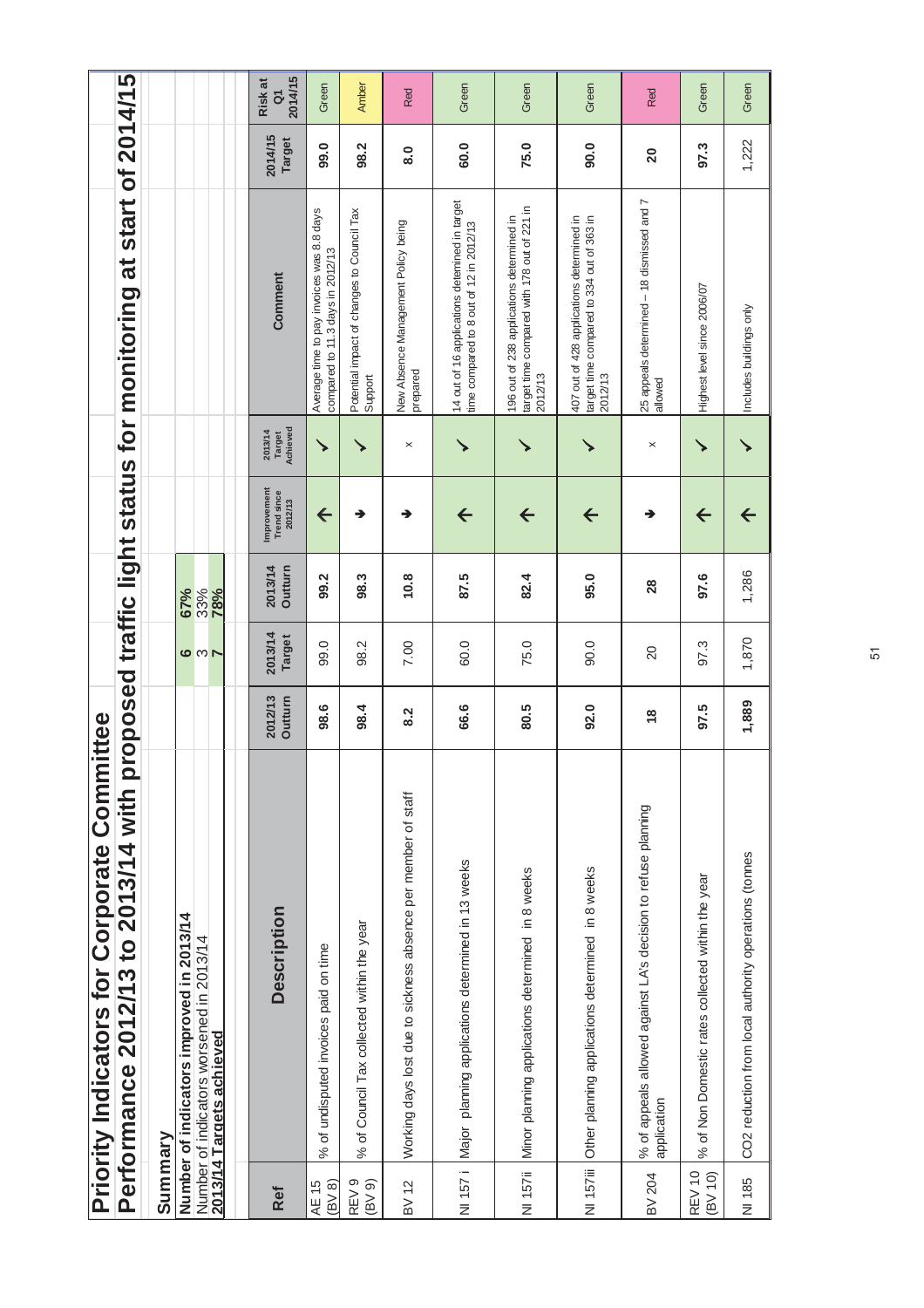#### NOT CONFIDENTIAL – For public release **International State of the Item No. 11**

CORPORATE COMMITTEE 26<sup>th</sup> JUNE 2014

Report of the Head of Resources

# **INTERNAL AUDIT ANNUAL REPORT 2013/14**

#### **SUMMARY**

The purpose of this report is to:

- Present a summary of the internal work undertaken from which the opinion on the internal control environment is derived
- Provide an opinion on the overall adequacy and effectiveness of the Council's control environment including any qualifications to that opinion
- Draw attention to any issues that need to be considered for inclusion in the Annual Governance Statement
- Compare work actually undertaken with that which was planned and summarise performance
- Comment on compliance with the Public Sector Internal Audit Standards (PSIAS)
- Comment on the results of the quality assurance programme
- Confirm the organisational independence of internal audit.
- Review the performance of the Internal Audit Consortium against the current Internal Audit Charter.

# **RECOMMENDATION**

That the Internal Audit Annual Report for 2013/14 be noted.

# **WARDS AFFECTED**

All

# **STRATEGIC LINK**

Internal Audit's service aims and objectives are the provision of an independent service, which objectively examines, evaluates and reports to the Council and its management on the adequacy of the control environment as a contribution to the proper economic, efficient and effective use of resources.

#### 1 **SUMMARY OF WORK UNDERTAKEN**

1.1 Appendix 1 details the audit reports issued in respect of audits included in the 2013/14 internal audit plan. The report opinions can be summarised as follows: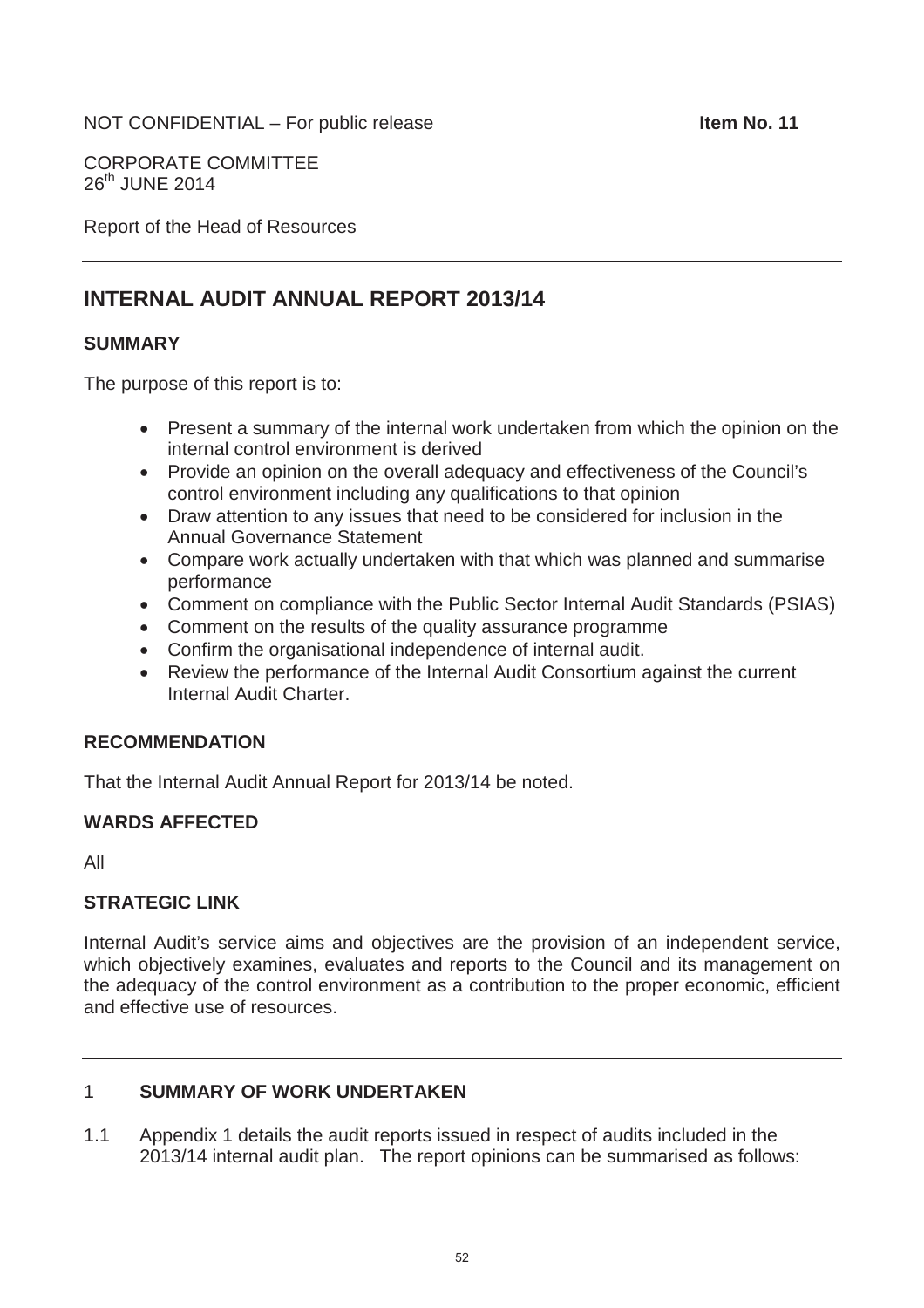| <b>Control Level</b> | <b>Number of</b><br><b>Reports</b> | <b>Percentage</b><br>2013/14 | <b>Percentage</b><br>2012/13 |
|----------------------|------------------------------------|------------------------------|------------------------------|
| Good                 | 30                                 | 75.0                         | 64.52                        |
| Satisfactory         |                                    | 17.5                         | 16.12                        |
| Marginal             |                                    | 7.5                          | 9.68                         |
| Unsatisfactory       |                                    | 0.0                          | 9.68                         |
| Unsound              |                                    | 0.0                          | 0.0                          |
|                      | 40                                 | 100.0                        | 100.0                        |

A definition of the above control levels is shown at the end of Appendix 1.

- 1.2 There were no issues relating to fraud arising from the reports detailed in Appendix 1.
- 1.3 The following table summarises the performance indicators for the Internal Audit Section:

| <b>Description</b>                 | 2013/14          | 2014/15   |                  |
|------------------------------------|------------------|-----------|------------------|
|                                    | Plan             | Actual    | Plan             |
| Percentage Plan Completed          | 100%             | 96%       | 96%              |
| <b>Number of Complaints</b>        |                  |           |                  |
| <b>Completion of Annual Report</b> | <b>June 2014</b> | June 2014 | <b>June 2015</b> |

# 2 **OPINION ON THE ADEQUACY AND EFFECTIVENESS OF THE CONTROL ENVIRONMENT**

- 2.1 In respect of the main financial systems, Appendix 1 shows that internal controls were in the main found to be operating satisfactorily or well, giving an overall confidence in the internal control system operating in relation to these systems.
- 2.2 Overall, 82.5% of the areas audited received a good or satisfactory opinion demonstrating that on the whole there are effective systems of governance, risk management and control in place. There were no areas that were judged to be unsatisfactory or unsound.
- 2.3 There were 3 marginal reports issued during the year where only limited assurance on the reliability of internal controls can be given. Management have agreed the recommendations made and the timescales for their implementation.

# 3 **ISSUES FOR INCLUSION IN THE ANNUAL GOVERNANCE STATEMENT**

3.1 The internal control issues arising from audits completed in the year have been considered during the preparation of the Annual Governance Statement. None of the control weaknesses identified during the year are deemed significant enough for inclusion within the Annual Governance Statement.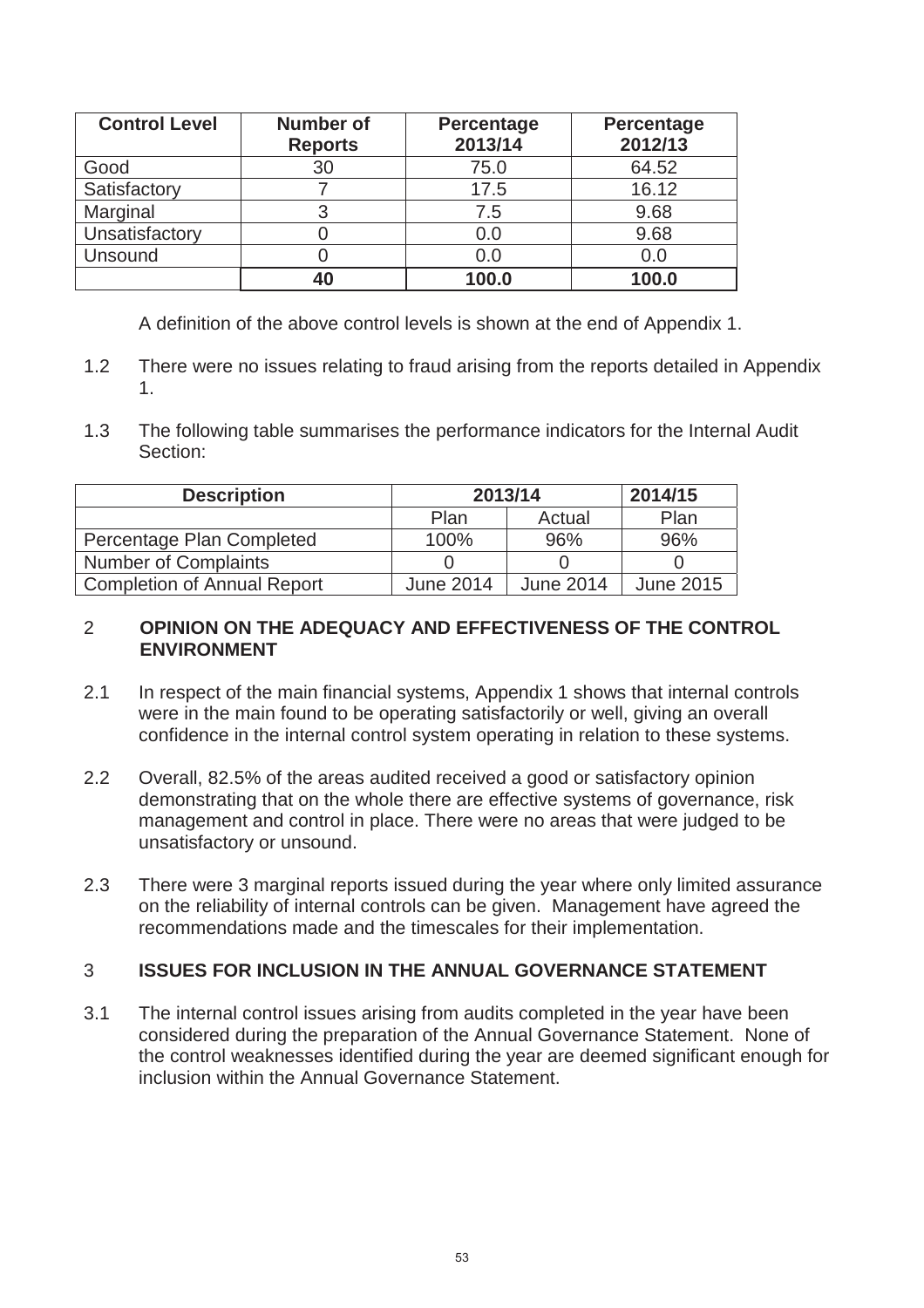# 4 **COMPARISON OF PLANNED WORK TO ACTUAL WORK UNDERTAKEN**

- 4.1 The Internal Audit Plan for 2013/14 was approved by the Corporate Committee on the 14th March 2013. A comparison of planned audits with audits completed is shown as Appendix 2. Overall 96% of planned audits were completed during the year.
- 4.2 There were just 2 audits that were deferred, Hackney Carriage licences (due to a new software system being implemented) and street cleaning and public conveniences (now completed as part of the 2014/15 plan).

# 5 **COMPLIANCE WITH THE PUBLIC SECTOR INTERNAL AUDIT STANDARDS AND OTHER QUALITY ASSURANCE RESULTS**

- 5.1 During 2013/14 a self- assessment was undertaken to review compliance with the Public Sector Internal Audit Standards.
- 5.2 This review confirmed that there were no significant areas of non- compliance however with the retirement of the Head of Audit would leave the Council without a fully qualified Auditor. To remedy this, an agreement was reached to buy in the management services of a professionally certified auditor.
- 5.3 It can also be confirmed that the internal audit activity is organisationally independent. Internal audit reports directly to the Head of Resources but has a direct and unrestricted access to senior management and the Corporate Committee.
- 5.4 Quality control procedures have been established within the internal audit section as follows:
	- Individual Audit Reviews Working papers and reports are all subject to independent review to ensure that the audit tests undertaken are appropriate, evidenced and the correct conclusions drawn. All reports are reviewed to ensure that they are consistent with working papers and in layout. Whilst these reviews can identify issues for clarification, the overall conclusion of the quality assurance checks is that work is being completed and documented thoroughly.
	- Customer Satisfaction No complaints were received during the year. All verbal comments made by managers have been very positive.
	- $\bullet$  Client Officer Views A survey form was issued to the client officer seeking his views on the overall performance of the internal audit section for the year in achieving the objectives set out in the Internal Audit Charter. The result of the Client Officer survey was a score of 100% (35 out of a maximum 35 – for the seven areas reviewed this represented 7 "very good" scores).
	- The internal auditor on site is very experienced and is fully aware of the Public Sector Internal Audit Standards.
- 5.5 The above quality procedures have ensured conformance with the PSIAS.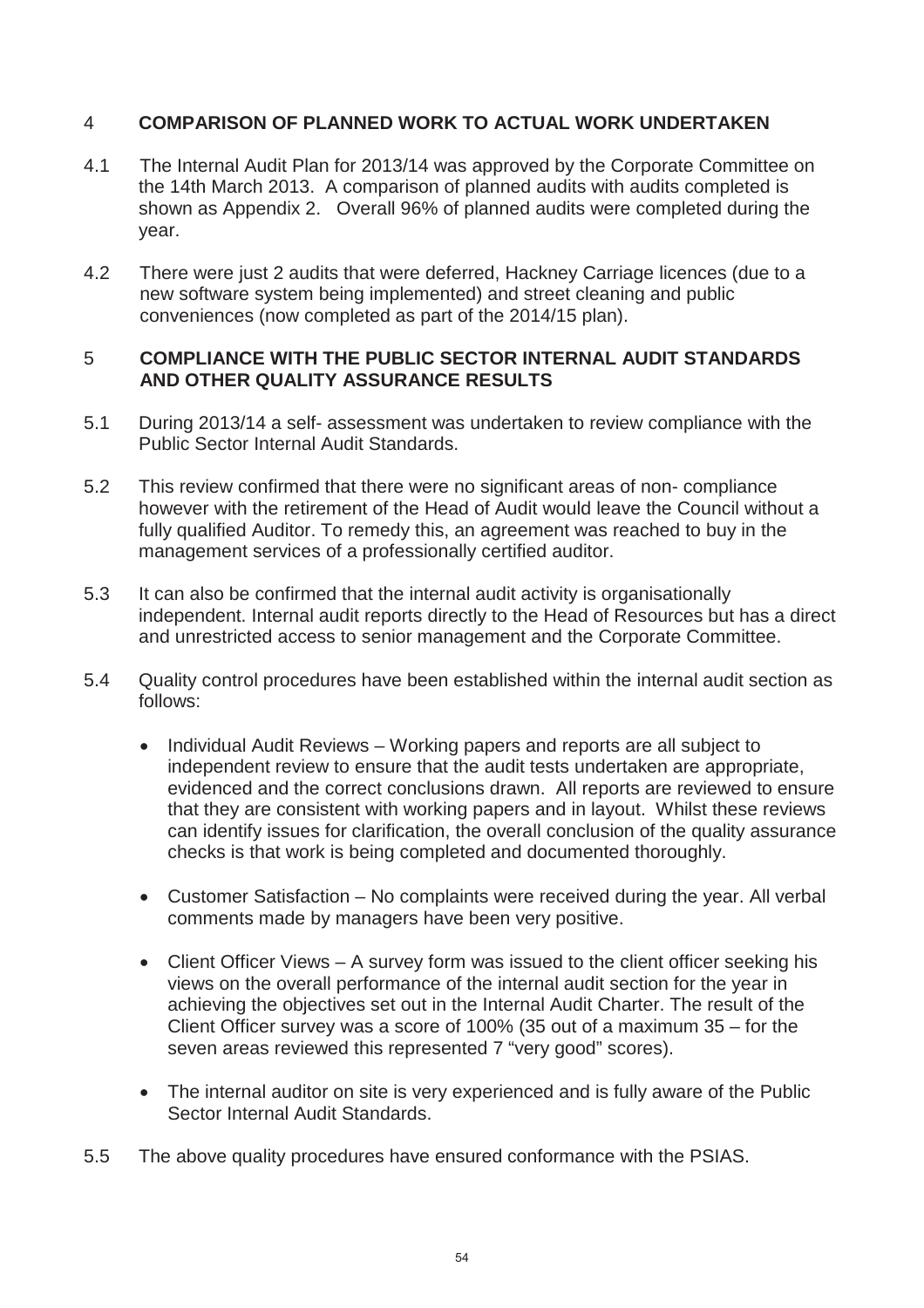# 6 **REVIEW OF PERFORMANCE OF THE INTERNAL AUDIT SECTION AGAINST THE CURRENT INTERNAL AUDIT CHARTER**

- 6.1 The Audit Charter was reported to and approved by the Corporate Committee in September 2013.
- 6.2 Based on the information provided in this report on the completion of the 2013/14 internal audit plan, it is considered that the requirements of the Charter were met during the year.

# **RISK ASSESSMENT**

# **Legal**

There are no legal considerations arising from this report.

# **Risk**

This report ensures that Members are aware of the work undertaken by internal audit during 2013/14 and their opinion on the adequacy and effectiveness of the systems in place.

# **Financial**

There are no financial considerations arising from this report.

# **OTHER CONSIDERATIONS**

In preparing this report the relevance of the following factors is also been considered: prevention of crime and disorder, equality of opportunity, environmental health, legal and human rights, financial personal and property considerations.

# **CONTACT INFORMATION**

Jenny Williams, Interim Head of the Internal Audit Consortium jenny.williams@derbyshiredales.gov.uk

# **BACKGROUND PAPERS**

None

# **ATTACHMENTS**

Appendix 1 – Internal Audit Reports Issued 2013/14 Appendix 2 – Comparison Planned audits to audits completed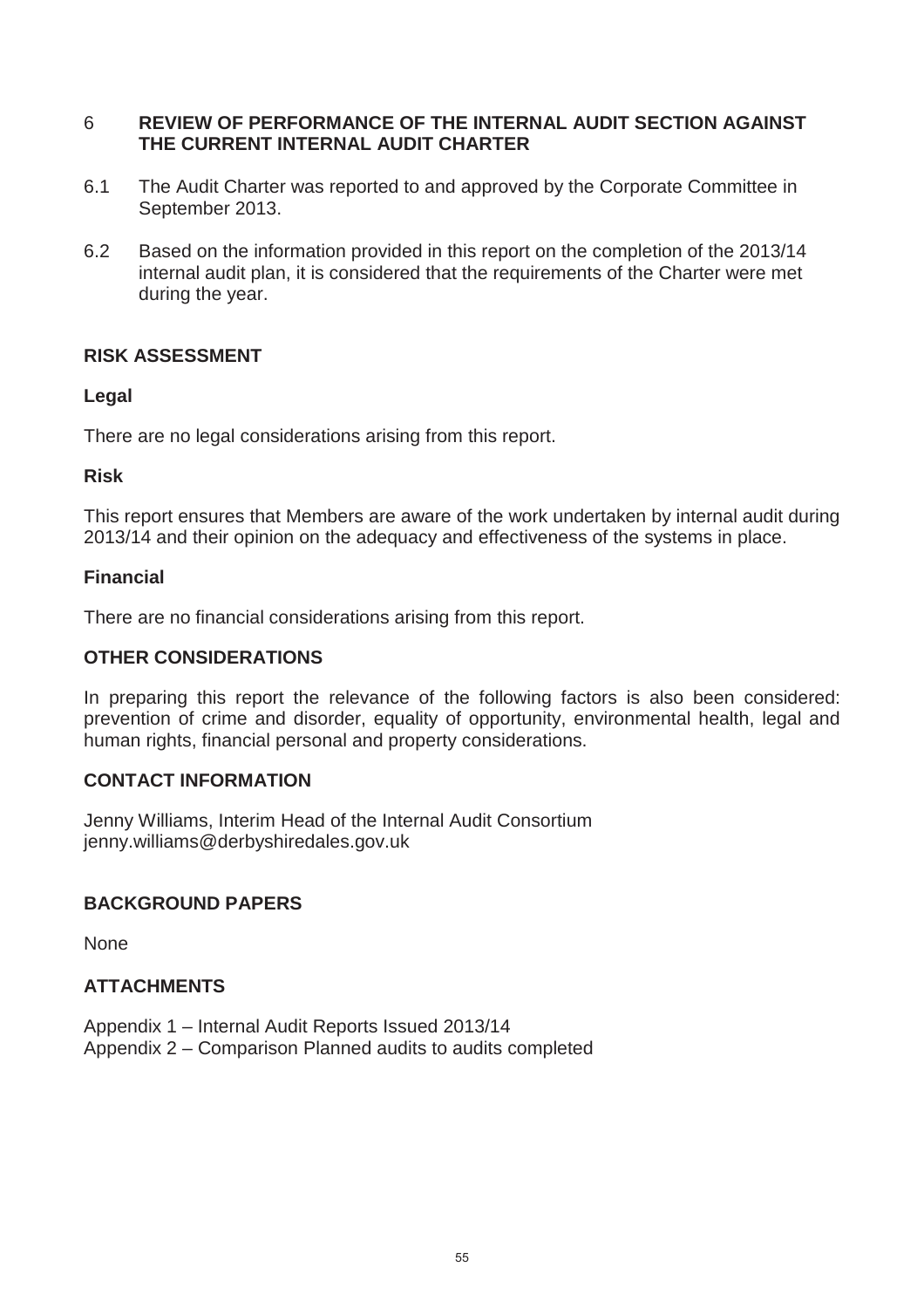# **Appendix 1**

# **Internal Audit Reports Issued 2013/14**

| <b>Ref</b>               | <b>Report Title</b>                                                               | <b>Opinion 2013/14</b> |
|--------------------------|-----------------------------------------------------------------------------------|------------------------|
| 1                        | <b>Economic Development</b>                                                       | Good                   |
| $\overline{2}$           | Planning Policy Service plan and<br>KPI's                                         | Satisfactory           |
| $\mathfrak{S}$           | <b>Car Parks</b>                                                                  | Good                   |
| $\overline{\mathcal{A}}$ | <b>ABC Utilities Recharges</b>                                                    | Satisfactory           |
| $\overline{5}$           | <b>Consultation and Community</b><br>Planning – service plan and risk<br>register | Good                   |
| 6                        | Community Safety - Service Plan<br>and risk register                              | Good                   |
| $\overline{7}$           | Money Laundering                                                                  | Good                   |
| 8                        | Probity                                                                           | Good                   |
| 9                        | <b>Office Inventories</b>                                                         | Satisfactory           |
| 10                       | <b>Civic Account</b>                                                              | Good                   |
| 11                       | Lease Car Scheme                                                                  | Good                   |
| 12                       | Insurances                                                                        | Good                   |
| 13                       | Disturbance and Relocation<br>Allowance                                           | Good                   |
| 14                       | <b>Cemeteries and Burials</b>                                                     | Good                   |
| 15                       | Hathersage Swimming Pool                                                          | Satisfactory           |
| 16                       | <b>Improvement Grants</b>                                                         | Good                   |
| 17                       | Public Health service plan and risk<br>register                                   | Good                   |
| 18                       | E.Health commercial service plan and<br>risk register                             | Good                   |
| 19                       | <b>Building Control</b>                                                           | Good                   |
| $\overline{20}$          | <b>Matlock Bath Illuminations</b>                                                 | Good                   |
| 21                       | <b>Agricultural Business Centre</b>                                               | Good                   |
| 22                       | <b>Debtors</b>                                                                    | Marginal               |
| 23                       | <b>Non Domestic Rates</b>                                                         | Good                   |
| 24                       | <b>Council Tax</b>                                                                | Good                   |
| 25                       | <b>Benefit Fraud</b>                                                              | Good                   |
| 26                       | <b>Benefits</b>                                                                   | Good                   |
| 27                       | Freedom of Information                                                            | Good                   |
| 28                       | <b>Contract Standing Orders and</b><br><b>Financial Regulations</b>               | Satisfactory           |
| 29                       | <b>Post Receipting</b>                                                            | Good                   |
| 30                       | <b>Creditors</b>                                                                  | Good                   |
| 31                       | <b>Post Entry Training</b>                                                        | Satisfactory           |
| 32                       | <b>Officers Allowances</b>                                                        | Good                   |
| 33                       | Payroll                                                                           | Good                   |
| 34                       | <b>Parks and Recreational Amenities</b>                                           | Good                   |
| 35                       | Pest Control and Dog Warden                                                       | Marginal               |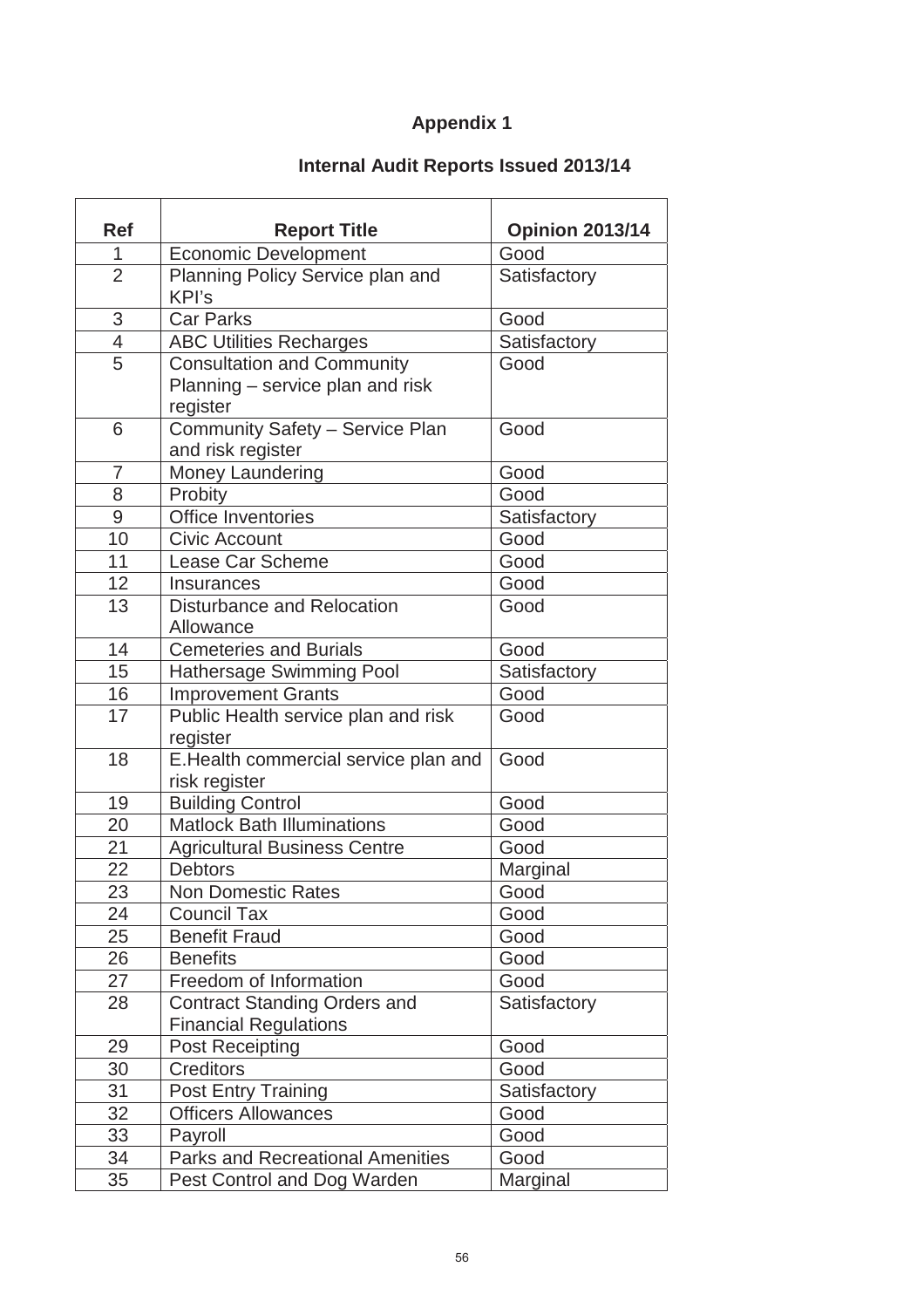| <b>Ref</b> | <b>Report Title</b>                              | <b>Opinion 2013/14</b> |
|------------|--------------------------------------------------|------------------------|
|            | Service                                          |                        |
| 36         | <b>Regulation of Investigatory Powers</b><br>Act | Marginal               |
| 37         | Cash and Bank                                    | Satisfactory           |
| 38         | VAT                                              | Good                   |
| 39         | <b>Treasury Management</b>                       | Good                   |
| 40         | <b>Risk Management</b>                           | Good                   |

# **Internal Audit Report Opinion Definitions**

| <b>Control Level</b>  | <b>Definition</b>                                                          |
|-----------------------|----------------------------------------------------------------------------|
| Good                  | A few minor recommendations (if any).                                      |
| <b>Satisfactory</b>   | Minimal risk; a few areas identified where changes would be<br>beneficial. |
| <b>Marginal</b>       | A number of areas have been identified for improvement.                    |
| <b>Unsatisfactory</b> | Unacceptable risks identified, changes should be made.                     |
| <b>Unsound</b>        | Major risks identified; fundamental improvements are required.             |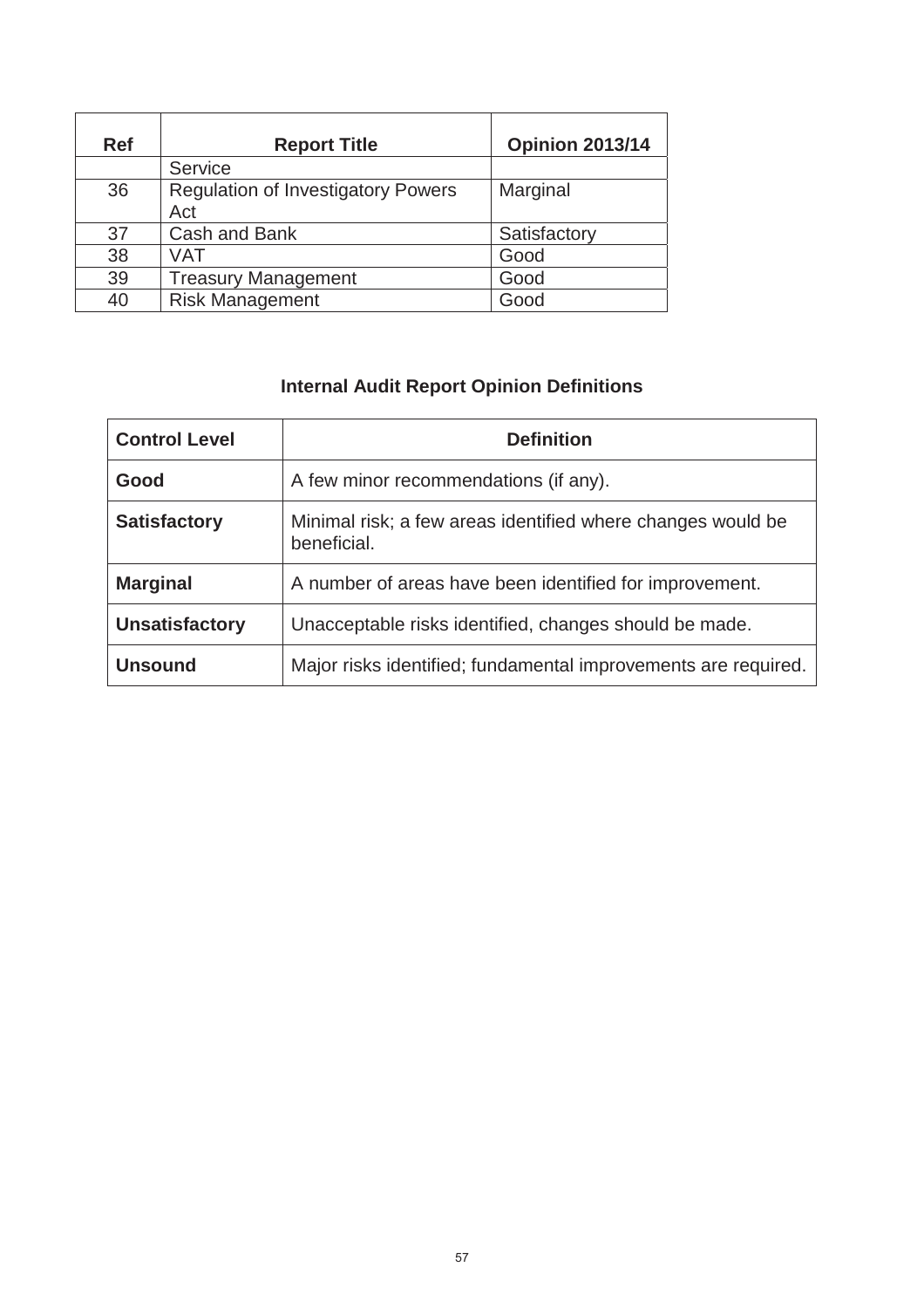| <b>Comparison Planned Audits to Audits Completed 2012/13</b> |  |  |
|--------------------------------------------------------------|--|--|
|                                                              |  |  |

| <b>Main Financial Systems - Planned Audits</b> | <b>Progress as</b><br>at 31 <sup>st</sup> March<br>2014 |
|------------------------------------------------|---------------------------------------------------------|
| Main Accounting System including Capital       | Completed                                               |
| Payroll                                        | Completed                                               |
| <b>Creditor Payments</b>                       | Completed                                               |
| <b>Debtors</b>                                 | Completed                                               |
| <b>Treasury Management</b>                     | Completed                                               |
| <b>Investment Portfolio</b>                    | Completed                                               |
| Cash and Banking                               | In Progress                                             |
| <b>VAT</b>                                     | In Progress                                             |
| <b>Council Tax</b>                             | Completed                                               |
| <b>Non Domestic Rates</b>                      | Completed                                               |
| Housing / Council Tax Benefit                  | Completed                                               |
| <b>Benefit Fraud</b>                           | Completed                                               |
| <b>Officers Allowances</b>                     | Completed                                               |

| <b>Other Operational Audits - Planned Audits</b> | <b>Progress as</b><br>at 31 <sup>st</sup> March |
|--------------------------------------------------|-------------------------------------------------|
|                                                  | 2014                                            |
| <b>Building Control</b>                          | Completed                                       |
| <b>E.Health - Commercial</b>                     | Completed                                       |
| <b>Public Health</b>                             | Completed                                       |
| <b>Improvement Grants</b>                        | Completed                                       |
| <b>Pest Control</b>                              | Completed                                       |
| <b>Hackney Carriage Licensing</b>                | <b>Deferred</b>                                 |
| Hathersage Pool                                  | Completed                                       |
| Vending                                          | Completed                                       |
| <b>Recreational Sites</b>                        | Completed                                       |
| <b>Cemeteries and Burials</b>                    | Completed                                       |
| <b>Waste Management</b>                          | Completed                                       |
| <b>Disturbance and Relocation</b>                | Completed                                       |
| <b>Post Entry Training</b>                       | Completed                                       |
| Insurances                                       | Completed                                       |
| Car Leasing                                      | Completed                                       |
| <b>Post Receipting</b>                           | Completed                                       |
| <b>Civic Account</b>                             | Completed                                       |
| <b>RIPA</b>                                      | In Progress                                     |
| Probity                                          | Completed                                       |
| Freedom of information                           | Completed                                       |
| <b>Community Safety</b>                          | Completed                                       |
| <b>Consultation and Community Planning</b>       | Completed                                       |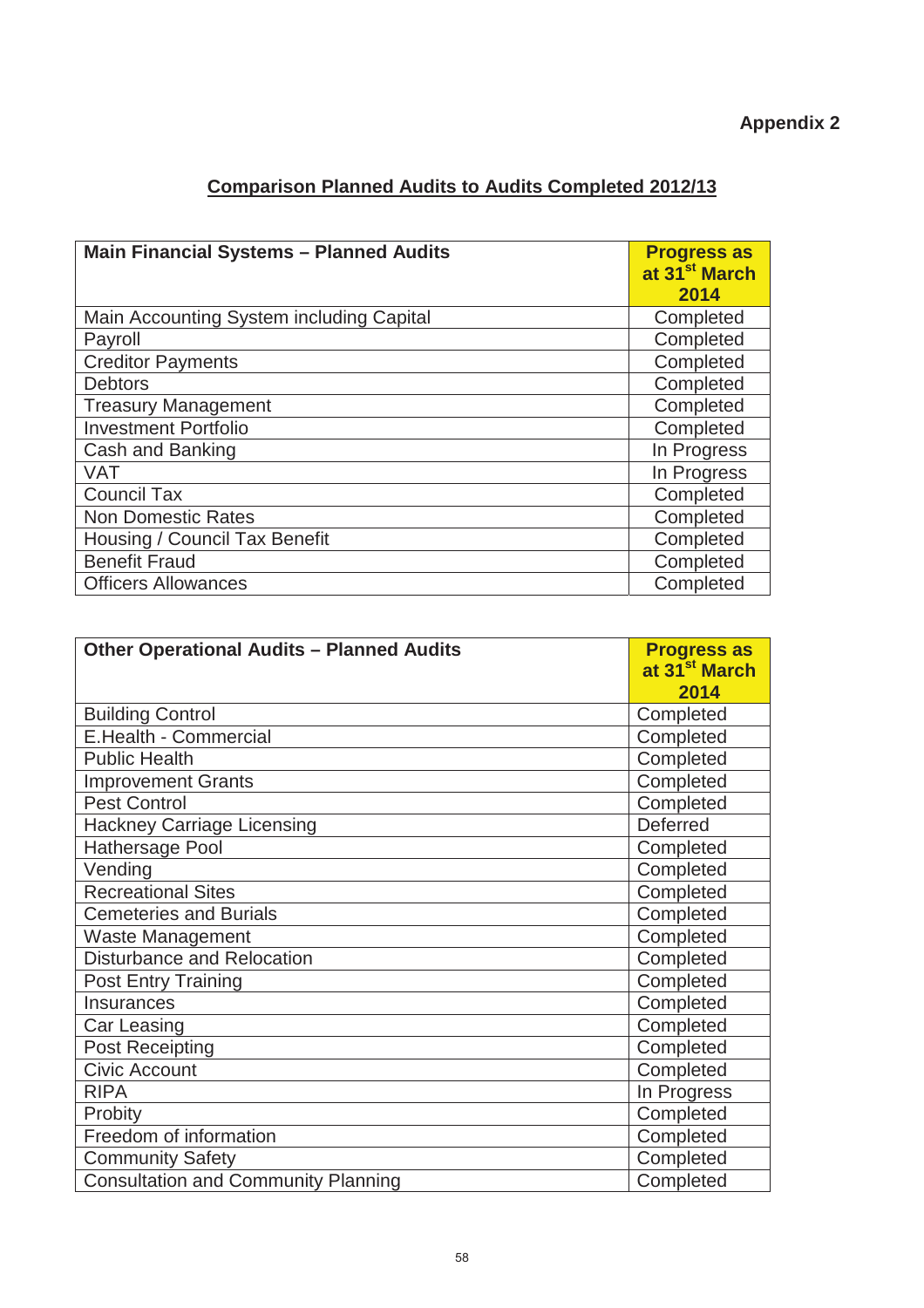| <b>Other Operational Audits - Planned Audits</b> | <b>Progress as</b><br>at 31 <sup>st</sup> March<br>2014 |
|--------------------------------------------------|---------------------------------------------------------|
| <b>Agricultural Business Centre</b>              | Completed                                               |
| <b>Car Parks</b>                                 | Completed                                               |
| Dev Control and Planning Enforcement             | Completed                                               |
| <b>Planning Policy</b>                           | Completed                                               |
| <b>Economic Development</b>                      | Completed                                               |
| <b>Matlock Bath Illuminations</b>                | Completed                                               |
| <b>Property Services</b>                         | Completed                                               |
| <b>Street Cleaning and Public Conveniences</b>   | <b>Deferred</b>                                         |
|                                                  |                                                         |

| <b>Fraud and Corruption - Planned Audits</b> | <b>Progress as<br/>at 31<sup>st</sup> March</b><br>2014 |
|----------------------------------------------|---------------------------------------------------------|
| <b>National Fraud Initiative</b>             | Completed                                               |
| <b>Money Laundering</b>                      | Completed                                               |
|                                              |                                                         |

| <b>Corporate / Cross Cutting Issues - Planned Audits</b> | <b>Progress as<br/>at 31<sup>st</sup> March</b><br>2014 |
|----------------------------------------------------------|---------------------------------------------------------|
| Single Data Sets                                         | Completed                                               |
| <b>Risk Management</b>                                   | In Progress                                             |
| <b>Standing Orders and Financial Regulations</b>         | Completed                                               |
|                                                          |                                                         |

| <b>Location / Regularity</b> | <b>Progress as</b><br>at 31 <sup>st</sup> March<br>2014 |
|------------------------------|---------------------------------------------------------|
| <b>Petty Cash</b>            | Completed                                               |
| Inventories                  | Completed                                               |
|                              |                                                         |
| <b>Contingency</b>           | As required                                             |

| <b>Corporate Committee / Client Liaison</b> |  |
|---------------------------------------------|--|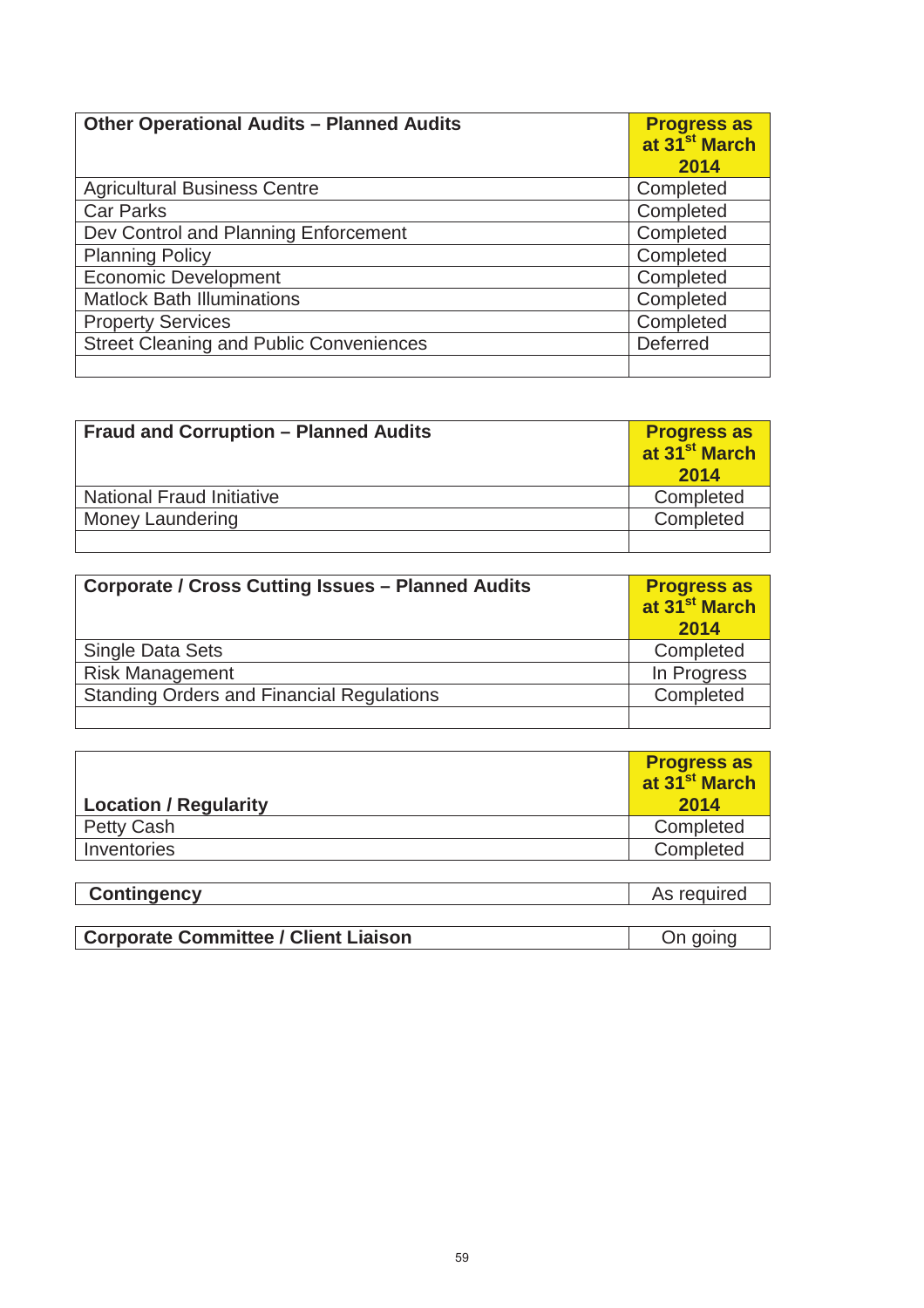CORPORATE COMMITTEE 26<sup>th</sup> JUNE 2014

Report of the Head of Resources

# **INTERNAL AUDIT REPORTS CONCLUDED TO DATE UNDER THE 2013/2014 OPERATIONAL AUDIT PLAN**

#### **SUMMARY**

This report asks the Committee to consider the final reports produced in accordance with the internal audit reviews undertaken in compliance with the 2013/2014 Operational Audit Plan.

#### **RECOMMENDATION**

That the Committee note the findings and conclusions of the internal audit reviews.

#### **WARDS AFFECTED**

All the District

#### **STRATEGIC LINK**

The internal audit reviews test and report on the effectiveness of internal control systems within service functions and support the Council's core values of providing value for money and quality of service.

# **1 BACKGROUND**

The current Operational Audit Plan was approved by Corporate Committee on 14 March 2013. It provides a framework by which service functions are reviewed to test and report on the adequacy and effectiveness of risk management systems and the internal control environment within the Council. This supports the Annual Governance Statement by contributing to the economic, efficient and effective use of resources.

# **2 REPORT**

2.1 Regulation of Investigatory Powers (RIPA) Act 2000 March 2014

A review of the Council's RIPA provisions took place. The RIPA act regulates the way in which public authorities use their investigative powers and ensures that powers are used in accordance with human rights and the provision of the Human Rights Act.

Three high priority recommendations were made to improve the controls in place:-

• RIPA Policy and Guidance be updated in accordance with Government changes and to address the recommendations of the Office of Surveillance Commissioners (OSC) report including a brief section setting out the internal authorisation process and oversight arrangements.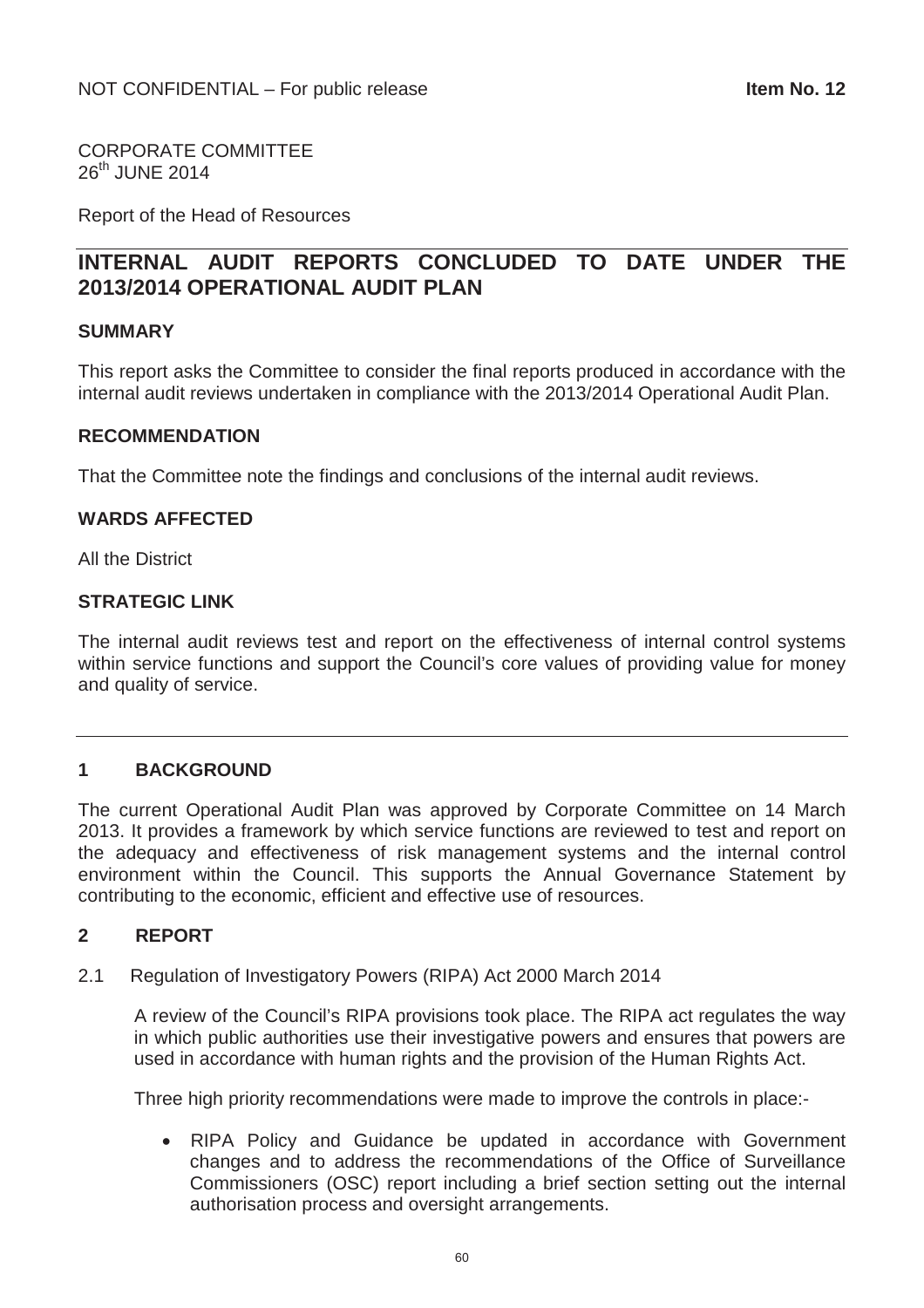- Revised policy be noted with the minute number and date of Committee approval
- Revised Policy and Guidance be uploaded onto DALESnet and the Council's website.

The audit assessment of the controls in place was "marginal". It should be noted that the recommendations made have all been actioned.

2.2 Cash and Bank (30153) May 2014

The scope of the audit included reviewing the procedures and controls applied at the Council's offices at which payments are received and receipted. The review found that procedures in operation over the cash and bank operation were well managed. One recommendation was made which was to review and reassign responsibility for alarms prior to staff relocating to Chesterfield under the Arvato partnership arrangement. As part of this review the procedures regarding reaction to incidents should also be updated. The overall opinion was assessed as "satisfactory".

2.3 VAT May 2014

The objective of the review was to confirm that VAT was accurately accounted for and that returns were accurately and timely completed by a designated officer in compliance with HM Revenues and Customs requirements.

No recommendations were made and the procedures in place were assessed as "Good".

2.4 Treasury Management (30154) March 14

The scope of the audit covered the principle areas of the treasury management system, policies and procedures, staffing, risk management, cash flow, lending, borrowing, capital investment, payments, external service providers, fraud prevention, monitoring and reporting and the security of data.

No recommendations were made and the procedures in place were assessed as "Good".

2.5 Licensing and Hackney Carriage

It was agreed to defer this audit due to software application changes. The migration from LALPAC to M3 was ongoing and officers were in the process of receiving training.

2.6 Risk management

In September 2013 Zurich were commissioned to conduct a review and update the Council's risk management policies and procedures, to meet with risk register management leads to review and refresh the risks and subsequently the risk register and to re-invigorate the Risk Continuity Group (RCG).

To date several documents have been drafted and presented to the RCG including:

• Risk Management Framework identifying risk register owners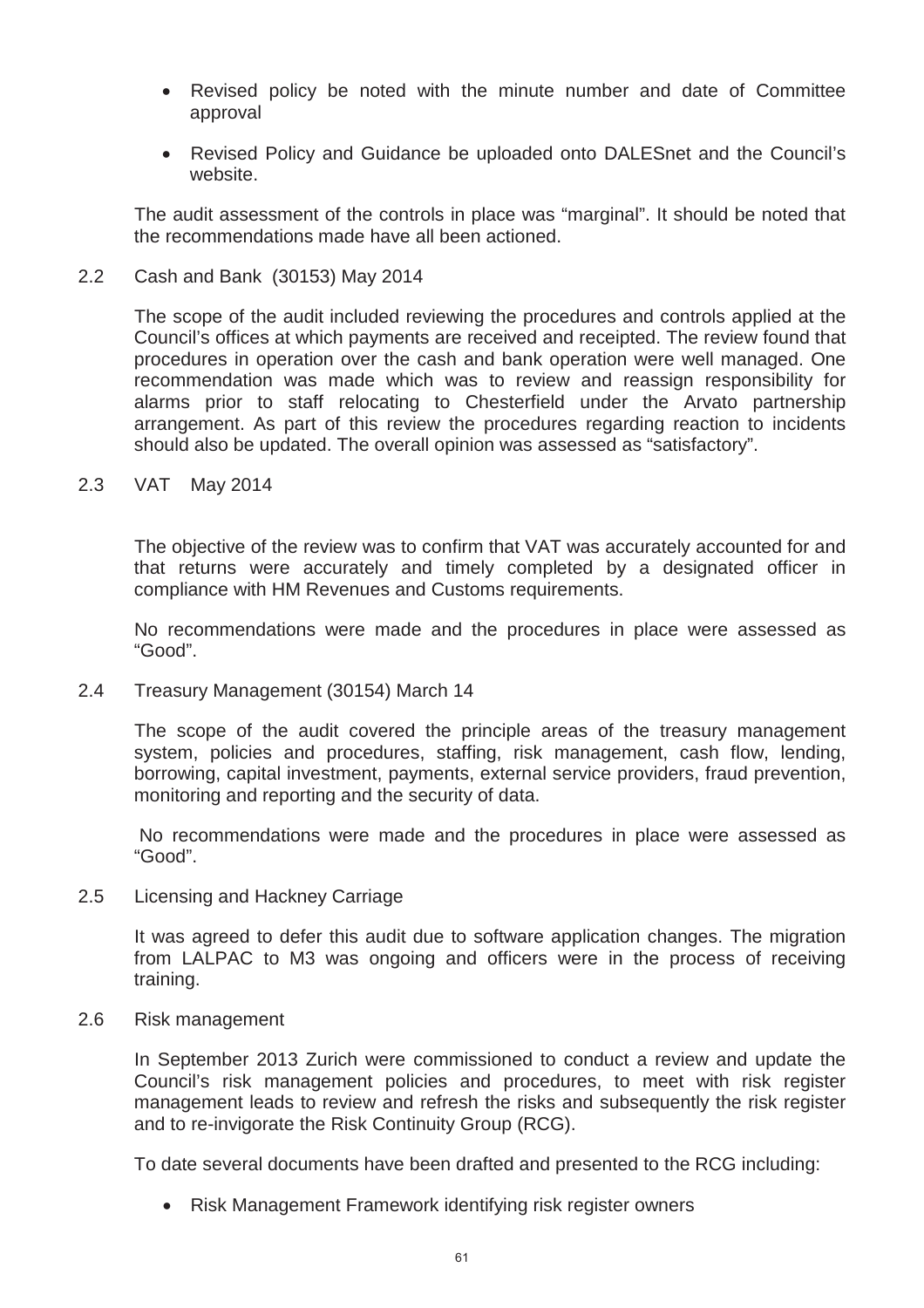- Risk Management Policy and Strategy
- Revised risk register templates
- Risk Management Development Opportunities
- A one page instant guide.

A series of risk training and awareness sessions have also been scheduled.

No recommendations were made and the procedures in place were assessed as "Good".

# **RISK ASSESSMENT**

# **Legal**

 Each review concludes with an assessment of the relevant risk. As no rule of law has been breached the legal risk is therefore low.

# **Financial**

There are no financial considerations arising from the report

# **3 OTHER CONSIDERATIONS**

In preparing this report, the relevance of the following factors has also been considered: prevention of crime and disorder, equalities, environmental, climate change, health, human rights, personnel and property.

# **4 CONTACT INFORMATION**

Jenny Williams, Interim Head of the Internal Audit Consortium (Jenny.Williams@DerbyshireDales.gov.uk)

# **5 BACKGROUND PAPERS**

None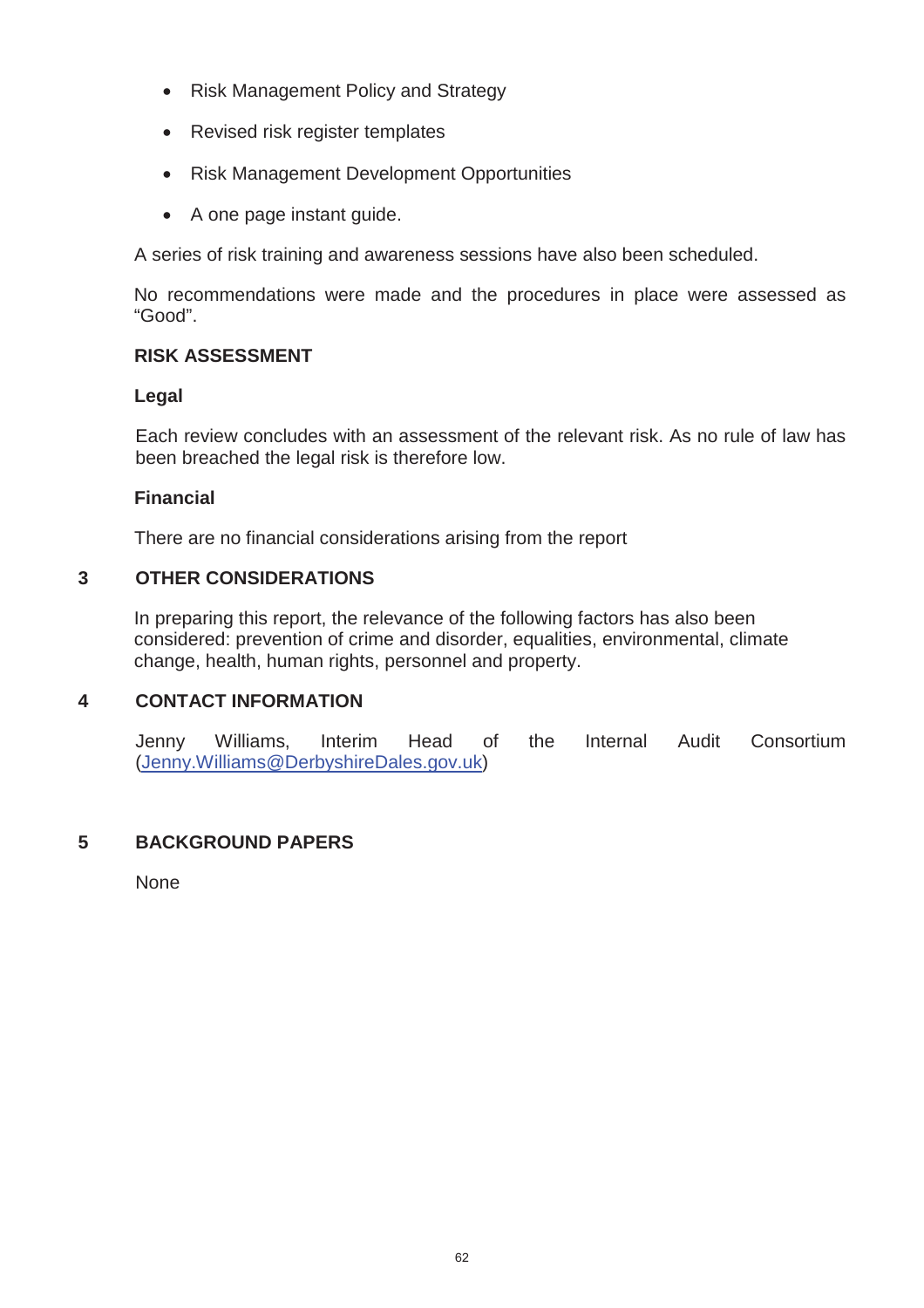CORPORATE COMMITTEE  $26<sup>th</sup>$  JUNE 2014

Report of the Head of Resources

# **ANTI-FRAUD, BRIBERY AND CORRUPTION STRATEGY (Including Money Laundering Policy)**

#### **SUMMARY**

The purpose of this report is to present for consideration by the Corporate Committee the Council's draft updated Anti-Fraud, Bribery and Corruption Strategy (including Money Laundering Policy) which is attached as Appendix 1 to this report.

#### **RECOMMENDATIONS**

- 1 That subject to any comments or amendments Members may wish to make, the revised Anti-Fraud, Bribery and Corruption Strategy (including Money Laundering Policy) be adopted and publicised.
- 2 That the Anti-Fraud, Bribery and Corruption Strategy (including Money Laundering Policy) be reviewed in two years' time, or earlier if necessary.

#### **WARDS AFFECTED**

All

#### **STRATEGIC LINK**

Having in place an up to date Anti-Fraud, Bribery and Corruption Policy and Money Laundering Policy will help to ensure that Members and Officers are committed to a zero tolerance of fraud thereby contributing to the provision of excellent services.

# **1 BACKGROUND**

- 1.1 The Council last reviewed its Counter Fraud Policy and Strategy in 2011 and Money Laundering Policy in 2010. The policies have been reviewed to ensure that they are kept up-to-date and remain relevant.
- 1.2 In line with good practice for all public bodies the Council should have in place an up to date Anti –Fraud and Corruption Strategy. The formal commitment to this strategy will serve to restate the Council's zero tolerance of fraud and all forms of malpractice. The refresh of the strategy will also provide an opportunity to promote the key messages to both Members and Employees.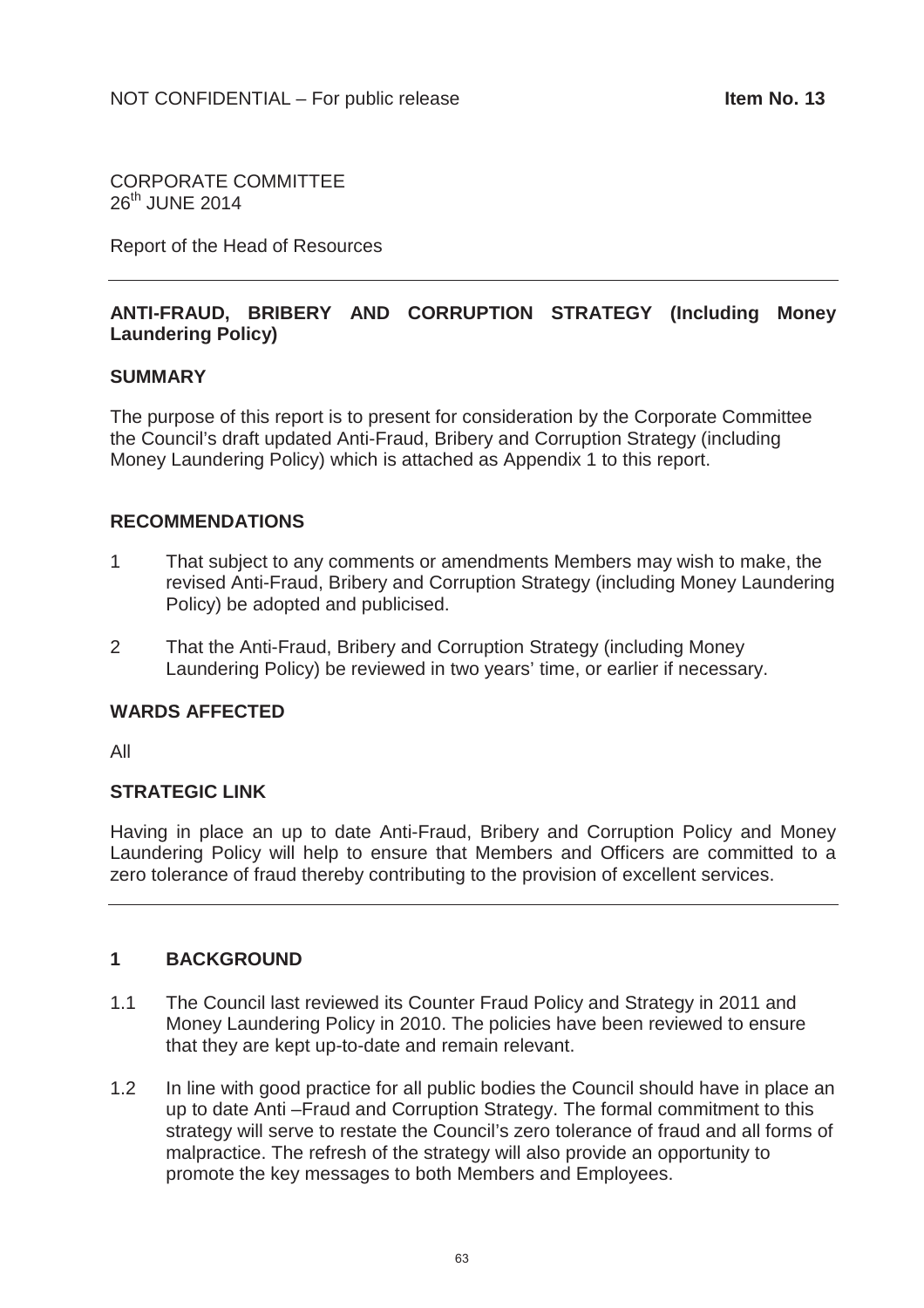1.3 The strategy that has been recommended for adoption has been developed from the existing strategy which has been brought up to date to reflect developing good practice amongst other local authorities, for example, by increasing reference to the Bribery Act. If there are further legislative or changes in best practice then the strategy will be reviewed accordingly.

# **2 RISK ASSESSMENT**

2.1 Risk Management

The development and effective publication of a revised strategy will help to mitigate the risk of fraud and help ensure that the Council has effective measures in place to deter, prevent and detect fraud and corruption.

2.2 Financial

There are no direct financial implications of adopting the Anti-Fraud, Bribery and Corruption Strategy (including Money Laundering Policy), and it is envisaged that any costs will be met within existing budgets.

2.3 Legal

There are no legal risks arising directly from this report.

# **OTHER CONSIDERATIONS**

In preparing this report the relevance of the following factors is also been considered: prevention of crime and disorder, equality of opportunity, environmental health, legal and human rights, financial personal and property considerations.

# **CONTACT INFORMATION**

Jenny Williams, Interim Head of the internal Audit Consortium (Jenny.williams@DerbyshireDales.gov.uk)

# **BACKGROUND PAPERS**

None.

# **ATTACHMENTS**

Appendix A – Anti-Fraud, Bribery and Corruption Strategy (including Money Laundering Policy)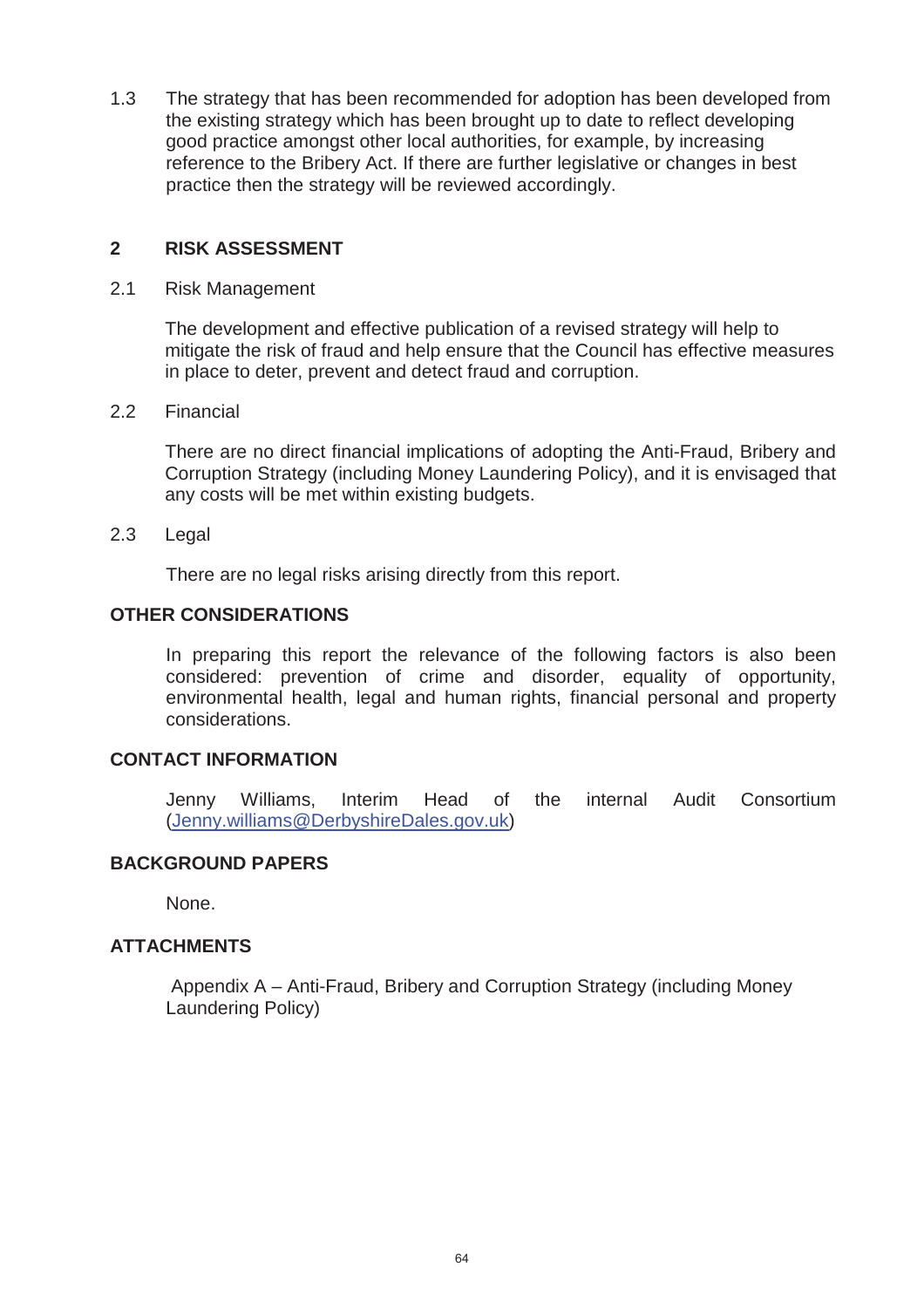**Appendix A**



# **Anti-Fraud, Bribery and Corruption Strategy (including Money Laundering Policy)**

# **POLICY STATEMENT**

Derbyshire Dales District Council expects that both Members and Officers will demonstrate the highest standards of behaviour in the conduct of public business.

In undertaking its functions and activities, the Council will not tolerate any form of fraud, corruption, bribery, abuse of position or other malpractice, whether it is attempted by persons or organisations within or external to the Council.

The Council is committed to working in an open, honest and fair way and will:

- Maintain a policy and culture characterised by zero tolerance of fraud and malpractice
- Encourage the prevention of fraud, bribery and corruption or other malpractice
- Promote the detection of fraud, bribery, corruption or other malpractice
- Maintain clear procedures for investigation and further action where necessary

It is expected that Members and staff at all levels will lead by example in ensuring adherence to legal requirements, rules, procedures and practices.

The Council also expects that individuals and organisations, with which it comes into contact, will act towards the Council with honesty and integrity.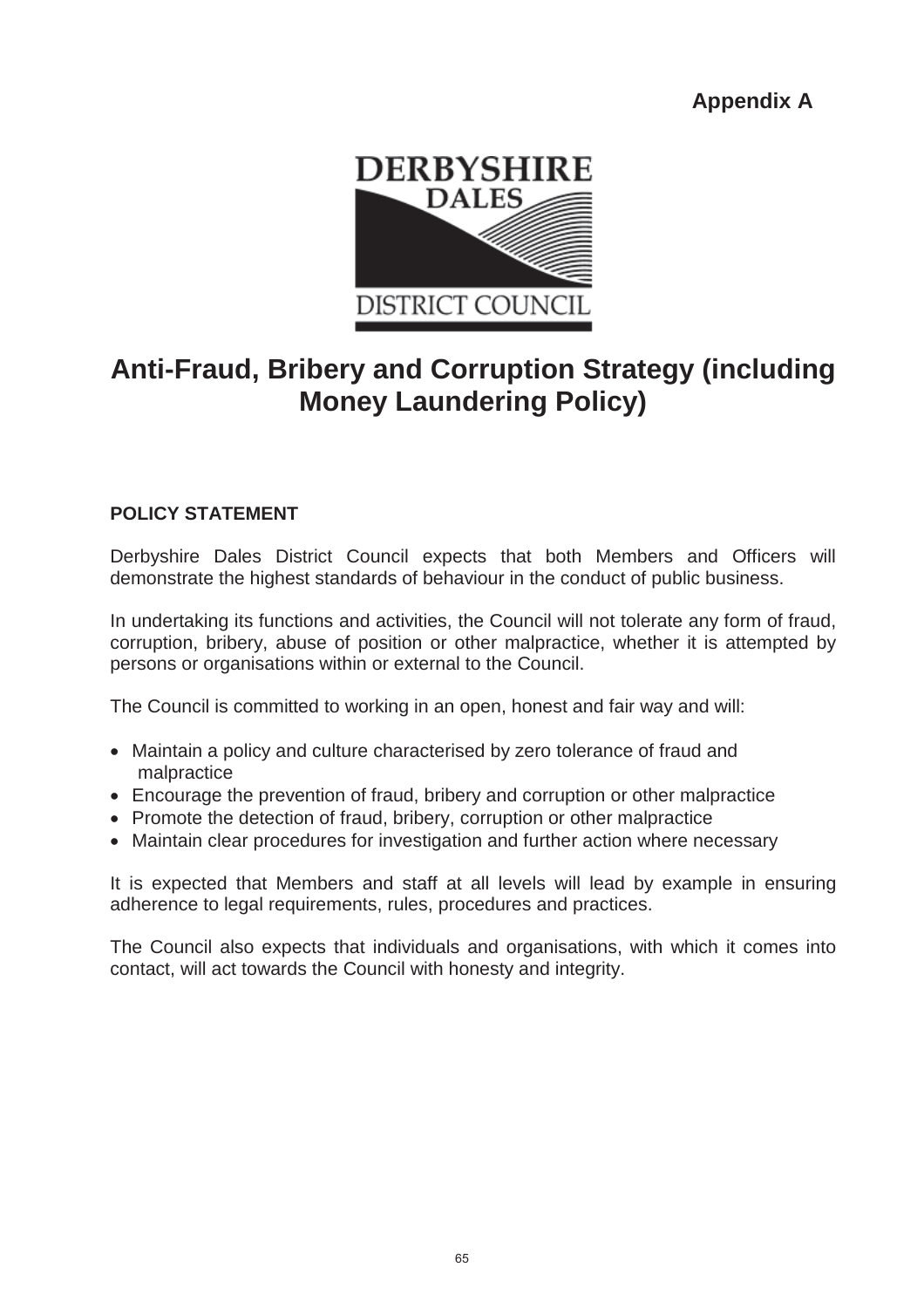# **DERBYSHIRE DALES DISTRICT COUNCIL**

# **Anti-Fraud, Bribery and Corruption Strategy**

# 1. **INTRODUCTION**

- 1.1 The Council is opposed to all forms of fraud and corruption. It recognises that fraud and corruption undermine the standards of public service which it promotes and reduce the resources available for the good of the whole community.
- 1.2 The Anti-Fraud, Bribery and Corruption Strategy is designed to:
	- provide a clear statement of values;
	- encourage prevention;
	- promote detection,
	- act as a deterrent: and
	- identify a clear pathway for investigation.
- 1.3 **Fraud** is defined as:
	- The intentional distortion of financial statements or other records by persons internal or external to the authority which is carried out to conceal the misappropriation of assets or otherwise for gain.
	- $\bullet$  Failure to disclose information where there is a legal duty to do so.
	- False Representation.
	- Abuse of Position

**Corruption** is defined as:

*The offering, giving, soliciting or acceptance of an inducement or reward which may influence the action of any person.*

**Theft** is defined as:

*A person shall be guilty of theft if they dishonestly appropriate property belonging to another with the intention of permanently depriving the other of it.*

#### **Bribery** is defined as:

*An inducement or reward offered, promised or provided to gain personal, commercial, regulatory or contractual advantage.*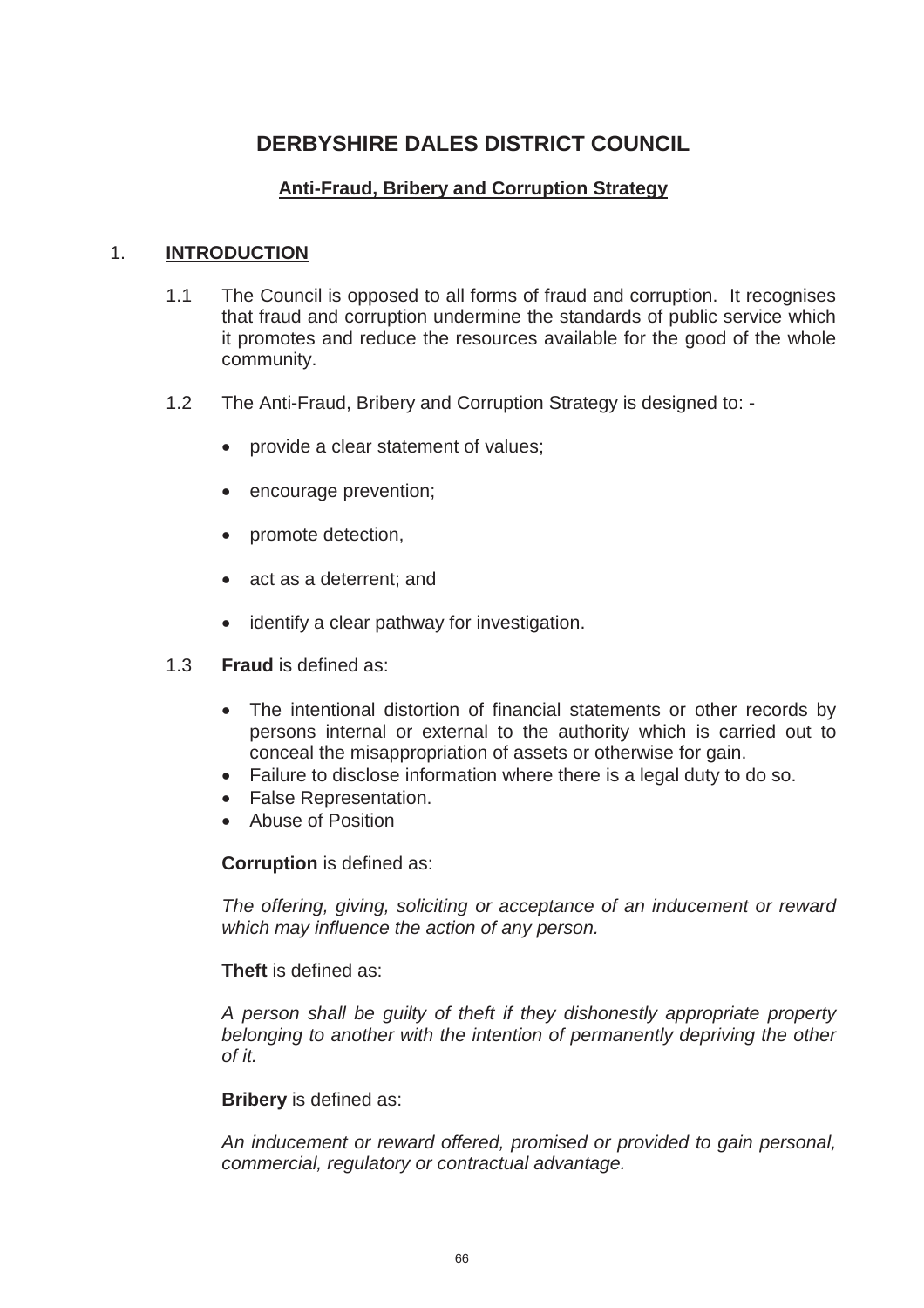Bribery Includes:

- Bribery of another person
- $\bullet$  Accepting a Bribe
- Failure to prevent or disclose Bribery

Further details concerning bribery and related offences and in particular concerning the interpretation of the Bribery Act 2010 can be found at the website given below:

# *http://www.legislation.gov.uk/ukpga/2010/23/contents*

- 1.4 Benefit fraud is where a person,
	- a) makes a false statement or representation; or
	- b) causes or allows a false statement or representation; or
	- c) fails to notify a change of circumstances or causes or allows another person to fail to notify a change of circumstances for the purpose of obtaining or increasing entitlement to housing/council tax benefit for themselves or another.
- 1.5 This document presents a Strategy for an Open and Honest Council characterised by a clear policy of Zero Tolerance of Fraud, Bribery, Corruption and related activities. The sections which follow set out the culture, tone and standards of Derbyshire Dales District Council Council.

# 2. **CULTURE**

- 2.1 The Council is determined that the culture and tone of the organisation will continue to be one of honesty and opposition to fraud and corruption.
- 2.2 All individuals and organisations associated with the Council are required to act with integrity. Council staff and Members, at all levels, will lead by example.
- 2.3 The Council's staff are an important element in its stance on fraud and corruption. They are encouraged to raise any concerns and can do this in the knowledge that these will be treated in confidence and properly investigated.
- 2.4 This commitment to investigate the concerns of any members of staff has been formally acknowledged by the Council by the adoption of a revised Confidential Reporting Policy in October 2010.

The Confidential Reporting Policy aims to: -

• encourage individuals to feel confident in raising serious concerns and to question and act upon concerns about working practice.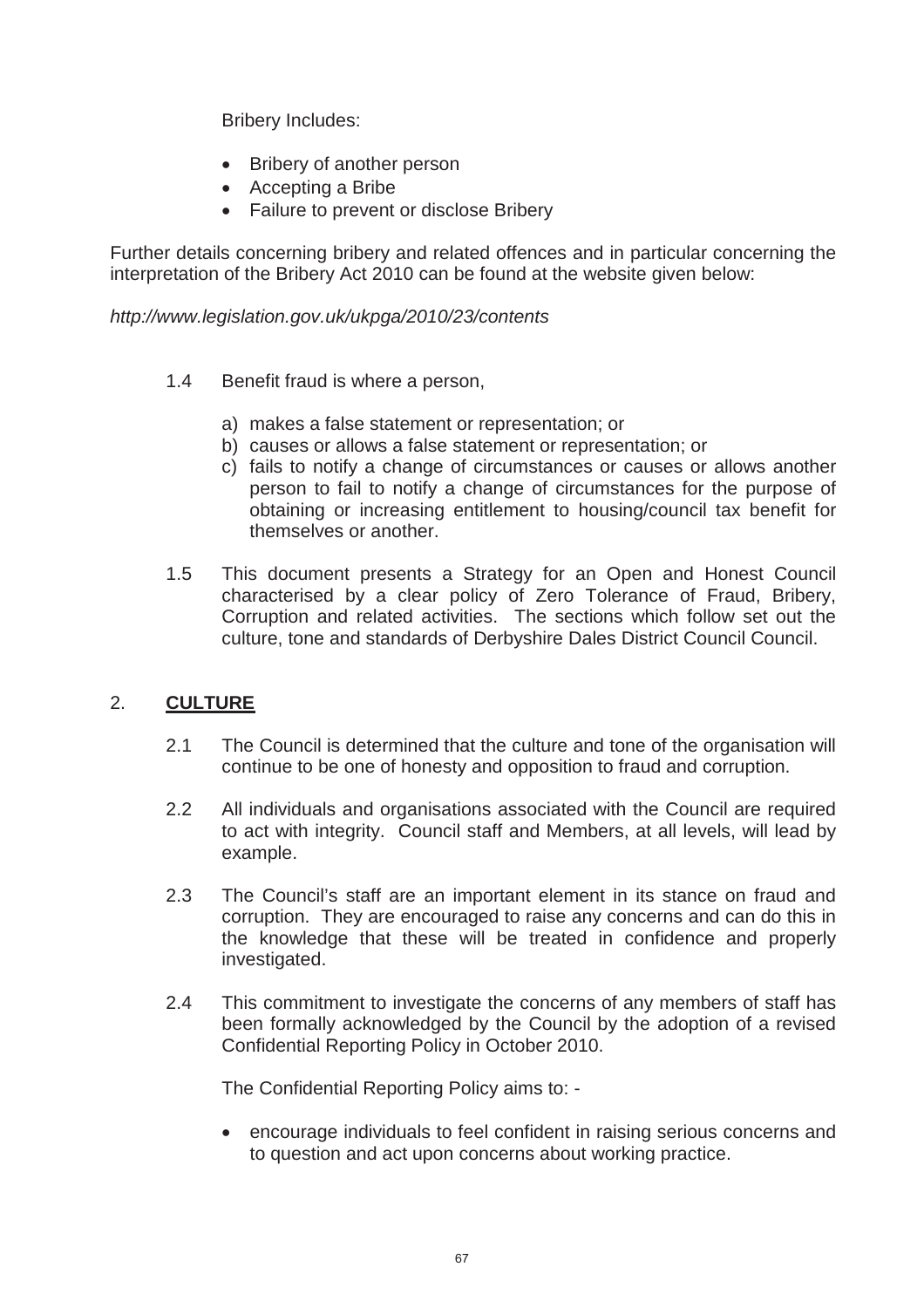- provide avenues by which these concerns can be raised and subsequently to supply feedback on any action taken.
- ensure that a response is provided to any concerns raised and that people raising concerns are aware of how to pursue them if they are not satisfied.
- reassure individuals that they will be protected from possible reprisals or victimisation if they have made any disclosure in good faith.

Full copies of the Confidential Reporting Policy are available on the Council's Intranet or in printed format if required. It should be noted that the Confidential Reporting Policy covers all issues (not just fraud and corruption).

2.5 Instances of suspected / alleged housing/council tax benefit fraud may be referred to the benefit fraud investigation officers for investigation. Investigation officers are based in the Town Hall and can be contacted on extension 1330. The benefit fraud hotline number is 01629 761230. The Department of Work and Pensions has a proforma for reporting fraud on its website (http://www.dwp.gov.uk). The Council's website as detailed below contains further information regarding benefits fraud.

www.derbyshiredales.gov.uk/housing-a-council-tax/benefits/benefit-fraud

Reporting through any of the above channels will ensure that any information or allegations are effectively investigated. This will include any anonymous allegations in those cases where individuals wish to withhold their name.

- 2.6 Members of the public are also encouraged to report concerns through:
	- The Chief Executive
	- Heads of Service
	- The Monitoring Officer
	- Internal Audit
	- The Council's External Auditors
	- Or through the Council's Complaints Procedure
	- Benefit fraud hotline 01629 761330
	- $\bullet$  The e-mail referral service : benefits@derbyshiredales.gov.uk
	- The Department of Work and Pensions website http://www.dwp.gov.uk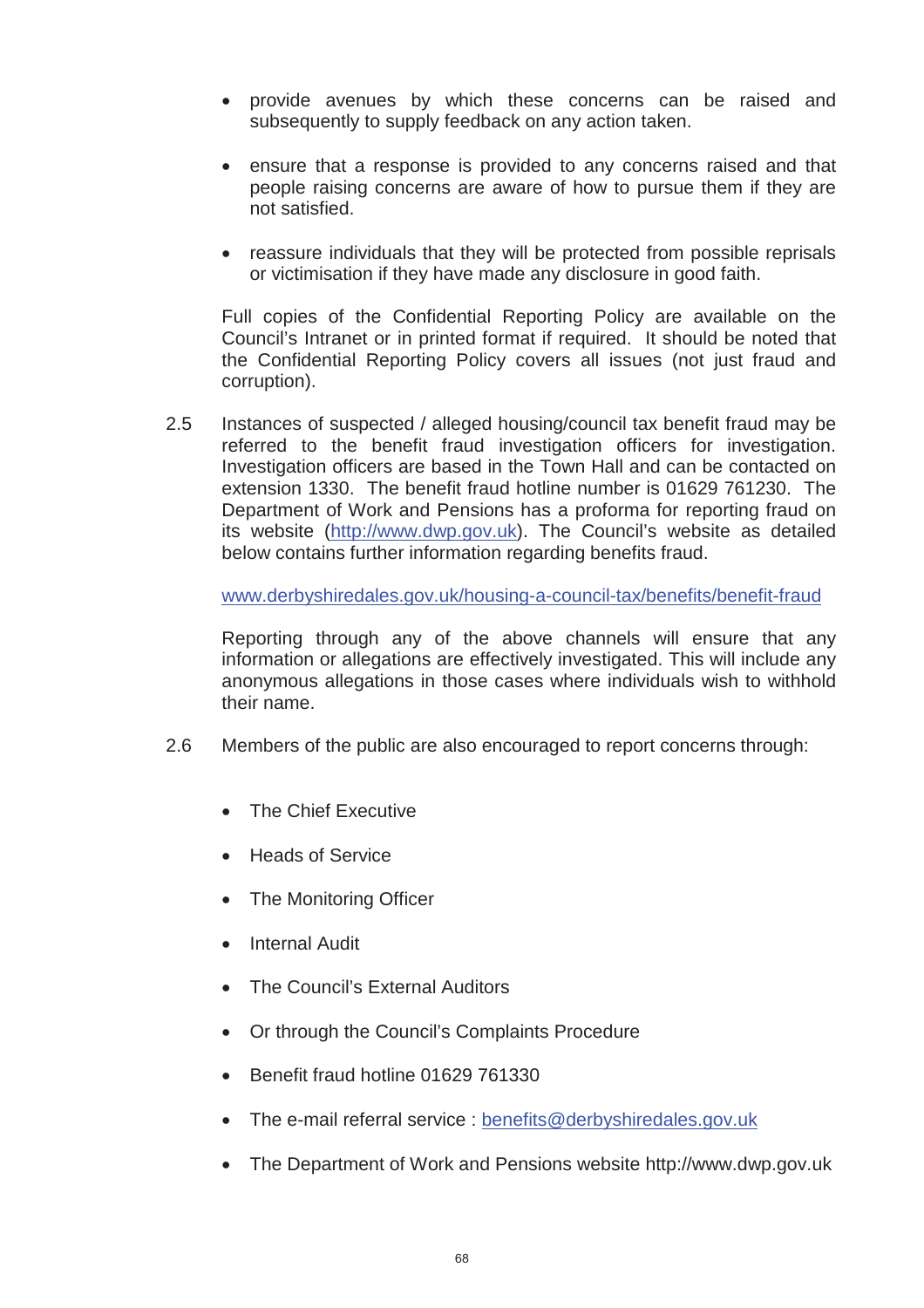- 2.7 Senior Management are responsible for following up any allegation of fraud or corruption received and will do so by taking the following action: -
	- immediately informing the Head of Resources or the Head of the Internal Audit Consortium;
	- recording and securing all evidence received and collected;
	- ensuring that evidence is sound and adequately supported;
	- implementing Council disciplinary procedures where appropriate;
	- where the matter is raised through the Confidential Reporting Policy, responding in accordance with that Policy.
- 2.8 Senior Management are expected to deal swiftly and firmly with those who defraud the Council or who are corrupt.
- 2.9 The investigation process must not be misused and any abuse, such as raising malicious allegations, will be dealt with as a disciplinary matter.

# 3. **PREVENTION**

#### 3.1 **Staff**

- 3.1.1 Staff recruitment will be in accordance with the Council's Recruitment and Selection procedures particularly with regard to the obtaining of written references. These will be used to assist in verifying the previous record of potential staff in terms of propriety and integrity. Employers must undertake stringent checks with respect to the documentation that new employees are asked to provide e.g. UK or EU passports. Further details are available from the Human Resources Section.
- 3.1.2 Employees of the Council must follow the Employee Code of Conduct included Part 5 of the Council's Constitution and available via the Council's intranet.
- 3.1.3 Employees must declare any circumstances where their personal interests (financial and non-financial) may conflict with those of the Council e.g. processing a planning application form for a relative or friend. All declarations of interest must be registered with the Head of Corporate Services who is the Monitoring Officer.
- 3.1.4 The Council has in place agreed disciplinary procedures accessible via the intranet.
- 3.1.5 Many procedures have been designed to ensure that the work of one member of staff is checked by another. These types of checks are important deterrents to fraud. Managers must ensure that all staff have access to procedural guidance and should periodically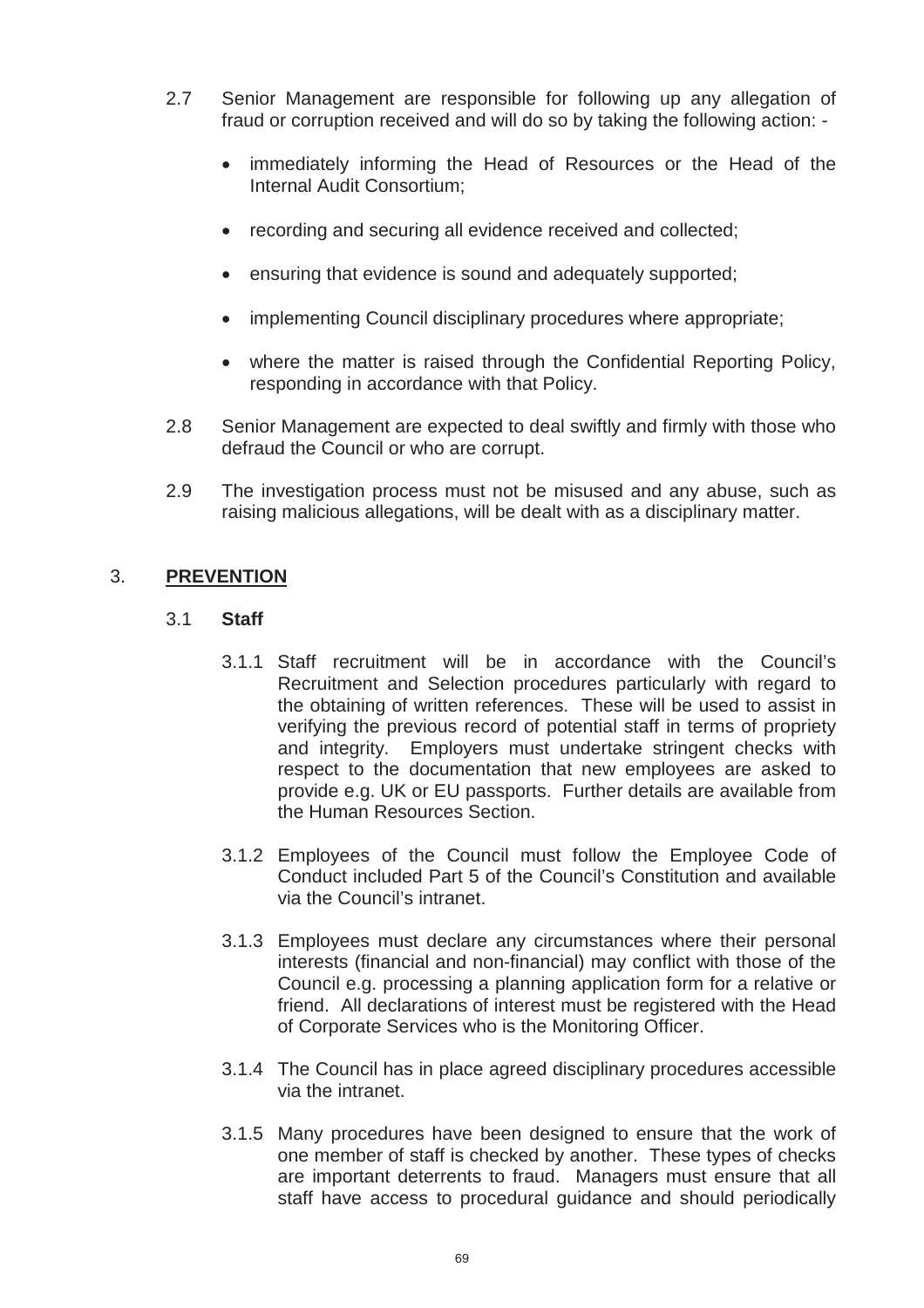confirm that the agreed procedures are being operated and observed.

- 3.1.6 Appropriate staff will receive benefits fraud awareness training.
- 3.1.7 Investigation officers will receive appropriate levels of training ensuring high quality investigations. Benefits Fraud Investigators will be PINS (Professionalism in Security) trained.
- 3.1.8 Computer Payroll details will be compared with computer benefit details and any matches will be investigated. Likewise any data matches raised by the National Fraud Initiative will be investigated. The provisions of the Data Protection legislation will be applied.

#### 3.2 **Members**

- 3.2.1 Councillors and co-opted members must follow the rules in Part 5 of the Council's Constitution, including:
	- Protocol on Member/Employee Relations
	- Code of Conduct for Members
	- Planning Code of Good Practice

Councillors learn about these rules in the Members' Induction Course.

*3.2.2 The Council has a Standards Committee to deal with Councillors' code of conduct.*

#### 3.3 **Systems**

- 3.3.1 It is a management responsibility to maintain the internal control system. This includes the responsibility for the prevention of fraud and other illegal acts. By undertaking an agreed plan of work, internal audit will evaluate the adequacy and effectiveness of these controls as a means of assisting management to discharge its responsibilities.
- 3.3.2 The Head of Resources has a statutory responsibility under Section 151 of the Local Government Act 1972 to ensure the proper arrangement of the Council's financial affairs.
- 3.3.3 To help him/her do this, all service financial recording systems must be designed in consultation with and to the satisfaction of the Head of Resources.
- 3.3.4 The Council's Financial Regulations are set down in Part 9 of the Council's Constitution. These Regulations and Procedures set out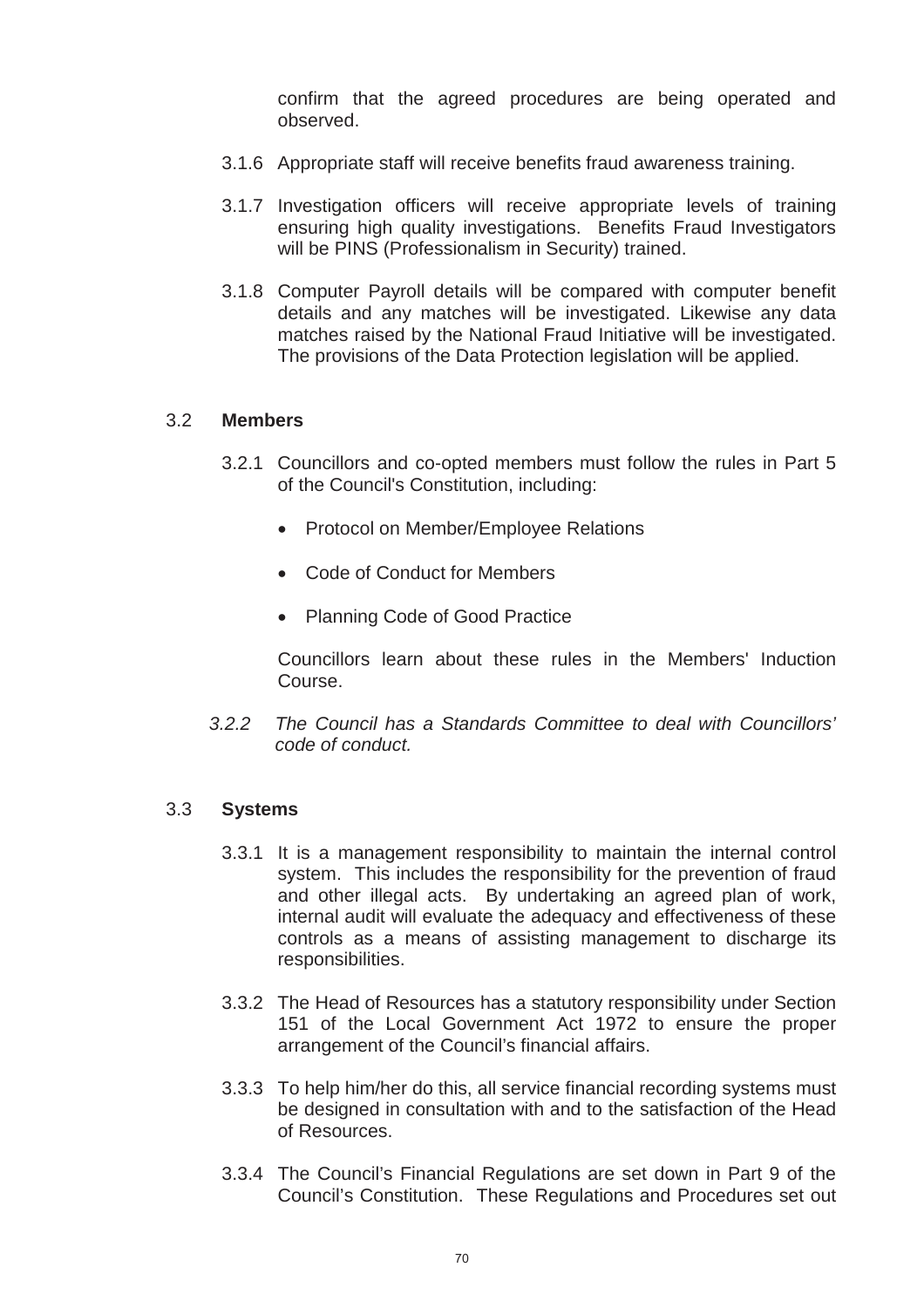in detail how the Council's financial affairs are to be administered and controlled.

# 3.4 **Combining with Others**

- 3.4.1 Arrangements are in place to encourage the exchange of information between the Council and other agencies on fraud and corruption activity as an aid to prevention/detection. The agencies involved include: -
	- External Audit :
	- Derbyshire Local Authorities Audit Group;
	- **•** Benefit Investigation Officers Group:
	- Department for Work and Pensions (DWP);
	- HM Revenues and Customs (HMRC);
	- National Fraud Initiative (NFI)

In exchanging data with other organisations the Council will comply with the requirements of the Data Protection Legislation.

# 4. **DETECTION AND INVESTIGATION**

- 4.1 The internal control and other monitoring systems outlined above have been designed to highlight fraudulent activity, and they should be sufficient in themselves to deter fraud.
- 4.2 It is the responsibility of Heads of Service and their managers to prevent and detect fraud and corruption. However it is often the alertness of other staff, Members and the public that enables detection to occur and appropriate action to be taken.
- 4.3 Financial Regulations require Heads of Service to immediately notify the Head of Resources or the Head of the Internal Audit Consortium of any financial irregularity or suspected irregularity. Reporting is essential because it:
	- Ensures consistent treatment:
	- Enables investigation to be assisted by an independent team;
	- Ensures agreed investigation procedure is followed.
- 4.4 Depending on the nature and the anticipated extent of the allegations, the Internal Audit Consortium will normally work closely with management and other agencies, such as the Police, to ensure that all allegations and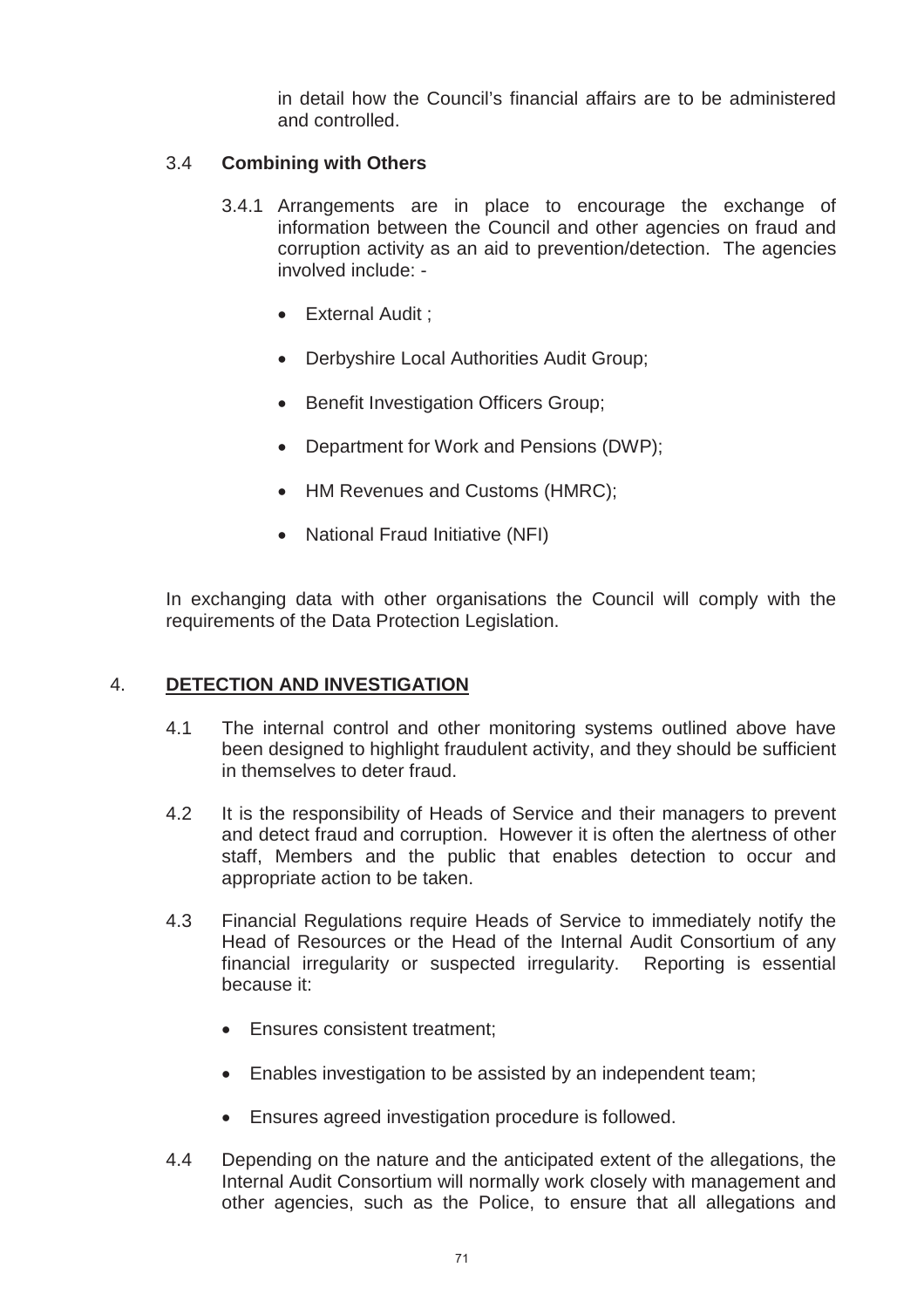evidence are properly investigated and reported upon, and where appropriate, maximum recoveries are secured for the Council.

- 4.5 The Council's Disciplinary procedures will be used where the outcome of an investigation indicates improper behaviour by a Council Employee.
- 4.6 Ignoring potential/possible fraud, including benefit fraud, may be construed as improper behaviour by a Council employee. If an employee has any suspicion, they should make appropriate officers aware, so that the matter can be investigated in accordance with the confidential reporting policy.

The people to contact are:-

- your Manager
- your Head of Service
- the Chief Executive
- the Head of Resources
- the Head of the Internal Audit Consortium
- the Benefits Investigations Officers
- 4.7 Causing or allowing a person to either make a false statement or declaration, or to fail to notify a change of circumstances is an offence under the law relating to the payment of benefit. Any employee / member involved is liable to prosecution.
- 4.8 Where financial impropriety is discovered, the Council's presumption is that the Police will be called in. Referral to the Police is a matter for the Chief Executive, in consultation with the Head of Resources and relevant Head of Service. Referral to the Police will not prohibit and should not delay action under the Disciplinary Procedure.

# 5. **HOUSING/COUNCIL TAX BENEFITS**

- 5.1 Surveys by the Audit Commission have identified that Housing/Council Tax Benefit Fraud is the largest area of detected fraud in local government.
- 5.2 Whilst encouraging genuine claimants to apply for benefit the Council has adopted a number of initiatives to detect and prevent fraudulent applications, such as: -
	- $\bullet$  checks at the start and during the life of a benefit claim;
	- A page on the Council's website provides a range of information for reporting suspected fraud www.derbyshiredales.gov.uk/housing-acouncil-tax/benefits/benefit-fraud
	- x operation of fraud 'hotline'; 01629 761330 and e mail referral service benefits@derbyshiredales.gov.uk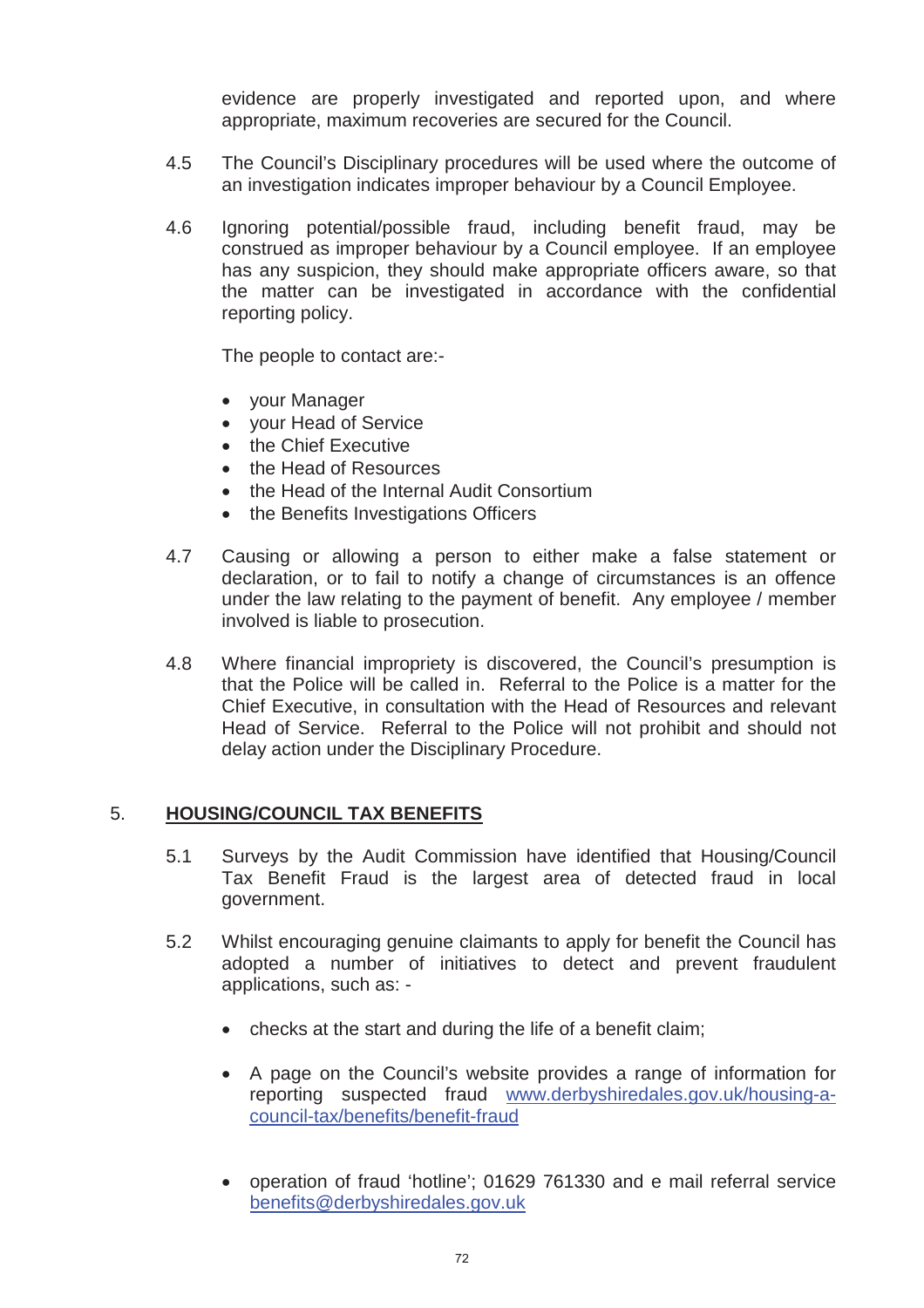- participation in the DWP sponsored, NFI or similar data matching exercises;
- use of the Royal Mail 'do not redirect' facility on benefit payments to private tenants;
- internal data matching, payroll data to benefit data;
- using computer links to the Department for Work and Pensions to check entitlements, to receive benefit notifications, and to check National Insurance numbers and other data;
- having a prosecution policy for alleged benefit fraudsters;
- undertaking land registry checks;
- carrying out joint fraud investigations with other bodies such as DWP.
- regular articles in Dalesmatters, local press and other media.
- 5.3 The Council has adopted a Policy to undertake the Prosecutions of persons who have committed criminal offences in obtaining housing benefit and/or council tax benefit to which they were not entitled.
- 5.4 Benefit staff receive training in fraud awareness and are required to sign a declaration of interest annually that explicitly states that no employee should deal with any claimant who is personally known to them or get involved in any case where they have a pecuniary interest, e.g. the claim is in respect of a property they own or for a member of their family.

### 6. **RAISING AWARENESS OF THIS POLICY STATEMENT**

- 6.1 To be effective, it is essential that all staff and Members are aware of the existence of this Policy Statement. This will be achieved through a variety of means, such as: -
	- Inclusion on the Council's Internet and Intranet site;
	- Articles in the Dalesmatters and Staffmatters;
	- Inclusion in induction training.

### . **CONCLUSION**

7.1 The Council has in place a clear set of systems and procedures to assist it in the fight against fraud and corruption.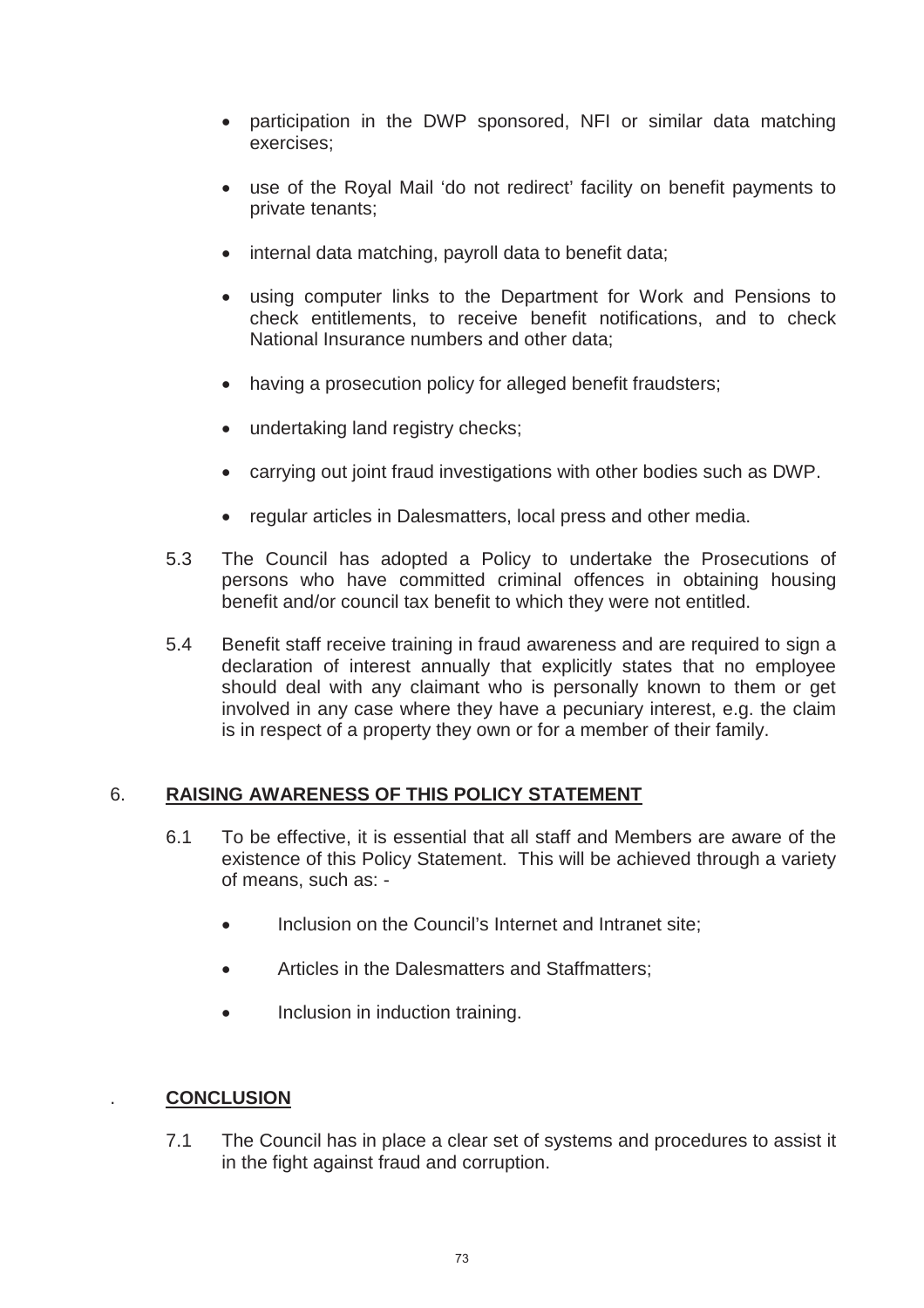- 7.2 The Council will maintain a continuous overview of such arrangements through the annual review of the Constitution and Financial Regulations / Procedures, various Codes of Conduct and audit arrangements.
- 7.3 This Policy Statement will be subject to periodic review to ensure its continued relevance.

June 2014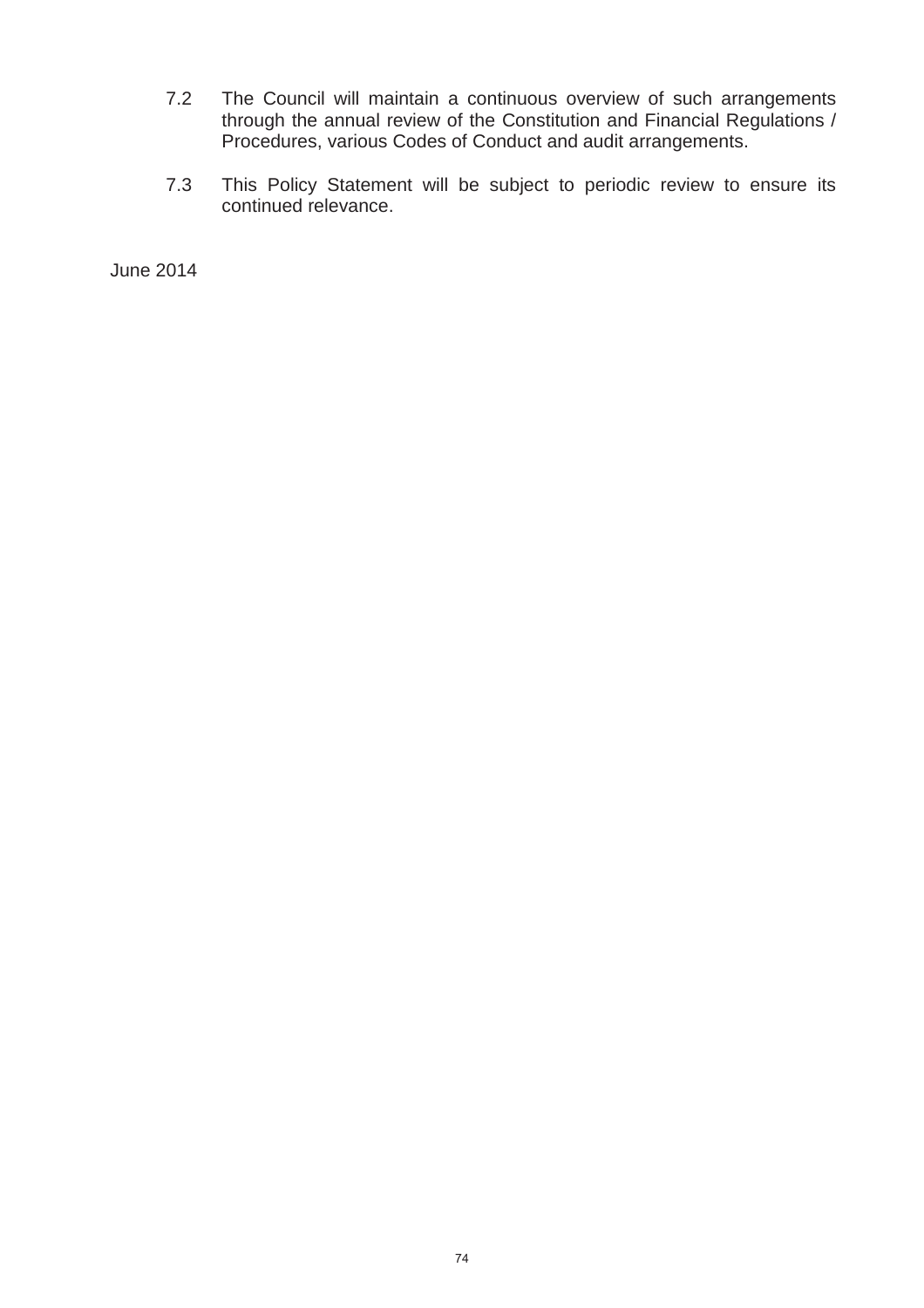

# **ANTI-MONEY LAUNDERING POLICY (INCORPORATING TERRORIST FINANCING REQUIREMENTS)**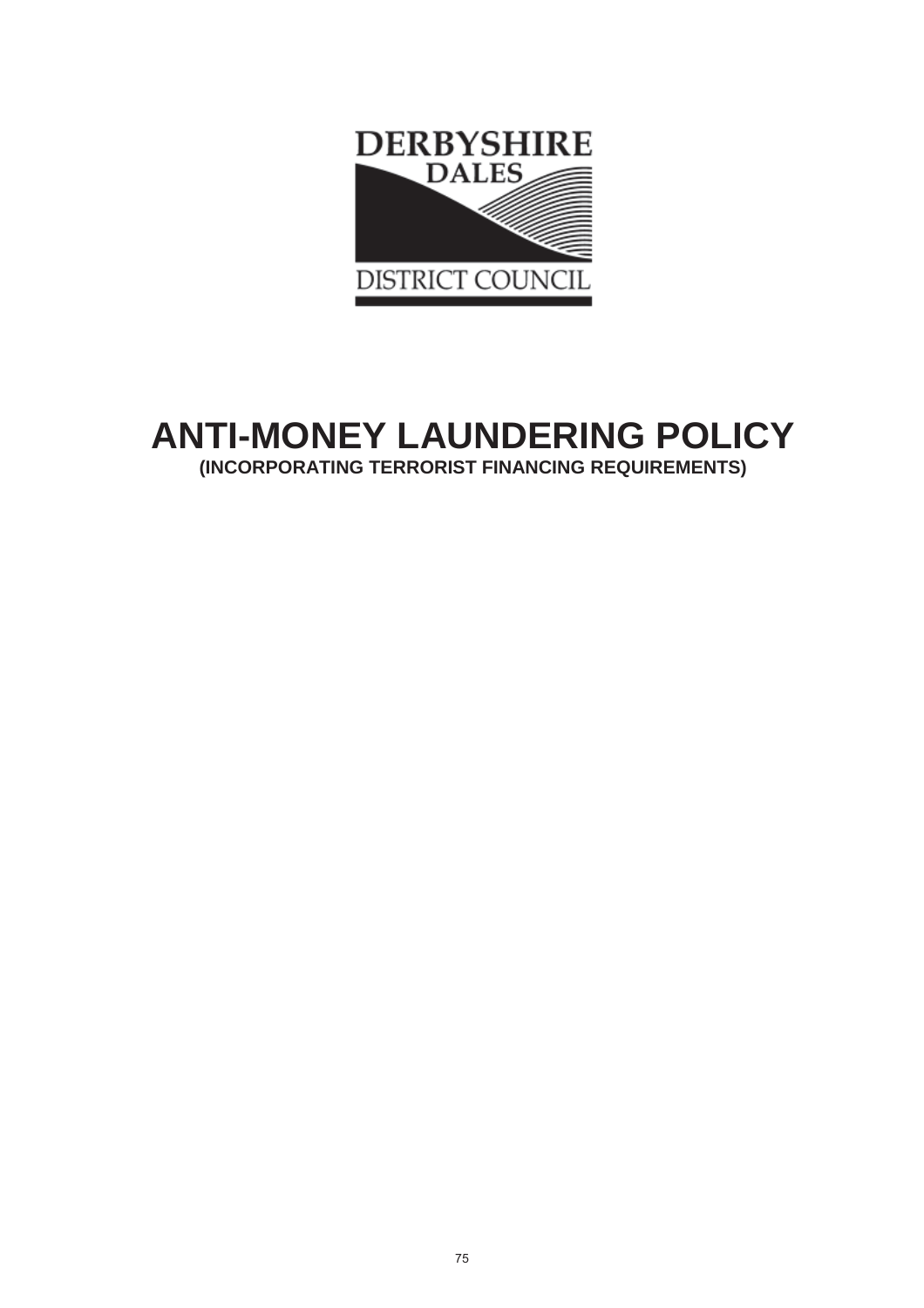### **DERBYSHIRE DALES DISTRICT COUNCIL**

### **ANTI – MONEY LAUNDERING POLICY**

### 1. **Introduction**

1.1 The Proceeds of Crime Act (POCA) 2002, the Terrorism Act 2000 and the Money Laundering Regulations 2007 place obligations on the Council and its employees regarding suspected money laundering.

### **2. Purpose of the Policy**

- 2.1 The legislative requirements concerning anti-money laundering procedures are lengthy and complex. This policy has been written so as to enable the Council to comply with the Proceeds of Crime (Anti-Money Laundering) Practical guidance for Public Service Organisations by the Chartered Institute of Public Finance and Accountancy (CIPFA) relating to the anti-money laundering regulations.
- 2.2 While all organisations are required to take appropriate steps to prevent money laundering local authorities do not undertake activities which have been identified as being high risk and the approach outlined is considered proportionate to what is considered to be a low risk to the Council and its employees. While the Council undertakes activities considered to be 'low risk' what constitutes money laundering is very widely defined and it is important that the Council takes appropriate steps to prevent money laundering.
- 2.3 The purpose of the Policy is to make all staff aware of the legislation and their responsibility under it including the consequence of non – compliance of the Policy.
- 2.4 Potentially any member of staff or member could be caught by the money laundering provisions if they suspect money laundering and either become involved with it in some way and/or do nothing about it.
- 2.5 Whilst the risk of the Council of contravening the legislation is low, it is extremely important that all employees are familiar with their legal responsibilities as serious criminal sanctions could be imposed for breaches of the legislation.

### **3. The Council's Obligations**

- 3.1 Under the Legislation Organisations conducting "relevant Business" must:
	- x Appoint a Money Laundering Reporting Officer ("MLRO") to receive disclosures from employees of money laundering activity;
	- Implement a procedure to enable the reporting of suspicions of money laundering;
	- Maintain client identification procedures in certain circumstances; and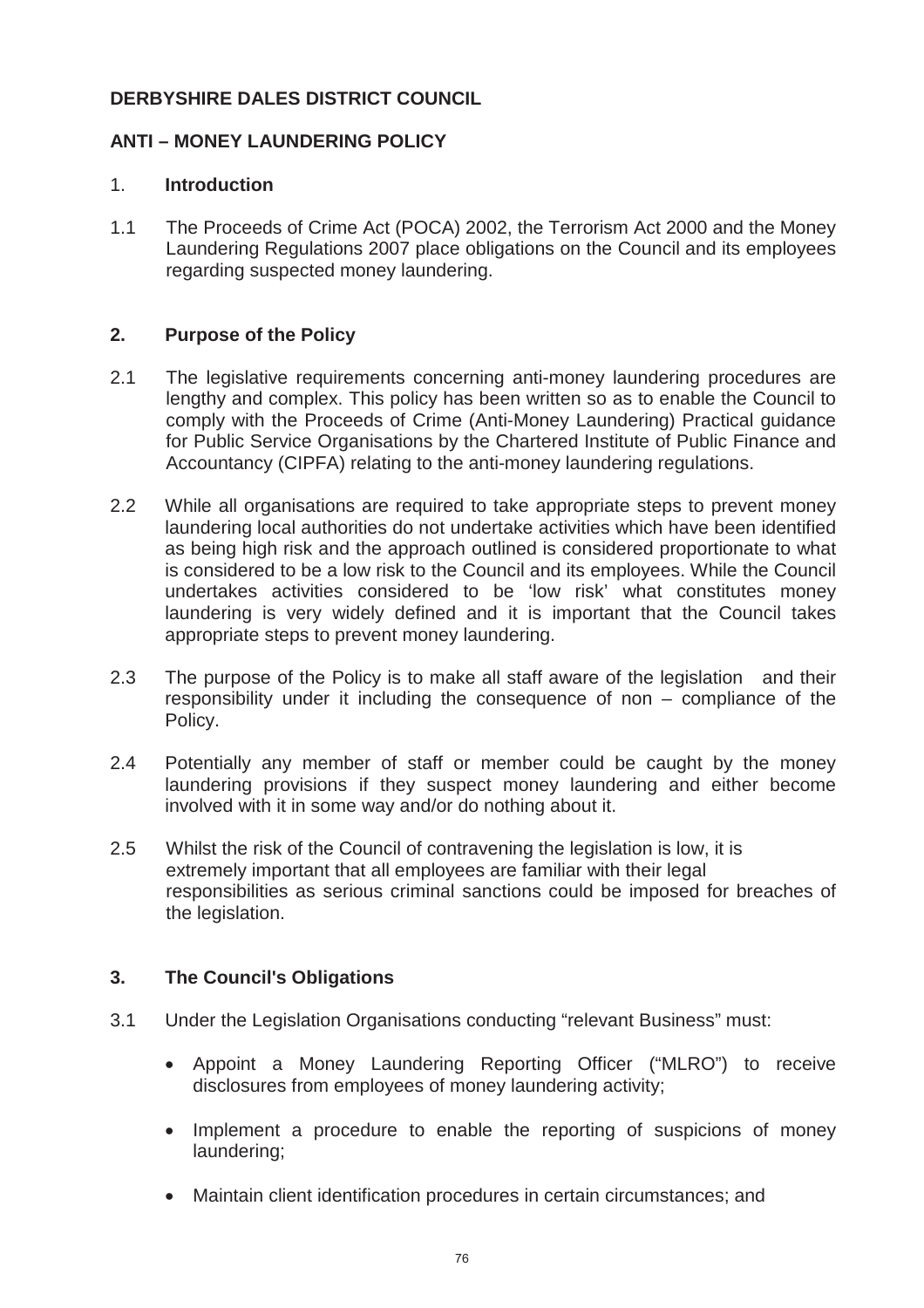• Maintain record keeping procedures.

### **4. Scope of the Policy**

- 4.1 This Policy applies to all staff and elected members of the Council and aims to maintain high standards of conduct, by reducing the risk of criminal activity through money laundering. This policy sets out the procedures, which must be followed.
- 4.2 Failure by staff and members to comply with the procedures set out in this Policy may lead to a criminal offence being committed and disciplinary action being taken against them. Any disciplinary action will be dealt with in accordance with the Council's Disciplinary Policy and Procedure. Members could also face allegations of breaching the Council's Code of Conduct.
- 4.3. Managers must ensure that all staff are aware of this policy and their duties within it.
- 4.4. The Anti-Money Laundering Policy is part of the Council's Anti-Fraud and Corruption policy and Strategy and sits alongside its Confidential Reporting Code and Codes of Conduct for Employees and Members.

### **5. What is Money Laundering?**

- 5.1. Money laundering is a process by which the illegal proceeds of crime are converted into assets which appear to have a legitimate origin, so that they can be retained permanently or recycled into further criminal enterprises.
- 5.2. The source of money be it in cash, paper or electronic form (often referred to as "dirty money") is disguised and given the appearance of being clean. These are normally used to hide the proceeds of serious criminal activities such as terrorism, drug smuggling, theft and fraud.
- 5.3. The money laundering legislation and regulations attempt to provide a preventative solution to this problem.
- 5.4. The broad definition of money laundering means that potentially anybody (and therefore any Council employee, irrespective of what Council business they are undertaking) could contravene the Regulations if they become aware of or suspect the existence of criminal property and continue to be involved in a matter which relates to that property without reporting their concerns.
- 5.5 Primary money laundering offences include:
	- Concealing, disguising, converting, transferring criminal property or removing it from the UK
	- Entering into or becoming concerned in an arrangement which you know or suspect facilitates the acquisition, retention, use or control of criminal property by or on behalf of another person
	- Acquiring, using or processing criminal property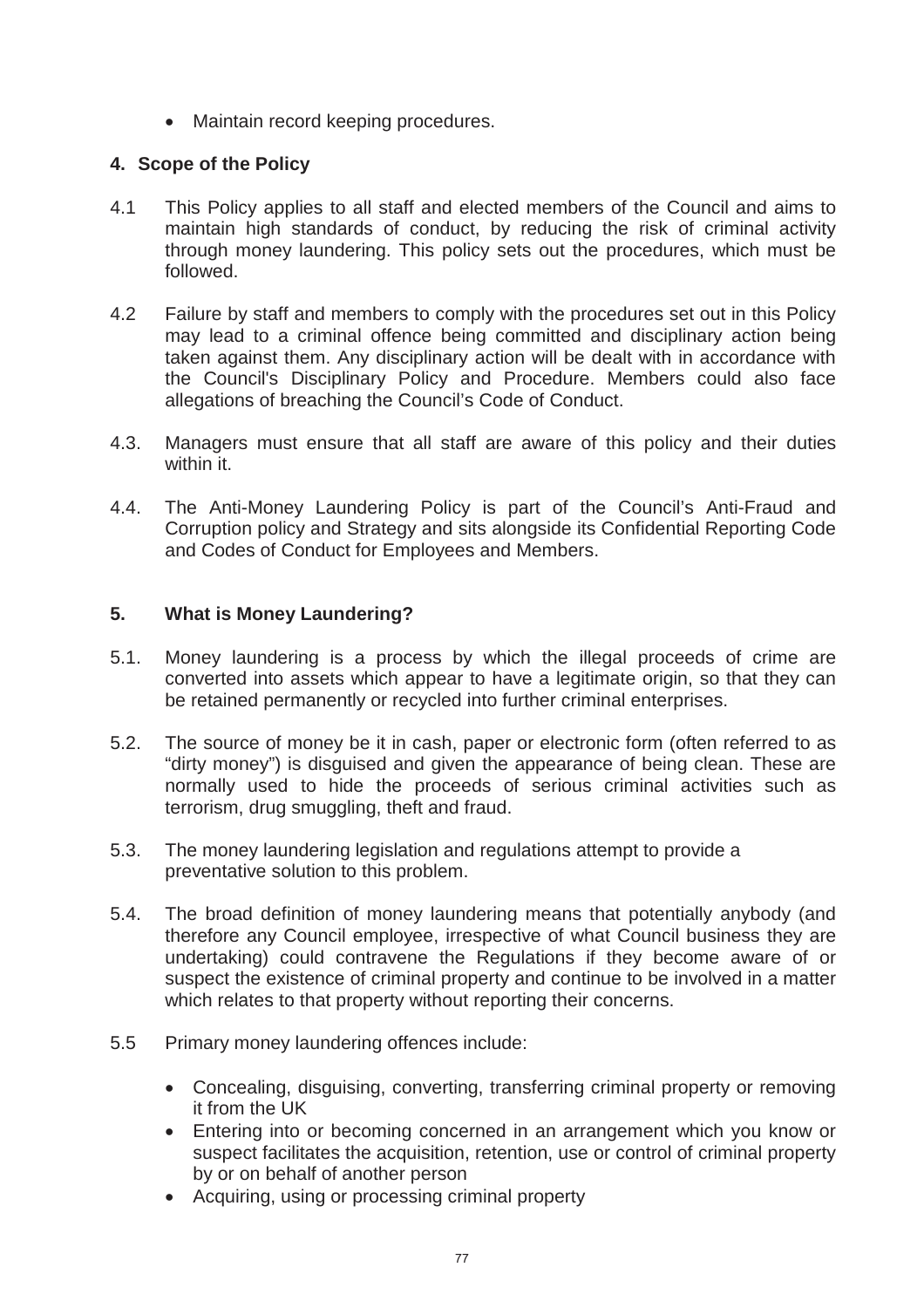There are also two secondary offences:

- Failure to disclose any of the three primary offences
- "tipping off" whereby somebody informs a person or persons who are, or who are suspected of being involved in money laundering, in such a way as to reduce the likelihood of their being investigated or prejudicing an investigation.

### **6. What is Terrorist Financing?**

- 6.1 The Terrorism Act 2000 creates a money laundering offence under Section 18 whereby a person commits an offence if he or she enters into or becomes concerned in an arrangement which facilitates the retention or control by or on behalf of another person of terrorist property:
	- by concealment
	- $\bullet$  by removal from the jurisdiction
	- by transfer to nominees, or
	- $\bullet$  in any other way.

### **7. How to Recognise Money Laundering**

- 7.1. Money laundering is highly sophisticated. The conversion of cash into a non-cash form of money is only the first step and it is likely that there will follow a complex series of transactions intended to hide the trail from any investigator. Consequently those on the lookout for money laundering should not restrict themselves to looking for cash transactions.
- 7.2. The key in order to prevent the Council being involved in a transaction that potentially is being used for money laundering purposes is to ask yourself the question: "Given my knowledge of this person or organisation, is it plausible that they can pay this amount for this service by this means?"
- 7.3. If they are paying more than would be reasonable or more than they could afford or by a means that would not normally be used the answer would generally be "No". The employee should then follow the procedures set out in this policy.
- 7.4. More specific indicators of Money Laundering are:
	- If the source or destination of funds differ from the original details given by the client;
	- If the client cancels transactions without good reason (and requests a cheque for previously deposited funds);
	- Any large cash deposits;
	- Large overpayments of fees or money on account (following which a refund is may be requested);
	- If information about the client reveals criminality or association with criminality;
	- If there is more than one solicitor/conveyancer used in the sale or purchase of a property or land or if there is an unexplained and unusual geographic use of a solicitor in relation to a property's location;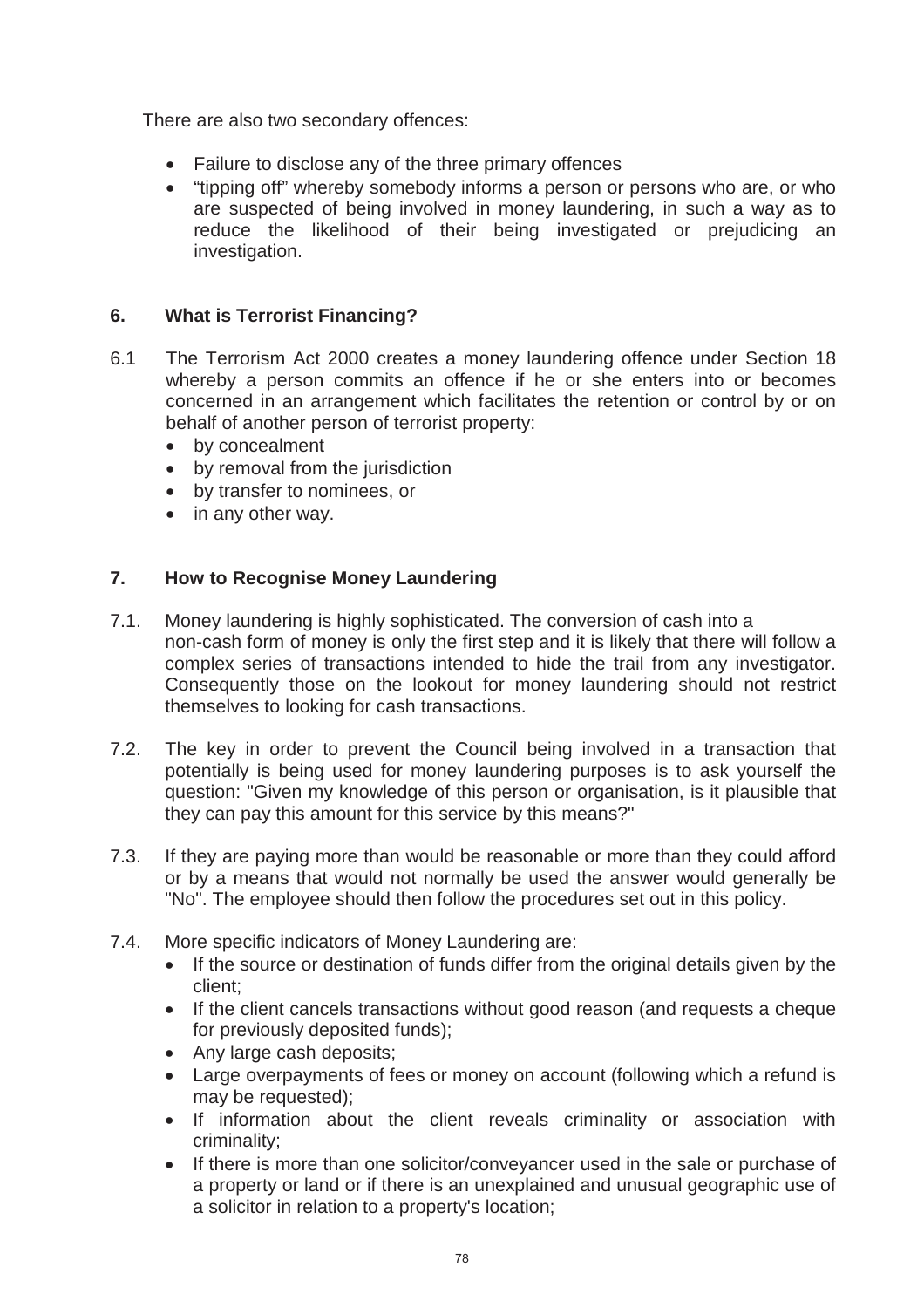- If the buyer or seller's financial profile does not fit, particularly in relation to property transactions;
- other unexplained financial resources, that for example do not fit the client's financial profile
- If there are over complicated financial systems.
- 7.5. You should obtain sufficient evidence/ knowledge to ascertain the true identify of the person(s) you are dealing with.

### **8. Client Identification Procedure**

- 8.1. The purpose of this procedure is to ensure that the Council has full knowledge of the persons or organisations that it is dealing with, in relation to certain business relationships and transactions detailed below.
- 8.2. The Council needs to have identification procedures to ensure that the client produces satisfactory evidence of identity.
- 8.3. The identification procedure should reflect:
	- a) the greater potential for money laundering if the client is not physically present when being identified
	- b) If satisfactory evidence is not obtained the relationship or transaction does not proceed
	- c) If the client acts, or appears to act, for another person, reasonable measures must be taken for the purpose of identifying that person.
- 8.4. The primary exception to this requirement is if the client carries on FSA regulated business in the UK (or comparable by overseas regulatory authority) it is not required that the officer obtain evidence. Most treasury transactions will be undertaken with or via regulated businesses.
- 8.5. The Council already has verification procedures for its Treasury Management loans and investments and restricts activity to certain types of financial institution; this is referred to in the Treasury Management policy.
- 8.6. Managers shall ensure that where the Council is carrying out relevant business and:
	- a) forms an ongoing business relationship with a client; or
	- b) undertakes a one-off transaction involving payment by one or to the client of 15,000 Euros or more or
	- c) undertakes a series of linked one-off transactions involving total payment by or to the client(s) of 15,000 Euros or more; or
	- d) it is known or suspected that a one-off transaction (or a series of them) involves money laundering

then this Client Identification Procedure must be followed before any business is undertaken for that client. Please note that unlike the reporting procedure, the client identification procedure is restricted to those operating relevant business i.e. Financial Services and Legal Services.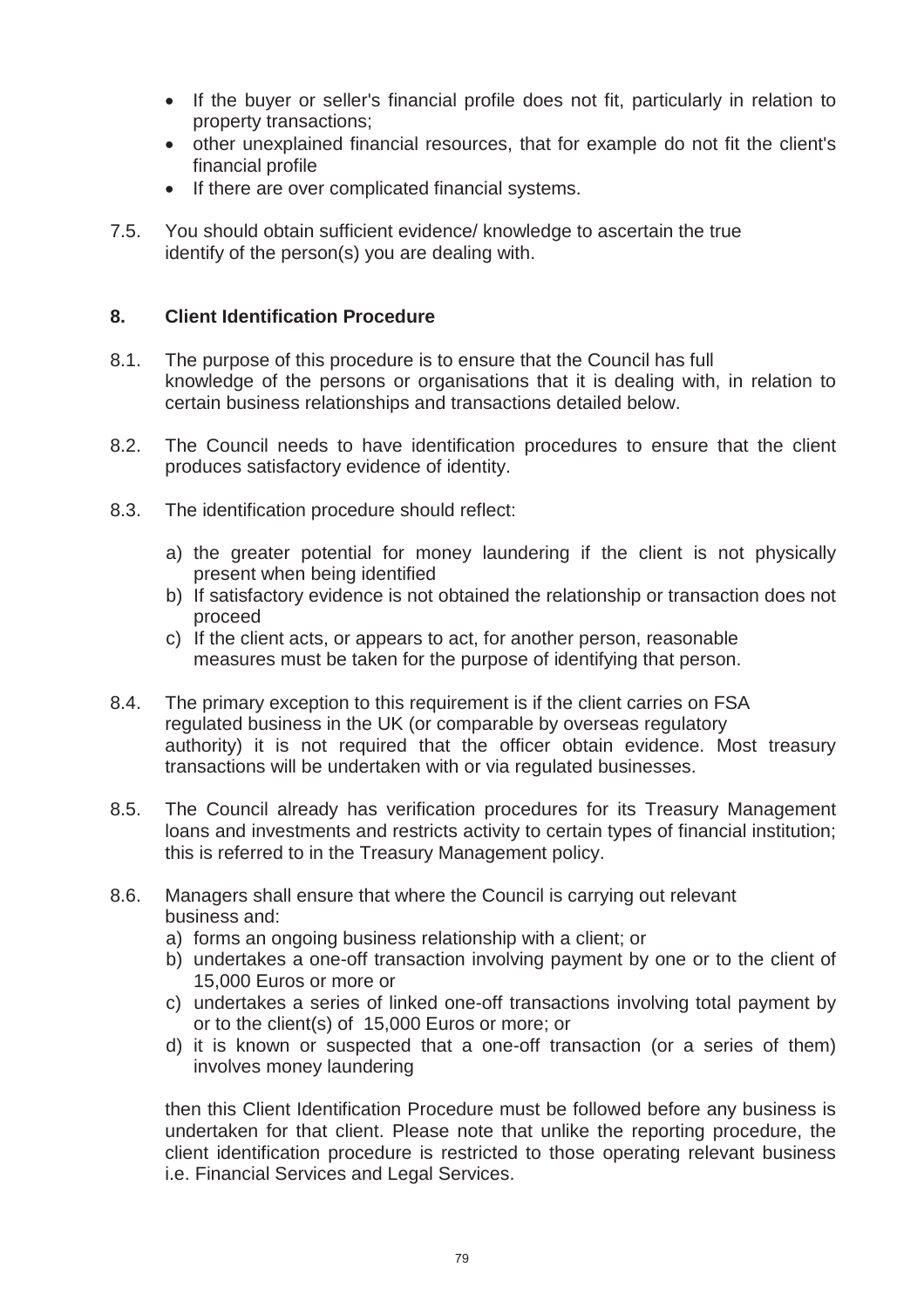- 8.7 In the above circumstances, staff in the relevant unit of the Council must obtain satisfactory evidence of the identity of the prospective client, as soon as practicable after instructions are received (unless evidence of the client has already been obtained.) This applies to existing clients, as well as new ones.
- 8.8. Once instructions to provide relevant business have been received and it has been established that any of the paragraphs above apply, evidence of identity should be obtained as follows:
	- a) The Heads of Service and managers maintain a client identification file of general client identification evidence. You should check with this file that the organisation in respect of which you require identification is included and check the precise details contained in relation to that organisation. If the organisation is not included you should also then obtain the following additional evidence:
	- b) With instructions from new clients, or further instructions from a client not well known to you, you may wish to seek additional evidence of the identity of key individuals in the organisation and of the organisation itself. Ways to achieve this include: -
		- $\bullet$  Review of information held on the internet to confirm details supplied.
		- Visit the client at their business address instead of always contacting them by telephone or e-mail or meeting at the Council Office. (This will help verify the validity of the client).
	- c) In all cases the evidence should be retained for at least 5 years from the end of the business relationship or transaction(s).
- 8.9. If satisfactory evidence of identity is not obtained at the outset of the matter then the business relationship or one off transaction(s) cannot proceed any further. If there is an unjustified delay in the evidence of identity being obtained from the client or where the client is deliberately not providing the evidence a disclosure will have to be made.

### **9. Record Keeping Procedures**

- 9.1. Each service area of the Council conducting relevant business must maintain records of:
	- Client identification evidence obtained; and kept for five years from the completion of the transaction
	- Details of all relevant business transactions carried out for clients for at least 5 years from the completion of the transaction. This is so that they may be used as evidence in any subsequent investigation by the authorities into money laundering.
- 9.2. The precise nature of the records are not prescribed by law, however, they must provide an audit trail during any subsequent investigation, e.g. distinguishing the client and the relevant transaction and recording in what form any funds were received or paid. In practice, each service area of the Council will be routinely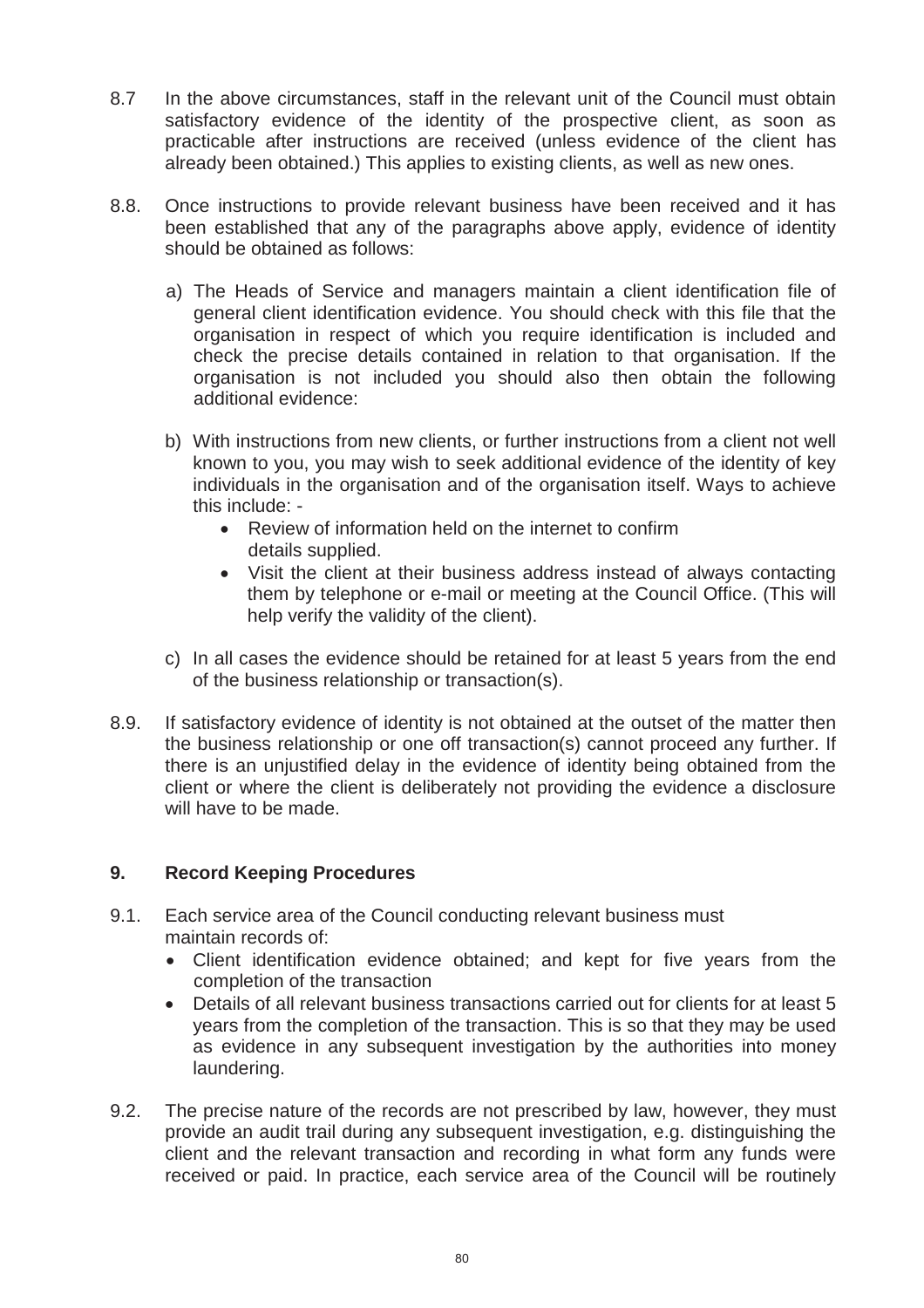making records of work carried out by clients in the course of normal business and these should suffice in this regard.

9.3. At no time and under no circumstances should you voice any suspicions to the person(s) whom you suspect of money laundering, otherwise you may commit a criminal offence of "tipping off". Do not therefore; make any reference on a client file to a report having been made to the MLRO. Should the client exercise the right to see their file, then such a note would obviously tip them off to the report having been made and may render you liable to prosecution. The MLRO will keep the appropriate records in a confidential manner.

### 10. **Money Laundering Reporting Officer (MLRO**)

- 10.1. The Money Laundering Reporting Officer will receive staff disclosures on suspicions of money laundering and decide on disclosure to National Crime Intelligence Service (NCIS).
- 10.2 The Money Laundering Reporting Officer is: The Head of Resources Town Hall Bank Road **Matlock Derbyshire** DE4 3GL Tel: 01629 761203
- 10.3 In the absence of the MLRO the Head of Corporate Services is authorised to deputise (tel: 01246 761281).
- 10.4 The Legal Section is available to give advice as required.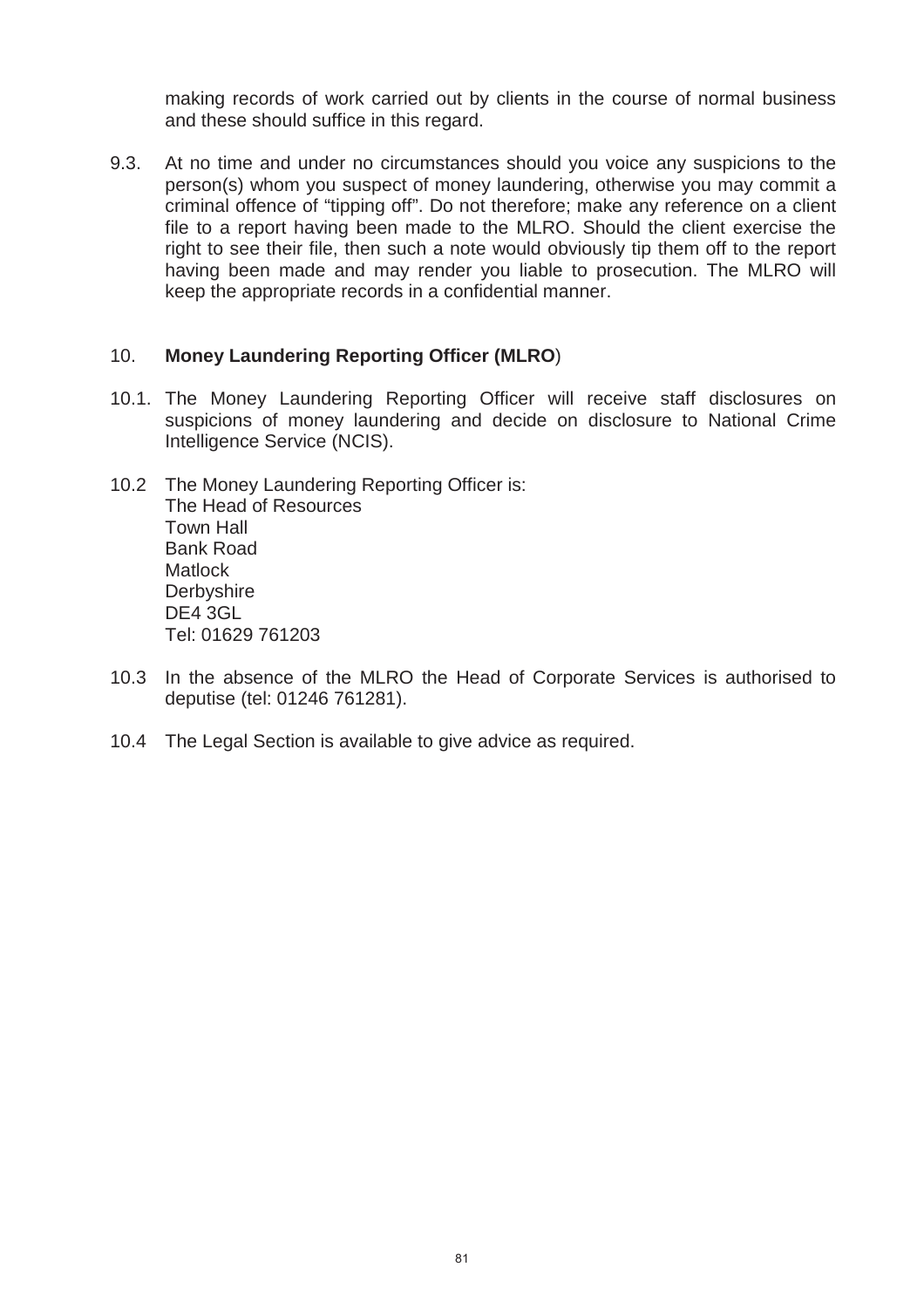### **11. Disclosure Procedure**

- 11.1. Reporting to the Money Laundering Reporting Officer
- 11.2. Enquiries can be made of the individual to establish whether or not there is an innocent explanation before deciding whether or not to make a disclosure to the MLRO. However, once you have reasonable grounds for knowing or suspecting that the individual is engaged in money laundering a report must be made and the suspected money launderer must not be informed of this. Under no circumstances must an employee do anything that may tip off the subject of the report that such report has been made.
- 11.3 Where you know or suspect that money laundering activity is taking/has taken place, or become concerned that your involvement in a matter may amount to a prohibited act under the legislation, you must disclose this as soon as practicable to the MLRO. This disclosure should be within "hours" of the information coming to your attention, not weeks or months later. **SHOULD YOU NOT DO SO, THEN YOU MAY BE LIABLE TO PROSECUTION.**
- 11.4. Your disclosure should be made using the disclosure forms attached at *Appendix 1*. The report must include as much detail as possible, for example: Full details of the people involved (including yourself if relevant) e.g. name, date of birth, address, company names, directorship, phone numbers etc. and full details of the nature of their/your involvement:
- 11.5. Once you have reported the matter to the MLRO you must follow any directions they may give. You MUST NOT make any further enquiries into the matter yourself: any necessary investigation will be undertaken by the NCIS. Simply report your suspicions to the MLRO who will refer the matter to the NCIS if they consider this appropriate. All members of staff will be required to co-operate with the MLRO and the authorities during any subsequent money laundering investigation.

### **12. Consideration of disclosure by the Money Laundering Reporting Officer**

- 12.1 Upon receipt of a disclosure report (copy attached as Appendix 1) the MLRO must note the date of receipt on the section of the report and acknowledge receipt of it. They should advise you of the timescale within which he expects to respond to you.
- 12.2 The MLRO will consider the report and any other available internal information they think relevant: e.g.
	- Reviewing other transaction patterns and volumes
	- The length of any business relationship involved
	- The number of any one-off transactions and linked one-off transactions
	- Any identification evidence held
- 12.3 The MLRO will undertake such other reasonable inquiries they think appropriate in order to ensure that all available information is taken into account in deciding whether a report to the NCIS is required (such enquiries being made in such a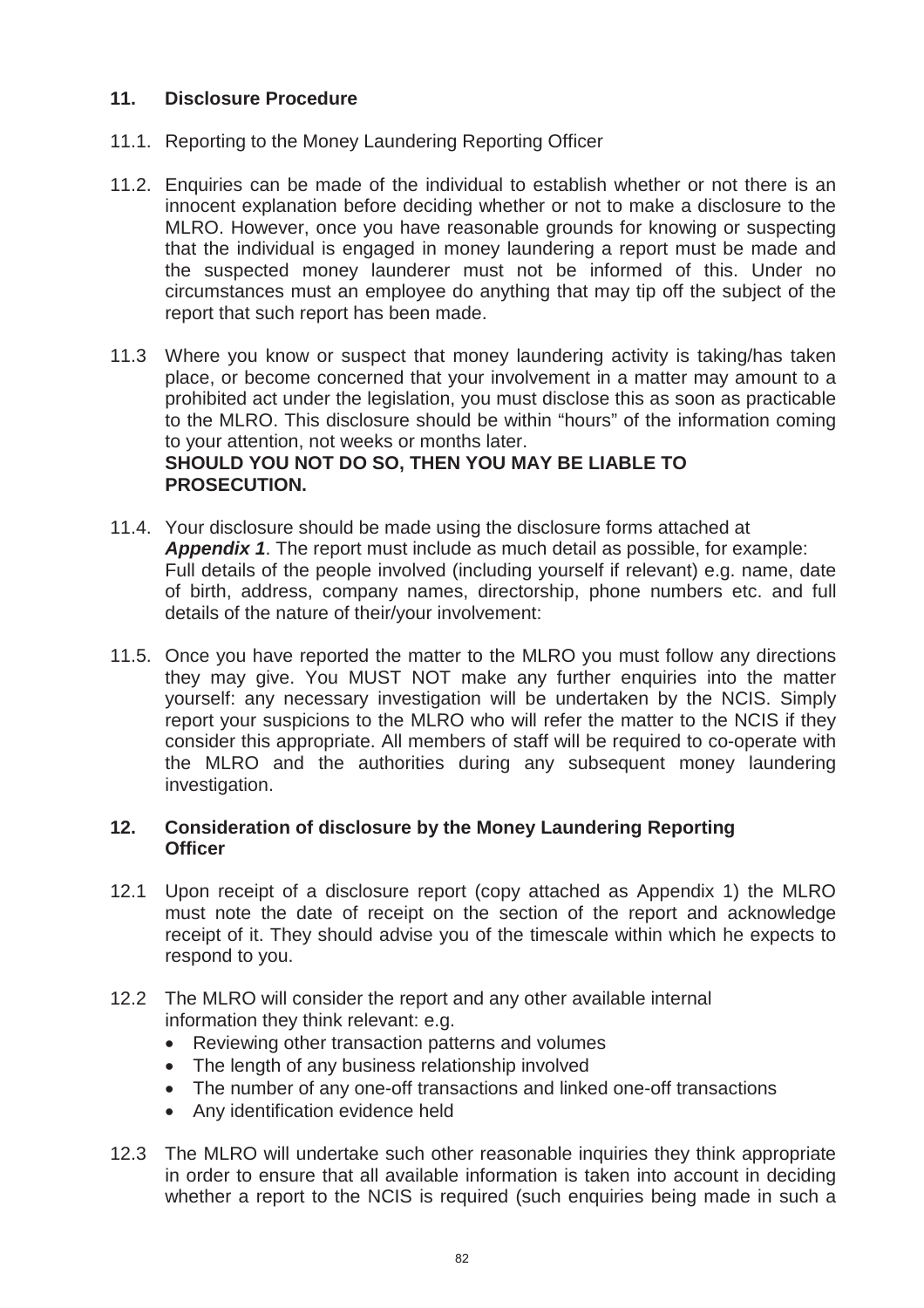way as to avoid any appearance of tipping off those involved). The MLRO may also need to discuss the report with you.

- 12.4 Once the MLRO has evaluated the disclosure report and any other relevant information, they must make a timely determination as to whether:
	- There is actual or suspected money laundering taking place; or
	- There are reasonable grounds to know or suspect that this is the case; and
	- Whether he needs to seek consent from the NCIS for a particular transaction to proceed.
- 12.5. All disclosure reports referred to the MLRO and reports made by him to the NCIS must be retained by the MLRO in a confidential file kept for that purpose for a minimum of 5 years.
- 12.6 The MLRO commits a criminal offence if he knows or suspects, or has reasonable grounds to do so, through a disclosure being made to him, that another person is engaged in money laundering and he does not disclose this as soon as practicable to the NCIS.

### **13. Training**

The Council will undertake a programme of training for relevant officers on the requirements of the legislation, including the identification of suspicious transactions, identity verification and reporting procedures. This will include training for:

- Heads of service and service managers
- Customer Service Officers (all officers responsible for accepting payments)
- Revenues staff
- Benefits staff
- Treasury management staff
- $\bullet$  Legal
- Audit
- Property staff
- Other officers will receive cascade training from senior officers.

As every officer is technically implicated, all staff will be briefed through team meetings.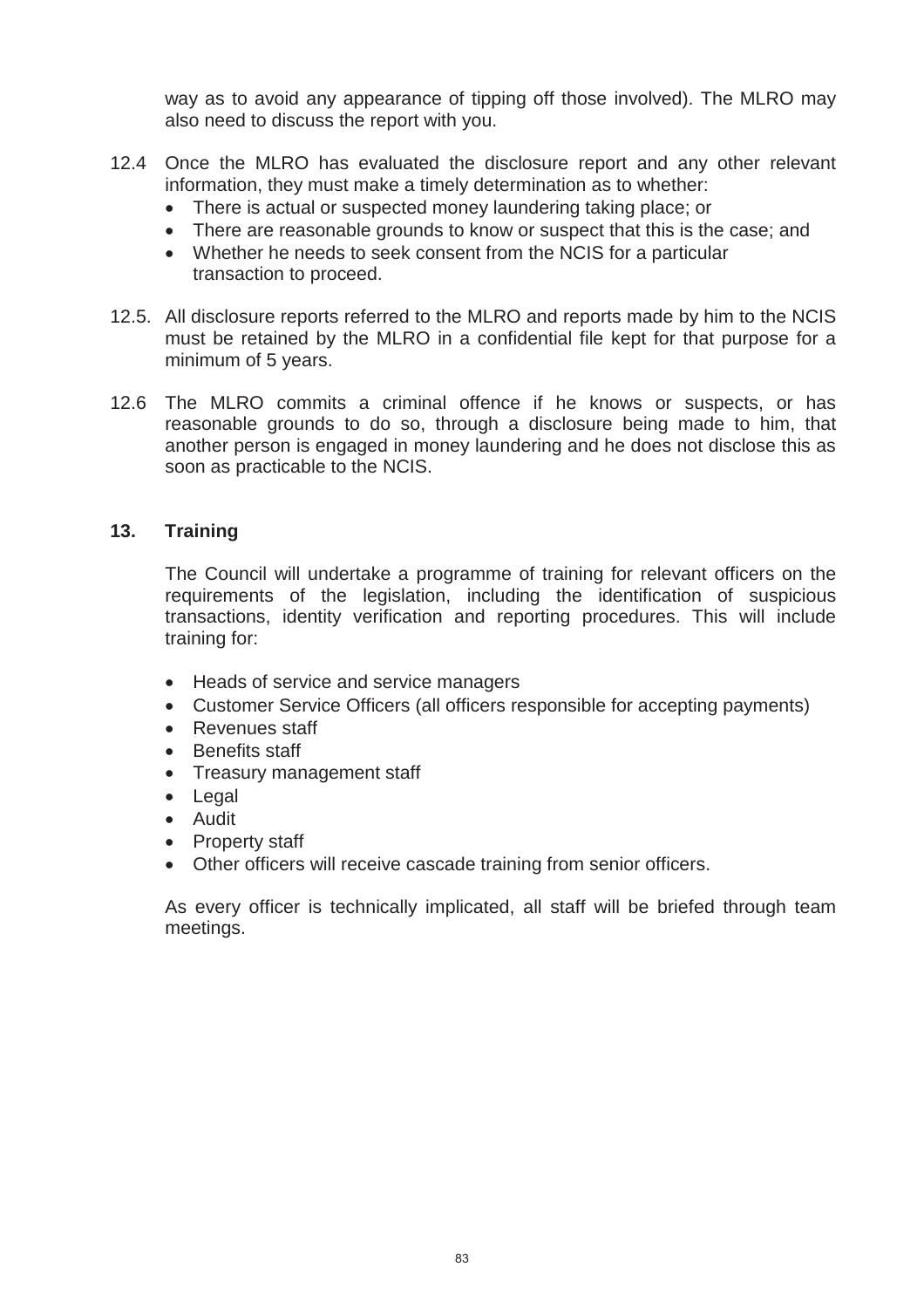# **Appendix A**

# **STRICTLY CONFIDENTIAL**

## **Report to: Money Laundering Reporting Officer (MLRO)**

## **Re: money laundering activity suspicion**

**To: …………………………………., DDDC Money Laundering Reporting Officer**

**From:**

Name……………………………………………Post……………………………… *[Insert name of employee or member and post title]*

Section: ………………………………..…………………. Ext/Tel No: …………..... *[Insert service area and contact details]*

## **DETAILS OF SUSPECTED OFFENCE:**

**Name(s) and address (es) of person(s) involved:** *[If a company/public body please include details of nature of business]*

*[Please continue on a separate sheet if necessary]*

**Nature, value and timing of activity involved:** *[Please include full details e.g. what, when, where, how]*

*[Please continue on a separate sheet if necessary]*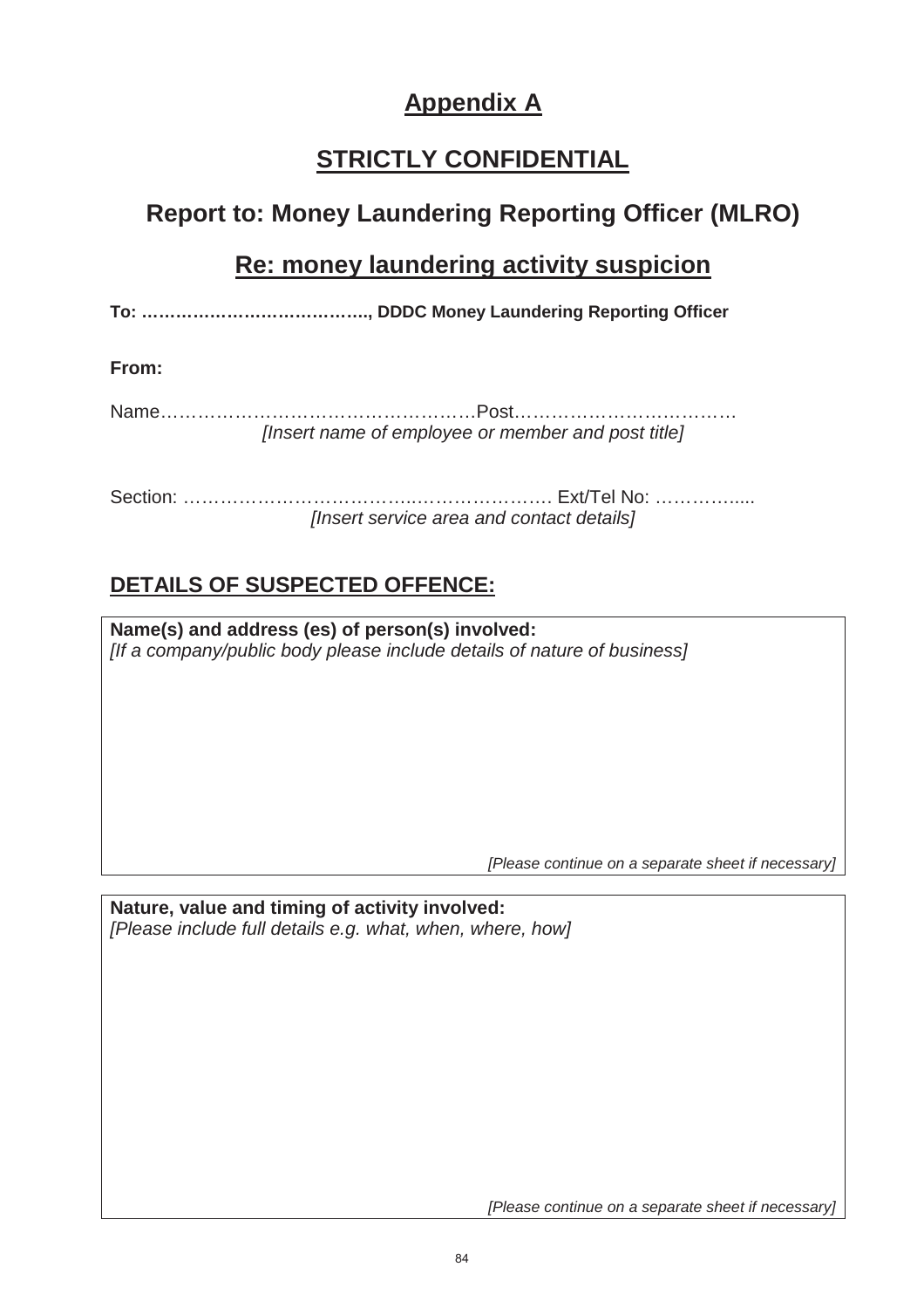| Nature of suspicions regarding such activity:                               |  |  |
|-----------------------------------------------------------------------------|--|--|
|                                                                             |  |  |
|                                                                             |  |  |
|                                                                             |  |  |
|                                                                             |  |  |
|                                                                             |  |  |
| [Please continue on a separate sheet if necessary]                          |  |  |
|                                                                             |  |  |
| Have you discussed your suspicions with anyone else?                        |  |  |
| Yes<br>[Please tick the relevant box]<br><b>No</b>                          |  |  |
| If yes, please specify below, explaining why such discussion was necessary: |  |  |
|                                                                             |  |  |
|                                                                             |  |  |
|                                                                             |  |  |
|                                                                             |  |  |
|                                                                             |  |  |
| [Please continue on a separate sheet if necessary]                          |  |  |
|                                                                             |  |  |
| Has any investigation been undertaken (as far as you are aware)?            |  |  |
| [Please tick the relevant box]<br>Yes<br><b>No</b>                          |  |  |
| If yes, please include details below:                                       |  |  |
|                                                                             |  |  |
|                                                                             |  |  |
|                                                                             |  |  |
|                                                                             |  |  |
| [Please continue on a separate sheet if necessary]                          |  |  |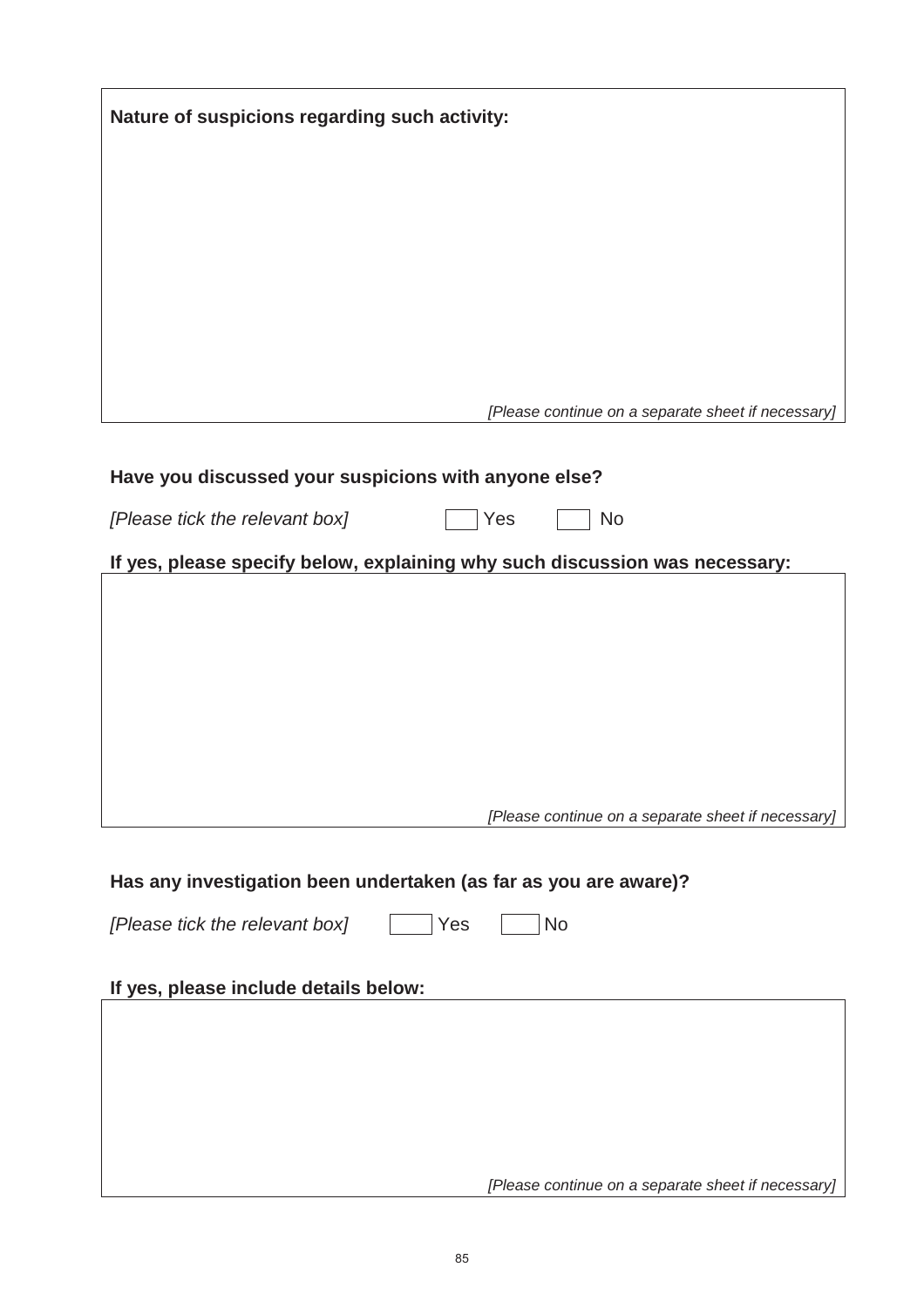**Have you consulted any supervisory body guidance re money laundering (e.g. the Law Society)?**

| [Please tick the relevant box] | Yes | <b>No</b>                                          |
|--------------------------------|-----|----------------------------------------------------|
| If yes, please specify below:  |     |                                                    |
|                                |     |                                                    |
|                                |     |                                                    |
|                                |     |                                                    |
|                                |     |                                                    |
|                                |     |                                                    |
|                                |     |                                                    |
|                                |     |                                                    |
|                                |     |                                                    |
|                                |     | [Please continue on a separate sheet if necessary] |
|                                |     |                                                    |

**Do you feel you have a reasonable excuse for not disclosing the matter to the NCIS? (e.g. are you a lawyer and wish to claim legal professional privilege?)**

*[Please tick the relevant box]* Yes No

| and the state of the state of the state of the state of the state of the state of the state of the state of th |  |
|----------------------------------------------------------------------------------------------------------------|--|

**If yes, please set out full details below:**

*[Please continue on a separate sheet if necessary]*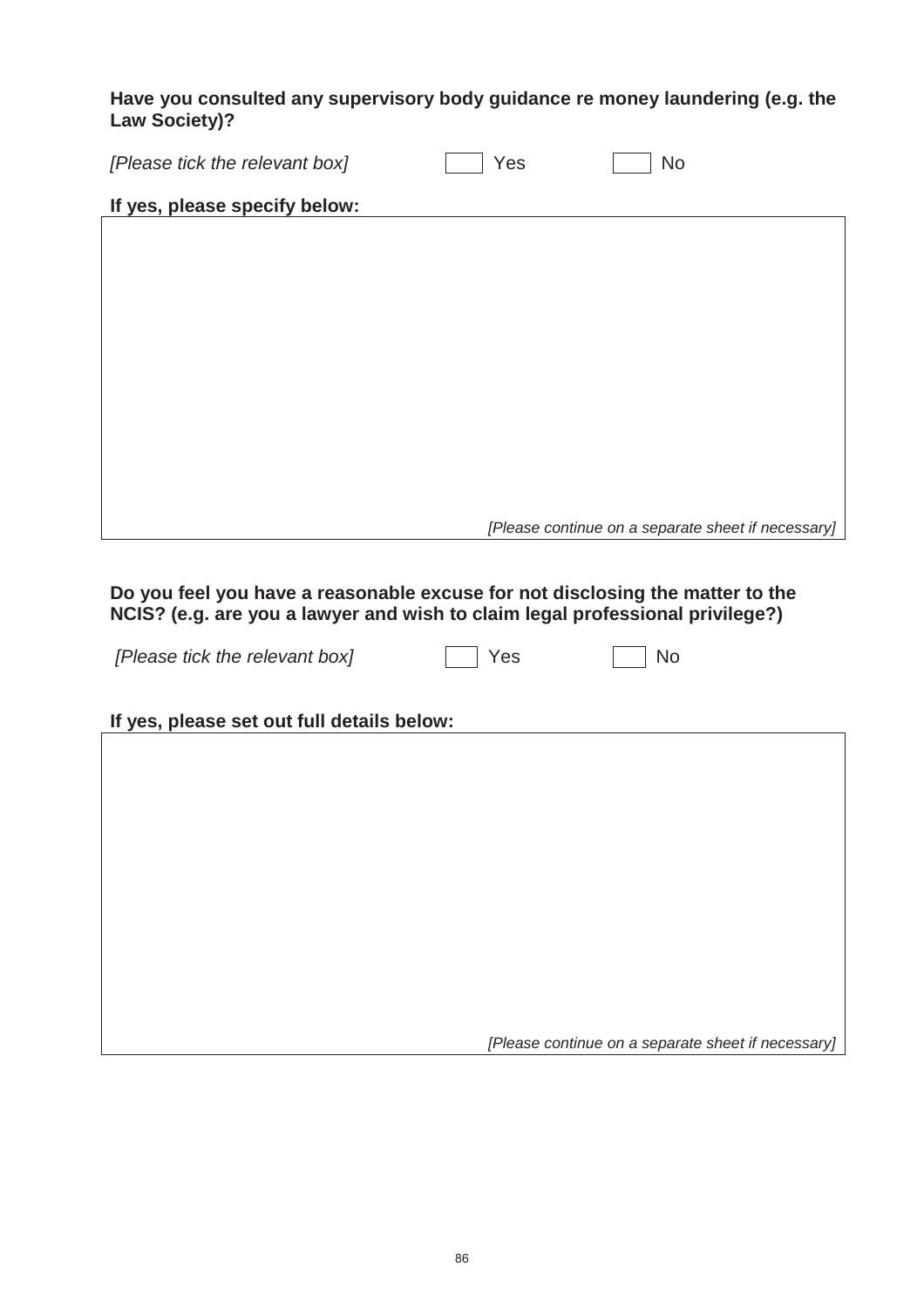### **Are you involved in a transaction which might be a prohibited act under sections 327- 329 of the Act and which requires appropriate consent from the NCIS?**

| [Please tick the relevant box] | Yes | <b>No</b> |
|--------------------------------|-----|-----------|
|                                |     |           |

Section 327 - Concealing, disguising, converting, transferring criminal property or removing it from the UK.

Section 328 – entering into or becoming concerned in an arrangement which you know or suspect facilitates the acquisition, retention, use or control of criminal property by or on behalf of another person.

Section 329 – acquiring, using or possessing criminal property.

### **If yes, please enclose details in the box below:**

*[Please continue on a separate sheet if necessary]*

### **Please set out below any other information you feel is relevant:**

*[Please continue on a separate sheet if necessary]*

#### **DECLARATION:**

**Signed**:……………………………………………**Dated**:…………………………

*Please do not discuss the content of this report with anyone you believe to be involved in the suspected money laundering activity described. To do so may constitute a tipping off offence, which carries a maximum penalty of 5 years imprisonment.*

**THE FOLLOWING PART OF THIS FORM IS FOR COMPLETION BY THE MLRO**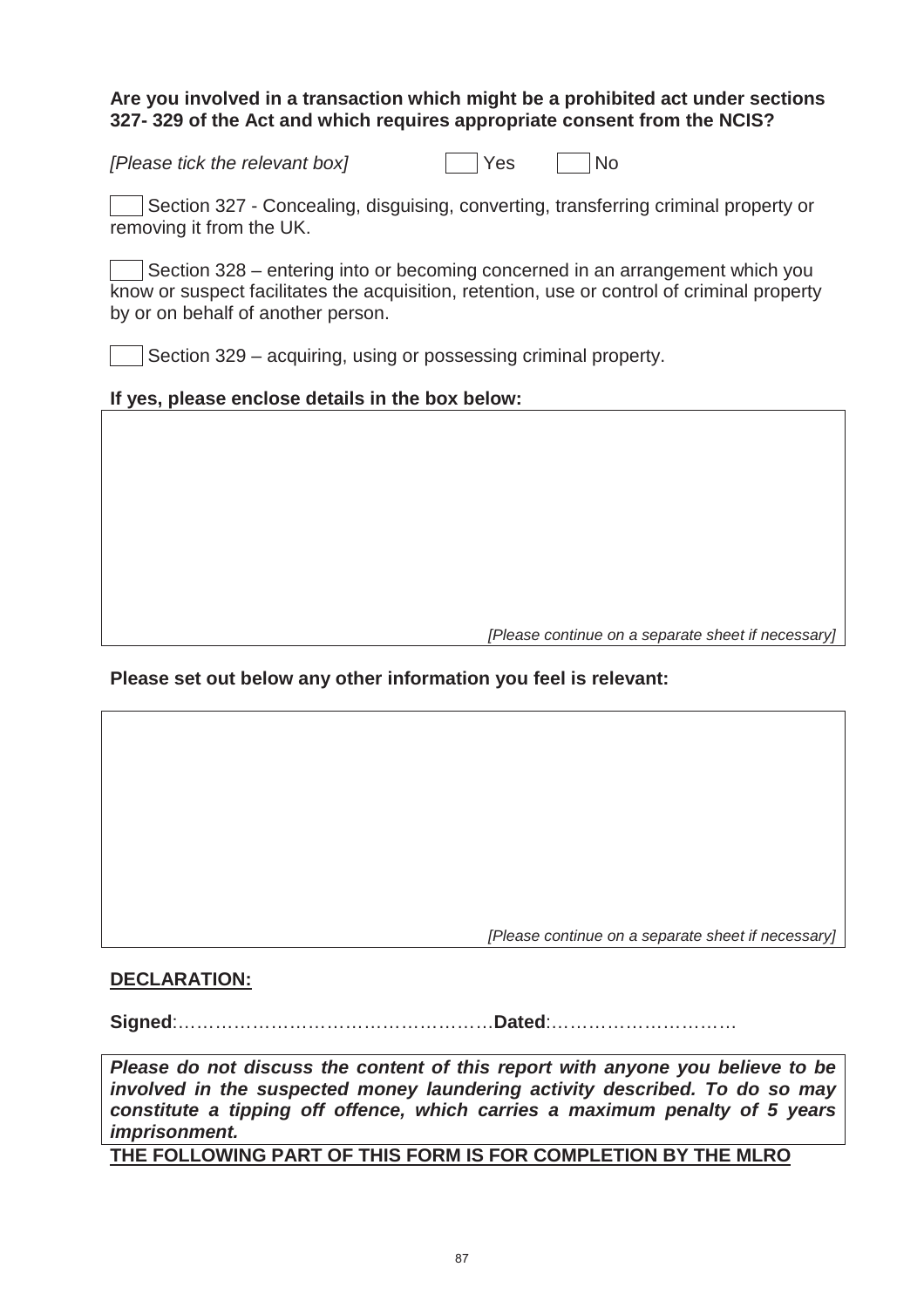**Date report received:** ……………………………………………………...

**Date receipt of report acknowledged:** ………………………………….

### **CONSIDERATION OF DISCLOSURE:**

**Action Plan:** 

### **OUTCOME OF CONSIDERATION OF DISCLOSURE:**

**Are there reasonable grounds for suspecting money laundering activity?**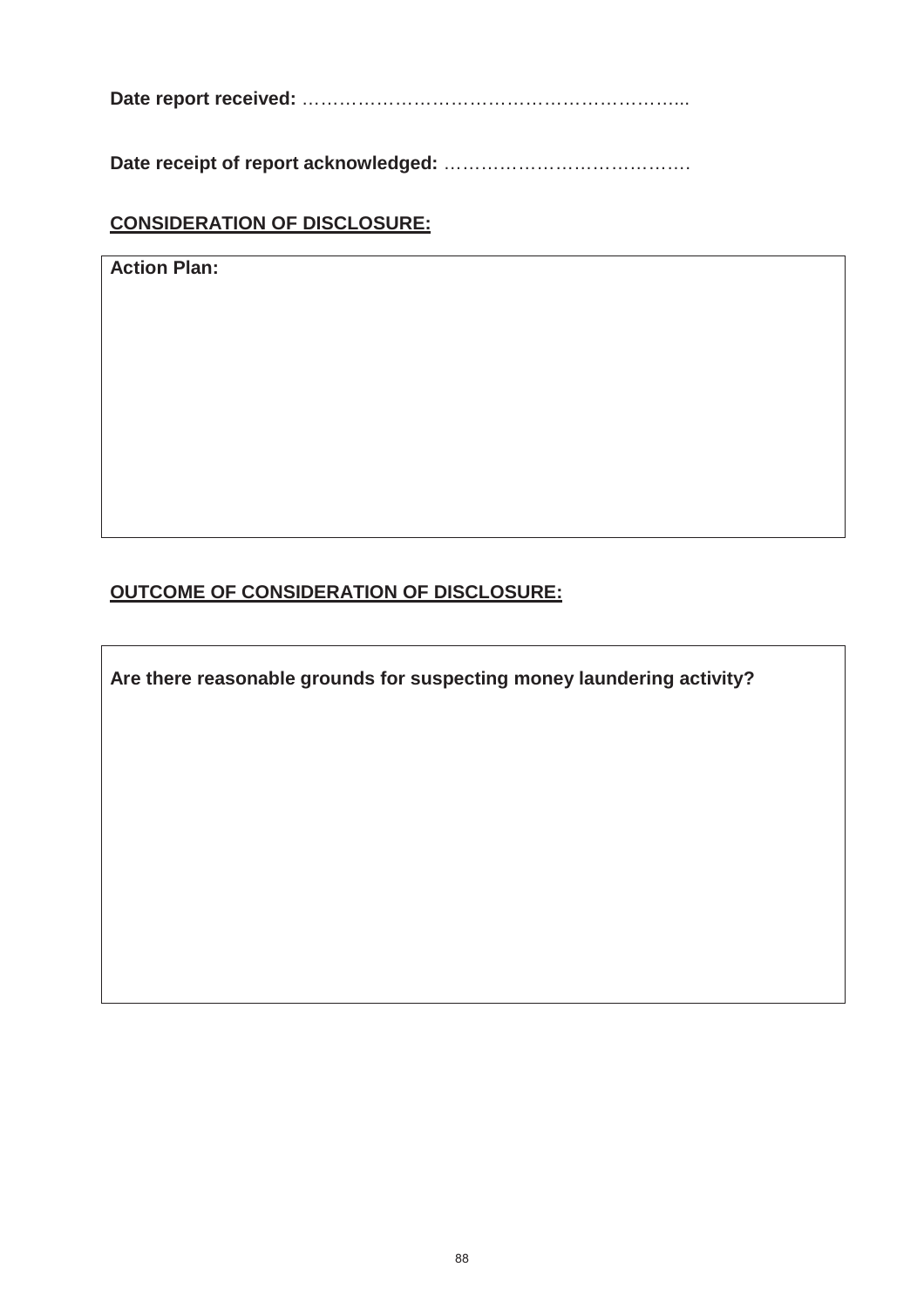**If there are reasonable grounds for suspicion, will a report be made to the NCIS?**

*[Please tick the relevant box]*  $\Box$  Yes  $\Box$  No

**If yes, please confirm date of report to NCIS:** ………………………………………**and complete the box below:**

| Details of liaison with the NCIS regarding the report: |  |  |  |  |
|--------------------------------------------------------|--|--|--|--|
|                                                        |  |  |  |  |
|                                                        |  |  |  |  |
|                                                        |  |  |  |  |

**Is consent required from the NCIS to any ongoing or imminent transactions which** 

**would otherwise be prohibited acts?** 

Yes No

**If yes, please confirm full details in the box below:**

**Date consent received from NCIS: ……………………………………….**

**Date consent given by you to employee or member: …………………………. If there are reasonable grounds to suspect money laundering, but you do not intend to report the matter to the NCIS, please set out below the reason(s) for non-disclosure:**

*[Please set out any reasonable excuse for non-disclosure]*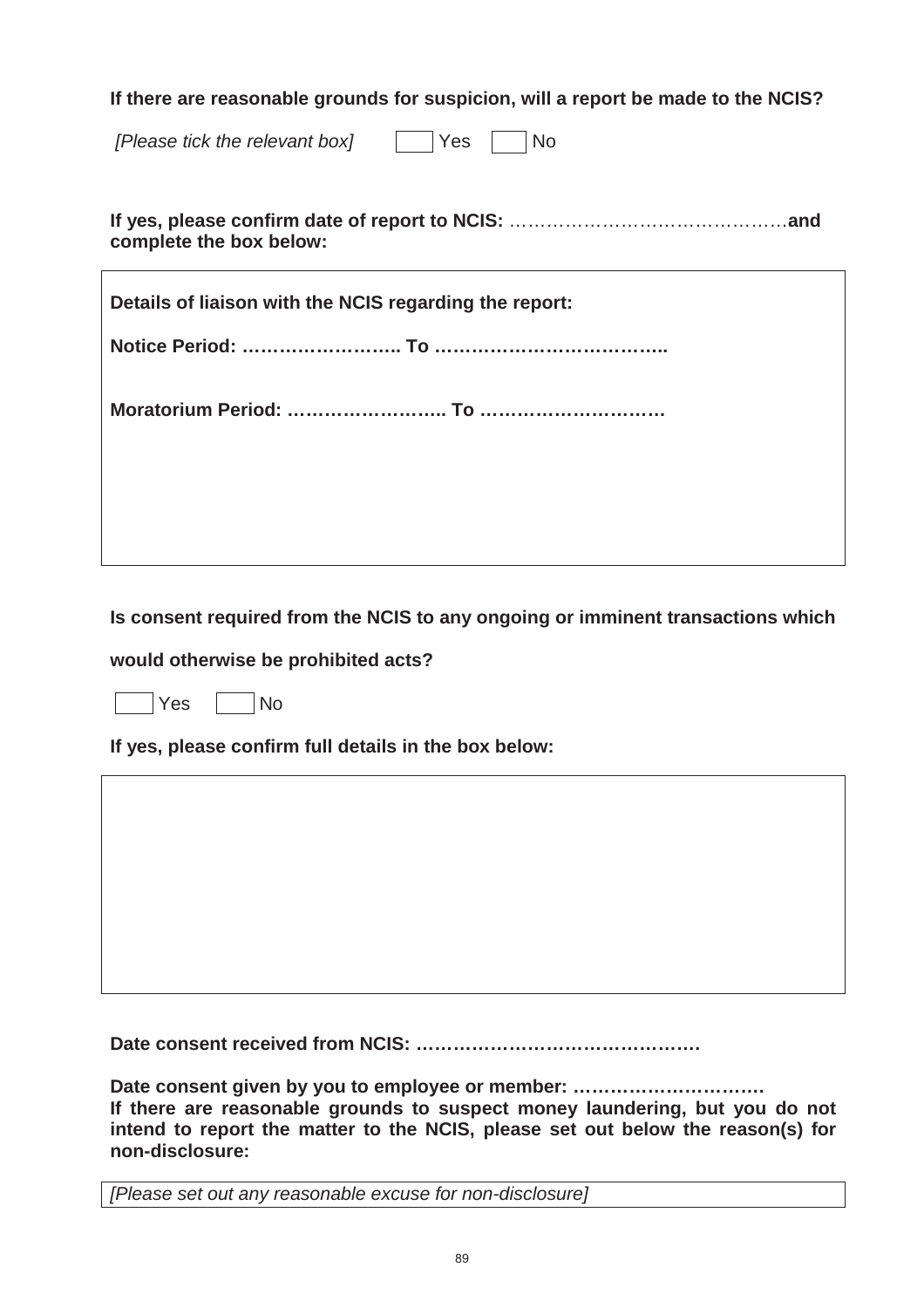**Date consent given by you to member or employee for any prohibited act** 

**transactions to proceed: …………………………………………………** 

**Other relevant information:**

**Signed**:……………………………………………………**Dated**:…………………

## **THIS REPORT IS TO BE RETAINED FOR AT LEAST FIVE YEARS**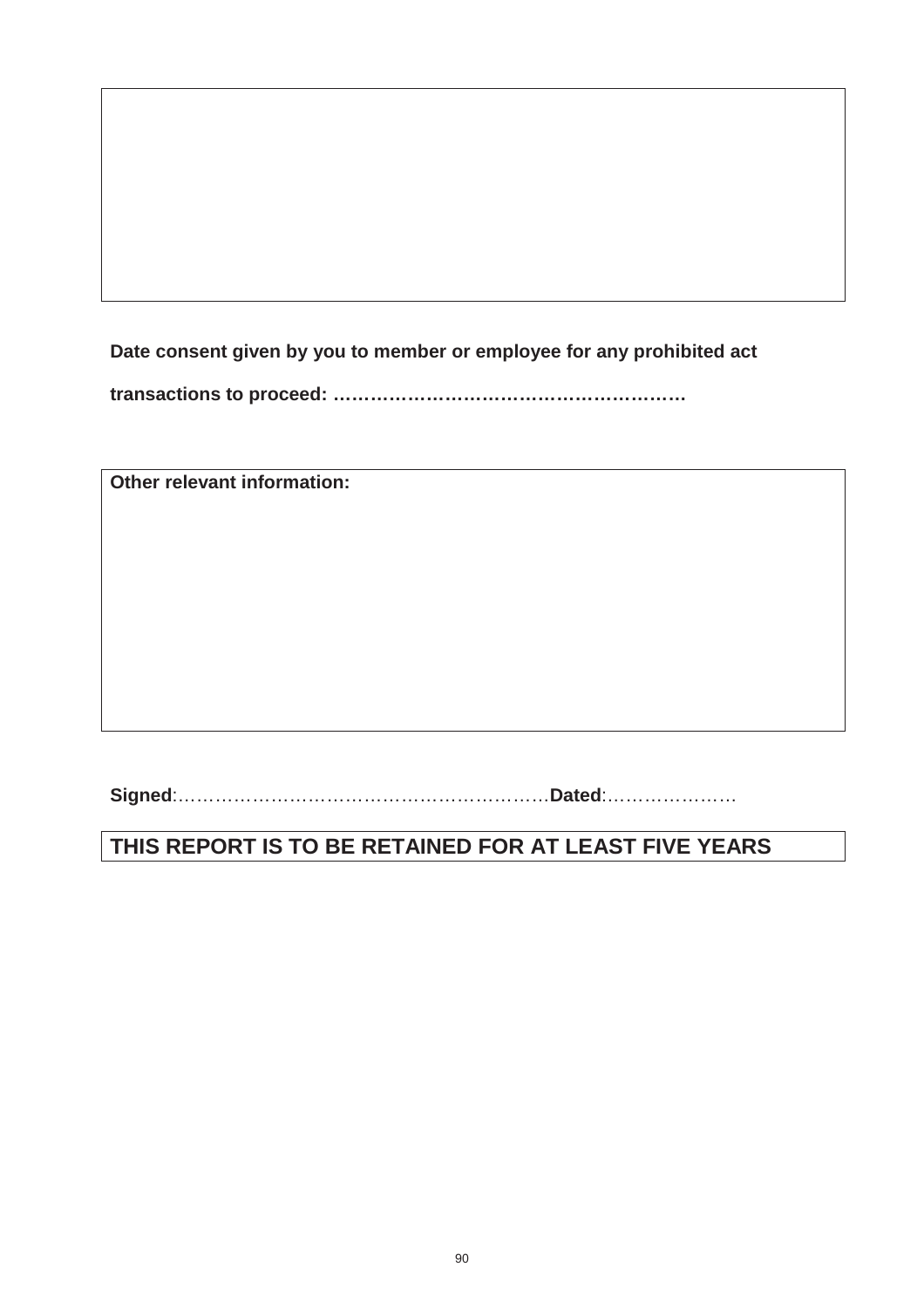CORPORATE COMMITTEE 26 JUNE 2014

Report of the Head of Corporate Services

### **REVIEW OF THE iPAD PILOT**

### **SUMMARY**

This report updates the Committee on feedback from members of the iPad pilot group on their experience and includes recommendations on the future ICT platform for elected Members.

\_\_\_\_\_\_\_\_\_\_\_\_\_\_\_\_\_\_\_\_\_\_\_\_\_\_\_\_\_\_\_\_\_\_\_\_\_\_\_\_\_\_\_\_\_\_\_\_\_\_\_\_\_\_\_\_\_\_\_\_\_\_\_\_\_\_\_\_\_\_\_

#### **RECOMMENDATION**

- 1. That the iPad is specified as the standard device for all Members of the District Council with effect from the new Council in 2015.
- 2. That all existing Members of the Council not currently using the iPad be invited to exchange their laptop for an iPad for their remaining term of office.
- 3. That the current monthly allowance towards home broadband connection be discontinued for all Members using the iPad device.
- 4. That training in the use of the iPad is made available by the Joint ICT Service on a 1:1 basis.
- 5. That the Head of Corporate Services be delegated authority to work in partnership with the Joint ICT Service to develop use of the iPad and, in particular to:
	- refine protocols to enable the complete move to paperless Council and Committee meetings for all iPad users by September 2014,
	- evaluate the effectiveness of iPad training,
	- source the most practicable accessories including the ability to print,
	- develop the content of the Member Portal, and
	- improve Wi-Fi in Matlock Town Hall in support of agile working

### **WARDS AFFECTED**

Not applicable

### **STRATEGIC LINK**

The effective use of ICT enables elected Members to keep in touch with their constituents, improve communications generally and contribute to the corporate savings targets.

\_\_\_\_\_\_\_\_\_\_\_\_\_\_\_\_\_\_\_\_\_\_\_\_\_\_\_\_\_\_\_\_\_\_\_\_\_\_\_\_\_\_\_\_\_\_\_\_\_\_\_\_\_\_\_\_\_\_\_\_\_\_\_\_\_\_\_\_\_\_\_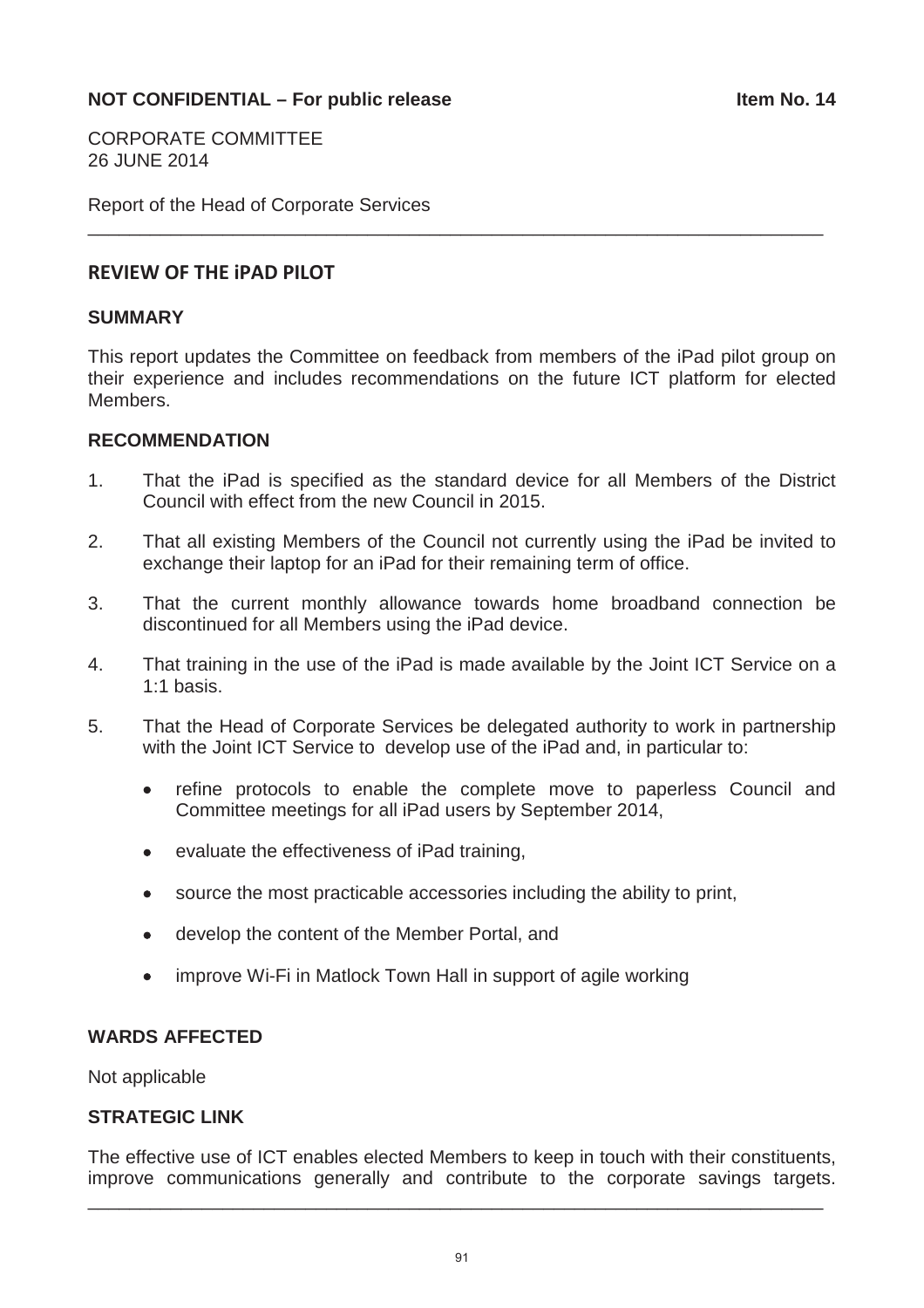### **1. BACKGROUND**

- 1.1 At its meeting on 27 June, 2013, the Committee accepted the report of the Member Development Working Group, which recommended the establishment of a pilot of 16 volunteer members to test the functionality of tablet computers.
- 1.2 The pilot group comprises 16 members of the Central and Northern Planning Committee and two officers of the Council. To support the pilot, Wi-Fi access is available in the Council Chamber to supplement the 3g and mobile data facility accessible on each device.
- 1.3 Protocols to encourage electronic communication as the method of first choice have been developed as follows:
	- All routine correspondence that would otherwise be sent by traditional means including all committee papers
	- Payslips were e-enabled in March 2014.
	- Consultations on planning applications are now facilitated through the website. All household and minor planning applications are consulted upon entirely in electronic format.
	- Meetings of the Central and Northern Planning Committee have been conducted without paper copies of the agenda since January of this year. Practice has shown however that Chairmen of the Committee need a paper copy to effectively conduct site visits.
	- A Members Portal has been created where copies of agenda and minutes are stored awaiting download. The documents are created in pdf format and the iPad has a tool which enables Members to make notes directly on the document in preparation for meetings.
	- Emails are accessible direct from the iPad without the need for complicated log in protocols and any auto forwarding to personal emails for members within the pilot group has ceased.
- 1.4 Training has been provided so far has been on basic functionality, how to use the Member Portal, and the on line planning application consultation process. On-going training is available on a 1:1 basis on request from the Joint ICT service.
- 1.5 A second tranche of iPads was authorised by the Committee to a further 9 Members who had previously opted not to receive a laptop and who were at risk of being unable to access emails without the webmail facility. Webmail was withdrawn in order to comply with Government IT protocols earlier in the year. This second tranche of iPads is currently in transition and the user feedback has not yet been canvassed or moved to the complete paperless environment.

### **2. FEEDBACK**

2.1 14 members of the pilot group (including 2 Officers) have completed a questionnaire, designed to capture Members' views on the iPad's functionality and their experience in practice. The form also invited comments on -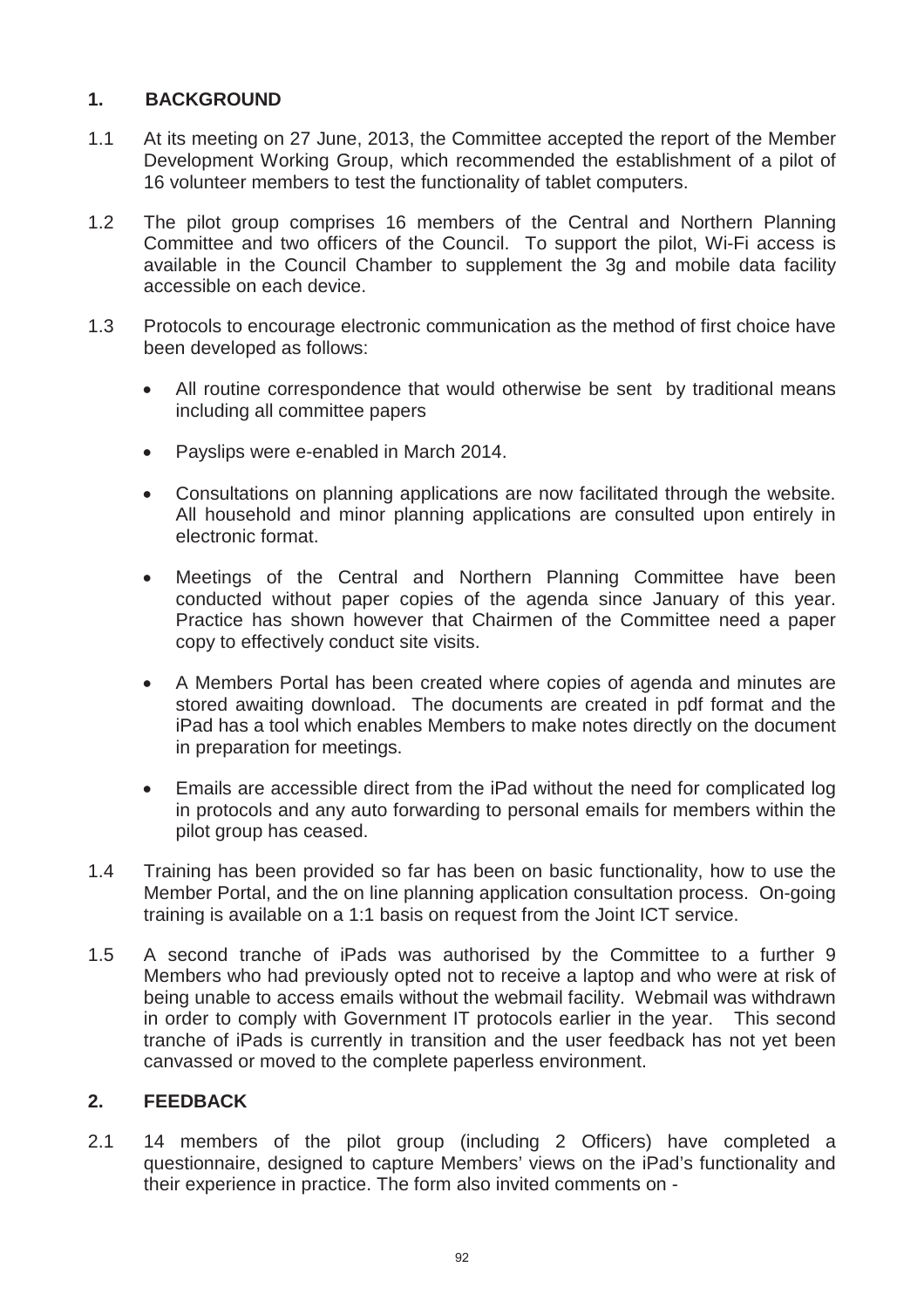- $\bullet$  the impact of the iPad during the period of the pilot
- training and other assistance received so far
- recommendations for other 'Apps'
- particular problems encountered during the pilot experience
- 2.2 The results to set questions are summarised in table form at Appendix 1 with highlight comments below. Neutral ratings are where the respondents had little or no experience to express a firm opinion.
- 2.3 Ease of Use and Functionality

Ease of use received a high score from the pilot group with only one member of the pilot expressing dissatisfaction with convenience. This related to an Officer's experience with a faulty device. This has now been rectified.

2.4 Connectivity

Connectivity was rated both on the 3g (or mobile data network), Wi-Fi at the Town Hall and at home. Dissatisfaction with the connection service, where explained, was down to poor broadband speed at home, and a faulty device. Comments relating to poor connectivity whist on site visits were identified early on in the pilot. This is due to varying signal strength on the data mobile network which is outside the Council's control. The problem has been mitigated by the Chairman and lead Officer guiding Members through paper copies of the plans.

2.5 Functionality and Practicality of the iPad

The range of feedback on functionality and practicality is attributable to the respondents' level of confidence, training and opportunity. Training on basic functionality was provided to all iPad users on hand over and group sessions were held on how to access the Members Portal and on line planning consultation. The feedback suggests however that 1:1 training would be most beneficial and is available now on request from the Joint ICT Team. Training will enable members to have greater confidence in using the more advanced features which have been highlighted as the ability to annotate documents; manage files and folders, and complete documents on line (eg the evaluation questionnaire).

2.6 Members Portal

The Members Portal is an electronic library for committee papers and other information. Members access the Portal to download and view information in different formats according to choice. A downloaded agenda is then the document which enables participation in paperless meetings.

Comments on the Portal suggest that an email reminder that Agendas are ready to view would be beneficial and to compliment the role of Committee Chairmen a paper copy of the running order would also be beneficial. One other suggestion for the future is to upload planning applications for comment as an alternative to the web site.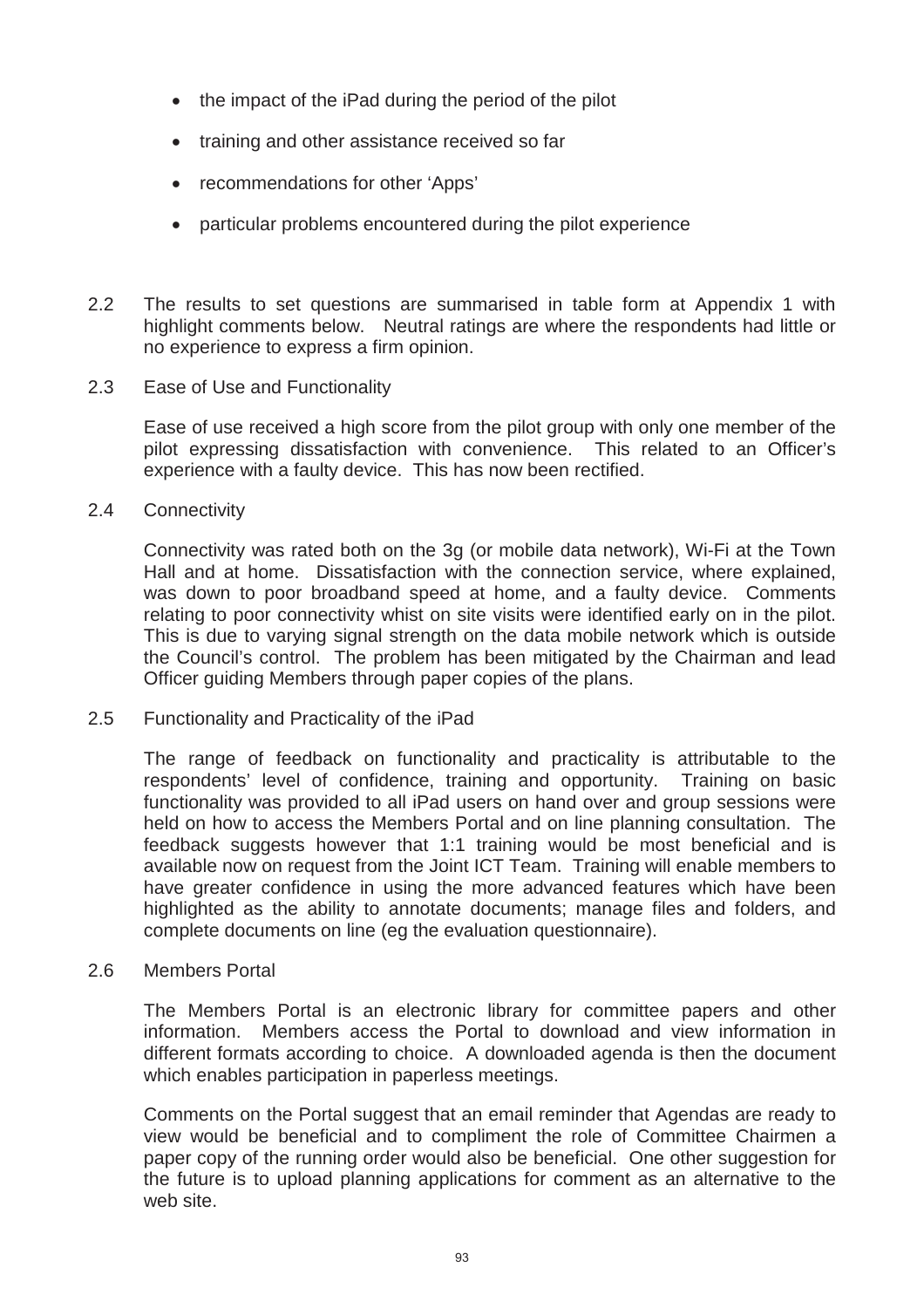### 2.7 'Apps'

'Apps' are self-contained programs or software designed to fulfil a particular purpose by a user on a mobile device. The pilot group had access to text processing, spreadsheets, iBooks (for viewing documents) and iAnnotate for making notes. Feedback was split from levels of satisfaction and neutral. The commentary suggests that the lack of detailed training, leading to low levels of opportunity is the contributory factors. The recommendation to offer personalised training is aimed at redressing the situation

#### 2.8 Comments

As an indication of the overall success of the pilot, 92% of the 12 Member respondents indicated that they would recommend the iPad (or other tablet device) for use by all Members of the Council. 83% would not want to go back to using a laptop.

Positive comments on the pilot centre on :

- Ease of use generally and particularly for emails without complicated log in protocols
- Time and space saver
- Convenience and portability
- Potential to save money on paper and post

Negative comments include:

- Time spent dealing with junk mail
- Need to transfer information to personal pc in order to print
- Need for detailed training to make best use of device
- Lack of clarity for detailed plans (eg planning applications)

### 2.9 Problems Encountered During the Pilot

The main problems experienced during the pilot were:

- Difficulty in 'iumping' from the Agenda front sheet to various reports.
- Completing the on line evaluation questionnaire
- Commenting on planning applications due to size of plans available to view on line in comparison with printed alternative
- $\bullet$  Mobile Data Network connection due to terrain and faulty device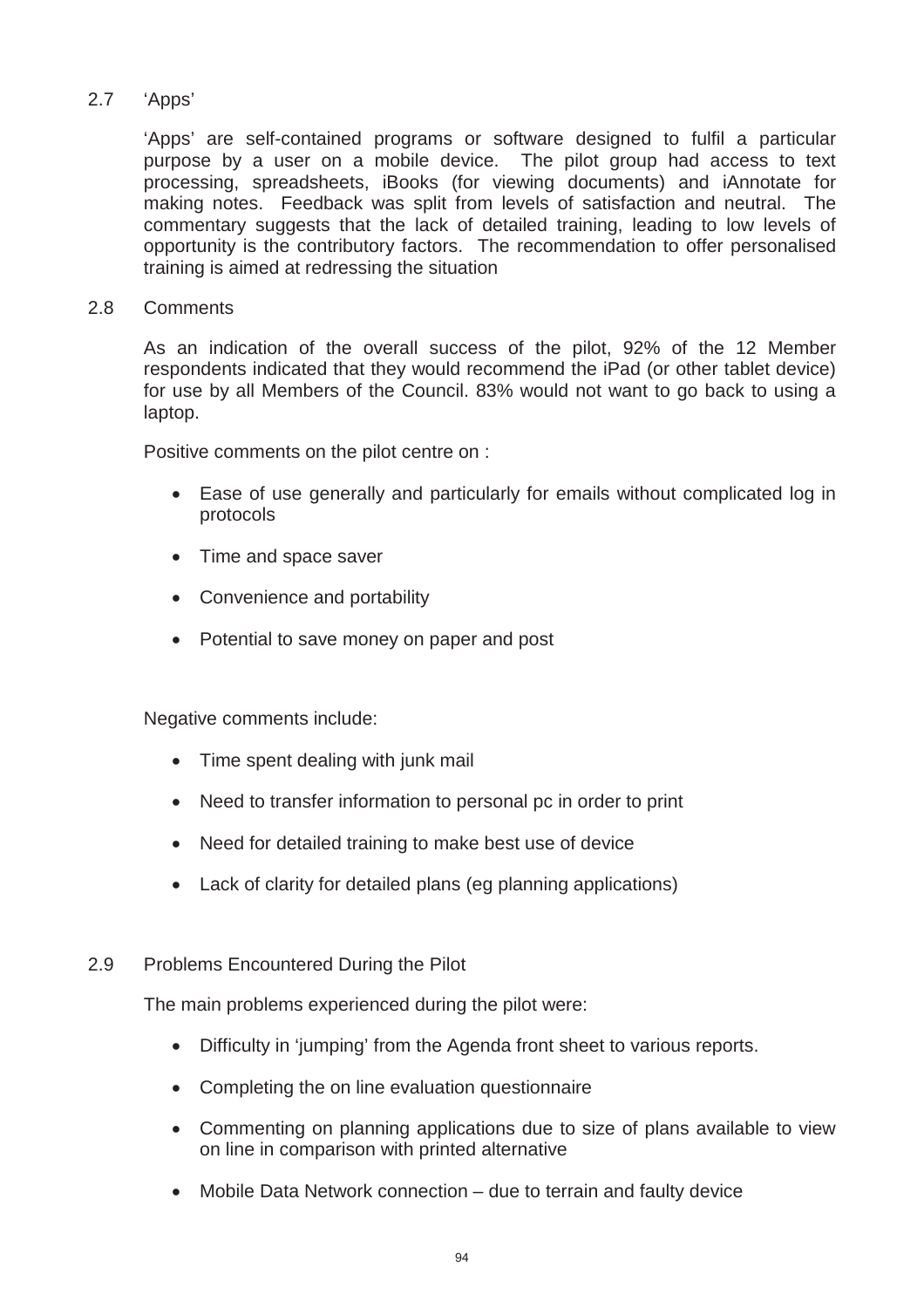### 2.10 Training

When asked for comments on training or other assistance required in making best use of the iPad, comments varied in strength of feeling according to the respondents' level of confidence in IT generally. Training needs were therefore wide ranging and personal.

### **3. SAVINGS**

3.1 Print and Mail

Looking at the period 14 January to 2 June 2014 use of the iPad and the move towards full electronic communication has realised a 12.82% reduction in the cost of postage and a 24.5% reduction in print volume. Actual savings in relation to the pilot group are summarised below. Unquantifiable savings include communications sent by email which would otherwise be sent by traditional means.

| <b>Item</b>                           | <b>Saving</b> |
|---------------------------------------|---------------|
| Committee Papers print and post       | £1016.33      |
| <b>Annual Meeting papers</b>          | £650.62       |
| Planning consultations print and post | £623.29       |
| Total                                 | £2290.24      |

This situation compares favourably with the initial estimates which forecast an annual saving in print and post of £4380 and £990 respectively.

The reduction in staff time associated with the task of print and post is being addressed as part of the agreed Action Plan following the Administration Review. The potential underutilisation of the print equipment will be investigated shortly within the scope of the Reprographics Service Review.

#### 3.2 Connection costs

The current iPads are connected to a mobile data network enabling users to work anytime and anywhere. The cost of this benefit is £23.50 pcm. A number of members of the pilot group also claim a monthly allowance towards their home broadband which may be seen as a duplicate allowance offering potential for further savings. Withdrawal of the broadband allowance to current members of the pilot group would save £1772.40 pa and for the entire group, savings of £4443.60 pa.

#### 3.3 Officer Use of iPads

The Corporate Management Team (CMT) has recently discussed the potential to realise further savings by managing more internal meetings in a paperless environment. For example the cost of producing an average agenda for the biweekly meeting of CMT is £14.50 per event plus the office(s) time in producing it. The officers involved also receive paper copies of committee agenda and, if provided with an iPad could, contribute further to the aim of paperless meetings.

This extended provision of 'team' iPads for Officers would be financed from office equipment budgets or by natural replacements of laptops. The iPads are not intended to replace the standard desktop pc where access to network drives is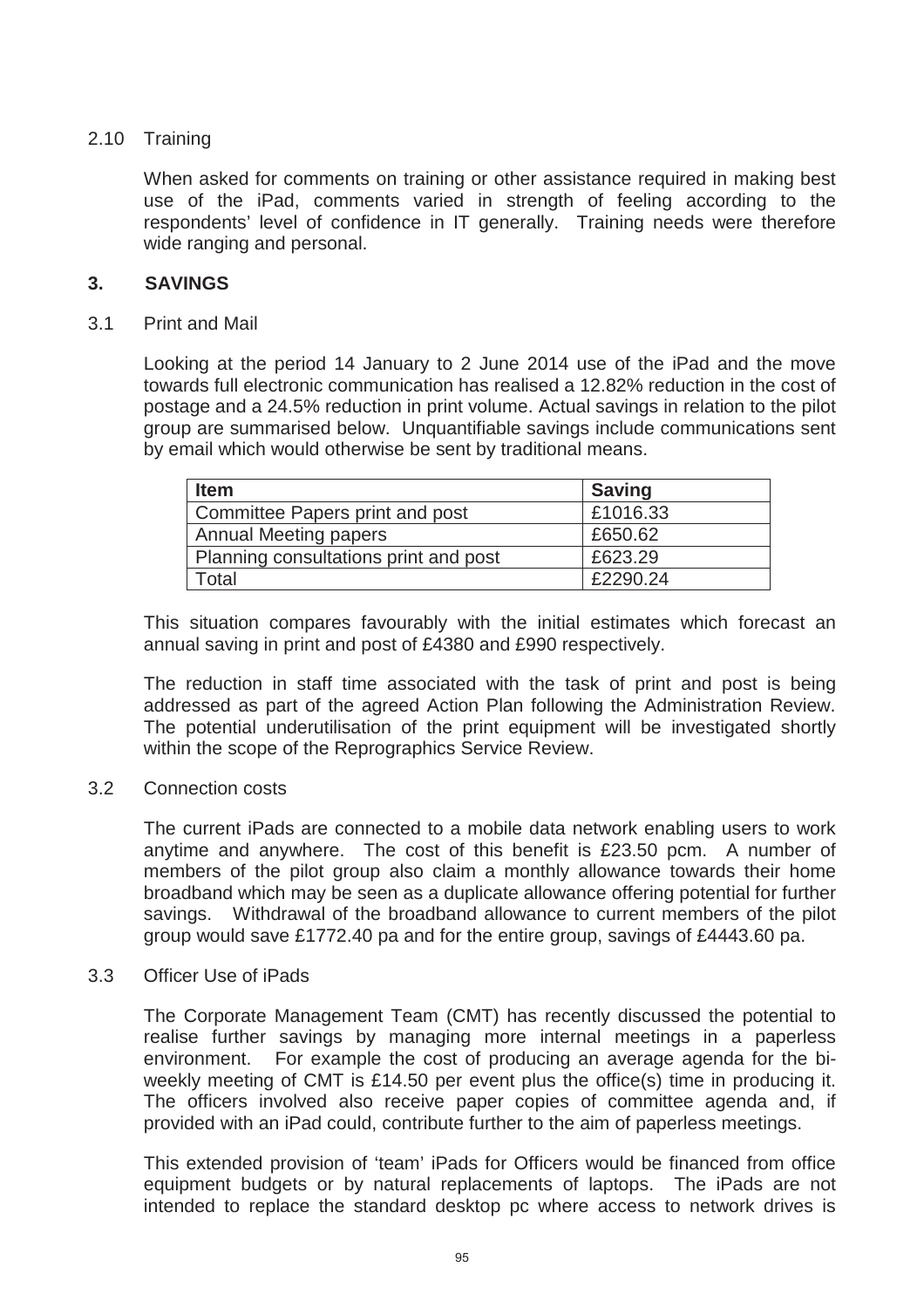essential.

Discussions have taken place with the Joint ICT team regarding the extension of the range of Wi-Fi in the building to enable enhanced use. The Joint ICT team agreed to engage consultants to carry out a survey, which will address issues such as the nature of the building and data security. The survey will cost £1,000, which can be accommodated from an existing ICT budget.

### **4. CONCLUSION**

- 4.1 Feedback from the review is very encouraging and supports the initial view that the iPad provides a convenient and portable device which enables Members to work effectively anytime, anywhere. The initial outlay is on target to be repaid by savings in the cost of print and post and the environmental impact of paperless operations cannot be underestimated.
- 4.2 The move to electronic communications compliments the current channel shift agenda which seeks to open up opportunities to use technology to be more productive and contribute to corporate savings targets. The iPad enables instant access to emails which can assist Members in being more accessible to their constituents and whilst the added convenience may be difficult to quantify in financial terms, the feedback appears justified in qualitative terms.
- 4.3 There is a need however for the organisation to *adapt* to digital technology. Individuals need to be supported by appropriate training; rules and protocols need to be developed to ensure consistency, and to embed the new ways of working.
- 4.4 The recommendations therefore encourage the Council to take a step forward and to commit to a full e-communication framework and modern ways of working with appropriate safeguards to enable all concerned to participate to their potential.
- 4.5 The cost of rolling out iPads to the 13 remaining members of the Council would be £55 per device, plus £x software and ongoing connection costs of £23.50 per month. The lifespan of the iPad is considered to be similar to a laptop and any brought into use in 2014 could be handed over to any new members of the Council in 2015.

### **5. RISK ASSESSMENT**

### **3.1 Legal**

The recommendations and training demonstrate a pragmatic approach to organisational learning, which help to reinforce the Council's core values and transformational programme. The move to comprehensive use of the iPad would regularise connectivity in a controlled manner and thereby mitigating data security risk. The legal risk is therefore low.

### **3.2 Financial**

The report demonstrates that savings can be achieved through the use of iPads, and therefore the financial risk is low.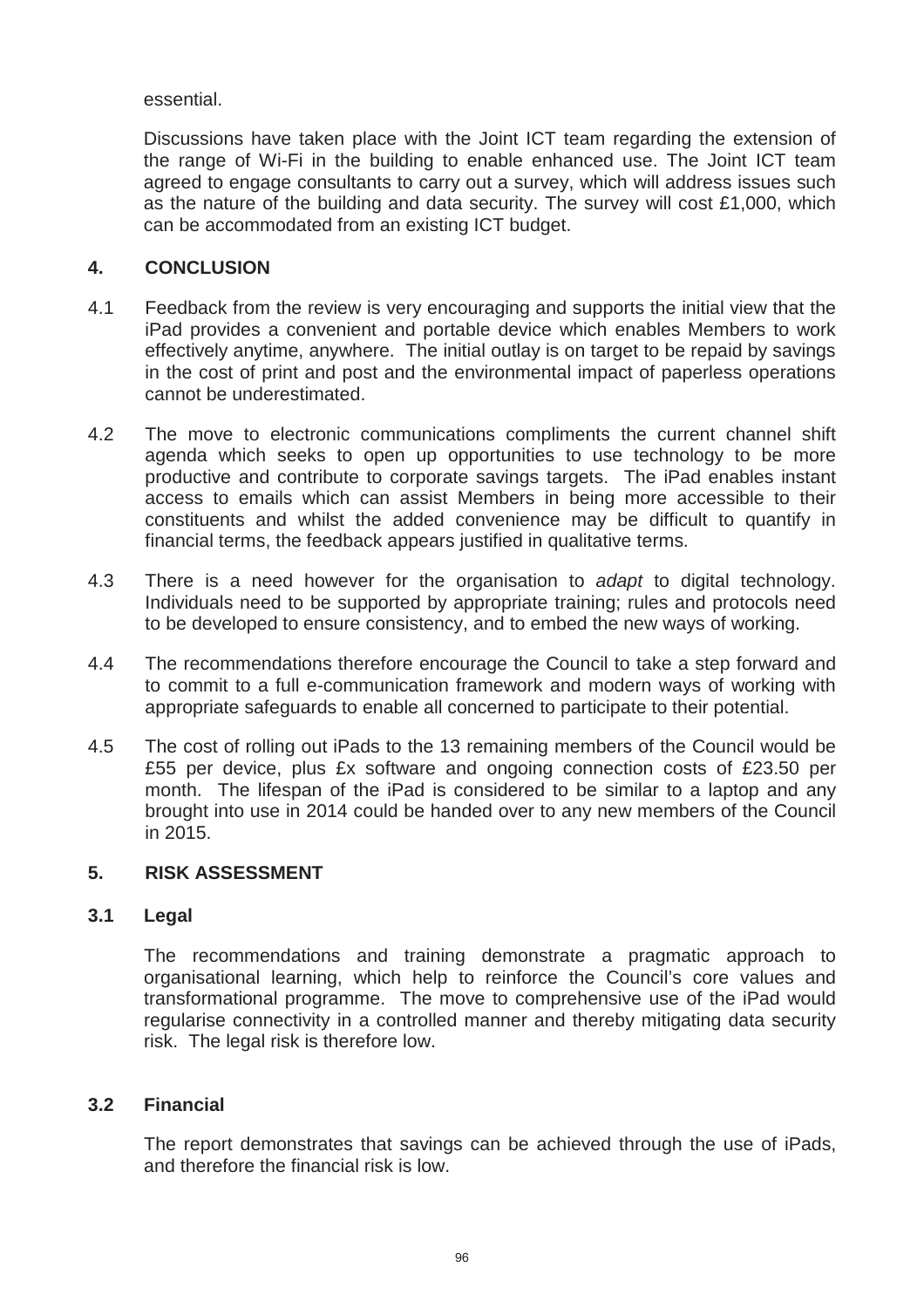### **4. OTHER CONSIDERATIONS**

In preparing this report, the relevance of the following factors has also been considered: prevention of crime and disorder, equalities, environmental, climate change, health, human rights, personnel and property.

#### **5. CONTACT INFORMATION**

Sandra Lamb, Head of Democratic Services, Tel. 01629 761281 or email sandra.lamb@derbyshirdales.gov.uk

### **6. LIST OF BACKGROUND PAPERS**

None

#### **7. ATTACHMENTS**

Appendix 1 – iPad Evaluation Feedback summary